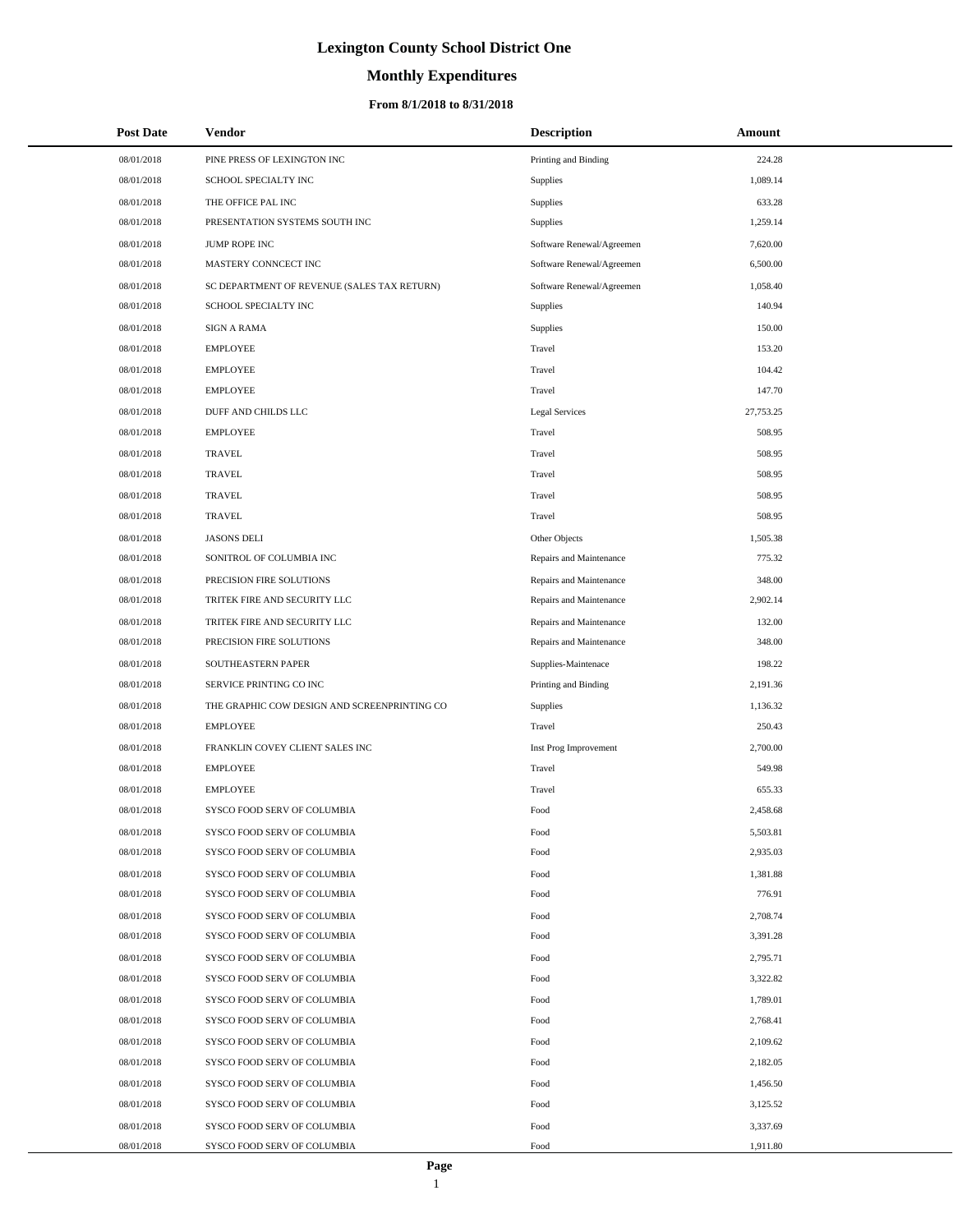# **Monthly Expenditures**

### **From 8/1/2018 to 8/31/2018**

| <b>Post Date</b> | Vendor                                            | <b>Description</b>          | Amount    |
|------------------|---------------------------------------------------|-----------------------------|-----------|
| 08/01/2018       | SYSCO FOOD SERV OF COLUMBIA                       | Food                        | 1,304.85  |
| 08/01/2018       | SYSCO FOOD SERV OF COLUMBIA                       | Food                        | 1,813.75  |
| 08/01/2018       | SYSCO FOOD SERV OF COLUMBIA                       | Food                        | 7,562.49  |
| 08/01/2018       | SYSCO FOOD SERV OF COLUMBIA                       | Food                        | 2,510.32  |
| 08/01/2018       | CASH                                              | Pupil Activity              | 550.00    |
| 08/01/2018       | STUDIES WEEKLY DBA AMERICAN LEGACY PUBLISHING INC | Pupil Activity              | 933.30    |
| 08/01/2018       | CASH                                              | Pupil Activity              | 4,500.00  |
| 08/01/2018       | CASH                                              | Pupil Activity              | 1,500.00  |
| 08/01/2018       | CASH                                              | Pupil Activity              | 7,000.00  |
| 08/01/2018       | SOUTHERN SPECIAL TEES LLC                         | Pupil Activity              | 393.23    |
| 08/01/2018       | VOLUNTEER COLLECTIBLES                            | Pupil Activity              | 399.00    |
| 08/02/2018       | SCHOOL SPECIALTY INC                              | Supplies                    | 161.15    |
| 08/02/2018       | SCHOOL SPECIALTY INC                              | Supplies                    | 239.57    |
| 08/02/2018       | PINE PRESS OF LEXINGTON INC                       | Printing and Binding        | 2,538.69  |
| 08/02/2018       | THE OFFICE PAL INC                                | Supplies                    | 810.70    |
| 08/02/2018       | <b>EMPLOYEE</b>                                   | Travel                      | 347.61    |
| 08/02/2018       | <b>EMPLOYEE</b>                                   | Travel                      | 2,400.52  |
| 08/02/2018       | <b>EMPLOYEE</b>                                   | Travel                      | 1,202.41  |
| 08/02/2018       | FISHER SCIENTIFIC COMPANY LLC                     | Supplies-Instruction        | 1,637.72  |
| 08/02/2018       | <b>EMPLOYEE</b>                                   | Travel                      | 1,109.32  |
| 08/02/2018       | LEXINGTON COUNTY SCHOOL DIST 1                    | <b>Pupil Transportation</b> | 3,369.39  |
| 08/02/2018       | <b>EMPLOYEE</b>                                   | Travel-Teacher Staff Dev    | 533.80    |
| 08/02/2018       | <b>EMPLOYEE</b>                                   | Travel-Teacher Staff Dev    | 219.24    |
| 08/02/2018       | MCNAIR LAW FIRM PA                                | <b>Legal Services</b>       | 9,690.88  |
| 08/02/2018       | SCHOOL SPECIALTY INC                              | <b>Supplies</b>             | 254.40    |
| 08/02/2018       | SOUTHERN SPECIAL TEES LLC                         | Supplies                    | 1,413.25  |
| 08/02/2018       | JOINT MUNICIPAL WATER AND SEWER COMMISSION        | <b>Public Utilities</b>     | 124.97    |
| 08/02/2018       | <b>SCE&amp;G</b>                                  | <b>Public Utilities</b>     | 17,668.83 |
| 08/02/2018       | JOINT MUNICIPAL WATER AND SEWER COMMISSION        | <b>Public Utilities</b>     | 1,853.28  |
| 08/02/2018       | SCE&G                                             | <b>Public Utilities</b>     | 56,550.42 |
| 08/02/2018       | SCE&G                                             | <b>Public Utilities</b>     | 11,854.35 |
| 08/02/2018       | SMITH AND JONES JANITORIAL SUPPLIES AND EQUIP INC | Supplies-Maintenace         | 411.31    |
| 08/02/2018       | JOINT MUNICIPAL WATER AND SEWER COMMISSION        | <b>Public Utilities</b>     | 1,293.37  |
| 08/02/2018       | ACE GLASS CO INC                                  | Repairs and Maintenance     | 232.00    |
| 08/02/2018       | JOINT MUNICIPAL WATER AND SEWER COMMISSION        | <b>Public Utilities</b>     | 434.34    |
| 08/02/2018       | SCE&G                                             | <b>Public Utilities</b>     | 8,134.23  |
| 08/02/2018       | SCE&G                                             | <b>Public Utilities</b>     | 18,162.97 |
| 08/02/2018       | SCE&G                                             | <b>Public Utilities</b>     | 19,075.47 |
| 08/02/2018       | JOINT MUNICIPAL WATER AND SEWER COMMISSION        | <b>Public Utilities</b>     | 960.48    |
| 08/02/2018       | JOINT MUNICIPAL WATER AND SEWER COMMISSION        | <b>Public Utilities</b>     | 2,234.95  |
| 08/02/2018       | SCE&G                                             | <b>Public Utilities</b>     | 8,919.75  |
| 08/02/2018       | PREFERRED SPORTS FLOORING LLC                     | Repairs and Maintenance     | 950.00    |
| 08/02/2018       | SCE&G                                             | <b>Public Utilities</b>     | 11,271.14 |
| 08/02/2018       | SCE&G                                             | <b>Public Utilities</b>     | 15,907.96 |
| 08/02/2018       | JOINT MUNICIPAL WATER AND SEWER COMMISSION        | <b>Public Utilities</b>     | 3,167.77  |
| 08/02/2018       | MAYER ELECTRIC SUPPLY COMPANY INC                 | Supplies-Maintenace         | 1,326.80  |
| 08/02/2018       | JOINT MUNICIPAL WATER AND SEWER COMMISSION        | <b>Public Utilities</b>     | 297.36    |
| 08/02/2018       | SOUTHEASTERN PAPER                                | Supplies-Maintenace         | 381.19    |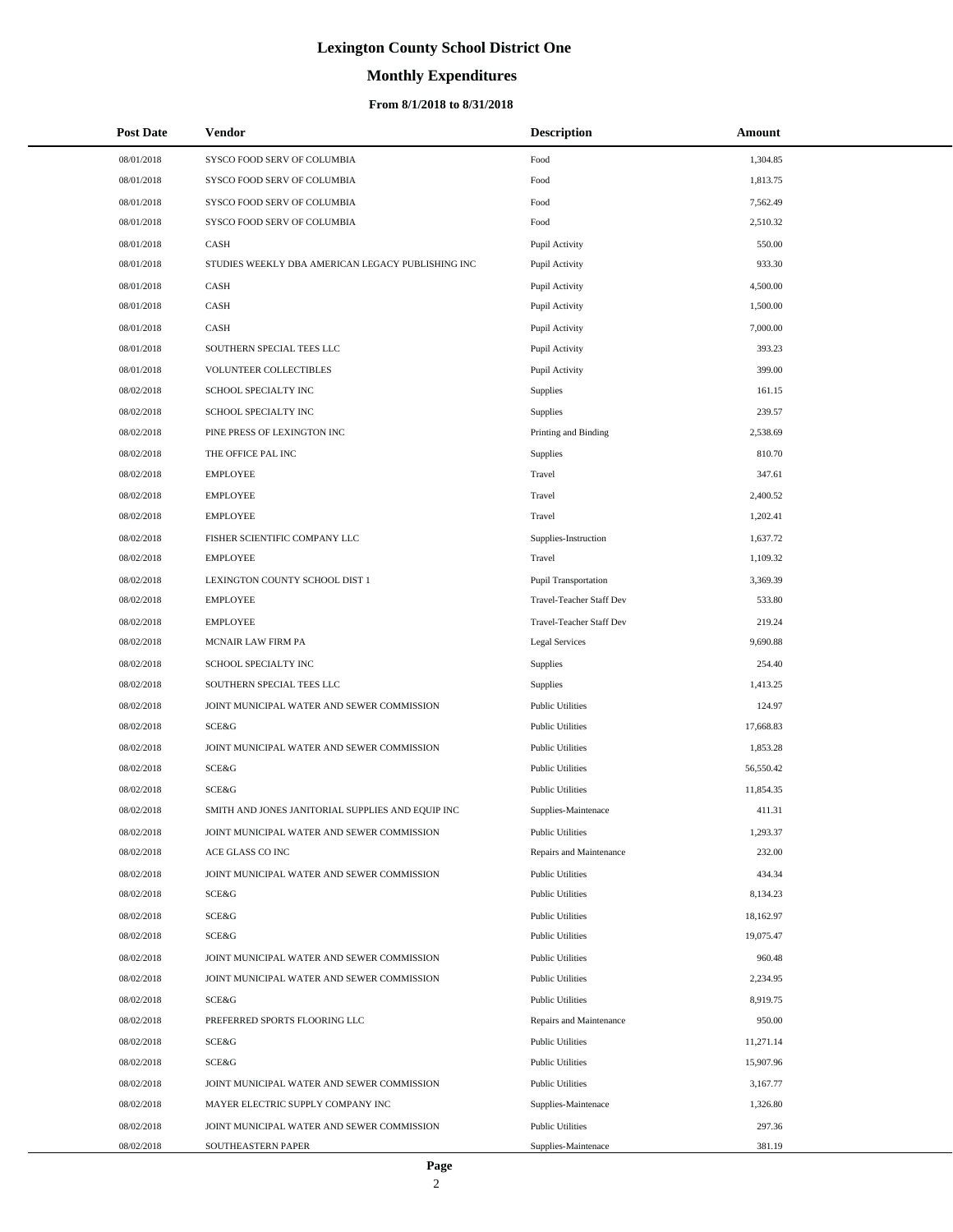# **Monthly Expenditures**

### **From 8/1/2018 to 8/31/2018**

| <b>Post Date</b> | Vendor                                     | <b>Description</b>         | Amount    |
|------------------|--------------------------------------------|----------------------------|-----------|
| 08/02/2018       | JOINT MUNICIPAL WATER AND SEWER COMMISSION | <b>Public Utilities</b>    | 215.43    |
| 08/02/2018       | ESTATE MANAGEMENT SERVICES INC             | Repairs and Maintenance    | 136.24    |
| 08/02/2018       | JOINT MUNICIPAL WATER AND SEWER COMMISSION | <b>Public Utilities</b>    | 231.54    |
| 08/02/2018       | <b>SCE&amp;G</b>                           | <b>Public Utilities</b>    | 148.54    |
| 08/02/2018       | JOINT MUNICIPAL WATER AND SEWER COMMISSION | <b>Public Utilities</b>    | 269.13    |
| 08/02/2018       | JOINT MUNICIPAL WATER AND SEWER COMMISSION | <b>Public Utilities</b>    | 1,093.00  |
| 08/02/2018       | JOINT MUNICIPAL WATER AND SEWER COMMISSION | <b>Public Utilities</b>    | 2,718.15  |
| 08/02/2018       | SOUTHEASTERN PAPER                         | Supplies-Maintenace        | 801.22    |
| 08/02/2018       | JOINT MUNICIPAL WATER AND SEWER COMMISSION | <b>Public Utilities</b>    | 488.87    |
| 08/02/2018       | JOINT MUNICIPAL WATER AND SEWER COMMISSION | <b>Public Utilities</b>    | 382.06    |
| 08/02/2018       | <b>SCE&amp;G</b>                           | <b>Public Utilities</b>    | 10,018.47 |
| 08/02/2018       | JOINT MUNICIPAL WATER AND SEWER COMMISSION | <b>Public Utilities</b>    | 215.00    |
| 08/02/2018       | JOINT MUNICIPAL WATER AND SEWER COMMISSION | <b>Public Utilities</b>    | 1,575.00  |
| 08/02/2018       | MELTWATER NEWS US INC                      | Other Prof & Tech Service  | 2,499.00  |
| 08/02/2018       | <b>CAMCOR</b>                              | <b>Technology Supplies</b> | 318.10    |
| 08/02/2018       | <b>CAMCOR</b>                              | <b>Technology Supplies</b> | 318.10    |
| 08/02/2018       | FRANKLIN COVEY CLIENT SALES INC            | Supplies                   | 2,889.00  |
| 08/02/2018       | LEXINGTON PRINTING LLC                     | Pupil Activity             | 308.16    |
| 08/02/2018       | <b>SCHOLASTIC INC</b>                      | Pupil Activity             | 3,867.66  |
| 08/02/2018       | SC HIGH SCHOOL LEAGUE                      | Pupil Activity             | 4,820.00  |
| 08/02/2018       | MODERN TURF INC                            | Pupil Activity             | 500.00    |
| 08/02/2018       | <b>HUDL</b>                                | Pupil Activity             | 856.00    |
| 08/02/2018       | T AND T SPORTS                             | Pupil Activity             | 749.00    |
| 08/02/2018       | <b>MEGA DOUGH</b>                          | Pupil Activity             | 1,425.60  |
| 08/06/2018       | SCHOOL SPECIALTY INC                       | Supplies                   | 106.26    |
| 08/06/2018       | SCHOOL SPECIALTY INC                       | Supplies                   | 174.46    |
| 08/06/2018       | <b>HEINEMANN</b>                           | Supplies                   | 353.67    |
| 08/06/2018       | SCHOOL DISTRICT OF NEWBERRY COUNTY         | Tuition-LEA                | 727.20    |
| 08/06/2018       | <b>GROTH MUSIC CO</b>                      | Supplies                   | 139.99    |
| 08/06/2018       | SCHOOL SPECIALTY INC                       | Supplies                   | 198.31    |
| 08/06/2018       | <b>ANOTHER PRINTER</b>                     | Printing and Binding       | 425.40    |
| 08/06/2018       | SCHOOL SPECIALTY INC                       | Supplies                   | 2,681.53  |
| 08/06/2018       | <b>IVEY SALES ASSOC</b>                    | Supplies                   | 258.00    |
| 08/06/2018       | PINE PRESS OF LEXINGTON INC                | Supplies                   | 106.60    |
| 08/06/2018       | FORMS AND SUPPLY INC (FSI)                 | Supplies                   | 312.27    |
| 08/06/2018       | LEXINGTON PRINTING LLC                     | Printing and Binding       | 426.93    |
| 08/06/2018       | <b>CAMCOR</b>                              | Supplies                   | 202.81    |
| 08/06/2018       | PRICES COUNTRY STORE                       | Supplies                   | 706.21    |
| 08/06/2018       | FORMS AND SUPPLY INC (FSI)                 | Supplies                   | 1,283.68  |
| 08/06/2018       | <b>EMPLOYEE</b>                            | Supplies                   | 282.26    |
| 08/06/2018       | <b>EMPLOYEE</b>                            | Travel                     | 416.00    |
| 08/06/2018       | CCH                                        | Dues and Fees              | 600.27    |
| 08/06/2018       | DADE PAPER AND BAG CO                      | Supplies-Maintenace        | 256.80    |
| 08/06/2018       | PALMETTO PROPANE                           | Energy                     | 646.25    |
| 08/06/2018       | SOUTHEASTERN PAPER                         | Supplies-Maintenace        | 390.34    |
| 08/06/2018       | PELLA WINDOW AND DOOR CO                   | Repairs and Maintenance    | 424.69    |
| 08/06/2018       | PENHALL COMPANY                            | Repairs and Maintenance    | 750.00    |
| 08/06/2018       | PRECISION FIRE SOLUTIONS                   | Repairs and Maintenance    | 348.00    |

 $\overline{\phantom{0}}$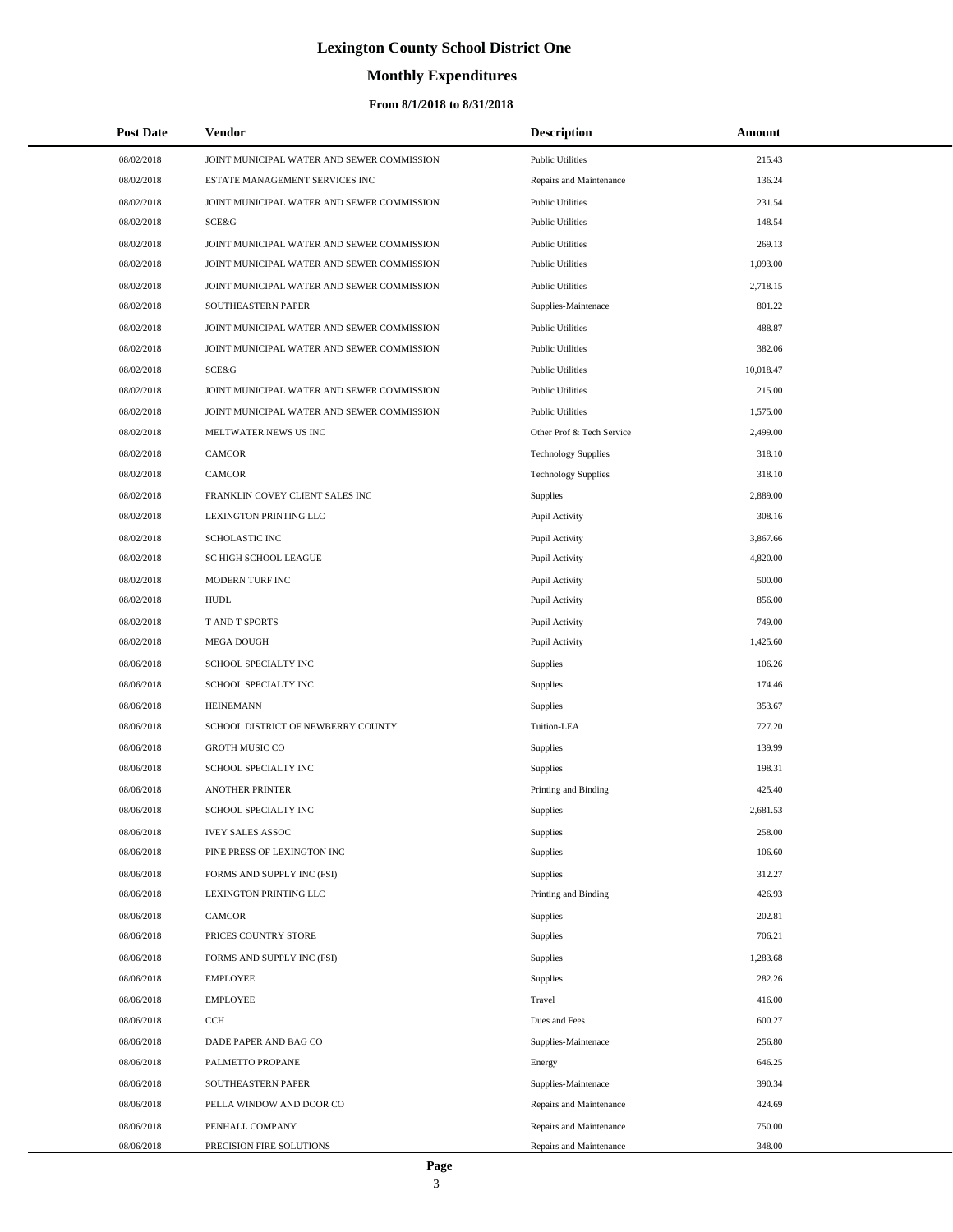# **Monthly Expenditures**

### **From 8/1/2018 to 8/31/2018**

| <b>Post Date</b> | Vendor                                 | <b>Description</b>         | Amount     |
|------------------|----------------------------------------|----------------------------|------------|
| 08/06/2018       | TRITEK FIRE AND SECURITY LLC           | Repairs and Maintenance    | 176.00     |
| 08/06/2018       | SOUTHEASTERN PAPER                     | Supplies-Maintenace        | 894.52     |
| 08/06/2018       | <b>INTERSTATE SOLUTIONS</b>            | Supplies-Maintenace        | 124.12     |
| 08/06/2018       | SOUTHEASTERN PAPER                     | Supplies-Maintenace        | 701.12     |
| 08/06/2018       | BONITZ FLOORING GROUP INC              | Supplies-Maintenace        | 375.00     |
| 08/06/2018       | CITY OF CAYCE                          | <b>Public Utilities</b>    | 3,093.82   |
| 08/06/2018       | <b>CITY OF CAYCE</b>                   | <b>Public Utilities</b>    | 2,970.93   |
| 08/06/2018       | CAROLINA WATER SERVICE INC             | <b>Public Utilities</b>    | 144.49     |
| 08/06/2018       | CITY OF WEST COLUMBIA                  | <b>Public Utilities</b>    | 355.92     |
| 08/06/2018       | INTERSTATE SOLUTIONS                   | Supplies-Maintenace        | 310.30     |
| 08/06/2018       | <b>INTERSTATE SOLUTIONS</b>            | Supplies-Maintenace        | 186.18     |
| 08/06/2018       | <b>INTERSTATE SOLUTIONS</b>            | Supplies-Maintenace        | 111.02     |
| 08/06/2018       | <b>WW GRAINGER</b>                     | Supplies-Maintenace        | 391.09     |
| 08/06/2018       | <b>WW GRAINGER</b>                     | Supplies-Maintenace        | 421.26     |
| 08/06/2018       | ED SMITH LUMBER MILL INC               | Supplies-Maintenace        | 1,282.39   |
| 08/06/2018       | DADE PAPER AND BAG CO                  | Supplies-Maintenace        | 367.22     |
| 08/06/2018       | SOUTHEASTERN PAPER                     | Supplies-Maintenace        | 381.19     |
| 08/06/2018       | <b>INTERSTATE SOLUTIONS</b>            | Supplies-Maintenace        | 186.18     |
| 08/06/2018       | SOUTHEASTERN PAPER                     | Supplies-Maintenace        | 564.16     |
| 08/06/2018       | <b>INTERSTATE SOLUTIONS</b>            | Supplies-Maintenace        | 222.05     |
| 08/06/2018       | PINE PRESS OF LEXINGTON INC            | Printing and Binding       | 1,791.58   |
| 08/06/2018       | SPLASH OMNIMEDIA LLC                   | Other Prof & Tech Service  | 1,800.00   |
| 08/06/2018       | <b>UPSLOPE SOLUTIONS</b>               | Inst Prog Improvement      | 4,497.75   |
| 08/06/2018       | SC DEPARTMENT OF ADMINISTRATION        | Communication              | 298.19     |
| 08/06/2018       | DATA MANAGEMENT INC                    | Software Renewal/Agreemen  | 144,450.00 |
| 08/06/2018       | CDWG ACCT 305089                       | <b>Technology Supplies</b> | 898.80     |
| 08/06/2018       | PALMETTO TESOL LLC                     | Travel                     | 325.00     |
| 08/06/2018       | CAROLINA BIOLOGICAL SUPPLY CO          | Supplies                   | 192.33     |
| 08/06/2018       | <b>INSECT LORE</b>                     | Supplies                   | 425.82     |
| 08/06/2018       | COMPUTER DESIGN CONSULTING SERVICE LLC | Printing and Binding       | 588.39     |
| 08/06/2018       | COMPUTER DESIGN CONSULTING SERVICE LLC | <b>Supplies</b>            | 588.39     |
| 08/06/2018       | <b>EDCON INC</b>                       | Building                   | 55,661.25  |
| 08/06/2018       | THOMPSON TURNER CONSTRUCTION           | Improv Other Than Bldg     | 9,055.76   |
| 08/06/2018       | <b>GS2 ENGINEERING INC</b>             | Building                   | 7,330.40   |
| 08/06/2018       | SIGNAL TECHNOLOGIES INC                | <b>Technology Supplies</b> | 5,029.42   |
| 08/06/2018       | SIGNAL TECHNOLOGIES INC                | <b>Technology Supplies</b> | 6,965.17   |
| 08/06/2018       | SIGNAL TECHNOLOGIES INC                | <b>Technology Supplies</b> | 6,181.69   |
| 08/06/2018       | NUIDEA SCHOOL SUPPLY CO                | Supplies                   | 169.60     |
| 08/06/2018       | THOMPSON TURNER CONSTRUCTION           | Improv Other Than Bldg     | 44,385.14  |
| 08/06/2018       | <b>WOODBURN PRESS</b>                  | Pupil Activity             | 862.50     |
| 08/06/2018       | PREMIER AGENDAS LLC SCHOOL SPECIALITY  | Pupil Activity             | 1,983.98   |
| 08/06/2018       | MUSICIAN SUPPLY                        | Pupil Activity             | 797.60     |
| 08/06/2018       | R L BRYAN CO TEXTBOOK DEPOSITORY       | Pupil Activity             | 6,669.25   |
| 08/06/2018       | CASH                                   | Pupil Activity             | 300.00     |
| 08/06/2018       | MUSICIAN SUPPLY                        | Pupil Activity             | 1,000.00   |
| 08/06/2018       | SC HIGH SCHOOL LEAGUE                  | Pupil Activity             | 4,072.00   |
| 08/06/2018       | SC HIGH SCHOOL LEAGUE                  | Pupil Activity             | 125.00     |
| 08/06/2018       | T AND T SPORTS                         | Pupil Activity             | 121.98     |

 $\overline{\phantom{0}}$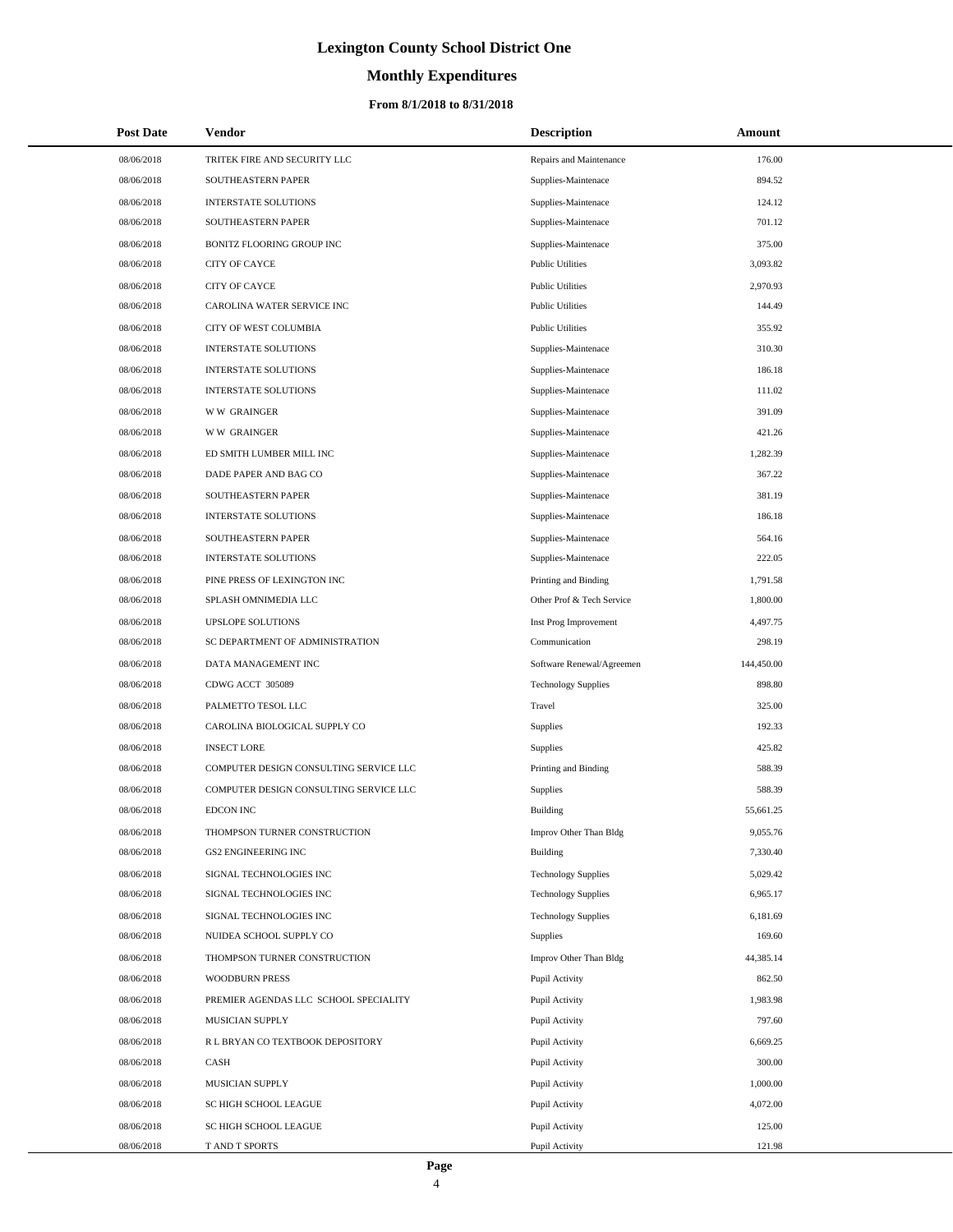# **Monthly Expenditures**

## **From 8/1/2018 to 8/31/2018**

| <b>Post Date</b> | Vendor                                             | <b>Description</b>          | Amount    |
|------------------|----------------------------------------------------|-----------------------------|-----------|
| 08/06/2018       | PALMETTO TENNIS CLASSIC HIGH SCHOOL INVITATIONAL   | Pupil Activity              | 250.00    |
| 08/06/2018       | T AND T SPORTS                                     | Pupil Activity              | 250.38    |
| 08/07/2018       | FORMS AND SUPPLY INC (FSI)                         | Supplies                    | 1,750.31  |
| 08/07/2018       | <b>FRONTLINE EDUCATION</b>                         | Software Renewal/Agreemen   | 5,255.16  |
| 08/07/2018       | SC DEPARTMENT OF REVENUE (SALES TAX RETURN)        | Software Renewal/Agreemen   | 367.86    |
| 08/07/2018       | <b>APPLE INC</b>                                   | <b>Technology Supplies</b>  | 318.86    |
| 08/07/2018       | FORMS AND SUPPLY INC (FSI)                         | Supplies                    | 522.16    |
| 08/07/2018       | SOUTHERN SCRIPT LLC                                | Supplies                    | 1,657.43  |
| 08/07/2018       | FREESTYLE PHOTOGRAPHIC SUPPLIES                    | Supplies                    | 164.98    |
| 08/07/2018       | DELL COMPUTERS                                     | <b>Technology Supplies</b>  | 535.00    |
| 08/07/2018       | <b>STAR MUSIC CO</b>                               | Supplies                    | 128.40    |
| 08/07/2018       | <b>APPLE INC</b>                                   | <b>Technology Supplies</b>  | 957.65    |
| 08/07/2018       | ALLENS COMPRESSOR SERVICE INC                      | Repairs and Maintenance     | 866.13    |
| 08/07/2018       | THE OFFICE PAL INC                                 | Supplies                    | 860.73    |
| 08/07/2018       | CERTIFIED TRANSLATION SERVICES                     | Other Prof & Tech Service   | 150.00    |
| 08/07/2018       | TOWN OF LEXINGTON                                  | <b>Public Utilities</b>     | 395.34    |
| 08/07/2018       | <b>WW GRAINGER</b>                                 | Supplies-Maintenace         | 457.32    |
| 08/07/2018       | TOWN OF LEXINGTON                                  | <b>Public Utilities</b>     | 3,062.53  |
| 08/07/2018       | TOWN OF LEXINGTON                                  | <b>Public Utilities</b>     | 316.32    |
| 08/07/2018       | SMITH AND JONES JANITORIAL SUPPLIES AND EQUIP INC  | Supplies-Maintenace         | 646.70    |
| 08/07/2018       | <b>WW GRAINGER</b>                                 | Supplies-Maintenace         | 100.47    |
| 08/07/2018       | SMITH AND JONES JANITORIAL SUPPLIES AND EQUIP INC  | Supplies-Maintenace         | 203.30    |
| 08/07/2018       | TOWN OF LEXINGTON                                  | <b>Public Utilities</b>     | 169.41    |
| 08/07/2018       | TOWN OF LEXINGTON                                  | <b>Public Utilities</b>     | 357.96    |
| 08/07/2018       | <b>WW GRAINGER</b>                                 | Supplies-Maintenace         | 797.28    |
| 08/07/2018       | TOWN OF LEXINGTON                                  | <b>Public Utilities</b>     | 2,134.04  |
| 08/07/2018       | SMITH AND JONES JANITORIAL SUPPLIES AND EQUIP INC  | Supplies-Maintenace         | 203.30    |
| 08/07/2018       | <b>WW GRAINGER</b>                                 | Supplies-Maintenace         | 549.76    |
| 08/07/2018       | SMITH AND JONES JANITORIAL SUPPLIES AND EQUIP INC  | Supplies-Maintenace         | 587.01    |
| 08/07/2018       | TOWN OF LEXINGTON                                  | <b>Public Utilities</b>     | 108.62    |
| 08/07/2018       | TOWN OF LEXINGTON                                  | <b>Public Utilities</b>     | 168.74    |
| 08/07/2018       | <b>WW GRAINGER</b>                                 | Supplies-Maintenace         | 617.28    |
| 08/07/2018       | TOWN OF LEXINGTON                                  | <b>Public Utilities</b>     | 331.55    |
| 08/07/2018       | TOWN OF LEXINGTON                                  | <b>Public Utilities</b>     | 341.65    |
| 08/07/2018       | TOWN OF LEXINGTON                                  | <b>Public Utilities</b>     | 496.98    |
| 08/07/2018       | TOWN OF LEXINGTON                                  | <b>Public Utilities</b>     | 1,493.68  |
| 08/07/2018       | <b>WW GRAINGER</b>                                 | Supplies-Maintenace         | 862.54    |
| 08/07/2018       | MANSFIELD OIL CO OF GAINESVILLE INC                | <b>Pupil Transportation</b> | 1,033.24  |
| 08/07/2018       | SC DEPARTMENT OF EDUCATION OFFICE OF TRANSPORTATIO | <b>Pupil Transportation</b> | 2,053.20  |
| 08/07/2018       | PROFESSIONAL PRINTERS LTD                          | Printing and Binding        | 460.10    |
| 08/07/2018       | <b>INSECT LORE</b>                                 | Supplies                    | 124.95    |
| 08/07/2018       | 4IMPRINT INC                                       | Supplies                    | 641.50    |
| 08/07/2018       | FERGUSON ENTERPRISES INC FEI 27                    | Supplies                    | 1,199.62  |
| 08/07/2018       | <b>COMPORIUM</b>                                   | Communication               | 388.55    |
| 08/07/2018       | SYSCO FOOD SERV OF COLUMBIA                        | Food                        | 12,704.82 |
| 08/07/2018       | SYSCO FOOD SERV OF COLUMBIA                        | Food                        | 10,703.35 |
| 08/07/2018       | SYSCO FOOD SERV OF COLUMBIA                        | Food                        | 8,283.08  |
| 08/07/2018       | SYSCO FOOD SERV OF COLUMBIA                        | Food                        | 19,109.46 |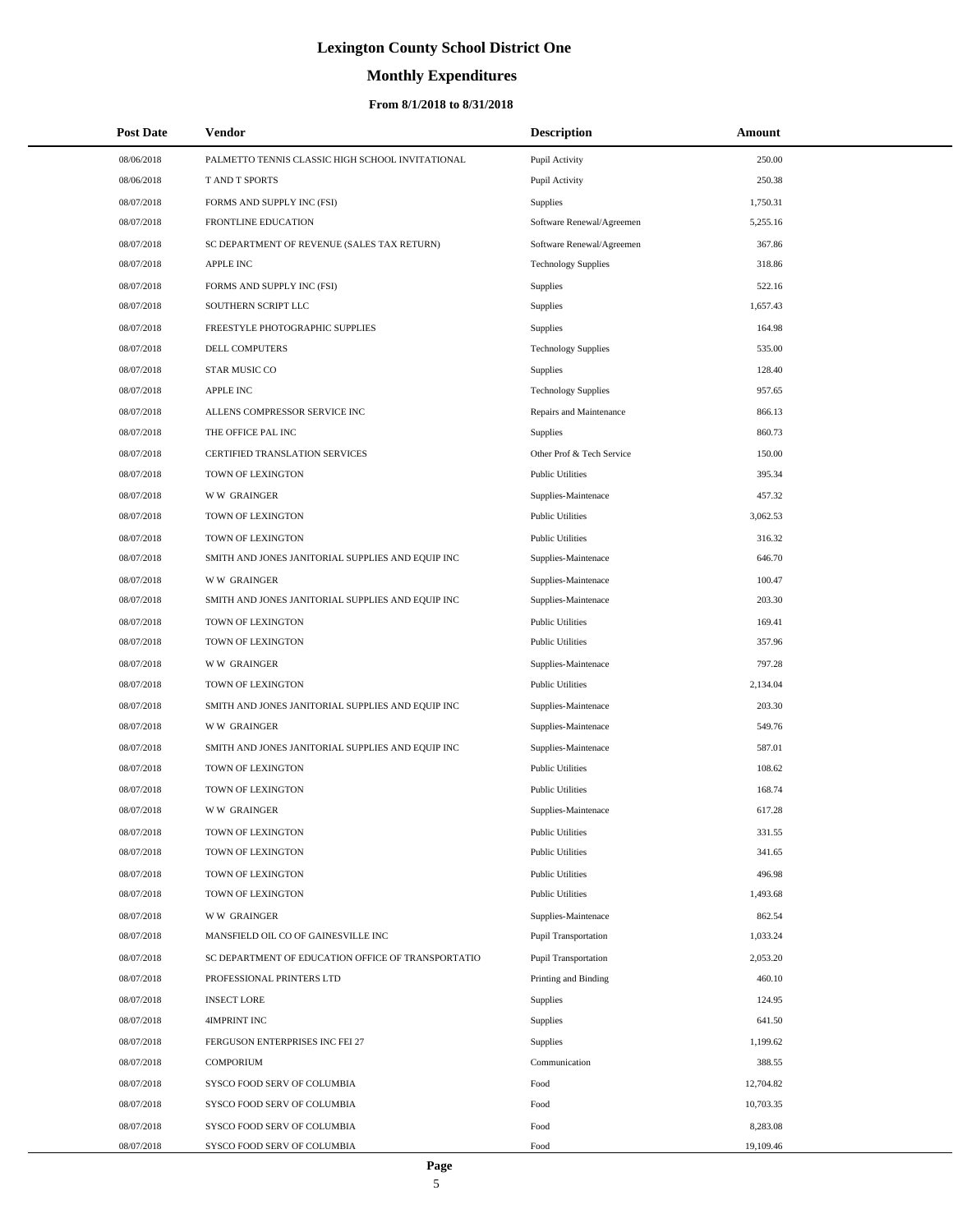# **Monthly Expenditures**

### **From 8/1/2018 to 8/31/2018**

| <b>Post Date</b> | Vendor                                          | <b>Description</b>        | Amount    |
|------------------|-------------------------------------------------|---------------------------|-----------|
| 08/07/2018       | SYSCO FOOD SERV OF COLUMBIA                     | Food                      | 13,901.08 |
| 08/07/2018       | SYSCO FOOD SERV OF COLUMBIA                     | Food                      | 17,927.27 |
| 08/07/2018       | SYSCO FOOD SERV OF COLUMBIA                     | Food                      | 6,208.33  |
| 08/07/2018       | SYSCO FOOD SERV OF COLUMBIA                     | Food                      | 5,859.48  |
| 08/07/2018       | SYSCO FOOD SERV OF COLUMBIA                     | Food                      | 12,164.00 |
| 08/07/2018       | SYSCO FOOD SERV OF COLUMBIA                     | Food                      | 14,559.04 |
| 08/07/2018       | SYSCO FOOD SERV OF COLUMBIA                     | Food                      | 20,884.02 |
| 08/07/2018       | SYSCO FOOD SERV OF COLUMBIA                     | Food                      | 24,201.26 |
| 08/07/2018       | SYSCO FOOD SERV OF COLUMBIA                     | Food                      | 13,058.62 |
| 08/07/2018       | SYSCO FOOD SERV OF COLUMBIA                     | Food                      | 20,665.02 |
| 08/07/2018       | SYSCO FOOD SERV OF COLUMBIA                     | Food                      | 10,896.87 |
| 08/07/2018       | SYSCO FOOD SERV OF COLUMBIA                     | Food                      | 7,868.50  |
| 08/07/2018       | SYSCO FOOD SERV OF COLUMBIA                     | Food                      | 7,128.35  |
| 08/07/2018       | SYSCO FOOD SERV OF COLUMBIA                     | Food                      | 8,914.15  |
| 08/07/2018       | SYSCO FOOD SERV OF COLUMBIA                     | Food                      | 18,860.24 |
| 08/07/2018       | SYSCO FOOD SERV OF COLUMBIA                     | Food                      | 1,604.62  |
| 08/07/2018       | SYSCO FOOD SERV OF COLUMBIA                     | Food                      | 10,877.28 |
| 08/07/2018       | SYSCO FOOD SERV OF COLUMBIA                     | Food                      | 15,493.23 |
| 08/07/2018       | SYSCO FOOD SERV OF COLUMBIA                     | Food                      | 10,411.49 |
| 08/07/2018       | SYSCO FOOD SERV OF COLUMBIA                     | Food                      | 14,225.33 |
| 08/07/2018       | SYSCO FOOD SERV OF COLUMBIA                     | Food                      | 9,452.03  |
| 08/07/2018       | SYSCO FOOD SERV OF COLUMBIA                     | Food                      | 9,052.57  |
| 08/07/2018       | SYSCO FOOD SERV OF COLUMBIA                     | Food                      | 15,412.32 |
| 08/07/2018       | SYSCO FOOD SERV OF COLUMBIA                     | Food                      | 1,213.56  |
| 08/07/2018       | SYSCO FOOD SERV OF COLUMBIA                     | Food                      | 17,032.04 |
| 08/07/2018       | SYSCO FOOD SERV OF COLUMBIA                     | Food                      | 10,503.44 |
| 08/07/2018       | USA TESTPREP INC                                | Pupil Activity            | 400.00    |
| 08/07/2018       | COPY PICKUP INC                                 | Pupil Activity            | 793.08    |
| 08/07/2018       | SARGENT WELCH LLC A VWR CO                      | Pupil Activity            | 215.07    |
| 08/07/2018       | SC HIGH SCHOOL LEAGUE                           | Pupil Activity            | 4,670.00  |
| 08/07/2018       | <b>HUDL</b>                                     | Pupil Activity            | 1,498.00  |
| 08/07/2018       | RIDDELL / ALL AMERICAN                          | Pupil Activity            | 295.32    |
| 08/07/2018       | <b>HUDL</b>                                     | Pupil Activity            | 428.00    |
| 08/07/2018       | SC ATHLETIC COACHES ASSOCIATION                 | Pupil Activity            | 200.00    |
| 08/07/2018       | PORTER GAUD SCHOOL                              | Pupil Activity            | 225.00    |
| 08/07/2018       | FORT DORCHESTER HIGH SCHOOL                     | Pupil Activity            | 300.00    |
| 08/07/2018       | GREENWOOD HIGH SCHOOL                           | Pupil Activity            | 175.00    |
| 08/07/2018       | AUGUSTA SWIM SUPPLY                             | Pupil Activity            | 937.28    |
| 08/08/2018       | SCHOOL SPECIALTY INC                            | Supplies                  | 120.06    |
| 08/08/2018       | DISCOUNT SCHOOL SUPPLY                          | Supplies                  | 774.68    |
| 08/08/2018       | SCHOOL SPECIALTY INC                            | Supplies                  | 853.51    |
| 08/08/2018       | FRONTLINE EDUCATION                             | Software Renewal/Agreemen | 30,820.88 |
| 08/08/2018       | SC DEPARTMENT OF REVENUE (SALES TAX RETURN)     | Software Renewal/Agreemen | 2,157.46  |
| 08/08/2018       | <b>HEINEMANN</b>                                | Supplies                  | 22,850.11 |
| 08/08/2018       | ACADEMIC SUPPLIER DBA RASIX COMPUTER CENTER INC | Supplies                  | 166.92    |
| 08/08/2018       | BRAINPOP.COM LLC                                | Software Renewal/Agreemen | 1,795.00  |
| 08/08/2018       | PLAYPOSIT INC                                   | Software Renewal/Agreemen | 1,995.00  |
| 08/08/2018       | SC DEPARTMENT OF REVENUE (SALES TAX RETURN)     | Software Renewal/Agreemen | 265.30    |

÷.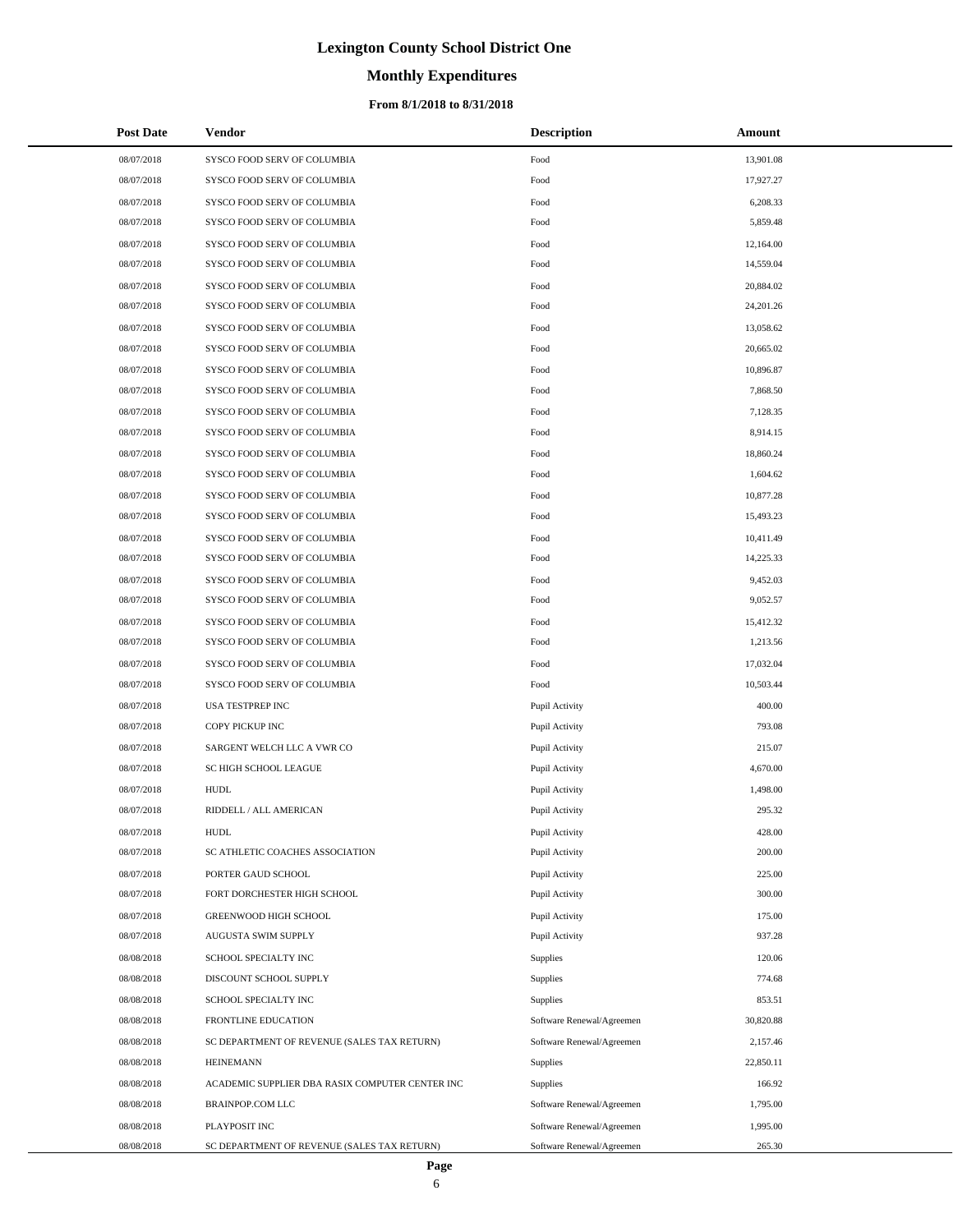# **Monthly Expenditures**

## **From 8/1/2018 to 8/31/2018**

| <b>Post Date</b> | Vendor                                            | <b>Description</b>         | Amount    |
|------------------|---------------------------------------------------|----------------------------|-----------|
| 08/08/2018       | PECKNEL MUSIC CO INC                              | Repairs and Maintenance    | 810.00    |
| 08/08/2018       | PINE PRESS OF LEXINGTON INC                       | Printing and Binding       | 227.24    |
| 08/08/2018       | COLUMBIA FLAG AND SIGN COMPANY LLC                | Supplies                   | 260.01    |
| 08/08/2018       | HERALD OFFICE SUPPLY INC                          | Supplies                   | 4,047.18  |
| 08/08/2018       | FORMS AND SUPPLY INC (FSI)                        | Supplies                   | 1,053.18  |
| 08/08/2018       | PROJECT LEAD THE WAY INC                          | Supplies-Instruction       | 1,619.00  |
| 08/08/2018       | K & L SUPPLY CO INC                               | Supplies                   | 1,327.32  |
| 08/08/2018       | APPLE INC                                         | <b>Technology Supplies</b> | 159.43    |
| 08/08/2018       | FORMS AND SUPPLY INC (FSI)                        | Supplies                   | 454.04    |
| 08/08/2018       | <b>SCHOOL HEALTH ALERT</b>                        | Supplies                   | 513.60    |
| 08/08/2018       | <b>SCHOOL HEALTH CORP</b>                         | Supplies                   | 104.71    |
| 08/08/2018       | LEXINGTON PRINTING LLC                            | Printing and Binding       | 126.26    |
| 08/08/2018       | <b>APPLE INC</b>                                  | <b>Supplies</b>            | 267.23    |
| 08/08/2018       | ADVANCE EDUCATION INC                             | Dues and Fees              | 27,900.00 |
| 08/08/2018       | <b>EMPLOYEE</b>                                   | Other Objects              | 214.40    |
| 08/08/2018       | SCHOOL SPECIALTY INC                              | Supplies                   | 256.93    |
| 08/08/2018       | MANSFIELD OIL CO OF GAINESVILLE INC               | Supplies-Maintenace        | 6,097.18  |
| 08/08/2018       | EA SERVICE LLC                                    | Repairs and Maintenance    | 500.00    |
| 08/08/2018       | <b>SUPPLY WORKS</b>                               | Supplies-Maintenace        | 656.90    |
| 08/08/2018       | <b>WW GRAINGER</b>                                | Supplies-Maintenace        | 851.95    |
| 08/08/2018       | EA SERVICE LLC                                    | Repairs and Maintenance    | 160.00    |
| 08/08/2018       | PALMETTO SPORTS FLOORS LLC                        | Repairs and Maintenance    | 4,402.08  |
| 08/08/2018       | EA SERVICE LLC                                    | Repairs and Maintenance    | 160.00    |
| 08/08/2018       | SMITH AND JONES JANITORIAL SUPPLIES AND EQUIP INC | Supplies-Maintenace        | 613.62    |
| 08/08/2018       | <b>WW GRAINGER</b>                                | Supplies-Maintenace        | 303.13    |
| 08/08/2018       | EA SERVICE LLC                                    | Repairs and Maintenance    | 1,780.00  |
| 08/08/2018       | <b>INTERSTATE SOLUTIONS</b>                       | Supplies-Maintenace        | 918.17    |
| 08/08/2018       | PALMETTO SPORTS FLOORS LLC                        | Repairs and Maintenance    | 1,593.60  |
| 08/08/2018       | PALMETTO SPORTS FLOORS LLC                        | Repairs and Maintenance    | 2,220.96  |
| 08/08/2018       | <b>SUPPLY WORKS</b>                               | Supplies-Maintenace        | 136.43    |
| 08/08/2018       | <b>INTERSTATE SOLUTIONS</b>                       | Supplies-Maintenace        | 945.99    |
| 08/08/2018       | SOUTHEASTERN PAPER                                | Supplies-Maintenace        | 719.04    |
| 08/08/2018       | <b>SUPPLY WORKS</b>                               | Supplies-Maintenace        | 513.64    |
| 08/08/2018       | <b>SUPPLY WORKS</b>                               | Supplies-Maintenace        | 144.44    |
| 08/08/2018       | <b>SUPPLY WORKS</b>                               | Supplies-Maintenace        | 316.29    |
| 08/08/2018       | PALMETTO SPORTS FLOORS LLC                        | Repairs and Maintenance    | 2,328.48  |
| 08/08/2018       | EA SERVICE LLC                                    | Repairs and Maintenance    | 160.00    |
| 08/08/2018       | EA SERVICE LLC                                    | Repairs and Maintenance    | 3,080.00  |
| 08/08/2018       | <b>SUPPLY WORKS</b>                               | Supplies-Maintenace        | 101.84    |
| 08/08/2018       | EA SERVICE LLC                                    | Repairs and Maintenance    | 200.00    |
| 08/08/2018       | PALMETTO SPORTS FLOORS LLC                        | Repairs and Maintenance    | 2,651.04  |
| 08/08/2018       | <b>INTERSTATE SOLUTIONS</b>                       | Supplies-Maintenace        | 918.16    |
| 08/08/2018       | EA SERVICE LLC                                    | Repairs and Maintenance    | 400.00    |
| 08/08/2018       | EA SERVICE LLC                                    | Repairs and Maintenance    | 400.00    |
| 08/08/2018       | EA SERVICE LLC                                    | Repairs and Maintenance    | 200.00    |
| 08/08/2018       | CALICO INDUSTRIES INC                             | Supplies-Maintenace        | 276.60    |
| 08/08/2018       | <b>INTERSTATE SOLUTIONS</b>                       | Supplies-Maintenace        | 138.78    |
| 08/08/2018       | PALMETTO SPORTS FLOORS LLC                        | Repairs and Maintenance    | 2,635.44  |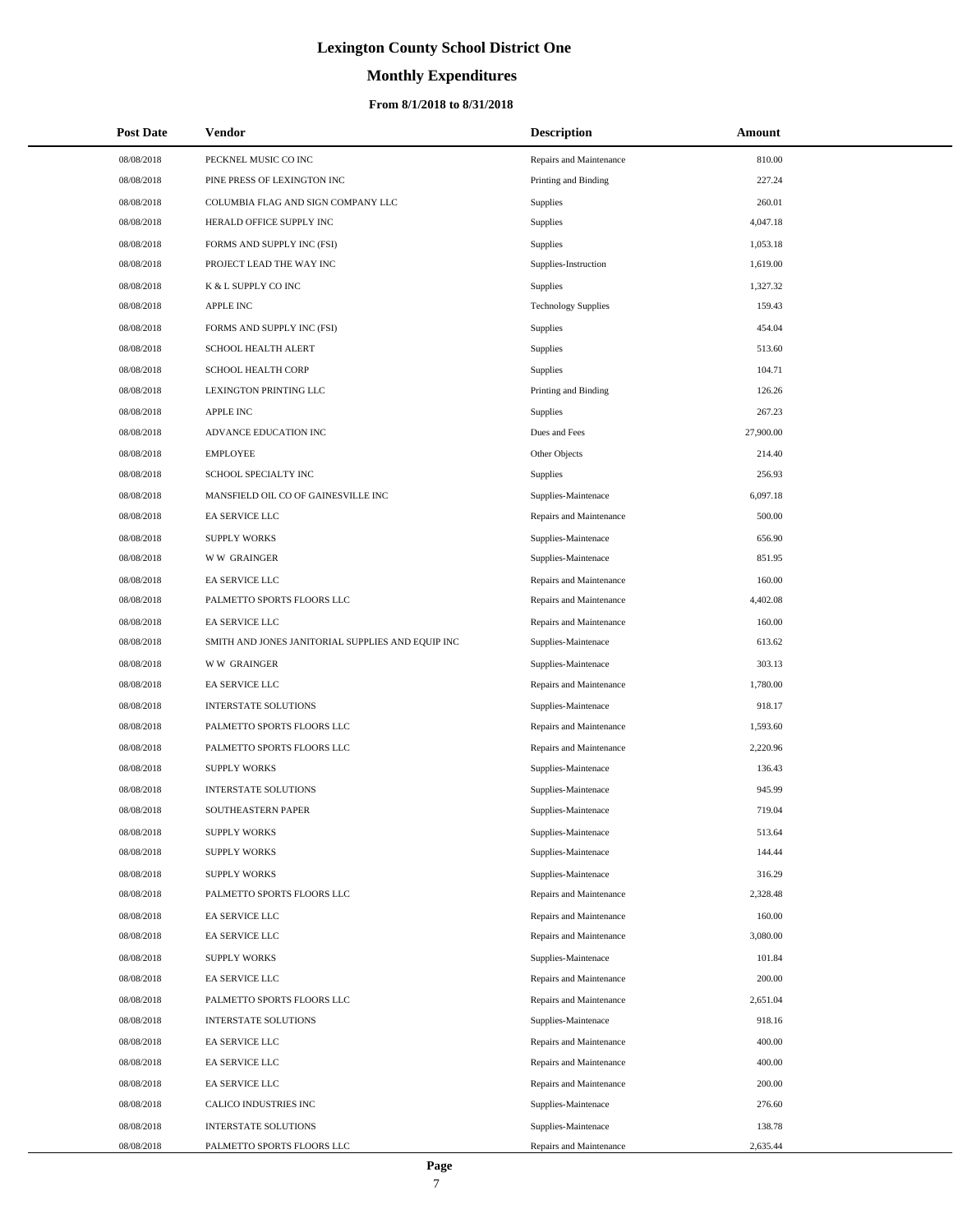# **Monthly Expenditures**

## **From 8/1/2018 to 8/31/2018**

| <b>Post Date</b> | Vendor                                             | <b>Description</b>         | Amount    |
|------------------|----------------------------------------------------|----------------------------|-----------|
| 08/08/2018       | A Z LAWN MOWER PARTS                               | Supplies-Maintenace        | 256.75    |
| 08/08/2018       | EA SERVICE LLC                                     | Repairs and Maintenance    | 325.00    |
| 08/08/2018       | KENDALL ELEVATOR COMPANY                           | Repairs and Maintenance    | 180.00    |
| 08/08/2018       | EA SERVICE LLC                                     | Repairs and Maintenance    | 200.00    |
| 08/08/2018       | STATE DEPARTMENT OF EDUCATION LEX DIST ONEBUS SHOP | Repairs and Maintenance    | 536.62    |
| 08/08/2018       | MANSFIELD OIL CO OF GAINESVILLE INC                | Pupil Transportation       | 767.86    |
| 08/08/2018       | FORMS AND SUPPLY INC (FSI)                         | Supplies                   | 304.43    |
| 08/08/2018       | INTERSTATE TRANSPORTATION EQUIPMENT INC            | Supplies                   | 1,564.34  |
| 08/08/2018       | SC DEPARTMENT OF REVENUE (SALES TAX RETURN)        | Software Renewal/Agreemen  | 1,173.05  |
| 08/08/2018       | SCENARIO LEARNING LLC DBA VECTOR SOLUTIONS         | Software Renewal/Agreemen  | 17,182.35 |
| 08/08/2018       | LEXINGTON PRINTING LLC                             | Printing and Binding       | 3,080.53  |
| 08/08/2018       | <b>NEWSELA INC</b>                                 | Software Renewal/Agreemen  | 20,380.00 |
| 08/08/2018       | SC DEPARTMENT OF REVENUE (SALES TAX RETURN)        | Software Renewal/Agreemen  | 1,426.60  |
| 08/08/2018       | DODGE LEARNING RESOURCES                           | Supplies                   | 100.60    |
| 08/08/2018       | CAROLINA BIOLOGICAL SUPPLY CO                      | Supplies                   | 382.28    |
| 08/08/2018       | <b>INSECT LORE</b>                                 | Supplies                   | 406.83    |
| 08/08/2018       | <b>HEINEMANN</b>                                   | Supplies                   | 17,109.30 |
| 08/08/2018       | NUIDEA SCHOOL SUPPLY CO                            | Supplies                   | 1,027.20  |
| 08/08/2018       | <b>CAMCOR</b>                                      | <b>Technology Supplies</b> | 2,895.18  |
| 08/08/2018       | NUIDEA SCHOOL SUPPLY CO                            | Supplies                   | 910.04    |
| 08/08/2018       | FORT POTTERY COMPANY LLC                           | Pupil Activity             | 156.35    |
| 08/08/2018       | R L BRYAN CO TEXTBOOK DEPOSITORY                   | Pupil Activity             | 5,639.20  |
| 08/08/2018       | DELL COMPUTERS                                     | Pupil Activity             | 586.37    |
| 08/08/2018       | STUDIES WEEKLY DBA AMERICAN LEGACY PUBLISHING INC  | Pupil Activity             | 3,702.60  |
| 08/08/2018       | TIME FOR KIDS                                      | Pupil Activity             | 1,700.00  |
| 08/08/2018       | BRAINPOP.COM LLC                                   | Pupil Activity             | 1,795.00  |
| 08/08/2018       | SC DEPARTMENT OF REVENUE (SALES TAX RETURN)        | Pupil Activity             | 125.65    |
| 08/08/2018       | <b>IXL LEARNING</b>                                | Pupil Activity             | 1,500.00  |
| 08/08/2018       | SC DEPARTMENT OF REVENUE (SALES TAX RETURN)        | Pupil Activity             | 105.00    |
| 08/08/2018       | LEXINGTON PRINTING LLC                             | Pupil Activity             | 138.03    |
| 08/08/2018       | <b>BSN SPORTS</b>                                  | Pupil Activity             | 1,113.34  |
| 08/08/2018       | SCHOOL SPECIALTY INC                               | Pupil Activity             | 522.05    |
| 08/08/2018       | CAROLINA BIOLOGICAL SUPPLY CO                      | Pupil Activity             | 687.58    |
| 08/08/2018       | <b>EMPLOYEE</b>                                    | Pupil Activity             | 228.25    |
| 08/08/2018       | T AND T SPORTS                                     | Pupil Activity             | 2,349.72  |
| 08/08/2018       | T AND T SPORTS                                     | Pupil Activity             | 1,091.40  |
| 08/08/2018       | PONDEROSA COUNTRY CLUB                             | Pupil Activity             | 200.00    |
| 08/08/2018       | WOODSIDE PLANTATION COUNTRY CLUB INC               | Pupil Activity             | 150.00    |
| 08/08/2018       | T AND T SPORTS                                     | Pupil Activity             | 800.36    |
| 08/08/2018       | T AND T SPORTS                                     | Pupil Activity             | 1,010.08  |
| 08/08/2018       | <b>EMPLOYEE</b>                                    | Pupil Activity             | 232.50    |
| 08/08/2018       | <b>EMPLOYEE</b>                                    | Pupil Activity             | 225.13    |
| 08/09/2018       | INTERNATIONAL BACCALAUREATE ORGANIZATION           | Dues and Fees              | 8,520.00  |
| 08/09/2018       | <b>EMPLOYEE</b>                                    | Travel                     | 137.61    |
| 08/09/2018       | <b>EMPLOYEE</b>                                    | Travel                     | 135.71    |
| 08/09/2018       | <b>BSN SPORTS</b>                                  | Supplies                   | 2,953.10  |
| 08/09/2018       | COMPASS GROUP DBA CANTEEN REFRESHMENT SERV         | Supplies-Maintenace        | 528.58    |
| 08/09/2018       | LORICK OFFICE PRODUCTS                             | Supplies-Maintenace        | 228.98    |

 $\overline{a}$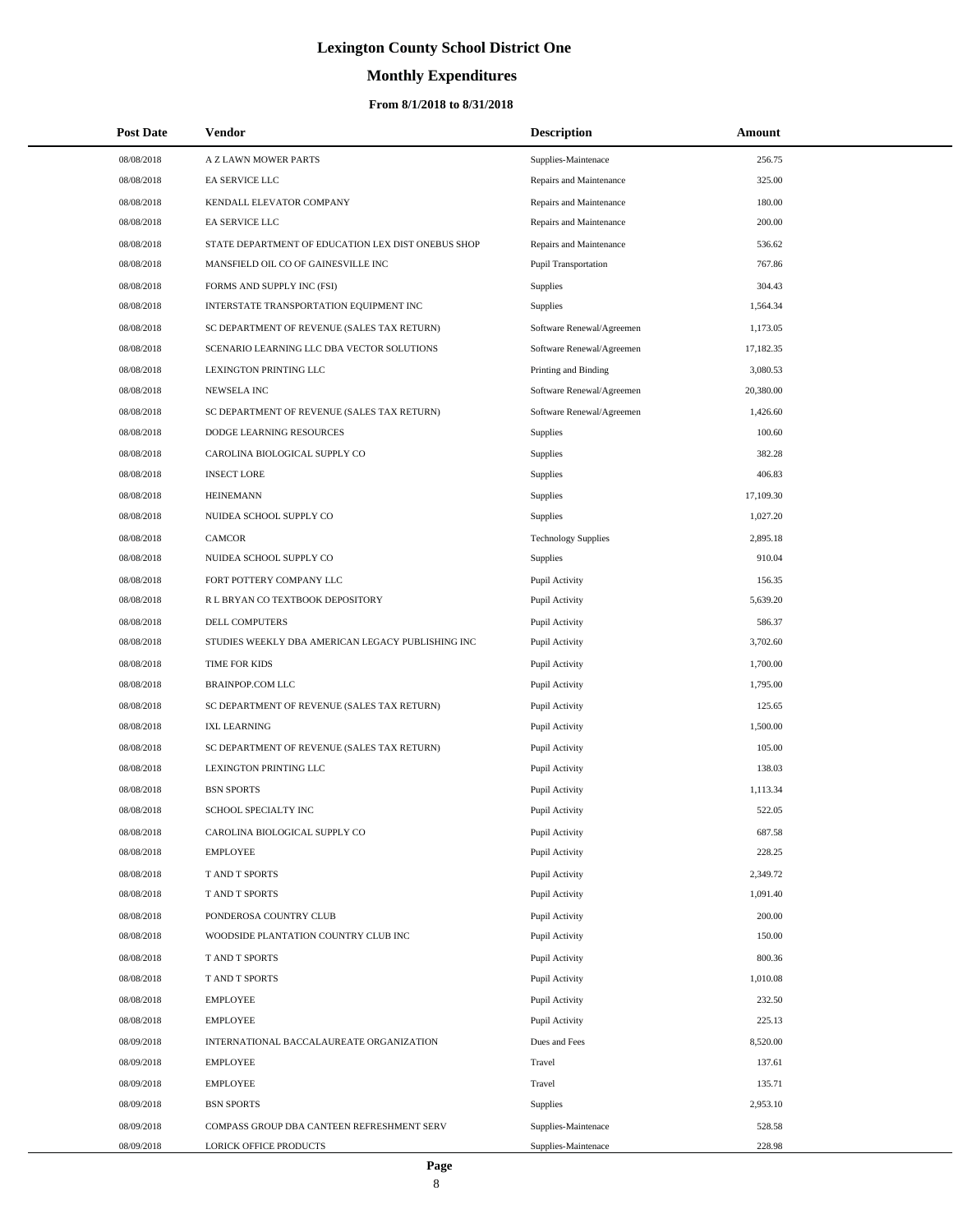## **Monthly Expenditures**

### **From 8/1/2018 to 8/31/2018**

| <b>Post Date</b> | Vendor                                      | <b>Description</b>         | Amount    |
|------------------|---------------------------------------------|----------------------------|-----------|
| 08/09/2018       | PALMETTO PROPANE                            | Energy                     | 112.81    |
| 08/09/2018       | DADE PAPER AND BAG CO                       | Supplies-Maintenace        | 256.80    |
| 08/09/2018       | <b>WW GRAINGER</b>                          | Supplies-Maintenace        | 166.28    |
| 08/09/2018       | TOWN OF LEXINGTON                           | Other Prof & Tech Service  | 20,895.00 |
| 08/09/2018       | LEXINGTON COUNTY SHERIFF'S DEPT             | Other Prof & Tech Service  | 10,441.59 |
| 08/09/2018       | LEXINGTON COUNTY SHERIFF'S DEPT             | Other Prof & Tech Service  | 10,441.59 |
| 08/09/2018       | LEXINGTON COUNTY SHERIFF'S DEPT             | Other Prof & Tech Service  | 10,441.59 |
| 08/09/2018       | LEXINGTON COUNTY SHERIFF'S DEPT             | Other Prof & Tech Service  | 3,480.53  |
| 08/09/2018       | LEXINGTON COUNTY SHERIFF'S DEPT             | Other Prof & Tech Service  | 10,441.59 |
| 08/09/2018       | LEXINGTON COUNTY SHERIFF'S DEPT             | Other Prof & Tech Service  | 10,441.59 |
| 08/09/2018       | LEXINGTON COUNTY SHERIFF'S DEPT             | Other Prof & Tech Service  | 20,883.16 |
| 08/09/2018       | LEXINGTON COUNTY SHERIFF'S DEPT             | Other Prof & Tech Service  | 10,441.59 |
| 08/09/2018       | LEXINGTON COUNTY SHERIFF'S DEPT             | Other Prof & Tech Service  | 10,441.59 |
| 08/09/2018       | LEXINGTON COUNTY SHERIFF'S DEPT             | Other Prof & Tech Service  | 4,976.33  |
| 08/09/2018       | LEXINGTON COUNTY SHERIFF'S DEPT             | Other Prof & Tech Service  | 3,480.53  |
| 08/09/2018       | LEXINGTON COUNTY SHERIFF'S DEPT             | Other Prof & Tech Service  | 10,441.59 |
| 08/09/2018       | LEXINGTON COUNTY SHERIFF'S DEPT             | Other Prof & Tech Service  | 4,976.33  |
| 08/09/2018       | LEXINGTON COUNTY SHERIFF'S DEPT             | Other Prof & Tech Service  | 10,441.59 |
| 08/09/2018       | LEXINGTON COUNTY SHERIFF'S DEPT             | Other Prof & Tech Service  | 3,480.53  |
| 08/09/2018       | LEXINGTON COUNTY SHERIFF'S DEPT             | Other Prof & Tech Service  | 4,976.33  |
| 08/09/2018       | <b>4IMPRINT INC</b>                         | Supplies                   | 1,717.31  |
| 08/09/2018       | <b>EMPLOYEE</b>                             | Travel                     | 188.84    |
| 08/09/2018       | <b>COMPORIUM</b>                            | Communication              | 269.55    |
| 08/09/2018       | <b>CAMCOR</b>                               | <b>Technology Supplies</b> | 1,320.11  |
| 08/09/2018       | CAMCOR                                      | <b>Technology Supplies</b> | 1,320.12  |
| 08/09/2018       | OWL BRAND DISCOVERY KITS                    | <b>Supplies</b>            | 2,399.46  |
| 08/09/2018       | SC DEPARTMENT OF REVENUE (SALES TAX RETURN) | Supplies                   | 167.96    |
| 08/09/2018       | <b>EMPLOYEE</b>                             | Supplies                   | 275.00    |
| 08/09/2018       | <b>EMPLOYEE</b>                             | Supplies                   | 275.00    |
| 08/09/2018       | <b>EMPLOYEE</b>                             | Supplies                   | 275.00    |
| 08/09/2018       | <b>EMPLOYEE</b>                             | Supplies                   | 275.00    |
| 08/09/2018       | <b>EMPLOYEE</b>                             | Supplies                   | 275.00    |
| 08/09/2018       | <b>EMPLOYEE</b>                             | Supplies                   | 275.00    |
| 08/09/2018       | <b>EMPLOYEE</b>                             | Supplies                   | 275.00    |
| 08/09/2018       | <b>EMPLOYEE</b>                             | Supplies                   | 275.00    |
| 08/09/2018       | <b>EMPLOYEE</b>                             | Supplies                   | 275.00    |
| 08/09/2018       | <b>EMPLOYEE</b>                             | Supplies                   | 275.00    |
| 08/09/2018       | <b>EMPLOYEE</b>                             | Supplies                   | 275.00    |
| 08/09/2018       | <b>EMPLOYEE</b>                             | Supplies                   | 275.00    |
| 08/09/2018       | <b>EMPLOYEE</b>                             | Supplies                   | 275.00    |
| 08/09/2018       | <b>EMPLOYEE</b>                             | Supplies                   | 275.00    |
| 08/09/2018       | <b>EMPLOYEE</b>                             | Supplies                   | 275.00    |
| 08/09/2018       | <b>EMPLOYEE</b>                             | Supplies                   | 275.00    |
| 08/09/2018       | <b>EMPLOYEE</b>                             | Supplies                   | 275.00    |
| 08/09/2018       | <b>EMPLOYEE</b>                             | Supplies                   | 275.00    |
| 08/09/2018       | <b>EMPLOYEE</b>                             | Supplies                   | 275.00    |
| 08/09/2018       | <b>EMPLOYEE</b>                             | Supplies                   | 275.00    |
| 08/09/2018       | <b>EMPLOYEE</b>                             | Supplies                   | 275.00    |

 $\overline{a}$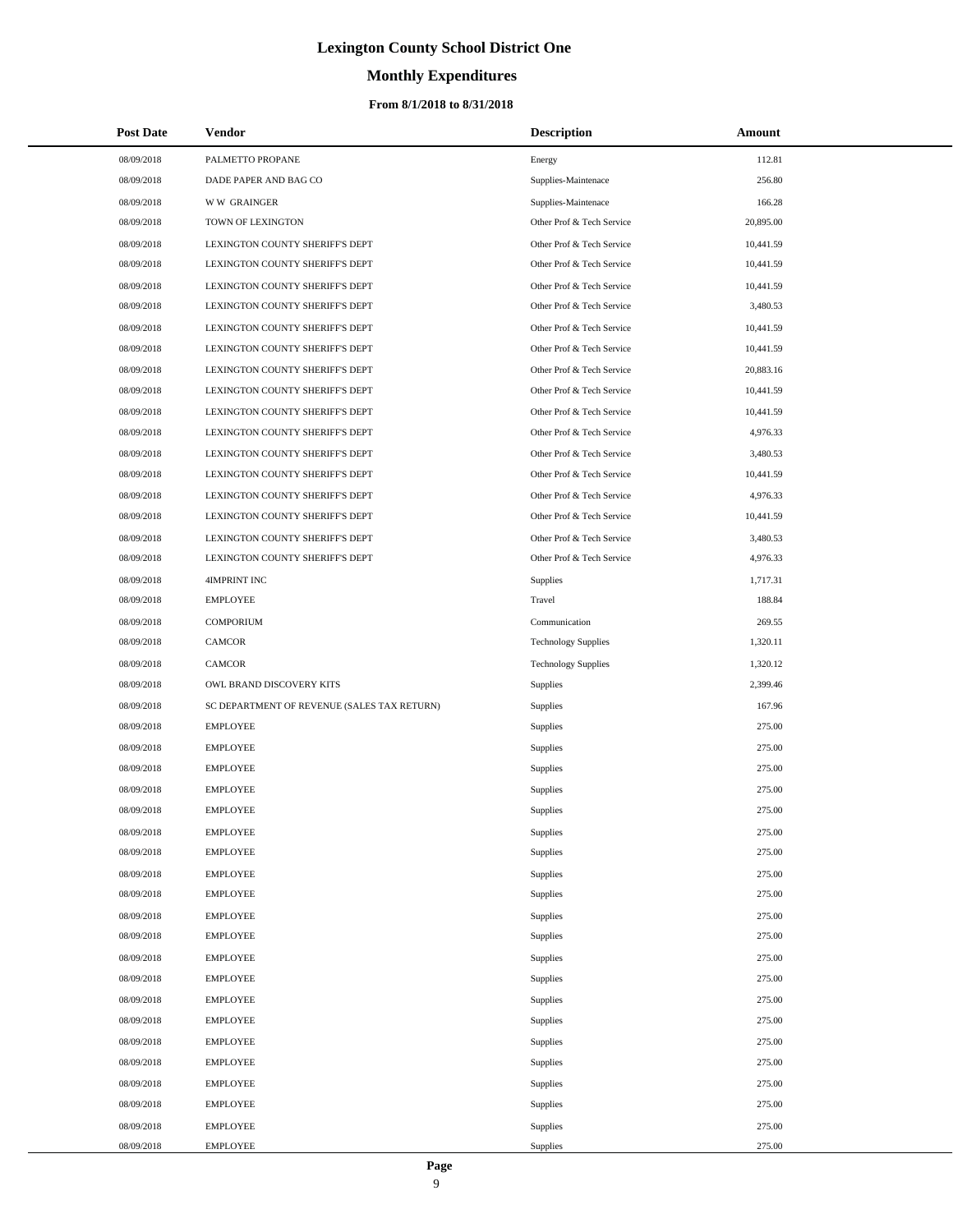# **Monthly Expenditures**

### **From 8/1/2018 to 8/31/2018**

| <b>Post Date</b> | <b>Vendor</b>   | <b>Description</b> | <b>Amount</b> |
|------------------|-----------------|--------------------|---------------|
| 08/09/2018       | <b>EMPLOYEE</b> | Supplies           | 275.00        |
| 08/09/2018       | <b>EMPLOYEE</b> | Supplies           | 275.00        |
| 08/09/2018       | EMPLOYEE        | Supplies           | 275.00        |
| 08/09/2018       | <b>EMPLOYEE</b> | Supplies           | 275.00        |
| 08/09/2018       | <b>EMPLOYEE</b> | Supplies           | 275.00        |
| 08/09/2018       | <b>EMPLOYEE</b> | Supplies           | 275.00        |
| 08/09/2018       | <b>EMPLOYEE</b> | Supplies           | 275.00        |
| 08/09/2018       | <b>EMPLOYEE</b> | Supplies           | 275.00        |
| 08/09/2018       | <b>EMPLOYEE</b> | Supplies           | 275.00        |
| 08/09/2018       | <b>EMPLOYEE</b> | Supplies           | 275.00        |
| 08/09/2018       | EMPLOYEE        | Supplies           | 275.00        |
| 08/09/2018       | <b>EMPLOYEE</b> | Supplies           | 275.00        |
| 08/09/2018       | <b>EMPLOYEE</b> | Supplies           | 275.00        |
| 08/09/2018       | <b>EMPLOYEE</b> | Supplies           | 275.00        |
| 08/09/2018       | <b>EMPLOYEE</b> | Supplies           | 275.00        |
| 08/09/2018       | <b>EMPLOYEE</b> | Supplies           | 275.00        |
| 08/09/2018       | <b>EMPLOYEE</b> | Supplies           | 275.00        |
| 08/09/2018       | <b>EMPLOYEE</b> | Supplies           | 275.00        |
| 08/09/2018       | EMPLOYEE        | Supplies           | 275.00        |
| 08/09/2018       | <b>EMPLOYEE</b> | Supplies           | 275.00        |
| 08/09/2018       | <b>EMPLOYEE</b> | Supplies           | 275.00        |
| 08/09/2018       | <b>EMPLOYEE</b> | Supplies           | 275.00        |
| 08/09/2018       | <b>EMPLOYEE</b> | Supplies           | 275.00        |
| 08/09/2018       | <b>EMPLOYEE</b> | Supplies           | 275.00        |
| 08/09/2018       | <b>EMPLOYEE</b> | Supplies           | 275.00        |
| 08/09/2018       | <b>EMPLOYEE</b> | Supplies           | 275.00        |
| 08/09/2018       | EMPLOYEE        | Supplies           | 275.00        |
| 08/09/2018       | <b>EMPLOYEE</b> | Supplies           | 275.00        |
| 08/09/2018       | <b>EMPLOYEE</b> | Supplies           | 275.00        |
| 08/09/2018       | <b>EMPLOYEE</b> | Supplies           | 275.00        |
| 08/09/2018       | <b>EMPLOYEE</b> | Supplies           | 275.00        |
| 08/09/2018       | <b>EMPLOYEE</b> | Supplies           | 275.00        |
| 08/09/2018       | <b>EMPLOYEE</b> | Supplies           | 275.00        |
| 08/09/2018       | <b>EMPLOYEE</b> | Supplies           | 275.00        |
| 08/09/2018       | <b>EMPLOYEE</b> | Supplies           | 275.00        |
| 08/09/2018       | <b>EMPLOYEE</b> | Supplies           | 275.00        |
| 08/09/2018       | <b>EMPLOYEE</b> | Supplies           | 275.00        |
| 08/09/2018       | <b>EMPLOYEE</b> | Supplies           | 275.00        |
| 08/09/2018       | <b>EMPLOYEE</b> | Supplies           | 275.00        |
| 08/09/2018       | <b>EMPLOYEE</b> | Supplies           | 275.00        |
| 08/09/2018       | <b>EMPLOYEE</b> | Supplies           | 275.00        |
| 08/09/2018       | <b>EMPLOYEE</b> | Supplies           | 275.00        |
| 08/09/2018       | EMPLOYEE        | Supplies           | 275.00        |
| 08/09/2018       | <b>EMPLOYEE</b> | Supplies           | 275.00        |
| 08/09/2018       | <b>EMPLOYEE</b> | Supplies           | 275.00        |
| 08/09/2018       | <b>EMPLOYEE</b> | Supplies           | 275.00        |
| 08/09/2018       | <b>EMPLOYEE</b> | Supplies           | 275.00        |
| 08/09/2018       | <b>EMPLOYEE</b> | Supplies           | 275.00        |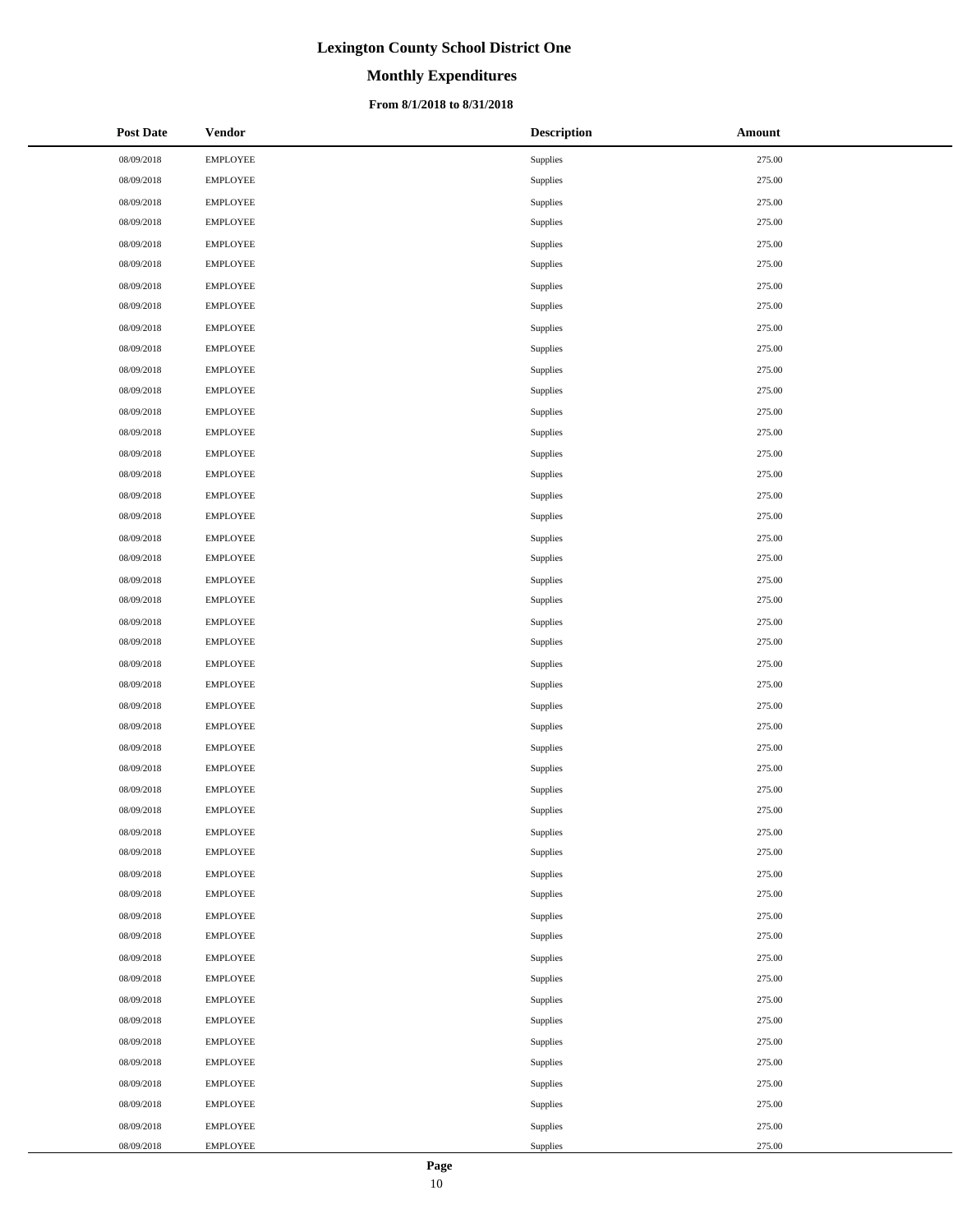# **Monthly Expenditures**

### **From 8/1/2018 to 8/31/2018**

| <b>Post Date</b> | <b>Vendor</b>   | <b>Description</b> | <b>Amount</b> |
|------------------|-----------------|--------------------|---------------|
| 08/09/2018       | <b>EMPLOYEE</b> | Supplies           | 275.00        |
| 08/09/2018       | <b>EMPLOYEE</b> | Supplies           | 275.00        |
| 08/09/2018       | EMPLOYEE        | Supplies           | 275.00        |
| 08/09/2018       | <b>EMPLOYEE</b> | Supplies           | 275.00        |
| 08/09/2018       | <b>EMPLOYEE</b> | Supplies           | 275.00        |
| 08/09/2018       | <b>EMPLOYEE</b> | Supplies           | 275.00        |
| 08/09/2018       | <b>EMPLOYEE</b> | Supplies           | 275.00        |
| 08/09/2018       | <b>EMPLOYEE</b> | Supplies           | 275.00        |
| 08/09/2018       | <b>EMPLOYEE</b> | Supplies           | 275.00        |
| 08/09/2018       | <b>EMPLOYEE</b> | Supplies           | 275.00        |
| 08/09/2018       | EMPLOYEE        | Supplies           | 275.00        |
| 08/09/2018       | <b>EMPLOYEE</b> | Supplies           | 275.00        |
| 08/09/2018       | <b>EMPLOYEE</b> | Supplies           | 275.00        |
| 08/09/2018       | <b>EMPLOYEE</b> | Supplies           | 275.00        |
| 08/09/2018       | <b>EMPLOYEE</b> | Supplies           | 275.00        |
| 08/09/2018       | <b>EMPLOYEE</b> | Supplies           | 275.00        |
| 08/09/2018       | <b>EMPLOYEE</b> | Supplies           | 275.00        |
| 08/09/2018       | <b>EMPLOYEE</b> | Supplies           | 275.00        |
| 08/09/2018       | EMPLOYEE        | Supplies           | 275.00        |
| 08/09/2018       | <b>EMPLOYEE</b> | Supplies           | 275.00        |
| 08/09/2018       | <b>EMPLOYEE</b> | Supplies           | 275.00        |
| 08/09/2018       | <b>EMPLOYEE</b> | Supplies           | 275.00        |
| 08/09/2018       | <b>EMPLOYEE</b> | Supplies           | 275.00        |
| 08/09/2018       | <b>EMPLOYEE</b> | Supplies           | 275.00        |
| 08/09/2018       | <b>EMPLOYEE</b> | Supplies           | 275.00        |
| 08/09/2018       | <b>EMPLOYEE</b> | Supplies           | 275.00        |
| 08/09/2018       | EMPLOYEE        | Supplies           | 275.00        |
| 08/09/2018       | <b>EMPLOYEE</b> | Supplies           | 275.00        |
| 08/09/2018       | <b>EMPLOYEE</b> | Supplies           | 275.00        |
| 08/09/2018       | <b>EMPLOYEE</b> | Supplies           | 275.00        |
| 08/09/2018       | <b>EMPLOYEE</b> | Supplies           | 275.00        |
| 08/09/2018       | <b>EMPLOYEE</b> | Supplies           | 275.00        |
| 08/09/2018       | <b>EMPLOYEE</b> | Supplies           | 275.00        |
| 08/09/2018       | <b>EMPLOYEE</b> | Supplies           | 275.00        |
| 08/09/2018       | <b>EMPLOYEE</b> | Supplies           | 275.00        |
| 08/09/2018       | <b>EMPLOYEE</b> | Supplies           | 275.00        |
| 08/09/2018       | <b>EMPLOYEE</b> | Supplies           | 275.00        |
| 08/09/2018       | <b>EMPLOYEE</b> | Supplies           | 275.00        |
| 08/09/2018       | <b>EMPLOYEE</b> | Supplies           | 275.00        |
| 08/09/2018       | <b>EMPLOYEE</b> | Supplies           | 275.00        |
| 08/09/2018       | <b>EMPLOYEE</b> | Supplies           | 275.00        |
| 08/09/2018       | <b>EMPLOYEE</b> | Supplies           | 275.00        |
| 08/09/2018       | EMPLOYEE        | Supplies           | 275.00        |
| 08/09/2018       | <b>EMPLOYEE</b> | Supplies           | 275.00        |
| 08/09/2018       | <b>EMPLOYEE</b> | Supplies           | 275.00        |
| 08/09/2018       | <b>EMPLOYEE</b> | Supplies           | 275.00        |
| 08/09/2018       | <b>EMPLOYEE</b> | Supplies           | 275.00        |
| 08/09/2018       | <b>EMPLOYEE</b> | Supplies           | 275.00        |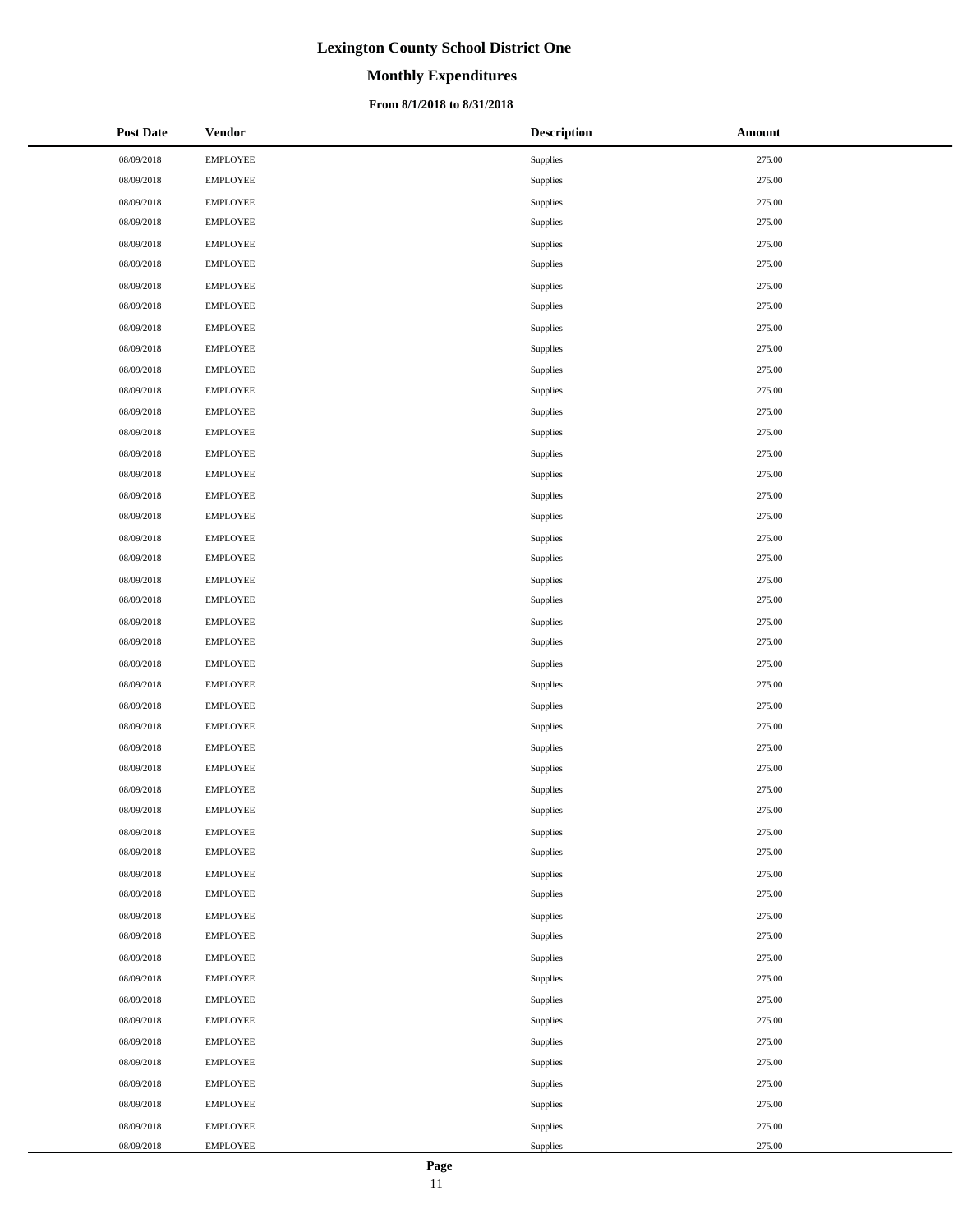# **Monthly Expenditures**

### **From 8/1/2018 to 8/31/2018**

| <b>Post Date</b> | <b>Vendor</b>   | <b>Description</b> | <b>Amount</b> |
|------------------|-----------------|--------------------|---------------|
| 08/09/2018       | <b>EMPLOYEE</b> | Supplies           | 275.00        |
| 08/09/2018       | <b>EMPLOYEE</b> | Supplies           | 275.00        |
| 08/09/2018       | EMPLOYEE        | Supplies           | 275.00        |
| 08/09/2018       | <b>EMPLOYEE</b> | Supplies           | 275.00        |
| 08/09/2018       | <b>EMPLOYEE</b> | Supplies           | 275.00        |
| 08/09/2018       | <b>EMPLOYEE</b> | Supplies           | 275.00        |
| 08/09/2018       | <b>EMPLOYEE</b> | Supplies           | 275.00        |
| 08/09/2018       | <b>EMPLOYEE</b> | Supplies           | 275.00        |
| 08/09/2018       | <b>EMPLOYEE</b> | Supplies           | 275.00        |
| 08/09/2018       | <b>EMPLOYEE</b> | Supplies           | 275.00        |
| 08/09/2018       | EMPLOYEE        | Supplies           | 275.00        |
| 08/09/2018       | <b>EMPLOYEE</b> | Supplies           | 275.00        |
| 08/09/2018       | <b>EMPLOYEE</b> | Supplies           | 275.00        |
| 08/09/2018       | <b>EMPLOYEE</b> | Supplies           | 275.00        |
| 08/09/2018       | <b>EMPLOYEE</b> | Supplies           | 275.00        |
| 08/09/2018       | <b>EMPLOYEE</b> | Supplies           | 275.00        |
| 08/09/2018       | <b>EMPLOYEE</b> | Supplies           | 275.00        |
| 08/09/2018       | <b>EMPLOYEE</b> | Supplies           | 275.00        |
| 08/09/2018       | EMPLOYEE        | Supplies           | 275.00        |
| 08/09/2018       | <b>EMPLOYEE</b> | Supplies           | 275.00        |
| 08/09/2018       | <b>EMPLOYEE</b> | Supplies           | 275.00        |
| 08/09/2018       | <b>EMPLOYEE</b> | Supplies           | 275.00        |
| 08/09/2018       | <b>EMPLOYEE</b> | Supplies           | 275.00        |
| 08/09/2018       | <b>EMPLOYEE</b> | Supplies           | 275.00        |
| 08/09/2018       | <b>EMPLOYEE</b> | Supplies           | 275.00        |
| 08/09/2018       | <b>EMPLOYEE</b> | Supplies           | 275.00        |
| 08/09/2018       | EMPLOYEE        | Supplies           | 275.00        |
| 08/09/2018       | <b>EMPLOYEE</b> | Supplies           | 275.00        |
| 08/09/2018       | <b>EMPLOYEE</b> | Supplies           | 275.00        |
| 08/09/2018       | <b>EMPLOYEE</b> | Supplies           | 275.00        |
| 08/09/2018       | <b>EMPLOYEE</b> | Supplies           | 275.00        |
| 08/09/2018       | <b>EMPLOYEE</b> | Supplies           | 275.00        |
| 08/09/2018       | <b>EMPLOYEE</b> | Supplies           | 275.00        |
| 08/09/2018       | <b>EMPLOYEE</b> | Supplies           | 275.00        |
| 08/09/2018       | <b>EMPLOYEE</b> | Supplies           | 275.00        |
| 08/09/2018       | <b>EMPLOYEE</b> | Supplies           | 275.00        |
| 08/09/2018       | <b>EMPLOYEE</b> | Supplies           | 275.00        |
| 08/09/2018       | <b>EMPLOYEE</b> | Supplies           | 275.00        |
| 08/09/2018       | <b>EMPLOYEE</b> | Supplies           | 275.00        |
| 08/09/2018       | <b>EMPLOYEE</b> | Supplies           | 275.00        |
| 08/09/2018       | <b>EMPLOYEE</b> | Supplies           | 275.00        |
| 08/09/2018       | <b>EMPLOYEE</b> | Supplies           | 275.00        |
| 08/09/2018       | EMPLOYEE        | Supplies           | 275.00        |
| 08/09/2018       | <b>EMPLOYEE</b> | Supplies           | 275.00        |
| 08/09/2018       | <b>EMPLOYEE</b> | Supplies           | 275.00        |
| 08/09/2018       | <b>EMPLOYEE</b> | Supplies           | 275.00        |
| 08/09/2018       | <b>EMPLOYEE</b> | Supplies           | 275.00        |
| 08/09/2018       | <b>EMPLOYEE</b> | Supplies           | 275.00        |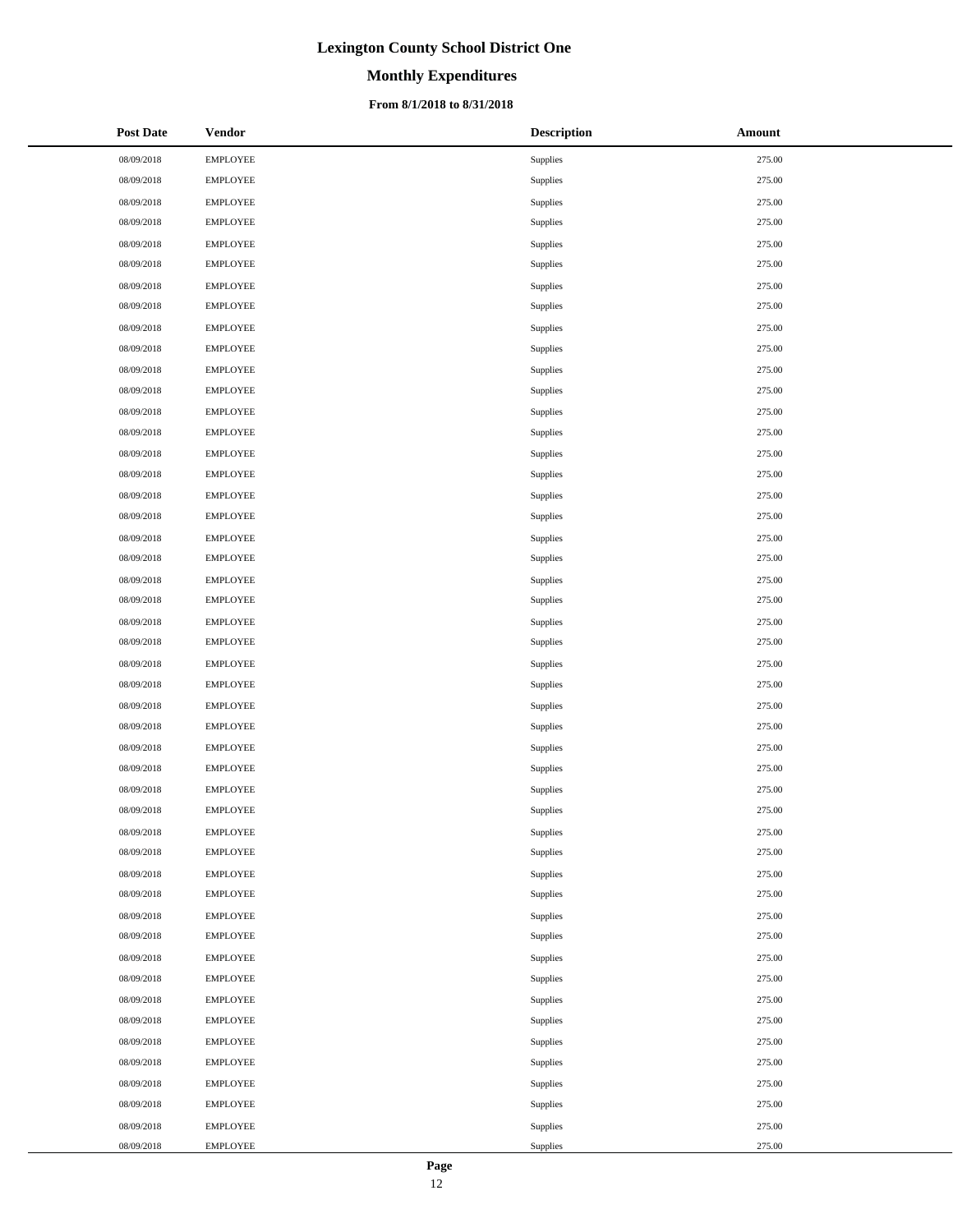# **Monthly Expenditures**

### **From 8/1/2018 to 8/31/2018**

| <b>Post Date</b> | <b>Vendor</b>   | <b>Description</b> | <b>Amount</b> |
|------------------|-----------------|--------------------|---------------|
| 08/09/2018       | <b>EMPLOYEE</b> | Supplies           | 275.00        |
| 08/09/2018       | <b>EMPLOYEE</b> | Supplies           | 275.00        |
| 08/09/2018       | EMPLOYEE        | Supplies           | 275.00        |
| 08/09/2018       | <b>EMPLOYEE</b> | Supplies           | 275.00        |
| 08/09/2018       | <b>EMPLOYEE</b> | Supplies           | 275.00        |
| 08/09/2018       | <b>EMPLOYEE</b> | Supplies           | 275.00        |
| 08/09/2018       | <b>EMPLOYEE</b> | Supplies           | 275.00        |
| 08/09/2018       | <b>EMPLOYEE</b> | Supplies           | 275.00        |
| 08/09/2018       | <b>EMPLOYEE</b> | Supplies           | 275.00        |
| 08/09/2018       | <b>EMPLOYEE</b> | Supplies           | 275.00        |
| 08/09/2018       | EMPLOYEE        | Supplies           | 275.00        |
| 08/09/2018       | <b>EMPLOYEE</b> | Supplies           | 275.00        |
| 08/09/2018       | <b>EMPLOYEE</b> | Supplies           | 275.00        |
| 08/09/2018       | <b>EMPLOYEE</b> | Supplies           | 275.00        |
| 08/09/2018       | <b>EMPLOYEE</b> | Supplies           | 275.00        |
| 08/09/2018       | <b>EMPLOYEE</b> | Supplies           | 275.00        |
| 08/09/2018       | <b>EMPLOYEE</b> | Supplies           | 275.00        |
| 08/09/2018       | <b>EMPLOYEE</b> | Supplies           | 275.00        |
| 08/09/2018       | EMPLOYEE        | Supplies           | 275.00        |
| 08/09/2018       | <b>EMPLOYEE</b> | Supplies           | 275.00        |
| 08/09/2018       | <b>EMPLOYEE</b> | Supplies           | 275.00        |
| 08/09/2018       | <b>EMPLOYEE</b> | Supplies           | 275.00        |
| 08/09/2018       | <b>EMPLOYEE</b> | Supplies           | 275.00        |
| 08/09/2018       | <b>EMPLOYEE</b> | Supplies           | 275.00        |
| 08/09/2018       | <b>EMPLOYEE</b> | Supplies           | 275.00        |
| 08/09/2018       | <b>EMPLOYEE</b> | Supplies           | 275.00        |
| 08/09/2018       | EMPLOYEE        | Supplies           | 275.00        |
| 08/09/2018       | <b>EMPLOYEE</b> | Supplies           | 275.00        |
| 08/09/2018       | <b>EMPLOYEE</b> | Supplies           | 275.00        |
| 08/09/2018       | <b>EMPLOYEE</b> | Supplies           | 275.00        |
| 08/09/2018       | <b>EMPLOYEE</b> | Supplies           | 275.00        |
| 08/09/2018       | <b>EMPLOYEE</b> | Supplies           | 275.00        |
| 08/09/2018       | <b>EMPLOYEE</b> | Supplies           | 275.00        |
| 08/09/2018       | <b>EMPLOYEE</b> | Supplies           | 275.00        |
| 08/09/2018       | <b>EMPLOYEE</b> | Supplies           | 275.00        |
| 08/09/2018       | <b>EMPLOYEE</b> | Supplies           | 275.00        |
| 08/09/2018       | <b>EMPLOYEE</b> | Supplies           | 275.00        |
| 08/09/2018       | <b>EMPLOYEE</b> | Supplies           | 275.00        |
| 08/09/2018       | <b>EMPLOYEE</b> | Supplies           | 275.00        |
| 08/09/2018       | <b>EMPLOYEE</b> | Supplies           | 275.00        |
| 08/09/2018       | <b>EMPLOYEE</b> | Supplies           | 275.00        |
| 08/09/2018       | <b>EMPLOYEE</b> | Supplies           | 275.00        |
| 08/09/2018       | EMPLOYEE        | Supplies           | 275.00        |
| 08/09/2018       | <b>EMPLOYEE</b> | Supplies           | 275.00        |
| 08/09/2018       | <b>EMPLOYEE</b> | Supplies           | 275.00        |
| 08/09/2018       | <b>EMPLOYEE</b> | Supplies           | 275.00        |
| 08/09/2018       | <b>EMPLOYEE</b> | Supplies           | 275.00        |
| 08/09/2018       | <b>EMPLOYEE</b> | Supplies           | 275.00        |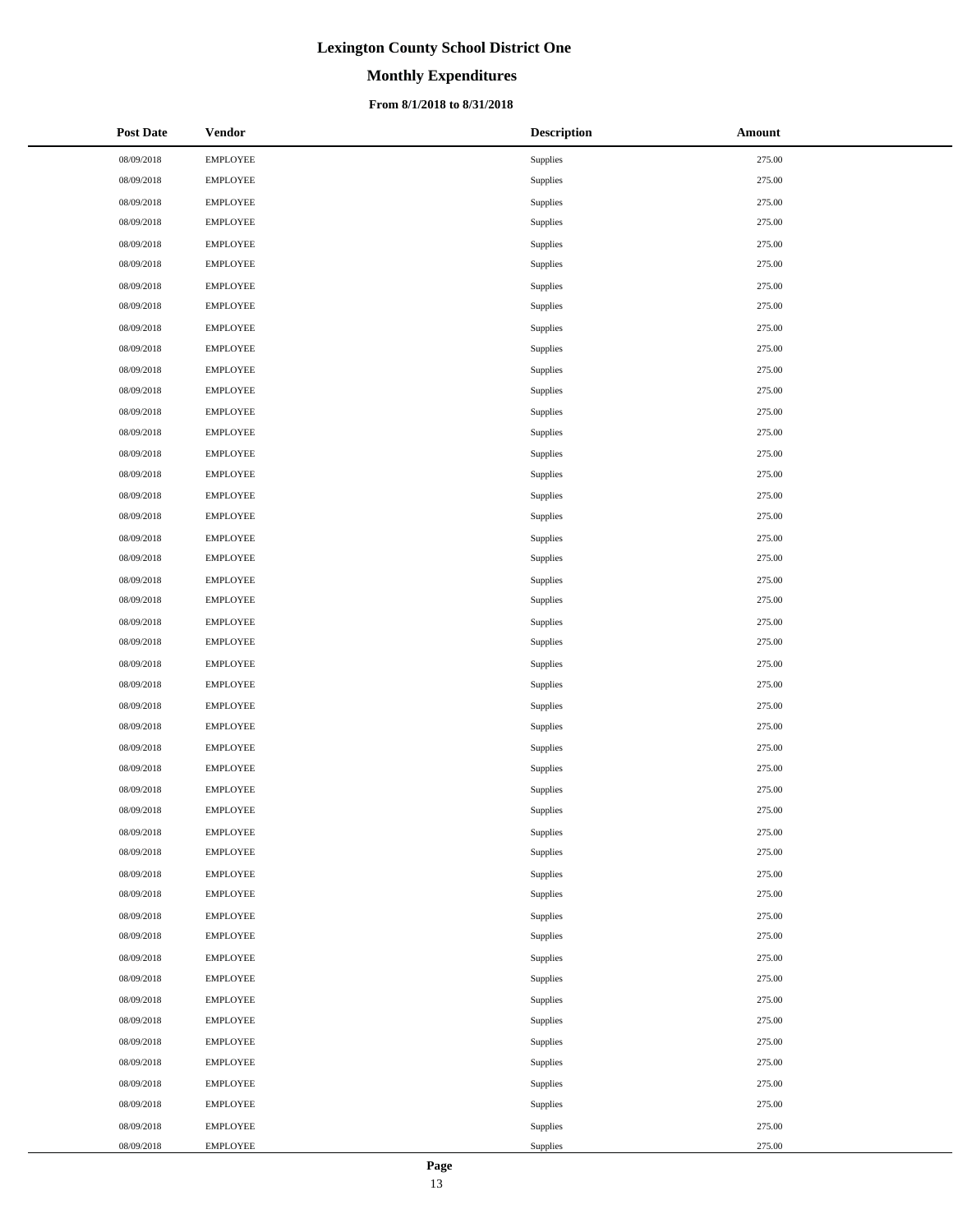# **Monthly Expenditures**

### **From 8/1/2018 to 8/31/2018**

| <b>Post Date</b> | <b>Vendor</b>   | <b>Description</b> | <b>Amount</b> |
|------------------|-----------------|--------------------|---------------|
| 08/09/2018       | <b>EMPLOYEE</b> | Supplies           | 275.00        |
| 08/09/2018       | <b>EMPLOYEE</b> | Supplies           | 275.00        |
| 08/09/2018       | EMPLOYEE        | Supplies           | 275.00        |
| 08/09/2018       | <b>EMPLOYEE</b> | Supplies           | 275.00        |
| 08/09/2018       | <b>EMPLOYEE</b> | Supplies           | 275.00        |
| 08/09/2018       | <b>EMPLOYEE</b> | Supplies           | 275.00        |
| 08/09/2018       | <b>EMPLOYEE</b> | Supplies           | 275.00        |
| 08/09/2018       | <b>EMPLOYEE</b> | Supplies           | 275.00        |
| 08/09/2018       | <b>EMPLOYEE</b> | Supplies           | 275.00        |
| 08/09/2018       | <b>EMPLOYEE</b> | Supplies           | 275.00        |
| 08/09/2018       | EMPLOYEE        | Supplies           | 275.00        |
| 08/09/2018       | <b>EMPLOYEE</b> | Supplies           | 275.00        |
| 08/09/2018       | <b>EMPLOYEE</b> | Supplies           | 275.00        |
| 08/09/2018       | <b>EMPLOYEE</b> | Supplies           | 275.00        |
| 08/09/2018       | <b>EMPLOYEE</b> | Supplies           | 275.00        |
| 08/09/2018       | <b>EMPLOYEE</b> | Supplies           | 275.00        |
| 08/09/2018       | <b>EMPLOYEE</b> | Supplies           | 275.00        |
| 08/09/2018       | <b>EMPLOYEE</b> | Supplies           | 275.00        |
| 08/09/2018       | EMPLOYEE        | Supplies           | 275.00        |
| 08/09/2018       | <b>EMPLOYEE</b> | Supplies           | 275.00        |
| 08/09/2018       | <b>EMPLOYEE</b> | Supplies           | 275.00        |
| 08/09/2018       | <b>EMPLOYEE</b> | Supplies           | 275.00        |
| 08/09/2018       | <b>EMPLOYEE</b> | Supplies           | 275.00        |
| 08/09/2018       | <b>EMPLOYEE</b> | Supplies           | 275.00        |
| 08/09/2018       | <b>EMPLOYEE</b> | Supplies           | 275.00        |
| 08/09/2018       | <b>EMPLOYEE</b> | Supplies           | 275.00        |
| 08/09/2018       | EMPLOYEE        | Supplies           | 275.00        |
| 08/09/2018       | <b>EMPLOYEE</b> | Supplies           | 275.00        |
| 08/09/2018       | <b>EMPLOYEE</b> | Supplies           | 275.00        |
| 08/09/2018       | <b>EMPLOYEE</b> | Supplies           | 275.00        |
| 08/09/2018       | <b>EMPLOYEE</b> | Supplies           | 275.00        |
| 08/09/2018       | <b>EMPLOYEE</b> | Supplies           | 275.00        |
| 08/09/2018       | <b>EMPLOYEE</b> | Supplies           | 275.00        |
| 08/09/2018       | <b>EMPLOYEE</b> | Supplies           | 275.00        |
| 08/09/2018       | <b>EMPLOYEE</b> | Supplies           | 275.00        |
| 08/09/2018       | <b>EMPLOYEE</b> | Supplies           | 275.00        |
| 08/09/2018       | <b>EMPLOYEE</b> | Supplies           | 275.00        |
| 08/09/2018       | <b>EMPLOYEE</b> | Supplies           | 275.00        |
| 08/09/2018       | <b>EMPLOYEE</b> | Supplies           | 275.00        |
| 08/09/2018       | <b>EMPLOYEE</b> | Supplies           | 275.00        |
| 08/09/2018       | <b>EMPLOYEE</b> | Supplies           | 275.00        |
| 08/09/2018       | <b>EMPLOYEE</b> | Supplies           | 275.00        |
| 08/09/2018       | EMPLOYEE        | Supplies           | 275.00        |
| 08/09/2018       | <b>EMPLOYEE</b> | Supplies           | 275.00        |
| 08/09/2018       | <b>EMPLOYEE</b> | Supplies           | 275.00        |
| 08/09/2018       | <b>EMPLOYEE</b> | Supplies           | 275.00        |
| 08/09/2018       | <b>EMPLOYEE</b> | Supplies           | 275.00        |
| 08/09/2018       | <b>EMPLOYEE</b> | Supplies           | 275.00        |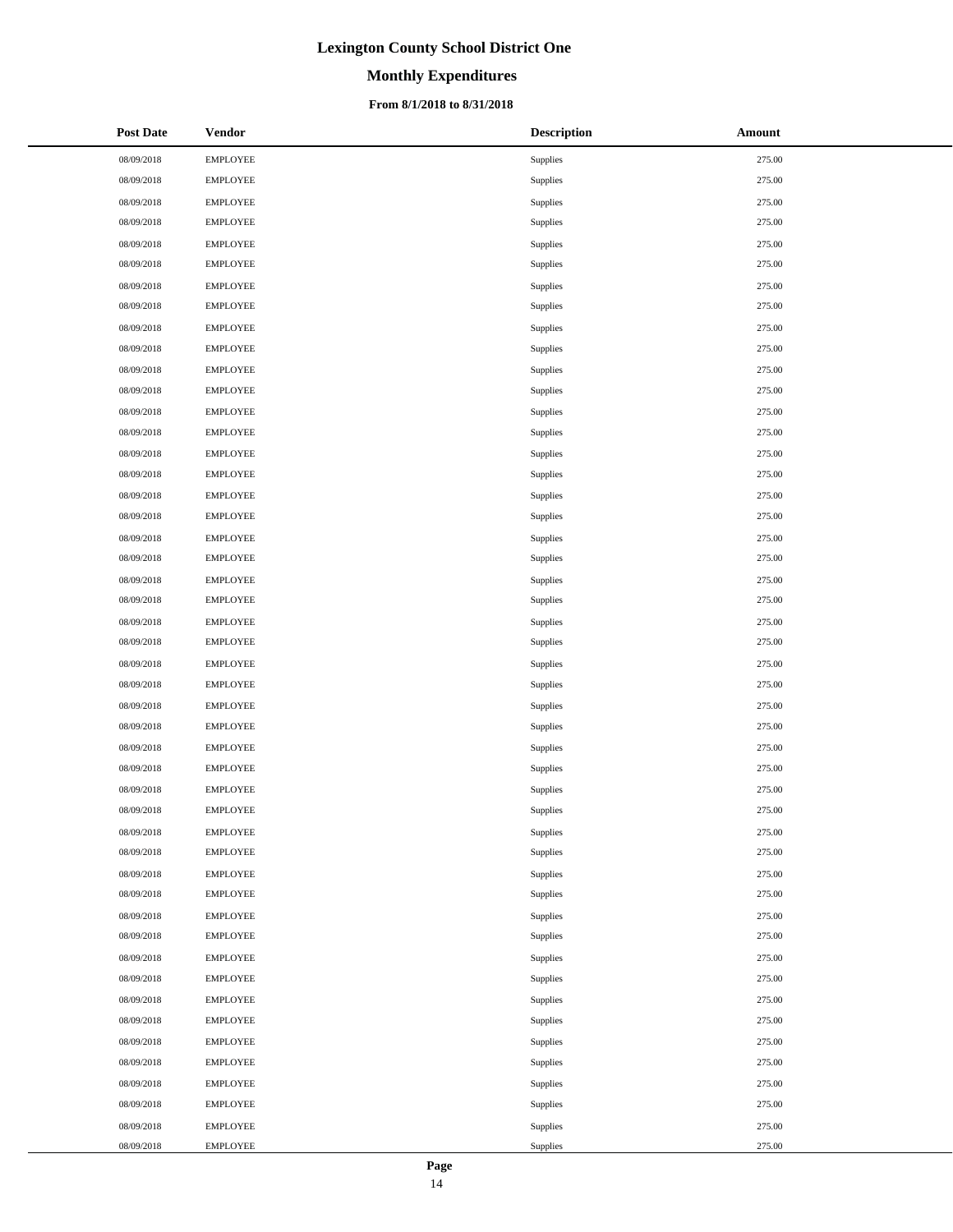# **Monthly Expenditures**

### **From 8/1/2018 to 8/31/2018**

| <b>Post Date</b> | <b>Vendor</b>   | <b>Description</b> | Amount |
|------------------|-----------------|--------------------|--------|
| 08/09/2018       | <b>EMPLOYEE</b> | Supplies           | 275.00 |
| 08/09/2018       | <b>EMPLOYEE</b> | Supplies           | 275.00 |
| 08/09/2018       | <b>EMPLOYEE</b> | Supplies           | 275.00 |
| 08/09/2018       | <b>EMPLOYEE</b> | Supplies           | 275.00 |
| 08/09/2018       | <b>EMPLOYEE</b> | Supplies           | 275.00 |
| 08/09/2018       | <b>EMPLOYEE</b> | Supplies           | 275.00 |
| 08/09/2018       | <b>EMPLOYEE</b> | Supplies           | 275.00 |
| 08/09/2018       | <b>EMPLOYEE</b> | Supplies           | 275.00 |
| 08/09/2018       | <b>EMPLOYEE</b> | Supplies           | 275.00 |
| 08/09/2018       | <b>EMPLOYEE</b> | Supplies           | 275.00 |
| 08/09/2018       | <b>EMPLOYEE</b> | Supplies           | 275.00 |
| 08/09/2018       | <b>EMPLOYEE</b> | Supplies           | 275.00 |
| 08/09/2018       | <b>EMPLOYEE</b> | Supplies           | 275.00 |
| 08/09/2018       | <b>EMPLOYEE</b> | Supplies           | 275.00 |
| 08/09/2018       | <b>EMPLOYEE</b> | Supplies           | 275.00 |
| 08/09/2018       | <b>EMPLOYEE</b> | Supplies           | 275.00 |
| 08/09/2018       | <b>EMPLOYEE</b> | Supplies           | 275.00 |
| 08/09/2018       | <b>EMPLOYEE</b> | Supplies           | 275.00 |
| 08/09/2018       | <b>EMPLOYEE</b> | Supplies           | 275.00 |
| 08/09/2018       | <b>EMPLOYEE</b> | Supplies           | 275.00 |
| 08/09/2018       | <b>EMPLOYEE</b> | Supplies           | 275.00 |
| 08/09/2018       | <b>EMPLOYEE</b> | Supplies           | 275.00 |
| 08/09/2018       | <b>EMPLOYEE</b> | Supplies           | 275.00 |
| 08/09/2018       | <b>EMPLOYEE</b> | Supplies           | 275.00 |
| 08/09/2018       | <b>EMPLOYEE</b> | Supplies           | 275.00 |
| 08/09/2018       | <b>EMPLOYEE</b> | Supplies           | 275.00 |
| 08/09/2018       | EMPLOYEE        | Supplies           | 275.00 |
| 08/09/2018       | <b>EMPLOYEE</b> | Supplies           | 275.00 |
| 08/09/2018       | <b>EMPLOYEE</b> | Supplies           | 275.00 |
| 08/09/2018       | <b>EMPLOYEE</b> | Supplies           | 275.00 |
| 08/09/2018       | <b>EMPLOYEE</b> | Supplies           | 275.00 |
| 08/09/2018       | <b>EMPLOYEE</b> | Supplies           | 275.00 |
| 08/09/2018       | <b>EMPLOYEE</b> | Supplies           | 275.00 |
| 08/09/2018       | <b>EMPLOYEE</b> | Supplies           | 275.00 |
| 08/09/2018       | <b>EMPLOYEE</b> | Supplies           | 275.00 |
| 08/09/2018       | <b>EMPLOYEE</b> | Supplies           | 275.00 |
| 08/09/2018       | <b>EMPLOYEE</b> | Supplies           | 275.00 |
| 08/09/2018       | <b>EMPLOYEE</b> | Supplies           | 275.00 |
| 08/09/2018       | <b>EMPLOYEE</b> | Supplies           | 275.00 |
| 08/09/2018       | <b>EMPLOYEE</b> | Supplies           | 275.00 |
| 08/09/2018       | <b>EMPLOYEE</b> | Supplies           | 275.00 |
| 08/09/2018       | <b>EMPLOYEE</b> | Supplies           | 275.00 |
| 08/09/2018       | <b>EMPLOYEE</b> | Supplies           | 275.00 |
| 08/09/2018       | <b>EMPLOYEE</b> | Supplies           | 275.00 |
| 08/09/2018       | <b>EMPLOYEE</b> | Supplies           | 275.00 |
| 08/09/2018       | <b>EMPLOYEE</b> | Supplies           | 275.00 |
| 08/09/2018       | <b>EMPLOYEE</b> | Supplies           | 275.00 |
| 08/09/2018       | <b>EMPLOYEE</b> | Supplies           | 275.00 |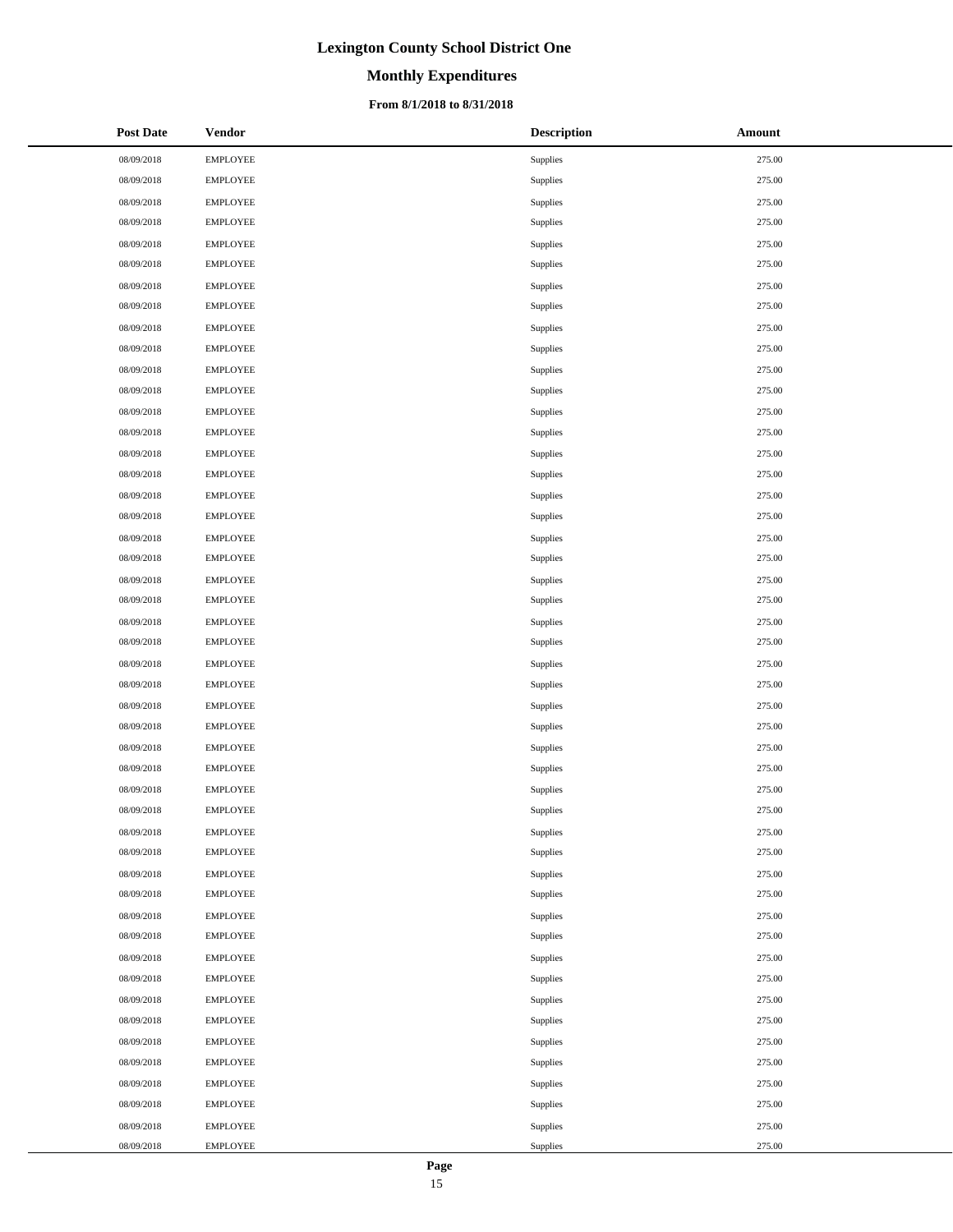# **Monthly Expenditures**

### **From 8/1/2018 to 8/31/2018**

| <b>Post Date</b> | <b>Vendor</b>   | <b>Description</b> | Amount |
|------------------|-----------------|--------------------|--------|
| 08/09/2018       | <b>EMPLOYEE</b> | Supplies           | 275.00 |
| 08/09/2018       | <b>EMPLOYEE</b> | Supplies           | 275.00 |
| 08/09/2018       | <b>EMPLOYEE</b> | Supplies           | 275.00 |
| 08/09/2018       | <b>EMPLOYEE</b> | Supplies           | 275.00 |
| 08/09/2018       | <b>EMPLOYEE</b> | Supplies           | 275.00 |
| 08/09/2018       | <b>EMPLOYEE</b> | Supplies           | 275.00 |
| 08/09/2018       | <b>EMPLOYEE</b> | Supplies           | 275.00 |
| 08/09/2018       | <b>EMPLOYEE</b> | Supplies           | 275.00 |
| 08/09/2018       | <b>EMPLOYEE</b> | Supplies           | 275.00 |
| 08/09/2018       | <b>EMPLOYEE</b> | Supplies           | 275.00 |
| 08/09/2018       | <b>EMPLOYEE</b> | Supplies           | 275.00 |
| 08/09/2018       | <b>EMPLOYEE</b> | Supplies           | 275.00 |
| 08/09/2018       | <b>EMPLOYEE</b> | Supplies           | 275.00 |
| 08/09/2018       | <b>EMPLOYEE</b> | Supplies           | 275.00 |
| 08/09/2018       | <b>EMPLOYEE</b> | Supplies           | 275.00 |
| 08/09/2018       | <b>EMPLOYEE</b> | Supplies           | 275.00 |
| 08/09/2018       | <b>EMPLOYEE</b> | Supplies           | 275.00 |
| 08/09/2018       | <b>EMPLOYEE</b> | Supplies           | 275.00 |
| 08/09/2018       | <b>EMPLOYEE</b> | Supplies           | 275.00 |
| 08/09/2018       | <b>EMPLOYEE</b> | Supplies           | 275.00 |
| 08/09/2018       | <b>EMPLOYEE</b> | Supplies           | 275.00 |
| 08/09/2018       | <b>EMPLOYEE</b> | Supplies           | 275.00 |
| 08/09/2018       | <b>EMPLOYEE</b> | Supplies           | 275.00 |
| 08/09/2018       | <b>EMPLOYEE</b> | Supplies           | 275.00 |
| 08/09/2018       | <b>EMPLOYEE</b> | Supplies           | 275.00 |
| 08/09/2018       | <b>EMPLOYEE</b> | Supplies           | 275.00 |
| 08/09/2018       | <b>EMPLOYEE</b> | Supplies           | 275.00 |
| 08/09/2018       | <b>EMPLOYEE</b> | Supplies           | 275.00 |
| 08/09/2018       | <b>EMPLOYEE</b> | Supplies           | 275.00 |
| 08/09/2018       | <b>EMPLOYEE</b> | Supplies           | 275.00 |
| 08/09/2018       | <b>EMPLOYEE</b> | Supplies           | 275.00 |
| 08/09/2018       | <b>EMPLOYEE</b> | Supplies           | 275.00 |
| 08/09/2018       | <b>EMPLOYEE</b> | Supplies           | 275.00 |
| 08/09/2018       | <b>EMPLOYEE</b> | Supplies           | 275.00 |
| 08/09/2018       | <b>EMPLOYEE</b> | Supplies           | 275.00 |
| 08/09/2018       | <b>EMPLOYEE</b> | Supplies           | 275.00 |
| 08/09/2018       | <b>EMPLOYEE</b> | Supplies           | 275.00 |
| 08/09/2018       | <b>EMPLOYEE</b> | Supplies           | 275.00 |
| 08/09/2018       | <b>EMPLOYEE</b> | Supplies           | 275.00 |
| 08/09/2018       | <b>EMPLOYEE</b> | Supplies           | 275.00 |
| 08/09/2018       | <b>EMPLOYEE</b> | Supplies           | 275.00 |
| 08/09/2018       | <b>EMPLOYEE</b> | Supplies           | 275.00 |
| 08/09/2018       | <b>EMPLOYEE</b> | Supplies           | 275.00 |
| 08/09/2018       | <b>EMPLOYEE</b> | Supplies           | 275.00 |
| 08/09/2018       | <b>EMPLOYEE</b> | Supplies           | 275.00 |
| 08/09/2018       | <b>EMPLOYEE</b> | Supplies           | 275.00 |
| 08/09/2018       | <b>EMPLOYEE</b> | Supplies           | 275.00 |
| 08/09/2018       | <b>EMPLOYEE</b> | Supplies           | 275.00 |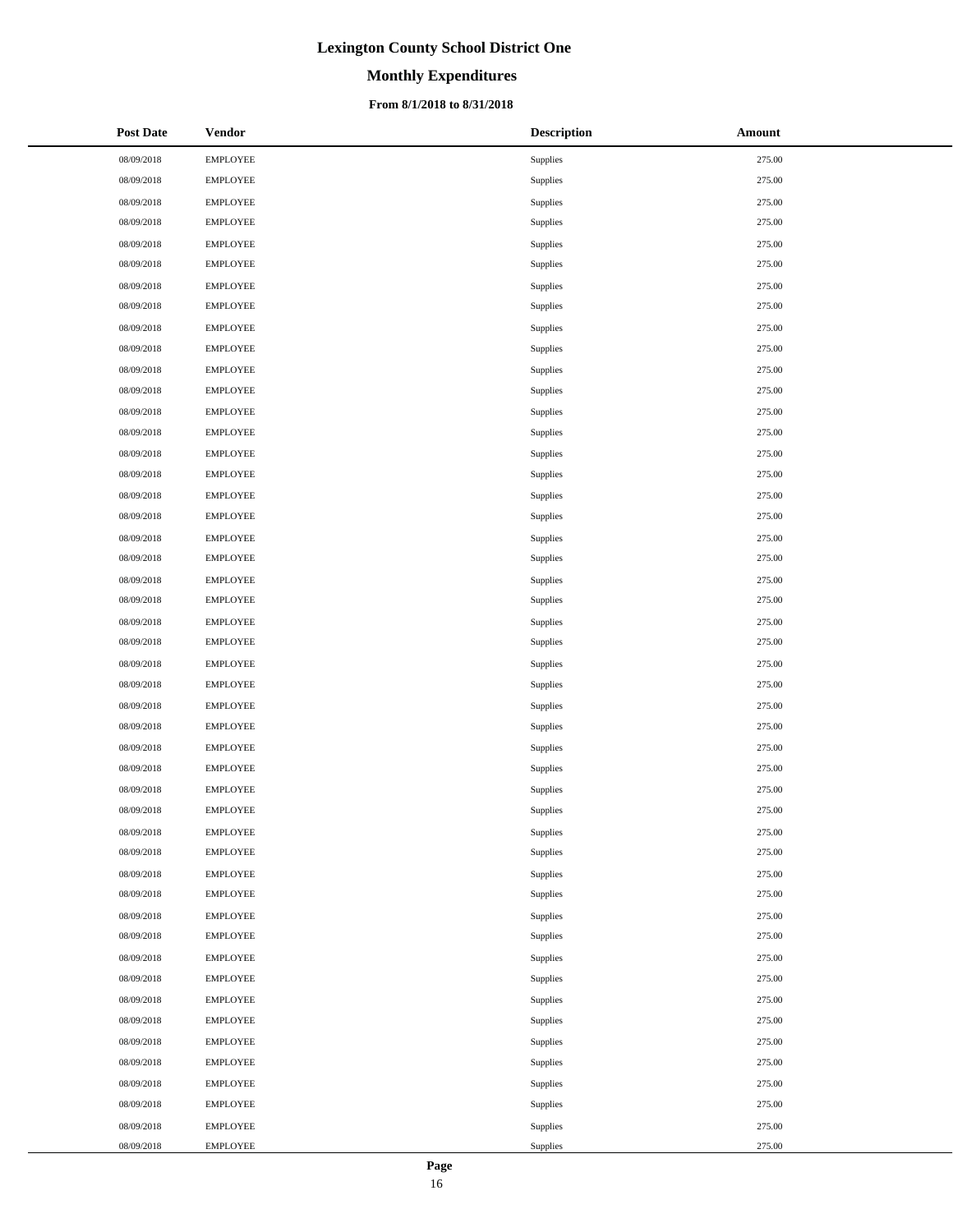# **Monthly Expenditures**

### **From 8/1/2018 to 8/31/2018**

| <b>Post Date</b> | <b>Vendor</b>   | <b>Description</b> | <b>Amount</b> |
|------------------|-----------------|--------------------|---------------|
| 08/09/2018       | <b>EMPLOYEE</b> | Supplies           | 275.00        |
| 08/09/2018       | <b>EMPLOYEE</b> | Supplies           | 275.00        |
| 08/09/2018       | EMPLOYEE        | Supplies           | 275.00        |
| 08/09/2018       | <b>EMPLOYEE</b> | Supplies           | 275.00        |
| 08/09/2018       | <b>EMPLOYEE</b> | Supplies           | 275.00        |
| 08/09/2018       | <b>EMPLOYEE</b> | Supplies           | 275.00        |
| 08/09/2018       | <b>EMPLOYEE</b> | Supplies           | 275.00        |
| 08/09/2018       | <b>EMPLOYEE</b> | Supplies           | 275.00        |
| 08/09/2018       | <b>EMPLOYEE</b> | Supplies           | 275.00        |
| 08/09/2018       | <b>EMPLOYEE</b> | Supplies           | 275.00        |
| 08/09/2018       | EMPLOYEE        | Supplies           | 275.00        |
| 08/09/2018       | <b>EMPLOYEE</b> | Supplies           | 275.00        |
| 08/09/2018       | <b>EMPLOYEE</b> | Supplies           | 275.00        |
| 08/09/2018       | <b>EMPLOYEE</b> | Supplies           | 275.00        |
| 08/09/2018       | <b>EMPLOYEE</b> | Supplies           | 275.00        |
| 08/09/2018       | <b>EMPLOYEE</b> | Supplies           | 275.00        |
| 08/09/2018       | <b>EMPLOYEE</b> | Supplies           | 275.00        |
| 08/09/2018       | <b>EMPLOYEE</b> | Supplies           | 275.00        |
| 08/09/2018       | EMPLOYEE        | Supplies           | 275.00        |
| 08/09/2018       | <b>EMPLOYEE</b> | Supplies           | 275.00        |
| 08/09/2018       | <b>EMPLOYEE</b> | Supplies           | 275.00        |
| 08/09/2018       | <b>EMPLOYEE</b> | Supplies           | 275.00        |
| 08/09/2018       | <b>EMPLOYEE</b> | Supplies           | 275.00        |
| 08/09/2018       | <b>EMPLOYEE</b> | Supplies           | 275.00        |
| 08/09/2018       | <b>EMPLOYEE</b> | Supplies           | 275.00        |
| 08/09/2018       | <b>EMPLOYEE</b> | Supplies           | 275.00        |
| 08/09/2018       | EMPLOYEE        | Supplies           | 275.00        |
| 08/09/2018       | <b>EMPLOYEE</b> | Supplies           | 275.00        |
| 08/09/2018       | <b>EMPLOYEE</b> | Supplies           | 275.00        |
| 08/09/2018       | <b>EMPLOYEE</b> | Supplies           | 275.00        |
| 08/09/2018       | <b>EMPLOYEE</b> | Supplies           | 275.00        |
| 08/09/2018       | <b>EMPLOYEE</b> | Supplies           | 275.00        |
| 08/09/2018       | <b>EMPLOYEE</b> | Supplies           | 275.00        |
| 08/09/2018       | <b>EMPLOYEE</b> | Supplies           | 275.00        |
| 08/09/2018       | <b>EMPLOYEE</b> | Supplies           | 275.00        |
| 08/09/2018       | <b>EMPLOYEE</b> | Supplies           | 275.00        |
| 08/09/2018       | <b>EMPLOYEE</b> | Supplies           | 275.00        |
| 08/09/2018       | <b>EMPLOYEE</b> | Supplies           | 275.00        |
| 08/09/2018       | <b>EMPLOYEE</b> | Supplies           | 275.00        |
| 08/09/2018       | <b>EMPLOYEE</b> | Supplies           | 275.00        |
| 08/09/2018       | <b>EMPLOYEE</b> | Supplies           | 275.00        |
| 08/09/2018       | <b>EMPLOYEE</b> | Supplies           | 275.00        |
| 08/09/2018       | EMPLOYEE        | Supplies           | 275.00        |
| 08/09/2018       | <b>EMPLOYEE</b> | Supplies           | 275.00        |
| 08/09/2018       | <b>EMPLOYEE</b> | Supplies           | 275.00        |
| 08/09/2018       | <b>EMPLOYEE</b> | Supplies           | 275.00        |
| 08/09/2018       | <b>EMPLOYEE</b> | Supplies           | 275.00        |
| 08/09/2018       | <b>EMPLOYEE</b> | Supplies           | 275.00        |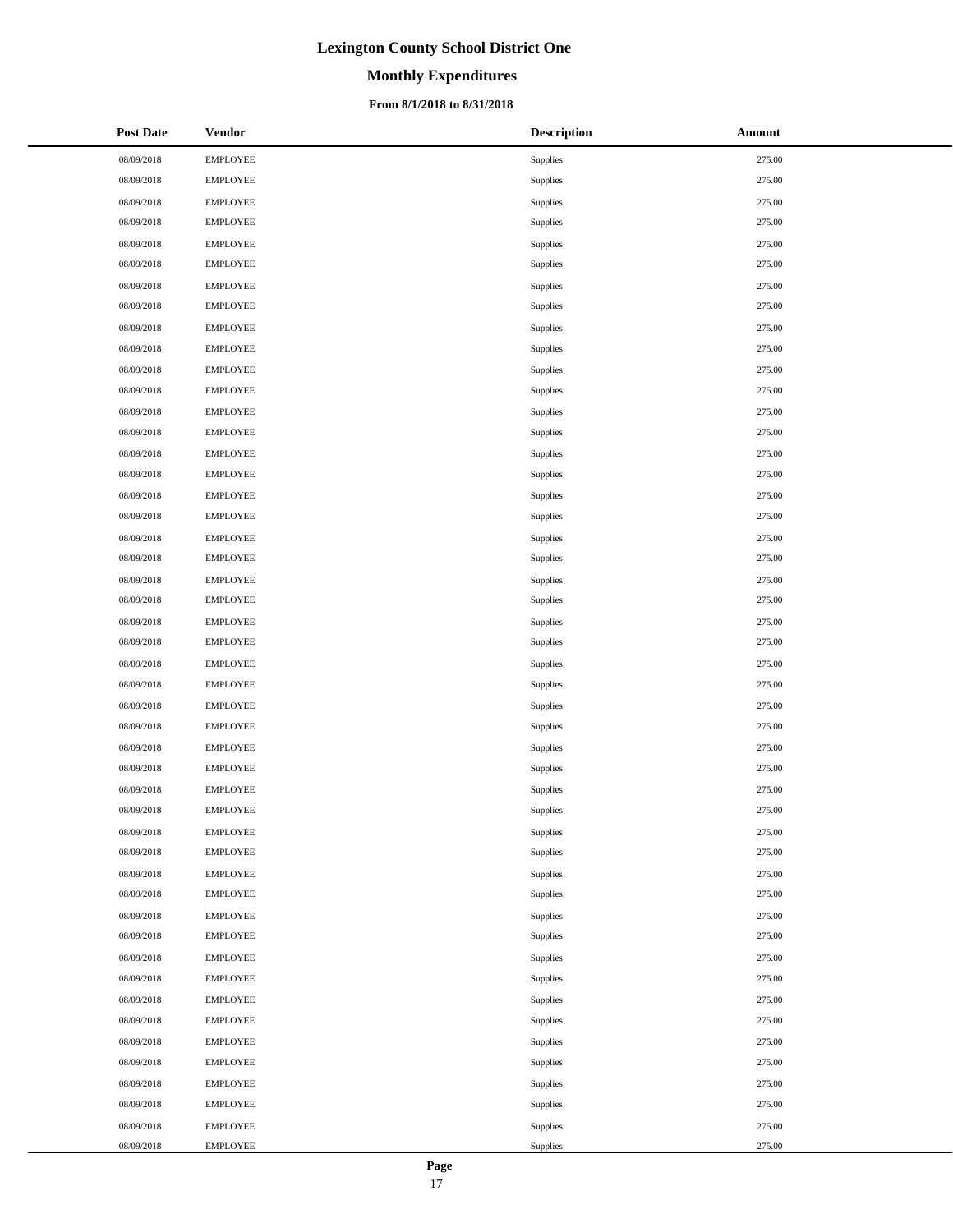# **Monthly Expenditures**

### **From 8/1/2018 to 8/31/2018**

| <b>Post Date</b> | <b>Vendor</b>   | <b>Description</b> | Amount |
|------------------|-----------------|--------------------|--------|
| 08/09/2018       | <b>EMPLOYEE</b> | Supplies           | 275.00 |
| 08/09/2018       | <b>EMPLOYEE</b> | Supplies           | 275.00 |
| 08/09/2018       | <b>EMPLOYEE</b> | Supplies           | 275.00 |
| 08/09/2018       | <b>EMPLOYEE</b> | Supplies           | 275.00 |
| 08/09/2018       | <b>EMPLOYEE</b> | Supplies           | 275.00 |
| 08/09/2018       | EMPLOYEE        | Supplies           | 275.00 |
| 08/09/2018       | <b>EMPLOYEE</b> | Supplies           | 275.00 |
| 08/09/2018       | <b>EMPLOYEE</b> | Supplies           | 275.00 |
| 08/09/2018       | <b>EMPLOYEE</b> | Supplies           | 275.00 |
| 08/09/2018       | <b>EMPLOYEE</b> | Supplies           | 275.00 |
| 08/09/2018       | <b>EMPLOYEE</b> | Supplies           | 275.00 |
| 08/09/2018       | <b>EMPLOYEE</b> | Supplies           | 275.00 |
| 08/09/2018       | <b>EMPLOYEE</b> | Supplies           | 275.00 |
| 08/09/2018       | EMPLOYEE        | Supplies           | 275.00 |
| 08/09/2018       | <b>EMPLOYEE</b> | Supplies           | 275.00 |
| 08/09/2018       | <b>EMPLOYEE</b> | Supplies           | 275.00 |
| 08/09/2018       | <b>EMPLOYEE</b> | Supplies           | 275.00 |
| 08/09/2018       | <b>EMPLOYEE</b> | Supplies           | 275.00 |
| 08/09/2018       | <b>EMPLOYEE</b> | Supplies           | 275.00 |
| 08/09/2018       | <b>EMPLOYEE</b> | Supplies           | 275.00 |
| 08/09/2018       | <b>EMPLOYEE</b> | Supplies           | 275.00 |
| 08/09/2018       | <b>EMPLOYEE</b> | Supplies           | 275.00 |
| 08/09/2018       | <b>EMPLOYEE</b> | Supplies           | 275.00 |
| 08/09/2018       | <b>EMPLOYEE</b> | Supplies           | 275.00 |
| 08/09/2018       | <b>EMPLOYEE</b> | Supplies           | 275.00 |
| 08/09/2018       | <b>EMPLOYEE</b> | Supplies           | 275.00 |
| 08/09/2018       | <b>EMPLOYEE</b> | Supplies           | 275.00 |
| 08/09/2018       | <b>EMPLOYEE</b> | Supplies           | 275.00 |
| 08/09/2018       | <b>EMPLOYEE</b> | Supplies           | 275.00 |
| 08/09/2018       | <b>EMPLOYEE</b> | Supplies           | 275.00 |
| 08/09/2018       | <b>EMPLOYEE</b> | Supplies           | 275.00 |
| 08/09/2018       | <b>EMPLOYEE</b> | Supplies           | 275.00 |
| 08/09/2018       | <b>EMPLOYEE</b> | Supplies           | 275.00 |
| 08/09/2018       | <b>EMPLOYEE</b> | Supplies           | 275.00 |
| 08/09/2018       | <b>EMPLOYEE</b> | Supplies           | 275.00 |
| 08/09/2018       | <b>EMPLOYEE</b> | Supplies           | 275.00 |
| 08/09/2018       | <b>EMPLOYEE</b> | Supplies           | 275.00 |
| 08/09/2018       | <b>EMPLOYEE</b> | Supplies           | 275.00 |
| 08/09/2018       | <b>EMPLOYEE</b> | Supplies           | 275.00 |
| 08/09/2018       | <b>EMPLOYEE</b> | Supplies           | 275.00 |
| 08/09/2018       | <b>EMPLOYEE</b> | Supplies           | 275.00 |
| 08/09/2018       | <b>EMPLOYEE</b> | Supplies           | 275.00 |
| 08/09/2018       | <b>EMPLOYEE</b> | Supplies           | 275.00 |
| 08/09/2018       | <b>EMPLOYEE</b> | Supplies           | 275.00 |
| 08/09/2018       | <b>EMPLOYEE</b> | Supplies           | 275.00 |
| 08/09/2018       | <b>EMPLOYEE</b> | Supplies           | 275.00 |
| 08/09/2018       | <b>EMPLOYEE</b> | Supplies           | 275.00 |
| 08/09/2018       | <b>EMPLOYEE</b> | Supplies           | 275.00 |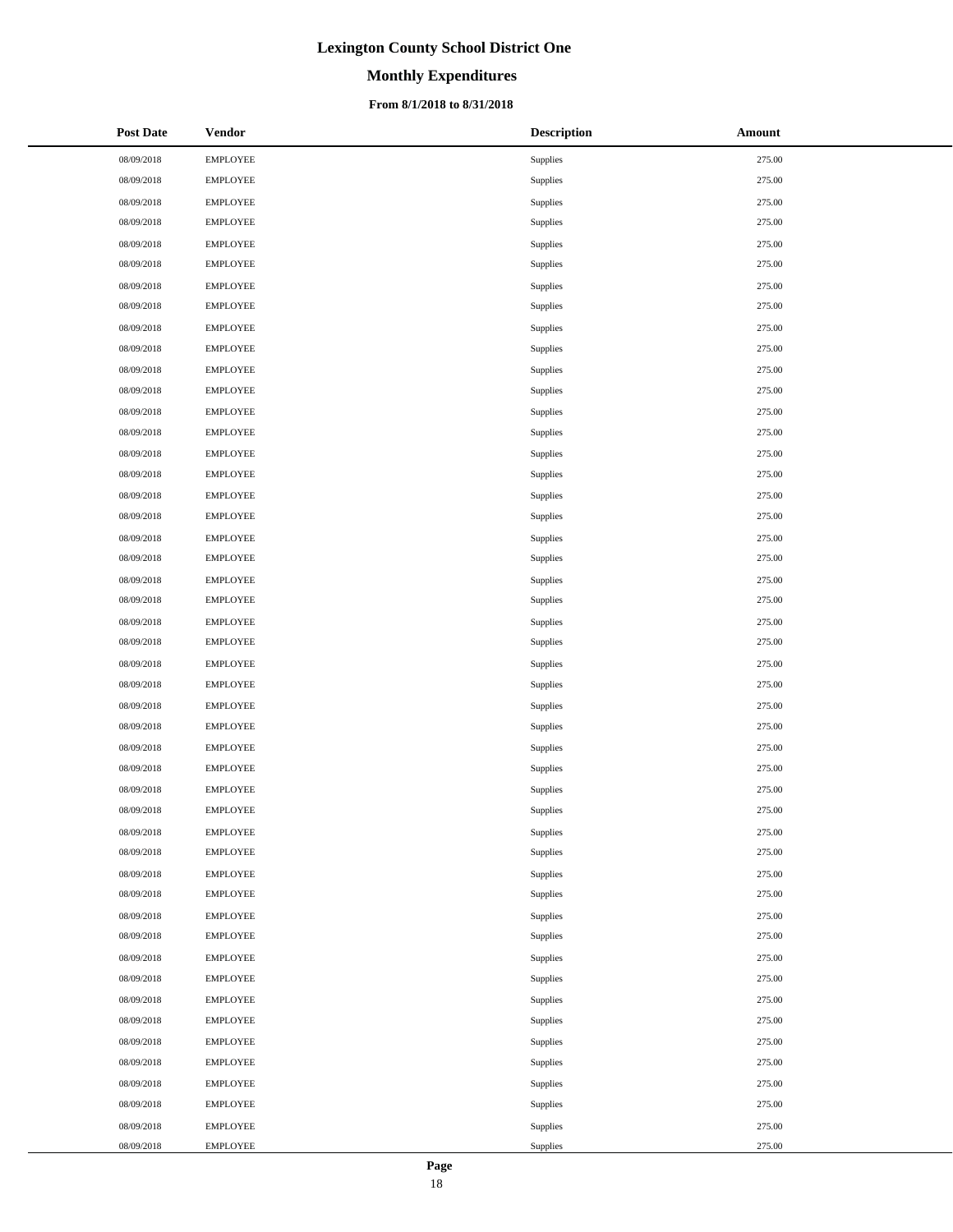# **Monthly Expenditures**

### **From 8/1/2018 to 8/31/2018**

| <b>Post Date</b> | <b>Vendor</b>   | <b>Description</b> | Amount |
|------------------|-----------------|--------------------|--------|
| 08/09/2018       | <b>EMPLOYEE</b> | Supplies           | 275.00 |
| 08/09/2018       | <b>EMPLOYEE</b> | Supplies           | 275.00 |
| 08/09/2018       | <b>EMPLOYEE</b> | Supplies           | 275.00 |
| 08/09/2018       | <b>EMPLOYEE</b> | Supplies           | 275.00 |
| 08/09/2018       | <b>EMPLOYEE</b> | Supplies           | 275.00 |
| 08/09/2018       | <b>EMPLOYEE</b> | Supplies           | 275.00 |
| 08/09/2018       | <b>EMPLOYEE</b> | Supplies           | 275.00 |
| 08/09/2018       | <b>EMPLOYEE</b> | Supplies           | 275.00 |
| 08/09/2018       | <b>EMPLOYEE</b> | Supplies           | 275.00 |
| 08/09/2018       | <b>EMPLOYEE</b> | Supplies           | 275.00 |
| 08/09/2018       | <b>EMPLOYEE</b> | Supplies           | 275.00 |
| 08/09/2018       | <b>EMPLOYEE</b> | Supplies           | 275.00 |
| 08/09/2018       | <b>EMPLOYEE</b> | Supplies           | 275.00 |
| 08/09/2018       | <b>EMPLOYEE</b> | Supplies           | 275.00 |
| 08/09/2018       | <b>EMPLOYEE</b> | Supplies           | 275.00 |
| 08/09/2018       | <b>EMPLOYEE</b> | Supplies           | 275.00 |
| 08/09/2018       | <b>EMPLOYEE</b> | Supplies           | 275.00 |
| 08/09/2018       | <b>EMPLOYEE</b> | Supplies           | 275.00 |
| 08/09/2018       | <b>EMPLOYEE</b> | Supplies           | 275.00 |
| 08/09/2018       | <b>EMPLOYEE</b> | Supplies           | 275.00 |
| 08/09/2018       | <b>EMPLOYEE</b> | Supplies           | 275.00 |
| 08/09/2018       | <b>EMPLOYEE</b> | Supplies           | 275.00 |
| 08/09/2018       | <b>EMPLOYEE</b> | Supplies           | 275.00 |
| 08/09/2018       | <b>EMPLOYEE</b> | Supplies           | 275.00 |
| 08/09/2018       | <b>EMPLOYEE</b> | Supplies           | 275.00 |
| 08/09/2018       | <b>EMPLOYEE</b> | Supplies           | 275.00 |
| 08/09/2018       | <b>EMPLOYEE</b> | Supplies           | 275.00 |
| 08/09/2018       | <b>EMPLOYEE</b> | Supplies           | 275.00 |
| 08/09/2018       | <b>EMPLOYEE</b> | Supplies           | 275.00 |
| 08/09/2018       | <b>EMPLOYEE</b> | Supplies           | 275.00 |
| 08/09/2018       | <b>EMPLOYEE</b> | Supplies           | 275.00 |
| 08/09/2018       | <b>EMPLOYEE</b> | Supplies           | 275.00 |
| 08/09/2018       | <b>EMPLOYEE</b> | Supplies           | 275.00 |
| 08/09/2018       | <b>EMPLOYEE</b> | Supplies           | 275.00 |
| 08/09/2018       | <b>EMPLOYEE</b> | Supplies           | 275.00 |
| 08/09/2018       | <b>EMPLOYEE</b> | Supplies           | 275.00 |
| 08/09/2018       | <b>EMPLOYEE</b> | Supplies           | 275.00 |
| 08/09/2018       | <b>EMPLOYEE</b> | Supplies           | 275.00 |
| 08/09/2018       | <b>EMPLOYEE</b> | Supplies           | 275.00 |
| 08/09/2018       | <b>EMPLOYEE</b> | Supplies           | 275.00 |
| 08/09/2018       | <b>EMPLOYEE</b> | Supplies           | 275.00 |
| 08/09/2018       | <b>EMPLOYEE</b> | Supplies           | 275.00 |
| 08/09/2018       | <b>EMPLOYEE</b> | Supplies           | 275.00 |
| 08/09/2018       | <b>EMPLOYEE</b> | Supplies           | 275.00 |
| 08/09/2018       | <b>EMPLOYEE</b> | Supplies           | 275.00 |
| 08/09/2018       | <b>EMPLOYEE</b> | Supplies           | 275.00 |
| 08/09/2018       | <b>EMPLOYEE</b> | Supplies           | 275.00 |
| 08/09/2018       | <b>EMPLOYEE</b> | Supplies           | 275.00 |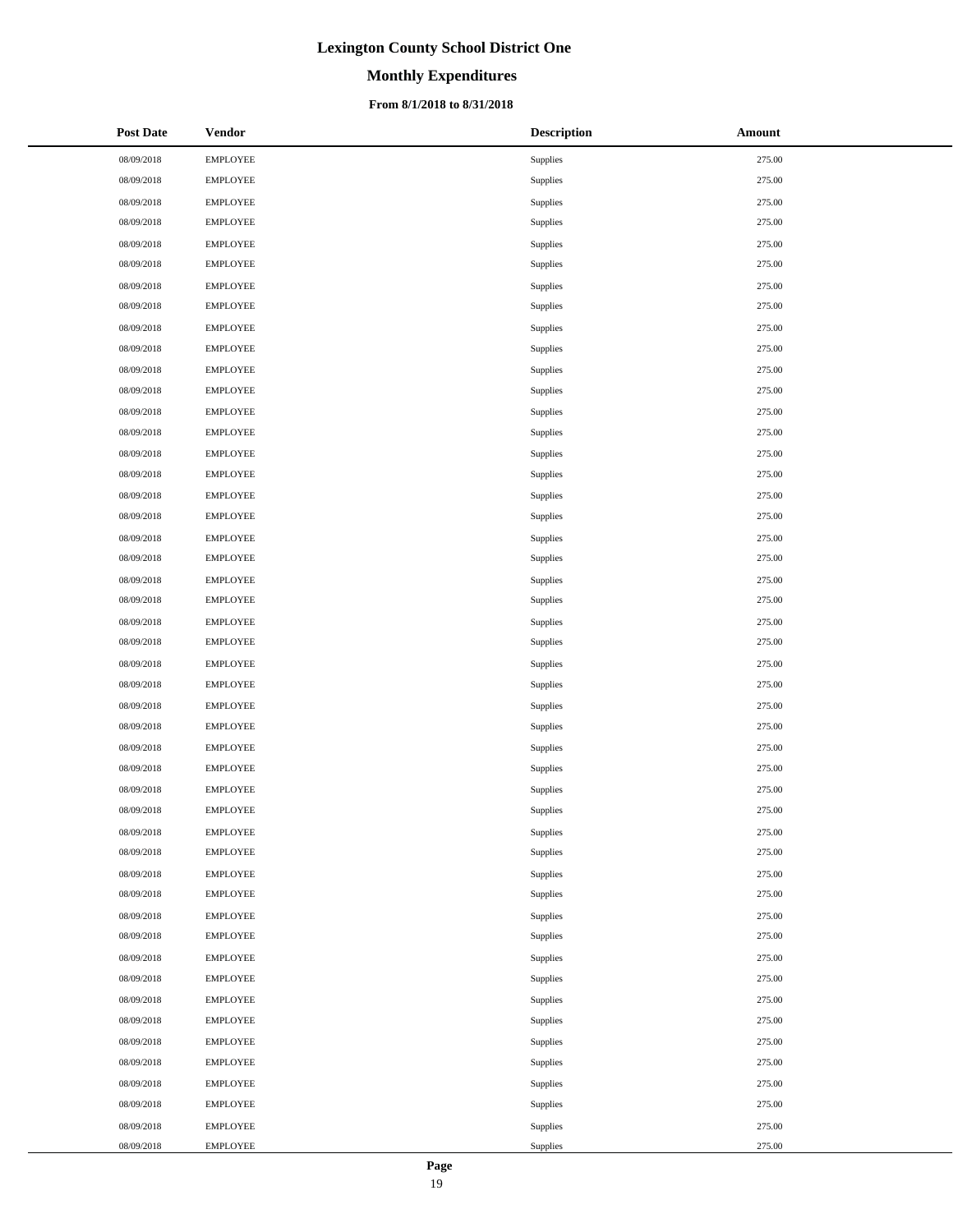# **Monthly Expenditures**

### **From 8/1/2018 to 8/31/2018**

| <b>Post Date</b> | <b>Vendor</b>   | <b>Description</b> | Amount |
|------------------|-----------------|--------------------|--------|
| 08/09/2018       | <b>EMPLOYEE</b> | Supplies           | 275.00 |
| 08/09/2018       | <b>EMPLOYEE</b> | Supplies           | 275.00 |
| 08/09/2018       | <b>EMPLOYEE</b> | Supplies           | 275.00 |
| 08/09/2018       | <b>EMPLOYEE</b> | Supplies           | 275.00 |
| 08/09/2018       | <b>EMPLOYEE</b> | Supplies           | 275.00 |
| 08/09/2018       | <b>EMPLOYEE</b> | Supplies           | 275.00 |
| 08/09/2018       | <b>EMPLOYEE</b> | Supplies           | 275.00 |
| 08/09/2018       | <b>EMPLOYEE</b> | Supplies           | 275.00 |
| 08/09/2018       | <b>EMPLOYEE</b> | Supplies           | 275.00 |
| 08/09/2018       | <b>EMPLOYEE</b> | Supplies           | 275.00 |
| 08/09/2018       | <b>EMPLOYEE</b> | Supplies           | 275.00 |
| 08/09/2018       | <b>EMPLOYEE</b> | Supplies           | 275.00 |
| 08/09/2018       | <b>EMPLOYEE</b> | Supplies           | 275.00 |
| 08/09/2018       | <b>EMPLOYEE</b> | Supplies           | 275.00 |
| 08/09/2018       | <b>EMPLOYEE</b> | Supplies           | 275.00 |
| 08/09/2018       | <b>EMPLOYEE</b> | Supplies           | 275.00 |
| 08/09/2018       | <b>EMPLOYEE</b> | Supplies           | 275.00 |
| 08/09/2018       | EMPLOYEE        | Supplies           | 275.00 |
| 08/09/2018       | <b>EMPLOYEE</b> | Supplies           | 275.00 |
| 08/09/2018       | <b>EMPLOYEE</b> | Supplies           | 275.00 |
| 08/09/2018       | <b>EMPLOYEE</b> | Supplies           | 275.00 |
| 08/09/2018       | <b>EMPLOYEE</b> | Supplies           | 275.00 |
| 08/09/2018       | <b>EMPLOYEE</b> | Supplies           | 275.00 |
| 08/09/2018       | <b>EMPLOYEE</b> | Supplies           | 275.00 |
| 08/09/2018       | <b>EMPLOYEE</b> | Supplies           | 275.00 |
| 08/09/2018       | <b>EMPLOYEE</b> | Supplies           | 275.00 |
| 08/09/2018       | <b>EMPLOYEE</b> | Supplies           | 275.00 |
| 08/09/2018       | <b>EMPLOYEE</b> | Supplies           | 275.00 |
| 08/09/2018       | <b>EMPLOYEE</b> | Supplies           | 275.00 |
| 08/09/2018       | <b>EMPLOYEE</b> | Supplies           | 275.00 |
| 08/09/2018       | <b>EMPLOYEE</b> | Supplies           | 275.00 |
| 08/09/2018       | <b>EMPLOYEE</b> | Supplies           | 275.00 |
| 08/09/2018       | <b>EMPLOYEE</b> | Supplies           | 275.00 |
| 08/09/2018       | <b>EMPLOYEE</b> | Supplies           | 275.00 |
| 08/09/2018       | <b>EMPLOYEE</b> | Supplies           | 275.00 |
| 08/09/2018       | <b>EMPLOYEE</b> | Supplies           | 275.00 |
| 08/09/2018       | <b>EMPLOYEE</b> | Supplies           | 275.00 |
| 08/09/2018       | EMPLOYEE        | Supplies           | 275.00 |
| 08/09/2018       | <b>EMPLOYEE</b> | Supplies           | 275.00 |
| 08/09/2018       | <b>EMPLOYEE</b> | Supplies           | 275.00 |
| 08/09/2018       | <b>EMPLOYEE</b> | Supplies           | 275.00 |
| 08/09/2018       | <b>EMPLOYEE</b> | Supplies           | 275.00 |
| 08/09/2018       | <b>EMPLOYEE</b> | Supplies           | 275.00 |
| 08/09/2018       | <b>EMPLOYEE</b> | Supplies           | 275.00 |
| 08/09/2018       | <b>EMPLOYEE</b> | Supplies           | 275.00 |
| 08/09/2018       | EMPLOYEE        | Supplies           | 275.00 |
| 08/09/2018       | <b>EMPLOYEE</b> | Supplies           | 275.00 |
| 08/09/2018       | <b>EMPLOYEE</b> | Supplies           | 275.00 |

 $\overline{\phantom{a}}$  $\overline{a}$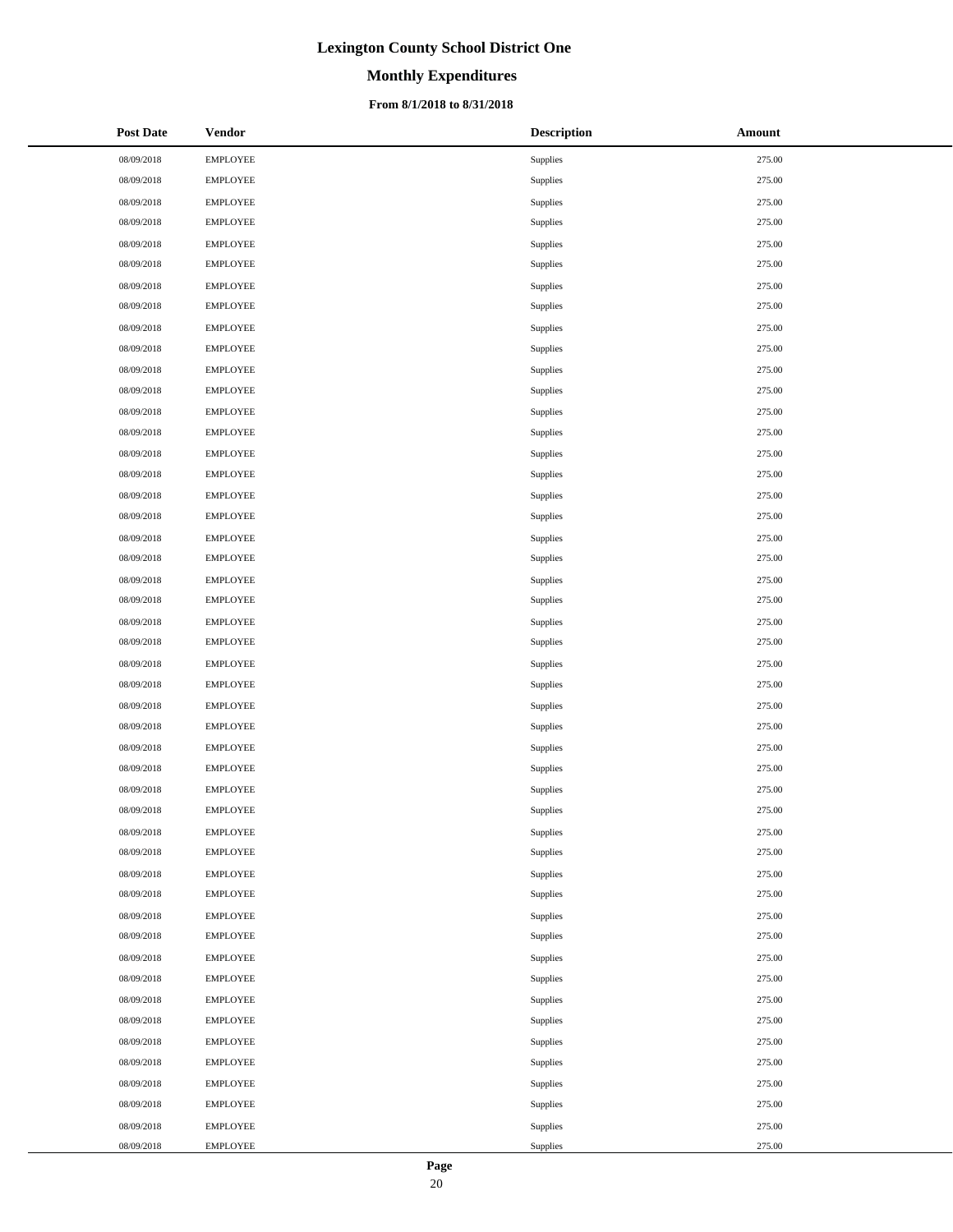# **Monthly Expenditures**

### **From 8/1/2018 to 8/31/2018**

| <b>Post Date</b> | <b>Vendor</b>   | <b>Description</b> | Amount |
|------------------|-----------------|--------------------|--------|
| 08/09/2018       | <b>EMPLOYEE</b> | Supplies           | 275.00 |
| 08/09/2018       | <b>EMPLOYEE</b> | Supplies           | 275.00 |
| 08/09/2018       | <b>EMPLOYEE</b> | Supplies           | 275.00 |
| 08/09/2018       | <b>EMPLOYEE</b> | Supplies           | 275.00 |
| 08/09/2018       | <b>EMPLOYEE</b> | Supplies           | 275.00 |
| 08/09/2018       | <b>EMPLOYEE</b> | Supplies           | 275.00 |
| 08/09/2018       | <b>EMPLOYEE</b> | Supplies           | 275.00 |
| 08/09/2018       | <b>EMPLOYEE</b> | Supplies           | 275.00 |
| 08/09/2018       | <b>EMPLOYEE</b> | Supplies           | 275.00 |
| 08/09/2018       | <b>EMPLOYEE</b> | Supplies           | 275.00 |
| 08/09/2018       | <b>EMPLOYEE</b> | Supplies           | 275.00 |
| 08/09/2018       | <b>EMPLOYEE</b> | Supplies           | 275.00 |
| 08/09/2018       | <b>EMPLOYEE</b> | Supplies           | 275.00 |
| 08/09/2018       | <b>EMPLOYEE</b> | Supplies           | 275.00 |
| 08/09/2018       | <b>EMPLOYEE</b> | Supplies           | 275.00 |
| 08/09/2018       | <b>EMPLOYEE</b> | Supplies           | 275.00 |
| 08/09/2018       | <b>EMPLOYEE</b> | Supplies           | 275.00 |
| 08/09/2018       | <b>EMPLOYEE</b> | Supplies           | 275.00 |
| 08/09/2018       | <b>EMPLOYEE</b> | Supplies           | 275.00 |
| 08/09/2018       | <b>EMPLOYEE</b> | Supplies           | 275.00 |
| 08/09/2018       | <b>EMPLOYEE</b> | Supplies           | 275.00 |
| 08/09/2018       | <b>EMPLOYEE</b> | Supplies           | 275.00 |
| 08/09/2018       | <b>EMPLOYEE</b> | Supplies           | 275.00 |
| 08/09/2018       | <b>EMPLOYEE</b> | Supplies           | 275.00 |
| 08/09/2018       | <b>EMPLOYEE</b> | Supplies           | 275.00 |
| 08/09/2018       | <b>EMPLOYEE</b> | Supplies           | 275.00 |
| 08/09/2018       | <b>EMPLOYEE</b> | Supplies           | 275.00 |
| 08/09/2018       | <b>EMPLOYEE</b> | Supplies           | 275.00 |
| 08/09/2018       | <b>EMPLOYEE</b> | Supplies           | 275.00 |
| 08/09/2018       | <b>EMPLOYEE</b> | Supplies           | 275.00 |
| 08/09/2018       | <b>EMPLOYEE</b> | Supplies           | 275.00 |
| 08/09/2018       | <b>EMPLOYEE</b> | Supplies           | 275.00 |
| 08/09/2018       | <b>EMPLOYEE</b> | Supplies           | 275.00 |
| 08/09/2018       | <b>EMPLOYEE</b> | Supplies           | 275.00 |
| 08/09/2018       | <b>EMPLOYEE</b> | Supplies           | 275.00 |
| 08/09/2018       | <b>EMPLOYEE</b> | Supplies           | 275.00 |
| 08/09/2018       | <b>EMPLOYEE</b> | Supplies           | 275.00 |
| 08/09/2018       | <b>EMPLOYEE</b> | Supplies           | 275.00 |
| 08/09/2018       | <b>EMPLOYEE</b> | Supplies           | 275.00 |
| 08/09/2018       | <b>EMPLOYEE</b> | Supplies           | 275.00 |
| 08/09/2018       | <b>EMPLOYEE</b> | Supplies           | 275.00 |
| 08/09/2018       | <b>EMPLOYEE</b> | Supplies           | 275.00 |
| 08/09/2018       | <b>EMPLOYEE</b> | Supplies           | 275.00 |
| 08/09/2018       | <b>EMPLOYEE</b> | Supplies           | 275.00 |
| 08/09/2018       | <b>EMPLOYEE</b> | Supplies           | 275.00 |
| 08/09/2018       | <b>EMPLOYEE</b> | Supplies           | 275.00 |
| 08/09/2018       | <b>EMPLOYEE</b> | Supplies           | 275.00 |
| 08/09/2018       | <b>EMPLOYEE</b> | Supplies           | 275.00 |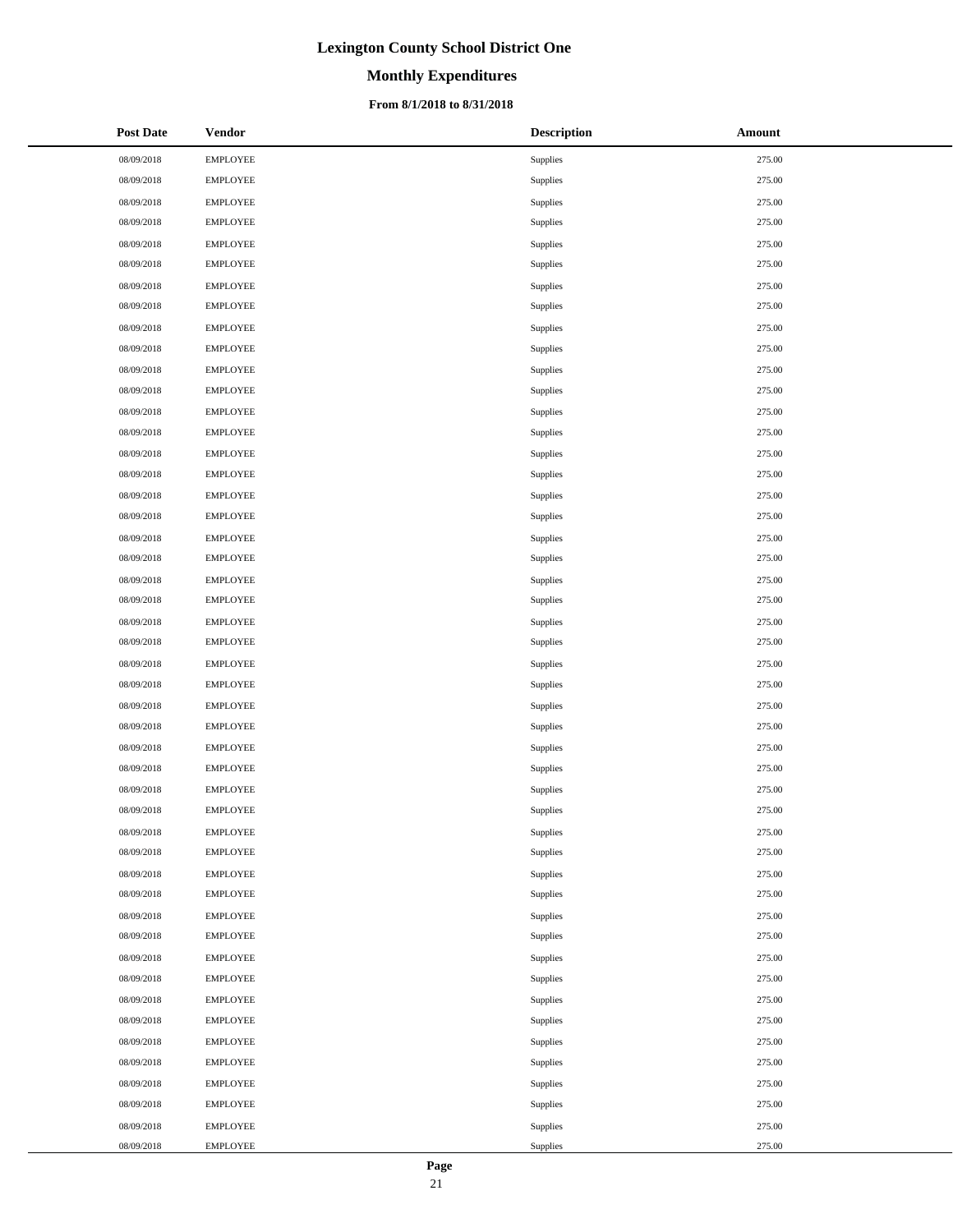# **Monthly Expenditures**

### **From 8/1/2018 to 8/31/2018**

| <b>Post Date</b> | <b>Vendor</b>   | <b>Description</b> | Amount |
|------------------|-----------------|--------------------|--------|
| 08/09/2018       | <b>EMPLOYEE</b> | Supplies           | 275.00 |
| 08/09/2018       | <b>EMPLOYEE</b> | Supplies           | 275.00 |
| 08/09/2018       | <b>EMPLOYEE</b> | Supplies           | 275.00 |
| 08/09/2018       | <b>EMPLOYEE</b> | Supplies           | 275.00 |
| 08/09/2018       | <b>EMPLOYEE</b> | Supplies           | 275.00 |
| 08/09/2018       | <b>EMPLOYEE</b> | Supplies           | 275.00 |
| 08/09/2018       | <b>EMPLOYEE</b> | Supplies           | 275.00 |
| 08/09/2018       | <b>EMPLOYEE</b> | Supplies           | 275.00 |
| 08/09/2018       | <b>EMPLOYEE</b> | Supplies           | 275.00 |
| 08/09/2018       | <b>EMPLOYEE</b> | Supplies           | 275.00 |
| 08/09/2018       | <b>EMPLOYEE</b> | Supplies           | 275.00 |
| 08/09/2018       | <b>EMPLOYEE</b> | Supplies           | 275.00 |
| 08/09/2018       | <b>EMPLOYEE</b> | Supplies           | 275.00 |
| 08/09/2018       | <b>EMPLOYEE</b> | Supplies           | 275.00 |
| 08/09/2018       | <b>EMPLOYEE</b> | Supplies           | 275.00 |
| 08/09/2018       | <b>EMPLOYEE</b> | Supplies           | 275.00 |
| 08/09/2018       | <b>EMPLOYEE</b> | Supplies           | 275.00 |
| 08/09/2018       | <b>EMPLOYEE</b> | Supplies           | 275.00 |
| 08/09/2018       | <b>EMPLOYEE</b> | Supplies           | 275.00 |
| 08/09/2018       | <b>EMPLOYEE</b> | Supplies           | 275.00 |
| 08/09/2018       | <b>EMPLOYEE</b> | Supplies           | 275.00 |
| 08/09/2018       | <b>EMPLOYEE</b> | Supplies           | 275.00 |
| 08/09/2018       | <b>EMPLOYEE</b> | Supplies           | 275.00 |
| 08/09/2018       | <b>EMPLOYEE</b> | Supplies           | 275.00 |
| 08/09/2018       | <b>EMPLOYEE</b> | Supplies           | 275.00 |
| 08/09/2018       | <b>EMPLOYEE</b> | Supplies           | 275.00 |
| 08/09/2018       | <b>EMPLOYEE</b> | Supplies           | 275.00 |
| 08/09/2018       | <b>EMPLOYEE</b> | Supplies           | 275.00 |
| 08/09/2018       | <b>EMPLOYEE</b> | Supplies           | 275.00 |
| 08/09/2018       | <b>EMPLOYEE</b> | Supplies           | 275.00 |
| 08/09/2018       | <b>EMPLOYEE</b> | Supplies           | 275.00 |
| 08/09/2018       | <b>EMPLOYEE</b> | Supplies           | 275.00 |
| 08/09/2018       | <b>EMPLOYEE</b> | Supplies           | 275.00 |
| 08/09/2018       | <b>EMPLOYEE</b> | Supplies           | 275.00 |
| 08/09/2018       | <b>EMPLOYEE</b> | Supplies           | 275.00 |
| 08/09/2018       | <b>EMPLOYEE</b> | Supplies           | 275.00 |
| 08/09/2018       | <b>EMPLOYEE</b> | Supplies           | 275.00 |
| 08/09/2018       | <b>EMPLOYEE</b> | Supplies           | 275.00 |
| 08/09/2018       | <b>EMPLOYEE</b> | Supplies           | 275.00 |
| 08/09/2018       | <b>EMPLOYEE</b> | Supplies           | 275.00 |
| 08/09/2018       | <b>EMPLOYEE</b> | Supplies           | 275.00 |
| 08/09/2018       | <b>EMPLOYEE</b> | Supplies           | 275.00 |
| 08/09/2018       | <b>EMPLOYEE</b> | Supplies           | 275.00 |
| 08/09/2018       | <b>EMPLOYEE</b> | Supplies           | 275.00 |
| 08/09/2018       | <b>EMPLOYEE</b> | Supplies           | 275.00 |
| 08/09/2018       | <b>EMPLOYEE</b> | Supplies           | 275.00 |
| 08/09/2018       | <b>EMPLOYEE</b> | Supplies           | 275.00 |
| 08/09/2018       | <b>EMPLOYEE</b> | Supplies           | 275.00 |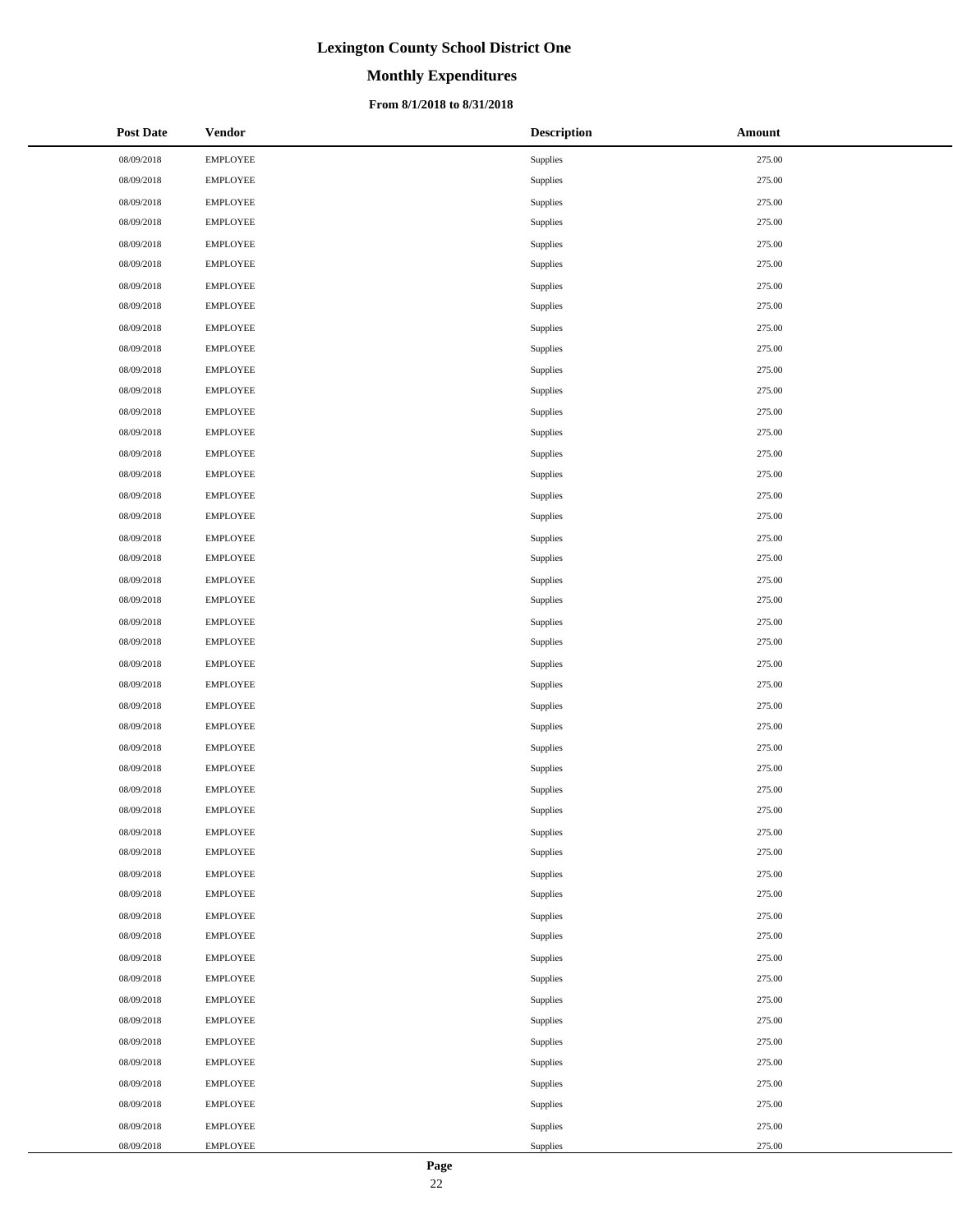# **Monthly Expenditures**

### **From 8/1/2018 to 8/31/2018**

| <b>Post Date</b> | <b>Vendor</b>   | <b>Description</b> | Amount |
|------------------|-----------------|--------------------|--------|
| 08/09/2018       | <b>EMPLOYEE</b> | Supplies           | 275.00 |
| 08/09/2018       | <b>EMPLOYEE</b> | Supplies           | 275.00 |
| 08/09/2018       | <b>EMPLOYEE</b> | Supplies           | 275.00 |
| 08/09/2018       | <b>EMPLOYEE</b> | Supplies           | 275.00 |
| 08/09/2018       | <b>EMPLOYEE</b> | Supplies           | 275.00 |
| 08/09/2018       | <b>EMPLOYEE</b> | Supplies           | 275.00 |
| 08/09/2018       | <b>EMPLOYEE</b> | Supplies           | 275.00 |
| 08/09/2018       | <b>EMPLOYEE</b> | Supplies           | 275.00 |
| 08/09/2018       | <b>EMPLOYEE</b> | Supplies           | 275.00 |
| 08/09/2018       | <b>EMPLOYEE</b> | Supplies           | 275.00 |
| 08/09/2018       | <b>EMPLOYEE</b> | Supplies           | 275.00 |
| 08/09/2018       | <b>EMPLOYEE</b> | Supplies           | 275.00 |
| 08/09/2018       | <b>EMPLOYEE</b> | Supplies           | 275.00 |
| 08/09/2018       | <b>EMPLOYEE</b> | Supplies           | 275.00 |
| 08/09/2018       | <b>EMPLOYEE</b> | Supplies           | 275.00 |
| 08/09/2018       | <b>EMPLOYEE</b> | Supplies           | 275.00 |
| 08/09/2018       | <b>EMPLOYEE</b> | Supplies           | 275.00 |
| 08/09/2018       | <b>EMPLOYEE</b> | Supplies           | 275.00 |
| 08/09/2018       | <b>EMPLOYEE</b> | Supplies           | 275.00 |
| 08/09/2018       | <b>EMPLOYEE</b> | Supplies           | 275.00 |
| 08/09/2018       | <b>EMPLOYEE</b> | Supplies           | 275.00 |
| 08/09/2018       | <b>EMPLOYEE</b> | Supplies           | 275.00 |
| 08/09/2018       | <b>EMPLOYEE</b> | Supplies           | 275.00 |
| 08/09/2018       | <b>EMPLOYEE</b> | Supplies           | 275.00 |
| 08/09/2018       | <b>EMPLOYEE</b> | Supplies           | 275.00 |
| 08/09/2018       | <b>EMPLOYEE</b> | Supplies           | 275.00 |
| 08/09/2018       | <b>EMPLOYEE</b> | Supplies           | 275.00 |
| 08/09/2018       | <b>EMPLOYEE</b> | Supplies           | 275.00 |
| 08/09/2018       | <b>EMPLOYEE</b> | Supplies           | 275.00 |
| 08/09/2018       | <b>EMPLOYEE</b> | Supplies           | 275.00 |
| 08/09/2018       | <b>EMPLOYEE</b> | Supplies           | 275.00 |
| 08/09/2018       | <b>EMPLOYEE</b> | Supplies           | 275.00 |
| 08/09/2018       | <b>EMPLOYEE</b> | Supplies           | 275.00 |
| 08/09/2018       | <b>EMPLOYEE</b> | Supplies           | 275.00 |
| 08/09/2018       | <b>EMPLOYEE</b> | Supplies           | 275.00 |
| 08/09/2018       | <b>EMPLOYEE</b> | Supplies           | 275.00 |
| 08/09/2018       | <b>EMPLOYEE</b> | Supplies           | 275.00 |
| 08/09/2018       | <b>EMPLOYEE</b> | Supplies           | 275.00 |
| 08/09/2018       | <b>EMPLOYEE</b> | Supplies           | 275.00 |
| 08/09/2018       | <b>EMPLOYEE</b> | Supplies           | 275.00 |
| 08/09/2018       | <b>EMPLOYEE</b> | Supplies           | 275.00 |
| 08/09/2018       | <b>EMPLOYEE</b> | Supplies           | 275.00 |
| 08/09/2018       | <b>EMPLOYEE</b> | Supplies           | 275.00 |
| 08/09/2018       | <b>EMPLOYEE</b> | Supplies           | 275.00 |
| 08/09/2018       | <b>EMPLOYEE</b> | Supplies           | 275.00 |
| 08/09/2018       | <b>EMPLOYEE</b> | Supplies           | 275.00 |
| 08/09/2018       | <b>EMPLOYEE</b> | Supplies           | 275.00 |
| 08/09/2018       | <b>EMPLOYEE</b> | Supplies           | 275.00 |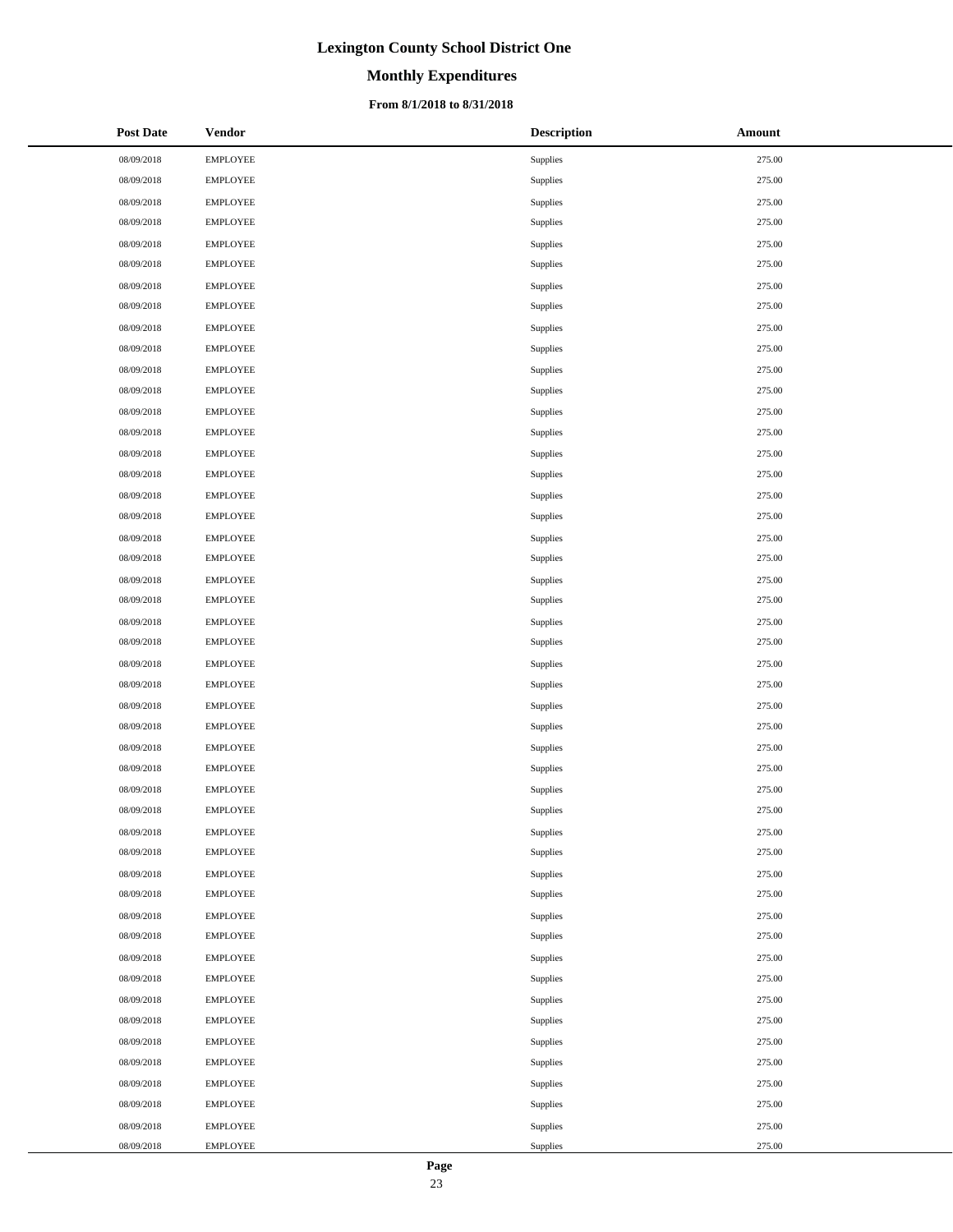# **Monthly Expenditures**

### **From 8/1/2018 to 8/31/2018**

| <b>Post Date</b> | <b>Vendor</b>   | <b>Description</b> | Amount |
|------------------|-----------------|--------------------|--------|
| 08/09/2018       | <b>EMPLOYEE</b> | Supplies           | 275.00 |
| 08/09/2018       | <b>EMPLOYEE</b> | Supplies           | 275.00 |
| 08/09/2018       | <b>EMPLOYEE</b> | Supplies           | 275.00 |
| 08/09/2018       | <b>EMPLOYEE</b> | Supplies           | 275.00 |
| 08/09/2018       | <b>EMPLOYEE</b> | Supplies           | 275.00 |
| 08/09/2018       | <b>EMPLOYEE</b> | Supplies           | 275.00 |
| 08/09/2018       | <b>EMPLOYEE</b> | Supplies           | 275.00 |
| 08/09/2018       | <b>EMPLOYEE</b> | Supplies           | 275.00 |
| 08/09/2018       | <b>EMPLOYEE</b> | Supplies           | 275.00 |
| 08/09/2018       | <b>EMPLOYEE</b> | Supplies           | 275.00 |
| 08/09/2018       | <b>EMPLOYEE</b> | Supplies           | 275.00 |
| 08/09/2018       | <b>EMPLOYEE</b> | Supplies           | 275.00 |
| 08/09/2018       | <b>EMPLOYEE</b> | Supplies           | 275.00 |
| 08/09/2018       | <b>EMPLOYEE</b> | Supplies           | 275.00 |
| 08/09/2018       | <b>EMPLOYEE</b> | Supplies           | 275.00 |
| 08/09/2018       | <b>EMPLOYEE</b> | Supplies           | 275.00 |
| 08/09/2018       | <b>EMPLOYEE</b> | Supplies           | 275.00 |
| 08/09/2018       | <b>EMPLOYEE</b> | Supplies           | 275.00 |
| 08/09/2018       | <b>EMPLOYEE</b> | Supplies           | 275.00 |
| 08/09/2018       | <b>EMPLOYEE</b> | Supplies           | 275.00 |
| 08/09/2018       | <b>EMPLOYEE</b> | Supplies           | 275.00 |
| 08/09/2018       | <b>EMPLOYEE</b> | Supplies           | 275.00 |
| 08/09/2018       | <b>EMPLOYEE</b> | Supplies           | 275.00 |
| 08/09/2018       | <b>EMPLOYEE</b> | Supplies           | 275.00 |
| 08/09/2018       | <b>EMPLOYEE</b> | Supplies           | 275.00 |
| 08/09/2018       | <b>EMPLOYEE</b> | Supplies           | 275.00 |
| 08/09/2018       | <b>EMPLOYEE</b> | Supplies           | 275.00 |
| 08/09/2018       | <b>EMPLOYEE</b> | Supplies           | 275.00 |
| 08/09/2018       | <b>EMPLOYEE</b> | Supplies           | 275.00 |
| 08/09/2018       | <b>EMPLOYEE</b> | Supplies           | 275.00 |
| 08/09/2018       | <b>EMPLOYEE</b> | Supplies           | 275.00 |
| 08/09/2018       | <b>EMPLOYEE</b> | Supplies           | 275.00 |
| 08/09/2018       | <b>EMPLOYEE</b> | Supplies           | 275.00 |
| 08/09/2018       | <b>EMPLOYEE</b> | Supplies           | 275.00 |
| 08/09/2018       | <b>EMPLOYEE</b> | Supplies           | 275.00 |
| 08/09/2018       | <b>EMPLOYEE</b> | Supplies           | 275.00 |
| 08/09/2018       | <b>EMPLOYEE</b> | Supplies           | 275.00 |
| 08/09/2018       | <b>EMPLOYEE</b> | Supplies           | 275.00 |
| 08/09/2018       | <b>EMPLOYEE</b> | Supplies           | 275.00 |
| 08/09/2018       | <b>EMPLOYEE</b> | Supplies           | 275.00 |
| 08/09/2018       | <b>EMPLOYEE</b> | Supplies           | 275.00 |
| 08/09/2018       | <b>EMPLOYEE</b> | Supplies           | 275.00 |
| 08/09/2018       | <b>EMPLOYEE</b> | Supplies           | 275.00 |
| 08/09/2018       | <b>EMPLOYEE</b> | Supplies           | 275.00 |
| 08/09/2018       | <b>EMPLOYEE</b> | Supplies           | 275.00 |
| 08/09/2018       | <b>EMPLOYEE</b> | Supplies           | 275.00 |
| 08/09/2018       | <b>EMPLOYEE</b> | Supplies           | 275.00 |
| 08/09/2018       | <b>EMPLOYEE</b> | Supplies           | 275.00 |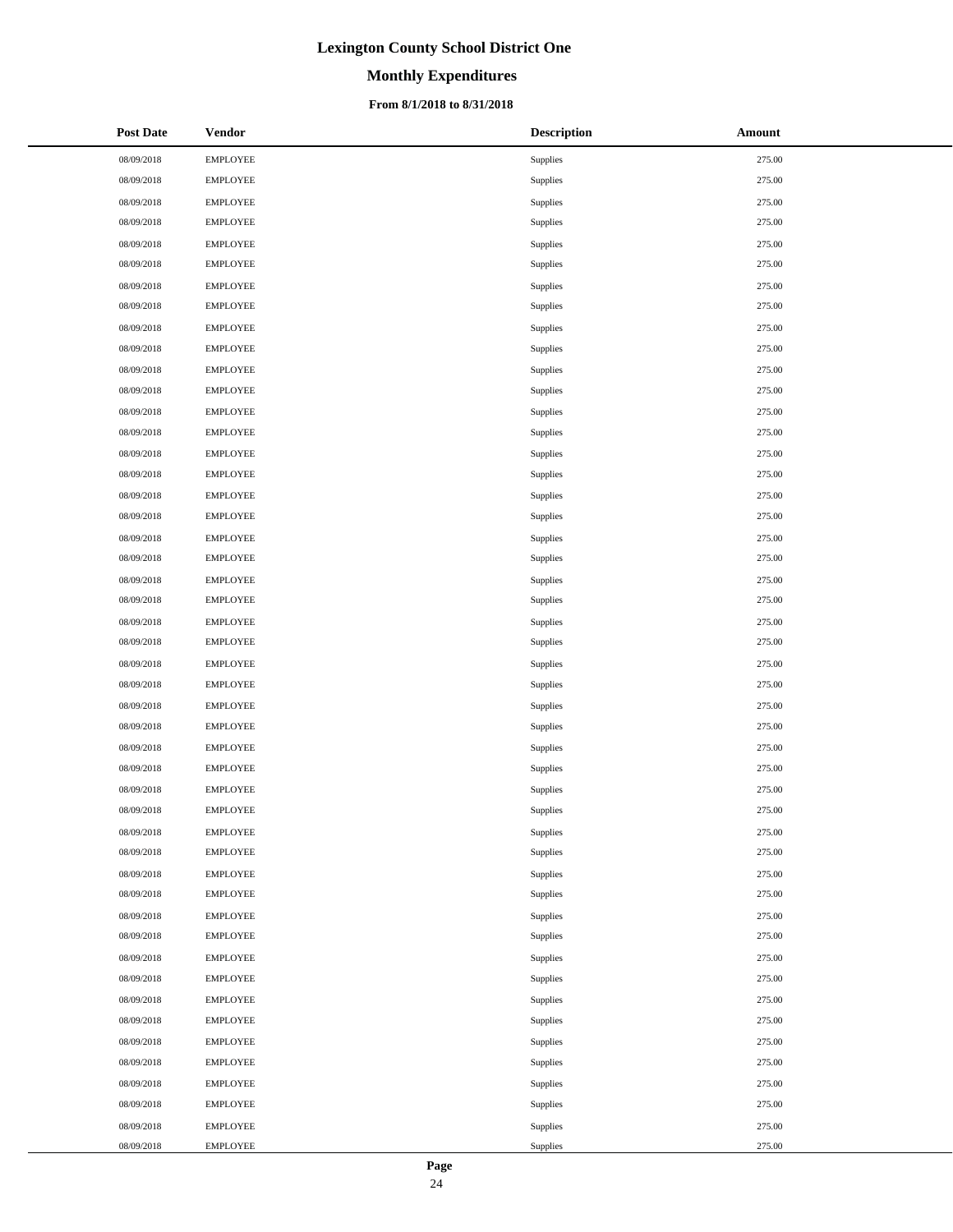# **Monthly Expenditures**

### **From 8/1/2018 to 8/31/2018**

| <b>Post Date</b> | <b>Vendor</b>   | <b>Description</b> | Amount |
|------------------|-----------------|--------------------|--------|
| 08/09/2018       | <b>EMPLOYEE</b> | Supplies           | 275.00 |
| 08/09/2018       | <b>EMPLOYEE</b> | Supplies           | 275.00 |
| 08/09/2018       | <b>EMPLOYEE</b> | Supplies           | 275.00 |
| 08/09/2018       | <b>EMPLOYEE</b> | Supplies           | 275.00 |
| 08/09/2018       | <b>EMPLOYEE</b> | Supplies           | 275.00 |
| 08/09/2018       | <b>EMPLOYEE</b> | Supplies           | 275.00 |
| 08/09/2018       | <b>EMPLOYEE</b> | Supplies           | 275.00 |
| 08/09/2018       | <b>EMPLOYEE</b> | Supplies           | 275.00 |
| 08/09/2018       | <b>EMPLOYEE</b> | Supplies           | 275.00 |
| 08/09/2018       | <b>EMPLOYEE</b> | Supplies           | 275.00 |
| 08/09/2018       | <b>EMPLOYEE</b> | Supplies           | 275.00 |
| 08/09/2018       | <b>EMPLOYEE</b> | Supplies           | 275.00 |
| 08/09/2018       | <b>EMPLOYEE</b> | Supplies           | 275.00 |
| 08/09/2018       | <b>EMPLOYEE</b> | Supplies           | 275.00 |
| 08/09/2018       | <b>EMPLOYEE</b> | Supplies           | 275.00 |
| 08/09/2018       | <b>EMPLOYEE</b> | Supplies           | 275.00 |
| 08/09/2018       | <b>EMPLOYEE</b> | Supplies           | 275.00 |
| 08/09/2018       | <b>EMPLOYEE</b> | Supplies           | 275.00 |
| 08/09/2018       | <b>EMPLOYEE</b> | Supplies           | 275.00 |
| 08/09/2018       | <b>EMPLOYEE</b> | Supplies           | 275.00 |
| 08/09/2018       | <b>EMPLOYEE</b> | Supplies           | 275.00 |
| 08/09/2018       | <b>EMPLOYEE</b> | Supplies           | 275.00 |
| 08/09/2018       | <b>EMPLOYEE</b> | Supplies           | 275.00 |
| 08/09/2018       | <b>EMPLOYEE</b> | Supplies           | 275.00 |
| 08/09/2018       | <b>EMPLOYEE</b> | Supplies           | 275.00 |
| 08/09/2018       | <b>EMPLOYEE</b> | Supplies           | 275.00 |
| 08/09/2018       | <b>EMPLOYEE</b> | Supplies           | 275.00 |
| 08/09/2018       | <b>EMPLOYEE</b> | Supplies           | 275.00 |
| 08/09/2018       | <b>EMPLOYEE</b> | Supplies           | 275.00 |
| 08/09/2018       | <b>EMPLOYEE</b> | Supplies           | 275.00 |
| 08/09/2018       | <b>EMPLOYEE</b> | Supplies           | 275.00 |
| 08/09/2018       | <b>EMPLOYEE</b> | Supplies           | 275.00 |
| 08/09/2018       | <b>EMPLOYEE</b> | Supplies           | 275.00 |
| 08/09/2018       | <b>EMPLOYEE</b> | Supplies           | 275.00 |
| 08/09/2018       | <b>EMPLOYEE</b> | Supplies           | 275.00 |
| 08/09/2018       | <b>EMPLOYEE</b> | Supplies           | 275.00 |
| 08/09/2018       | <b>EMPLOYEE</b> | Supplies           | 275.00 |
| 08/09/2018       | <b>EMPLOYEE</b> | Supplies           | 275.00 |
| 08/09/2018       | <b>EMPLOYEE</b> | Supplies           | 275.00 |
| 08/09/2018       | <b>EMPLOYEE</b> | Supplies           | 275.00 |
| 08/09/2018       | <b>EMPLOYEE</b> | Supplies           | 275.00 |
| 08/09/2018       | <b>EMPLOYEE</b> | Supplies           | 275.00 |
| 08/09/2018       | <b>EMPLOYEE</b> | Supplies           | 275.00 |
| 08/09/2018       | <b>EMPLOYEE</b> | Supplies           | 275.00 |
| 08/09/2018       | <b>EMPLOYEE</b> | Supplies           | 275.00 |
| 08/09/2018       | <b>EMPLOYEE</b> | Supplies           | 275.00 |
| 08/09/2018       | <b>EMPLOYEE</b> | Supplies           | 275.00 |
| 08/09/2018       | <b>EMPLOYEE</b> | Supplies           | 275.00 |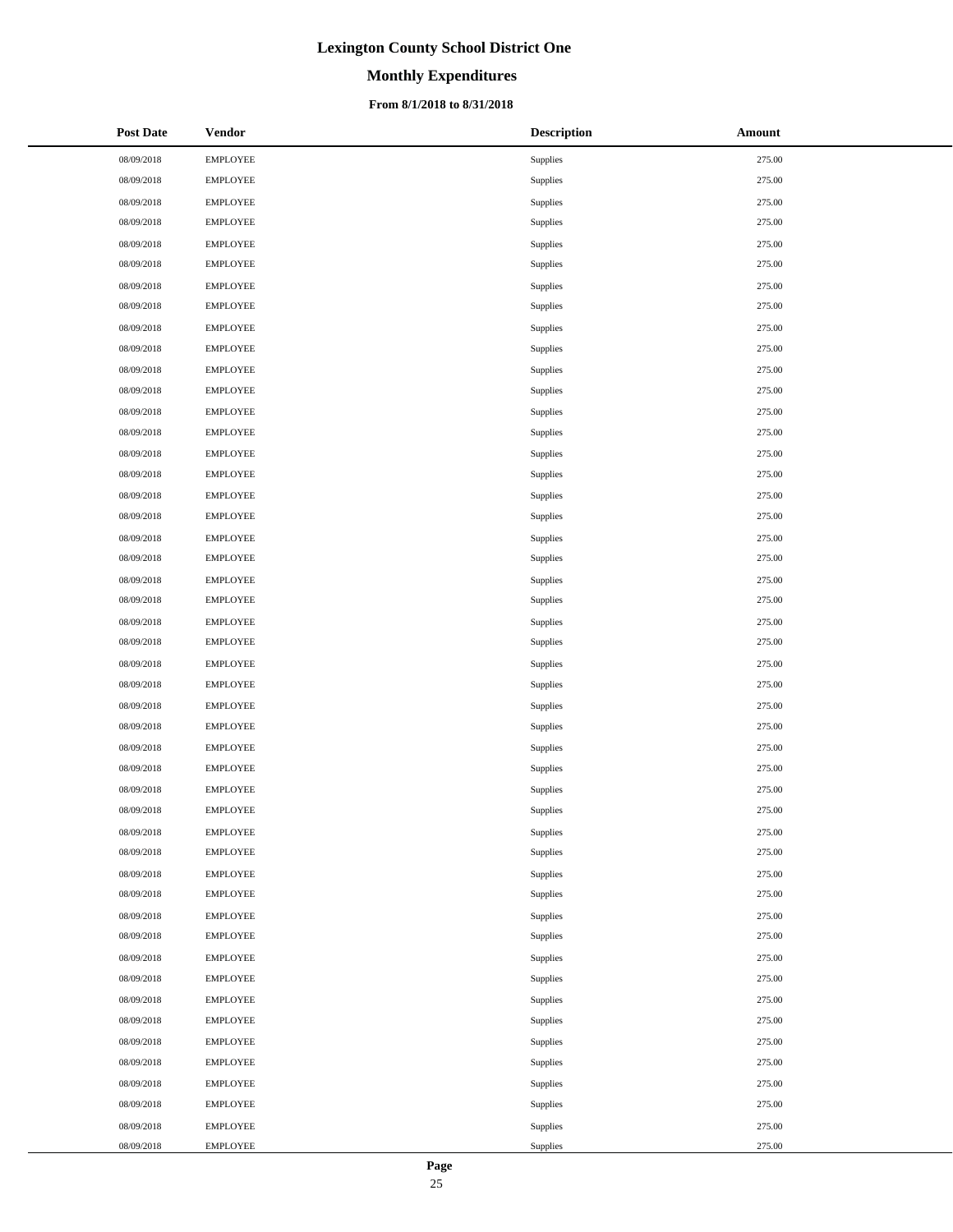# **Monthly Expenditures**

### **From 8/1/2018 to 8/31/2018**

| <b>Post Date</b> | <b>Vendor</b>   | <b>Description</b> | <b>Amount</b> |
|------------------|-----------------|--------------------|---------------|
| 08/09/2018       | <b>EMPLOYEE</b> | Supplies           | 275.00        |
| 08/09/2018       | <b>EMPLOYEE</b> | Supplies           | 275.00        |
| 08/09/2018       | EMPLOYEE        | Supplies           | 275.00        |
| 08/09/2018       | <b>EMPLOYEE</b> | Supplies           | 275.00        |
| 08/09/2018       | <b>EMPLOYEE</b> | Supplies           | 275.00        |
| 08/09/2018       | <b>EMPLOYEE</b> | Supplies           | 275.00        |
| 08/09/2018       | <b>EMPLOYEE</b> | Supplies           | 275.00        |
| 08/09/2018       | <b>EMPLOYEE</b> | Supplies           | 275.00        |
| 08/09/2018       | <b>EMPLOYEE</b> | Supplies           | 275.00        |
| 08/09/2018       | <b>EMPLOYEE</b> | Supplies           | 275.00        |
| 08/09/2018       | EMPLOYEE        | Supplies           | 275.00        |
| 08/09/2018       | <b>EMPLOYEE</b> | Supplies           | 275.00        |
| 08/09/2018       | <b>EMPLOYEE</b> | Supplies           | 275.00        |
| 08/09/2018       | <b>EMPLOYEE</b> | Supplies           | 275.00        |
| 08/09/2018       | <b>EMPLOYEE</b> | Supplies           | 275.00        |
| 08/09/2018       | <b>EMPLOYEE</b> | Supplies           | 275.00        |
| 08/09/2018       | <b>EMPLOYEE</b> | Supplies           | 275.00        |
| 08/09/2018       | <b>EMPLOYEE</b> | Supplies           | 275.00        |
| 08/09/2018       | EMPLOYEE        | Supplies           | 275.00        |
| 08/09/2018       | <b>EMPLOYEE</b> | Supplies           | 275.00        |
| 08/09/2018       | <b>EMPLOYEE</b> | Supplies           | 275.00        |
| 08/09/2018       | <b>EMPLOYEE</b> | Supplies           | 275.00        |
| 08/09/2018       | <b>EMPLOYEE</b> | Supplies           | 275.00        |
| 08/09/2018       | <b>EMPLOYEE</b> | Supplies           | 275.00        |
| 08/09/2018       | <b>EMPLOYEE</b> | Supplies           | 275.00        |
| 08/09/2018       | <b>EMPLOYEE</b> | Supplies           | 275.00        |
| 08/09/2018       | EMPLOYEE        | Supplies           | 275.00        |
| 08/09/2018       | <b>EMPLOYEE</b> | Supplies           | 275.00        |
| 08/09/2018       | <b>EMPLOYEE</b> | Supplies           | 275.00        |
| 08/09/2018       | <b>EMPLOYEE</b> | Supplies           | 275.00        |
| 08/09/2018       | <b>EMPLOYEE</b> | Supplies           | 275.00        |
| 08/09/2018       | <b>EMPLOYEE</b> | Supplies           | 275.00        |
| 08/09/2018       | <b>EMPLOYEE</b> | Supplies           | 275.00        |
| 08/09/2018       | <b>EMPLOYEE</b> | Supplies           | 275.00        |
| 08/09/2018       | <b>EMPLOYEE</b> | Supplies           | 275.00        |
| 08/09/2018       | <b>EMPLOYEE</b> | Supplies           | 275.00        |
| 08/09/2018       | <b>EMPLOYEE</b> | Supplies           | 275.00        |
| 08/09/2018       | <b>EMPLOYEE</b> | Supplies           | 275.00        |
| 08/09/2018       | <b>EMPLOYEE</b> | Supplies           | 275.00        |
| 08/09/2018       | <b>EMPLOYEE</b> | Supplies           | 275.00        |
| 08/09/2018       | <b>EMPLOYEE</b> | Supplies           | 275.00        |
| 08/09/2018       | <b>EMPLOYEE</b> | Supplies           | 275.00        |
| 08/09/2018       | EMPLOYEE        | Supplies           | 275.00        |
| 08/09/2018       | <b>EMPLOYEE</b> | Supplies           | 275.00        |
| 08/09/2018       | <b>EMPLOYEE</b> | Supplies           | 275.00        |
| 08/09/2018       | <b>EMPLOYEE</b> | Supplies           | 275.00        |
| 08/09/2018       | <b>EMPLOYEE</b> | Supplies           | 275.00        |
| 08/09/2018       | <b>EMPLOYEE</b> | Supplies           | 275.00        |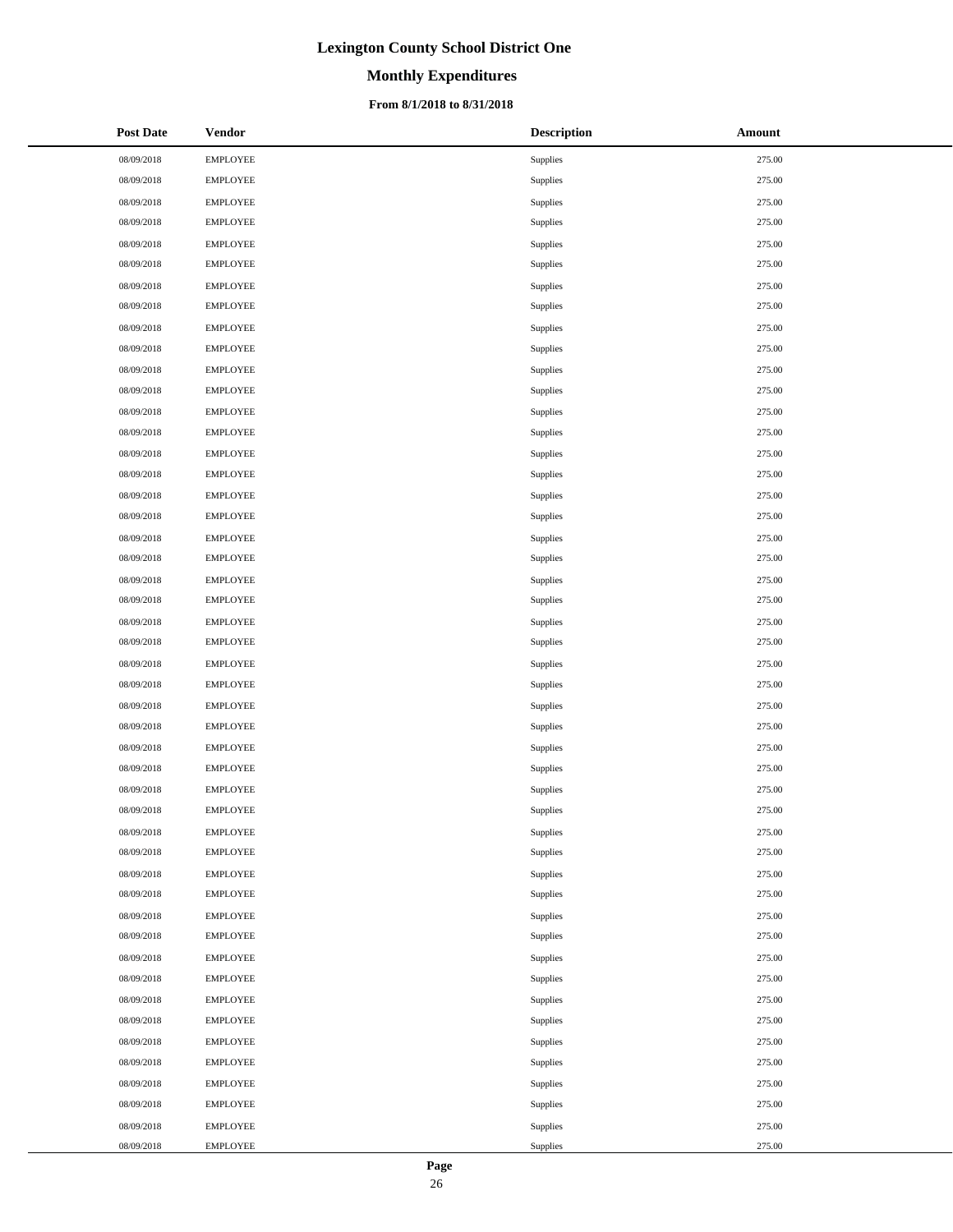# **Monthly Expenditures**

### **From 8/1/2018 to 8/31/2018**

| <b>Post Date</b> | <b>Vendor</b>   | <b>Description</b> | Amount |
|------------------|-----------------|--------------------|--------|
| 08/09/2018       | <b>EMPLOYEE</b> | Supplies           | 275.00 |
| 08/09/2018       | <b>EMPLOYEE</b> | Supplies           | 275.00 |
| 08/09/2018       | <b>EMPLOYEE</b> | Supplies           | 275.00 |
| 08/09/2018       | <b>EMPLOYEE</b> | Supplies           | 275.00 |
| 08/09/2018       | <b>EMPLOYEE</b> | Supplies           | 275.00 |
| 08/09/2018       | <b>EMPLOYEE</b> | Supplies           | 275.00 |
| 08/09/2018       | <b>EMPLOYEE</b> | Supplies           | 275.00 |
| 08/09/2018       | <b>EMPLOYEE</b> | Supplies           | 275.00 |
| 08/09/2018       | <b>EMPLOYEE</b> | Supplies           | 275.00 |
| 08/09/2018       | <b>EMPLOYEE</b> | Supplies           | 275.00 |
| 08/09/2018       | <b>EMPLOYEE</b> | Supplies           | 275.00 |
| 08/09/2018       | <b>EMPLOYEE</b> | Supplies           | 275.00 |
| 08/09/2018       | <b>EMPLOYEE</b> | Supplies           | 275.00 |
| 08/09/2018       | <b>EMPLOYEE</b> | Supplies           | 275.00 |
| 08/09/2018       | <b>EMPLOYEE</b> | Supplies           | 275.00 |
| 08/09/2018       | <b>EMPLOYEE</b> | Supplies           | 275.00 |
| 08/09/2018       | <b>EMPLOYEE</b> | Supplies           | 275.00 |
| 08/09/2018       | <b>EMPLOYEE</b> | Supplies           | 275.00 |
| 08/09/2018       | <b>EMPLOYEE</b> | Supplies           | 275.00 |
| 08/09/2018       | <b>EMPLOYEE</b> | Supplies           | 275.00 |
| 08/09/2018       | <b>EMPLOYEE</b> | Supplies           | 275.00 |
| 08/09/2018       | <b>EMPLOYEE</b> | Supplies           | 275.00 |
| 08/09/2018       | <b>EMPLOYEE</b> | Supplies           | 275.00 |
| 08/09/2018       | <b>EMPLOYEE</b> | Supplies           | 275.00 |
| 08/09/2018       | <b>EMPLOYEE</b> | Supplies           | 275.00 |
| 08/09/2018       | <b>EMPLOYEE</b> | Supplies           | 275.00 |
| 08/09/2018       | <b>EMPLOYEE</b> | Supplies           | 275.00 |
| 08/09/2018       | <b>EMPLOYEE</b> | Supplies           | 275.00 |
| 08/09/2018       | <b>EMPLOYEE</b> | Supplies           | 275.00 |
| 08/09/2018       | <b>EMPLOYEE</b> | Supplies           | 275.00 |
| 08/09/2018       | <b>EMPLOYEE</b> | Supplies           | 275.00 |
| 08/09/2018       | <b>EMPLOYEE</b> | Supplies           | 275.00 |
| 08/09/2018       | <b>EMPLOYEE</b> | Supplies           | 275.00 |
| 08/09/2018       | <b>EMPLOYEE</b> | Supplies           | 275.00 |
| 08/09/2018       | <b>EMPLOYEE</b> | Supplies           | 275.00 |
| 08/09/2018       | <b>EMPLOYEE</b> | Supplies           | 275.00 |
| 08/09/2018       | <b>EMPLOYEE</b> | Supplies           | 275.00 |
| 08/09/2018       | <b>EMPLOYEE</b> | Supplies           | 275.00 |
| 08/09/2018       | <b>EMPLOYEE</b> | Supplies           | 275.00 |
| 08/09/2018       | <b>EMPLOYEE</b> | Supplies           | 275.00 |
| 08/09/2018       | <b>EMPLOYEE</b> | Supplies           | 275.00 |
| 08/09/2018       | <b>EMPLOYEE</b> | Supplies           | 275.00 |
| 08/09/2018       | <b>EMPLOYEE</b> | Supplies           | 275.00 |
| 08/09/2018       | <b>EMPLOYEE</b> | Supplies           | 275.00 |
| 08/09/2018       | <b>EMPLOYEE</b> | Supplies           | 275.00 |
| 08/09/2018       | <b>EMPLOYEE</b> | Supplies           | 275.00 |
| 08/09/2018       | <b>EMPLOYEE</b> | Supplies           | 275.00 |
| 08/09/2018       | <b>EMPLOYEE</b> | Supplies           | 275.00 |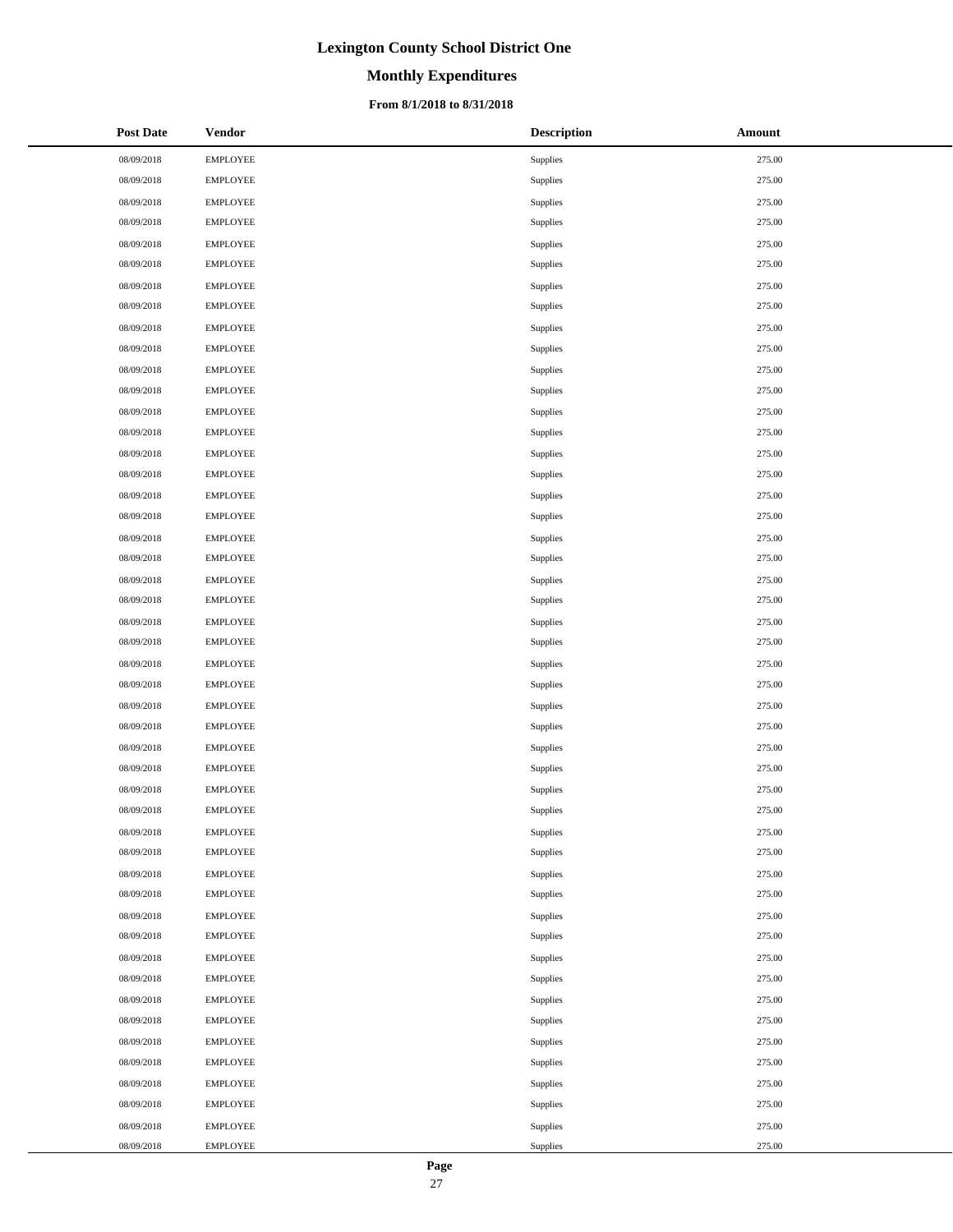# **Monthly Expenditures**

### **From 8/1/2018 to 8/31/2018**

| <b>Post Date</b> | <b>Vendor</b>   | <b>Description</b> | Amount |
|------------------|-----------------|--------------------|--------|
| 08/09/2018       | <b>EMPLOYEE</b> | Supplies           | 275.00 |
| 08/09/2018       | <b>EMPLOYEE</b> | Supplies           | 275.00 |
| 08/09/2018       | <b>EMPLOYEE</b> | Supplies           | 275.00 |
| 08/09/2018       | <b>EMPLOYEE</b> | Supplies           | 275.00 |
| 08/09/2018       | <b>EMPLOYEE</b> | Supplies           | 275.00 |
| 08/09/2018       | EMPLOYEE        | Supplies           | 275.00 |
| 08/09/2018       | <b>EMPLOYEE</b> | Supplies           | 275.00 |
| 08/09/2018       | <b>EMPLOYEE</b> | Supplies           | 275.00 |
| 08/09/2018       | <b>EMPLOYEE</b> | Supplies           | 275.00 |
| 08/09/2018       | <b>EMPLOYEE</b> | Supplies           | 275.00 |
| 08/09/2018       | <b>EMPLOYEE</b> | Supplies           | 275.00 |
| 08/09/2018       | <b>EMPLOYEE</b> | Supplies           | 275.00 |
| 08/09/2018       | <b>EMPLOYEE</b> | Supplies           | 275.00 |
| 08/09/2018       | EMPLOYEE        | Supplies           | 275.00 |
| 08/09/2018       | <b>EMPLOYEE</b> | Supplies           | 275.00 |
| 08/09/2018       | <b>EMPLOYEE</b> | Supplies           | 275.00 |
| 08/09/2018       | <b>EMPLOYEE</b> | Supplies           | 275.00 |
| 08/09/2018       | <b>EMPLOYEE</b> | Supplies           | 275.00 |
| 08/09/2018       | <b>EMPLOYEE</b> | Supplies           | 275.00 |
| 08/09/2018       | <b>EMPLOYEE</b> | Supplies           | 275.00 |
| 08/09/2018       | <b>EMPLOYEE</b> | Supplies           | 275.00 |
| 08/09/2018       | <b>EMPLOYEE</b> | Supplies           | 275.00 |
| 08/09/2018       | <b>EMPLOYEE</b> | Supplies           | 275.00 |
| 08/09/2018       | <b>EMPLOYEE</b> | Supplies           | 275.00 |
| 08/09/2018       | <b>EMPLOYEE</b> | Supplies           | 275.00 |
| 08/09/2018       | <b>EMPLOYEE</b> | Supplies           | 275.00 |
| 08/09/2018       | <b>EMPLOYEE</b> | Supplies           | 275.00 |
| 08/09/2018       | <b>EMPLOYEE</b> | Supplies           | 275.00 |
| 08/09/2018       | <b>EMPLOYEE</b> | Supplies           | 275.00 |
| 08/09/2018       | <b>EMPLOYEE</b> | Supplies           | 275.00 |
| 08/09/2018       | <b>EMPLOYEE</b> | Supplies           | 275.00 |
| 08/09/2018       | <b>EMPLOYEE</b> | Supplies           | 275.00 |
| 08/09/2018       | <b>EMPLOYEE</b> | Supplies           | 275.00 |
| 08/09/2018       | <b>EMPLOYEE</b> | Supplies           | 275.00 |
| 08/09/2018       | <b>EMPLOYEE</b> | Supplies           | 275.00 |
| 08/09/2018       | <b>EMPLOYEE</b> | Supplies           | 275.00 |
| 08/09/2018       | <b>EMPLOYEE</b> | Supplies           | 275.00 |
| 08/09/2018       | <b>EMPLOYEE</b> | Supplies           | 275.00 |
| 08/09/2018       | <b>EMPLOYEE</b> | Supplies           | 275.00 |
| 08/09/2018       | <b>EMPLOYEE</b> | Supplies           | 275.00 |
| 08/09/2018       | <b>EMPLOYEE</b> | Supplies           | 275.00 |
| 08/09/2018       | <b>EMPLOYEE</b> | Supplies           | 275.00 |
| 08/09/2018       | <b>EMPLOYEE</b> | Supplies           | 275.00 |
| 08/09/2018       | <b>EMPLOYEE</b> | Supplies           | 275.00 |
| 08/09/2018       | <b>EMPLOYEE</b> | Supplies           | 275.00 |
| 08/09/2018       | <b>EMPLOYEE</b> | Supplies           | 275.00 |
| 08/09/2018       | <b>EMPLOYEE</b> | Supplies           | 275.00 |
| 08/09/2018       | <b>EMPLOYEE</b> | Supplies           | 275.00 |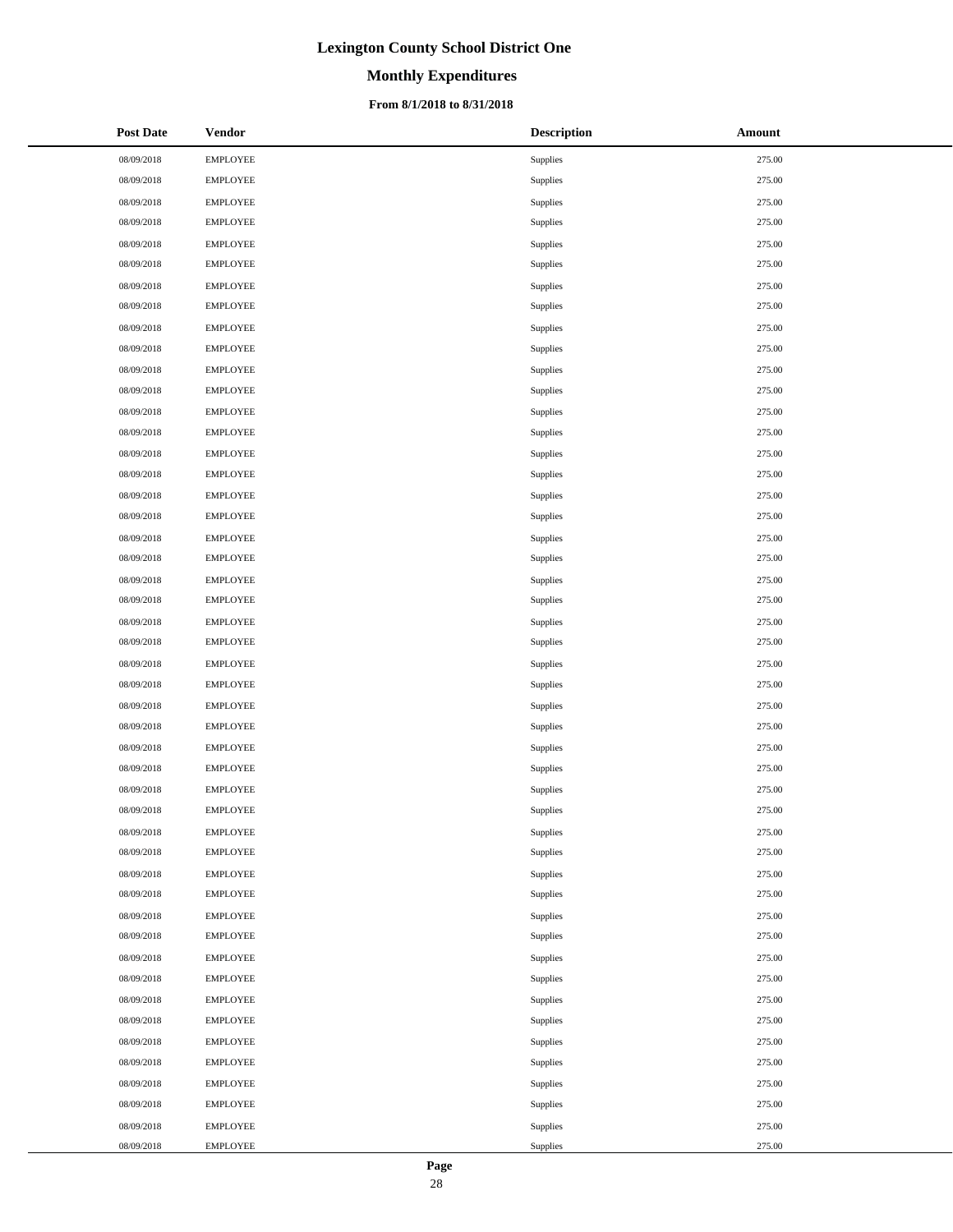# **Monthly Expenditures**

### **From 8/1/2018 to 8/31/2018**

| <b>Post Date</b> | <b>Vendor</b>   | <b>Description</b> | Amount |
|------------------|-----------------|--------------------|--------|
| 08/09/2018       | <b>EMPLOYEE</b> | Supplies           | 275.00 |
| 08/09/2018       | <b>EMPLOYEE</b> | Supplies           | 275.00 |
| 08/09/2018       | <b>EMPLOYEE</b> | Supplies           | 275.00 |
| 08/09/2018       | <b>EMPLOYEE</b> | Supplies           | 275.00 |
| 08/09/2018       | <b>EMPLOYEE</b> | Supplies           | 275.00 |
| 08/09/2018       | <b>EMPLOYEE</b> | Supplies           | 275.00 |
| 08/09/2018       | <b>EMPLOYEE</b> | Supplies           | 275.00 |
| 08/09/2018       | <b>EMPLOYEE</b> | Supplies           | 275.00 |
| 08/09/2018       | <b>EMPLOYEE</b> | Supplies           | 275.00 |
| 08/09/2018       | <b>EMPLOYEE</b> | Supplies           | 275.00 |
| 08/09/2018       | <b>EMPLOYEE</b> | Supplies           | 275.00 |
| 08/09/2018       | <b>EMPLOYEE</b> | Supplies           | 275.00 |
| 08/09/2018       | <b>EMPLOYEE</b> | Supplies           | 275.00 |
| 08/09/2018       | <b>EMPLOYEE</b> | Supplies           | 275.00 |
| 08/09/2018       | <b>EMPLOYEE</b> | Supplies           | 275.00 |
| 08/09/2018       | <b>EMPLOYEE</b> | Supplies           | 275.00 |
| 08/09/2018       | <b>EMPLOYEE</b> | Supplies           | 275.00 |
| 08/09/2018       | EMPLOYEE        | Supplies           | 275.00 |
| 08/09/2018       | <b>EMPLOYEE</b> | Supplies           | 275.00 |
| 08/09/2018       | <b>EMPLOYEE</b> | Supplies           | 275.00 |
| 08/09/2018       | <b>EMPLOYEE</b> | Supplies           | 275.00 |
| 08/09/2018       | <b>EMPLOYEE</b> | Supplies           | 275.00 |
| 08/09/2018       | <b>EMPLOYEE</b> | Supplies           | 275.00 |
| 08/09/2018       | <b>EMPLOYEE</b> | Supplies           | 275.00 |
| 08/09/2018       | <b>EMPLOYEE</b> | Supplies           | 275.00 |
| 08/09/2018       | <b>EMPLOYEE</b> | Supplies           | 275.00 |
| 08/09/2018       | <b>EMPLOYEE</b> | Supplies           | 275.00 |
| 08/09/2018       | <b>EMPLOYEE</b> | Supplies           | 275.00 |
| 08/09/2018       | <b>EMPLOYEE</b> | Supplies           | 275.00 |
| 08/09/2018       | <b>EMPLOYEE</b> | Supplies           | 275.00 |
| 08/09/2018       | <b>EMPLOYEE</b> | Supplies           | 275.00 |
| 08/09/2018       | <b>EMPLOYEE</b> | Supplies           | 275.00 |
| 08/09/2018       | <b>EMPLOYEE</b> | Supplies           | 275.00 |
| 08/09/2018       | <b>EMPLOYEE</b> | Supplies           | 275.00 |
| 08/09/2018       | <b>EMPLOYEE</b> | Supplies           | 275.00 |
| 08/09/2018       | <b>EMPLOYEE</b> | Supplies           | 275.00 |
| 08/09/2018       | <b>EMPLOYEE</b> | Supplies           | 275.00 |
| 08/09/2018       | EMPLOYEE        | Supplies           | 275.00 |
| 08/09/2018       | <b>EMPLOYEE</b> | Supplies           | 275.00 |
| 08/09/2018       | <b>EMPLOYEE</b> | Supplies           | 275.00 |
| 08/09/2018       | <b>EMPLOYEE</b> | Supplies           | 275.00 |
| 08/09/2018       | <b>EMPLOYEE</b> | Supplies           | 275.00 |
| 08/09/2018       | <b>EMPLOYEE</b> | Supplies           | 275.00 |
| 08/09/2018       | <b>EMPLOYEE</b> | Supplies           | 275.00 |
| 08/09/2018       | <b>EMPLOYEE</b> | Supplies           | 275.00 |
| 08/09/2018       | EMPLOYEE        | Supplies           | 275.00 |
| 08/09/2018       | <b>EMPLOYEE</b> | Supplies           | 275.00 |
| 08/09/2018       | <b>EMPLOYEE</b> | Supplies           | 275.00 |

 $\overline{\phantom{a}}$  $\overline{a}$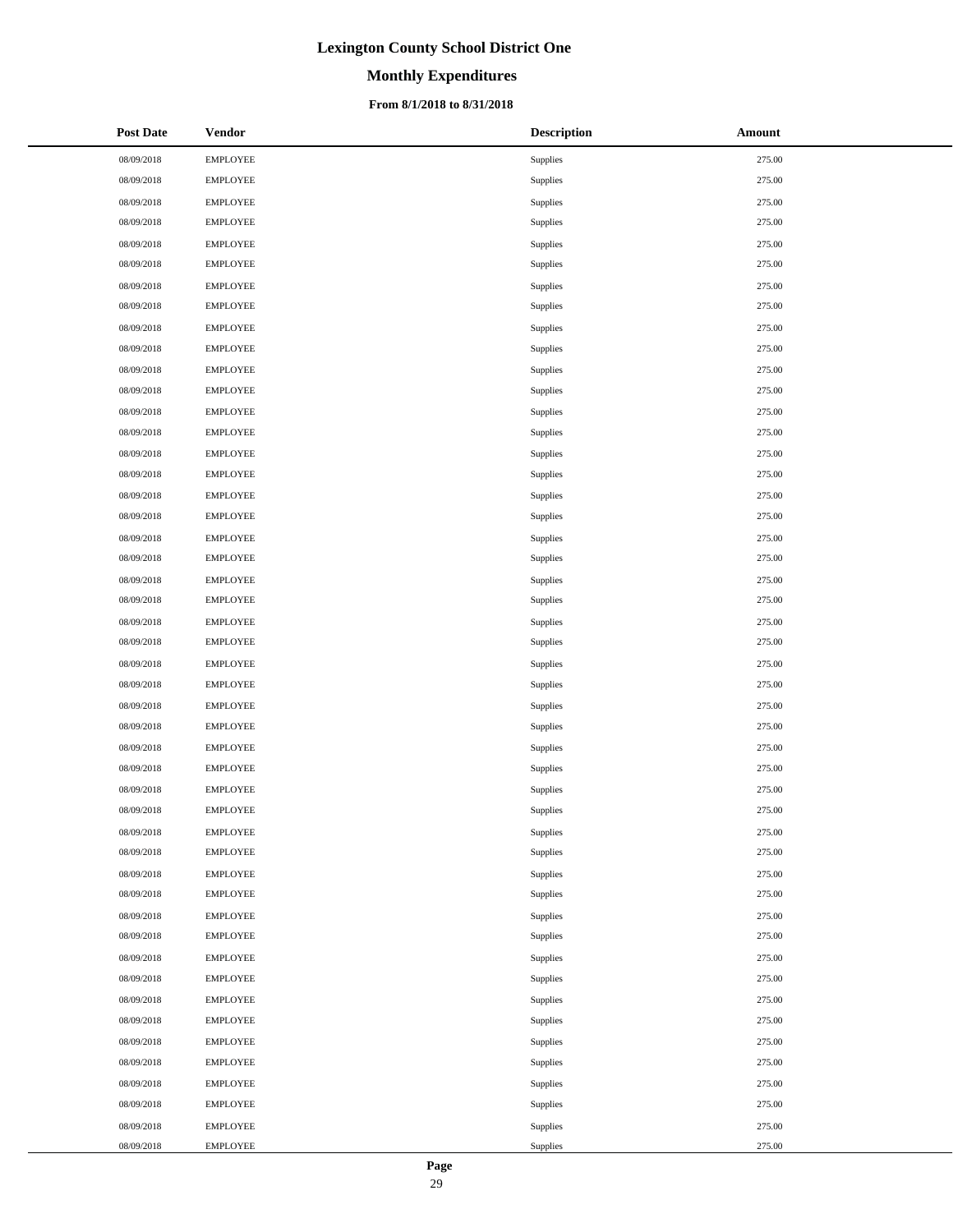# **Monthly Expenditures**

### **From 8/1/2018 to 8/31/2018**

| <b>Post Date</b> | <b>Vendor</b>   | <b>Description</b> | Amount |
|------------------|-----------------|--------------------|--------|
| 08/09/2018       | <b>EMPLOYEE</b> | Supplies           | 275.00 |
| 08/09/2018       | <b>EMPLOYEE</b> | Supplies           | 275.00 |
| 08/09/2018       | <b>EMPLOYEE</b> | Supplies           | 275.00 |
| 08/09/2018       | <b>EMPLOYEE</b> | Supplies           | 275.00 |
| 08/09/2018       | <b>EMPLOYEE</b> | Supplies           | 275.00 |
| 08/09/2018       | <b>EMPLOYEE</b> | Supplies           | 275.00 |
| 08/09/2018       | <b>EMPLOYEE</b> | Supplies           | 275.00 |
| 08/09/2018       | <b>EMPLOYEE</b> | Supplies           | 275.00 |
| 08/09/2018       | <b>EMPLOYEE</b> | Supplies           | 275.00 |
| 08/09/2018       | <b>EMPLOYEE</b> | Supplies           | 275.00 |
| 08/09/2018       | <b>EMPLOYEE</b> | Supplies           | 275.00 |
| 08/09/2018       | <b>EMPLOYEE</b> | Supplies           | 275.00 |
| 08/09/2018       | <b>EMPLOYEE</b> | Supplies           | 275.00 |
| 08/09/2018       | <b>EMPLOYEE</b> | Supplies           | 275.00 |
| 08/09/2018       | <b>EMPLOYEE</b> | Supplies           | 275.00 |
| 08/09/2018       | <b>EMPLOYEE</b> | Supplies           | 275.00 |
| 08/09/2018       | <b>EMPLOYEE</b> | Supplies           | 275.00 |
| 08/09/2018       | <b>EMPLOYEE</b> | Supplies           | 275.00 |
| 08/09/2018       | <b>EMPLOYEE</b> | Supplies           | 275.00 |
| 08/09/2018       | <b>EMPLOYEE</b> | Supplies           | 275.00 |
| 08/09/2018       | <b>EMPLOYEE</b> | Supplies           | 275.00 |
| 08/09/2018       | <b>EMPLOYEE</b> | Supplies           | 275.00 |
| 08/09/2018       | <b>EMPLOYEE</b> | Supplies           | 275.00 |
| 08/09/2018       | <b>EMPLOYEE</b> | Supplies           | 275.00 |
| 08/09/2018       | <b>EMPLOYEE</b> | Supplies           | 275.00 |
| 08/09/2018       | <b>EMPLOYEE</b> | Supplies           | 275.00 |
| 08/09/2018       | EMPLOYEE        | Supplies           | 275.00 |
| 08/09/2018       | <b>EMPLOYEE</b> | Supplies           | 275.00 |
| 08/09/2018       | <b>EMPLOYEE</b> | Supplies           | 275.00 |
| 08/09/2018       | <b>EMPLOYEE</b> | Supplies           | 275.00 |
| 08/09/2018       | <b>EMPLOYEE</b> | Supplies           | 275.00 |
| 08/09/2018       | <b>EMPLOYEE</b> | Supplies           | 275.00 |
| 08/09/2018       | <b>EMPLOYEE</b> | Supplies           | 275.00 |
| 08/09/2018       | <b>EMPLOYEE</b> | Supplies           | 275.00 |
| 08/09/2018       | <b>EMPLOYEE</b> | Supplies           | 275.00 |
| 08/09/2018       | <b>EMPLOYEE</b> | Supplies           | 275.00 |
| 08/09/2018       | <b>EMPLOYEE</b> | Supplies           | 275.00 |
| 08/09/2018       | <b>EMPLOYEE</b> | Supplies           | 275.00 |
| 08/09/2018       | <b>EMPLOYEE</b> | Supplies           | 275.00 |
| 08/09/2018       | <b>EMPLOYEE</b> | Supplies           | 275.00 |
| 08/09/2018       | <b>EMPLOYEE</b> | Supplies           | 275.00 |
| 08/09/2018       | <b>EMPLOYEE</b> | Supplies           | 275.00 |
| 08/09/2018       | <b>EMPLOYEE</b> | Supplies           | 275.00 |
| 08/09/2018       | <b>EMPLOYEE</b> | Supplies           | 275.00 |
| 08/09/2018       | <b>EMPLOYEE</b> | Supplies           | 275.00 |
| 08/09/2018       | <b>EMPLOYEE</b> | Supplies           | 275.00 |
| 08/09/2018       | <b>EMPLOYEE</b> | Supplies           | 275.00 |
| 08/09/2018       | <b>EMPLOYEE</b> | Supplies           | 275.00 |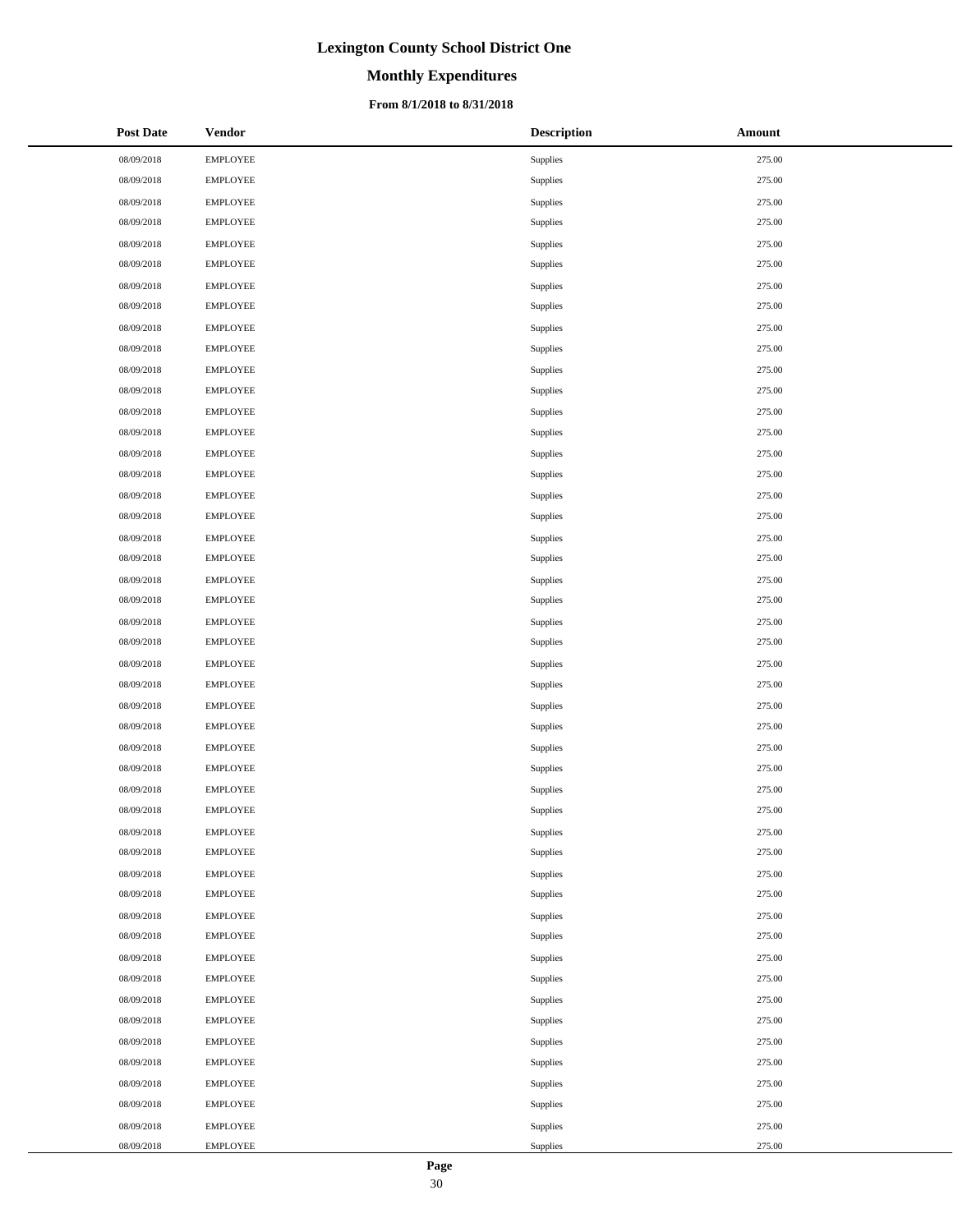# **Monthly Expenditures**

### **From 8/1/2018 to 8/31/2018**

| <b>Post Date</b> | <b>Vendor</b>   | <b>Description</b> | <b>Amount</b> |
|------------------|-----------------|--------------------|---------------|
| 08/09/2018       | <b>EMPLOYEE</b> | Supplies           | 275.00        |
| 08/09/2018       | <b>EMPLOYEE</b> | Supplies           | 275.00        |
| 08/09/2018       | EMPLOYEE        | Supplies           | 275.00        |
| 08/09/2018       | <b>EMPLOYEE</b> | Supplies           | 275.00        |
| 08/09/2018       | <b>EMPLOYEE</b> | Supplies           | 275.00        |
| 08/09/2018       | <b>EMPLOYEE</b> | Supplies           | 275.00        |
| 08/09/2018       | <b>EMPLOYEE</b> | Supplies           | 275.00        |
| 08/09/2018       | <b>EMPLOYEE</b> | Supplies           | 275.00        |
| 08/09/2018       | <b>EMPLOYEE</b> | Supplies           | 275.00        |
| 08/09/2018       | <b>EMPLOYEE</b> | Supplies           | 275.00        |
| 08/09/2018       | EMPLOYEE        | Supplies           | 275.00        |
| 08/09/2018       | <b>EMPLOYEE</b> | Supplies           | 275.00        |
| 08/09/2018       | <b>EMPLOYEE</b> | Supplies           | 275.00        |
| 08/09/2018       | <b>EMPLOYEE</b> | Supplies           | 275.00        |
| 08/09/2018       | <b>EMPLOYEE</b> | Supplies           | 275.00        |
| 08/09/2018       | <b>EMPLOYEE</b> | Supplies           | 275.00        |
| 08/09/2018       | <b>EMPLOYEE</b> | Supplies           | 275.00        |
| 08/09/2018       | <b>EMPLOYEE</b> | Supplies           | 275.00        |
| 08/09/2018       | EMPLOYEE        | Supplies           | 275.00        |
| 08/09/2018       | <b>EMPLOYEE</b> | Supplies           | 275.00        |
| 08/09/2018       | <b>EMPLOYEE</b> | Supplies           | 275.00        |
| 08/09/2018       | <b>EMPLOYEE</b> | Supplies           | 275.00        |
| 08/09/2018       | <b>EMPLOYEE</b> | Supplies           | 275.00        |
| 08/09/2018       | <b>EMPLOYEE</b> | Supplies           | 275.00        |
| 08/09/2018       | <b>EMPLOYEE</b> | Supplies           | 275.00        |
| 08/09/2018       | <b>EMPLOYEE</b> | Supplies           | 275.00        |
| 08/09/2018       | EMPLOYEE        | Supplies           | 275.00        |
| 08/09/2018       | <b>EMPLOYEE</b> | Supplies           | 275.00        |
| 08/09/2018       | <b>EMPLOYEE</b> | Supplies           | 275.00        |
| 08/09/2018       | <b>EMPLOYEE</b> | Supplies           | 275.00        |
| 08/09/2018       | <b>EMPLOYEE</b> | Supplies           | 275.00        |
| 08/09/2018       | <b>EMPLOYEE</b> | Supplies           | 275.00        |
| 08/09/2018       | <b>EMPLOYEE</b> | Supplies           | 275.00        |
| 08/09/2018       | <b>EMPLOYEE</b> | Supplies           | 275.00        |
| 08/09/2018       | <b>EMPLOYEE</b> | Supplies           | 275.00        |
| 08/09/2018       | <b>EMPLOYEE</b> | Supplies           | 275.00        |
| 08/09/2018       | <b>EMPLOYEE</b> | Supplies           | 275.00        |
| 08/09/2018       | <b>EMPLOYEE</b> | Supplies           | 275.00        |
| 08/09/2018       | <b>EMPLOYEE</b> | Supplies           | 275.00        |
| 08/09/2018       | <b>EMPLOYEE</b> | Supplies           | 275.00        |
| 08/09/2018       | <b>EMPLOYEE</b> | Supplies           | 275.00        |
| 08/09/2018       | <b>EMPLOYEE</b> | Supplies           | 275.00        |
| 08/09/2018       | EMPLOYEE        | Supplies           | 275.00        |
| 08/09/2018       | <b>EMPLOYEE</b> | Supplies           | 275.00        |
| 08/09/2018       | <b>EMPLOYEE</b> | Supplies           | 275.00        |
| 08/09/2018       | <b>EMPLOYEE</b> | Supplies           | 275.00        |
| 08/09/2018       | <b>EMPLOYEE</b> | Supplies           | 275.00        |
| 08/09/2018       | <b>EMPLOYEE</b> | Supplies           | 275.00        |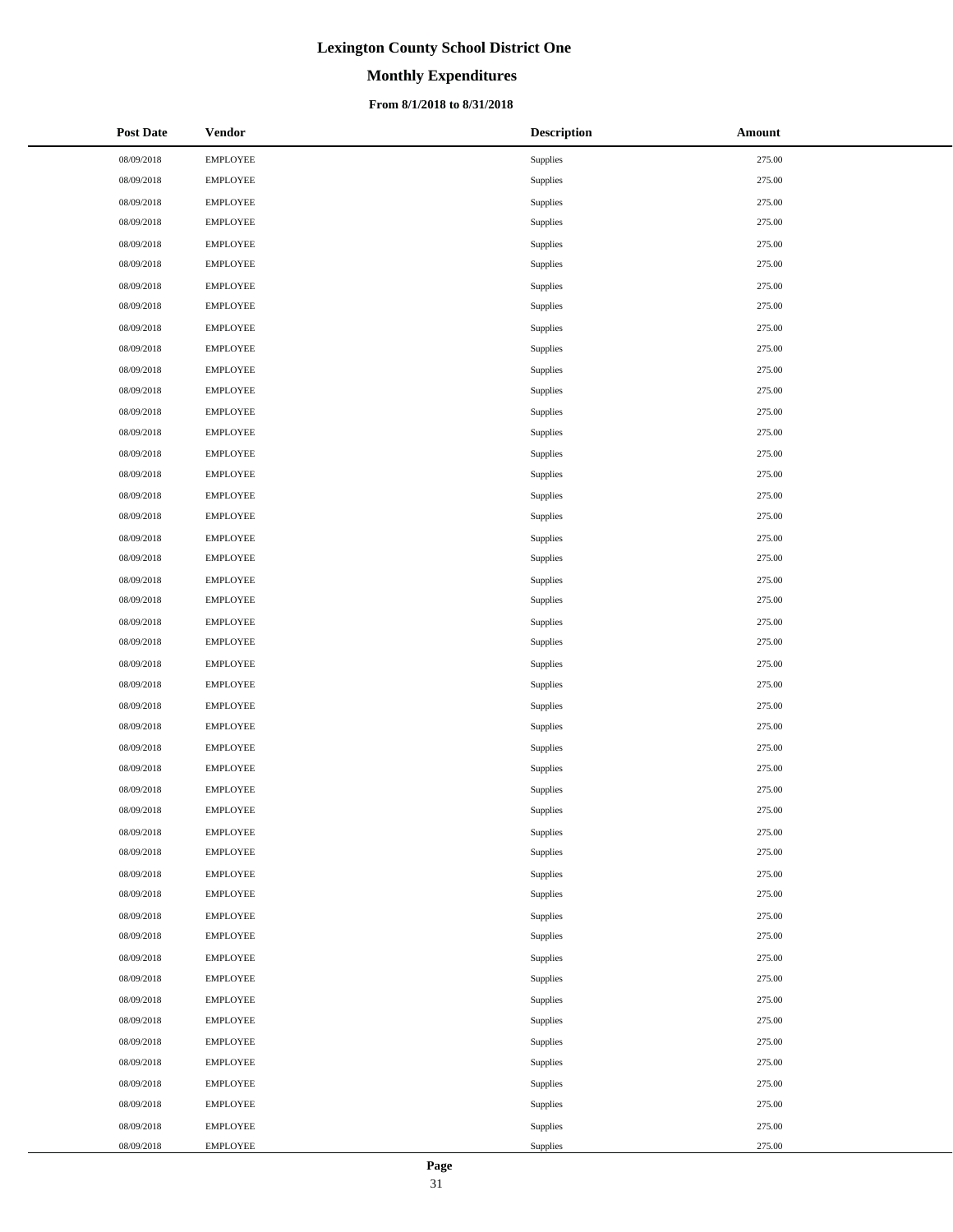# **Monthly Expenditures**

### **From 8/1/2018 to 8/31/2018**

| <b>Post Date</b> | <b>Vendor</b>   | <b>Description</b> | <b>Amount</b> |
|------------------|-----------------|--------------------|---------------|
| 08/09/2018       | <b>EMPLOYEE</b> | Supplies           | 275.00        |
| 08/09/2018       | <b>EMPLOYEE</b> | Supplies           | 275.00        |
| 08/09/2018       | EMPLOYEE        | Supplies           | 275.00        |
| 08/09/2018       | <b>EMPLOYEE</b> | Supplies           | 275.00        |
| 08/09/2018       | <b>EMPLOYEE</b> | Supplies           | 275.00        |
| 08/09/2018       | <b>EMPLOYEE</b> | Supplies           | 275.00        |
| 08/09/2018       | <b>EMPLOYEE</b> | Supplies           | 275.00        |
| 08/09/2018       | <b>EMPLOYEE</b> | Supplies           | 275.00        |
| 08/09/2018       | <b>EMPLOYEE</b> | Supplies           | 275.00        |
| 08/09/2018       | <b>EMPLOYEE</b> | Supplies           | 275.00        |
| 08/09/2018       | EMPLOYEE        | Supplies           | 275.00        |
| 08/09/2018       | <b>EMPLOYEE</b> | Supplies           | 275.00        |
| 08/09/2018       | <b>EMPLOYEE</b> | Supplies           | 275.00        |
| 08/09/2018       | <b>EMPLOYEE</b> | Supplies           | 275.00        |
| 08/09/2018       | <b>EMPLOYEE</b> | Supplies           | 275.00        |
| 08/09/2018       | <b>EMPLOYEE</b> | Supplies           | 275.00        |
| 08/09/2018       | <b>EMPLOYEE</b> | Supplies           | 275.00        |
| 08/09/2018       | <b>EMPLOYEE</b> | Supplies           | 275.00        |
| 08/09/2018       | EMPLOYEE        | Supplies           | 275.00        |
| 08/09/2018       | <b>EMPLOYEE</b> | Supplies           | 275.00        |
| 08/09/2018       | <b>EMPLOYEE</b> | Supplies           | 275.00        |
| 08/09/2018       | <b>EMPLOYEE</b> | Supplies           | 275.00        |
| 08/09/2018       | <b>EMPLOYEE</b> | Supplies           | 275.00        |
| 08/09/2018       | <b>EMPLOYEE</b> | Supplies           | 275.00        |
| 08/09/2018       | <b>EMPLOYEE</b> | Supplies           | 275.00        |
| 08/09/2018       | <b>EMPLOYEE</b> | Supplies           | 275.00        |
| 08/09/2018       | EMPLOYEE        | Supplies           | 275.00        |
| 08/09/2018       | <b>EMPLOYEE</b> | Supplies           | 275.00        |
| 08/09/2018       | <b>EMPLOYEE</b> | Supplies           | 275.00        |
| 08/09/2018       | <b>EMPLOYEE</b> | Supplies           | 275.00        |
| 08/09/2018       | <b>EMPLOYEE</b> | Supplies           | 275.00        |
| 08/09/2018       | <b>EMPLOYEE</b> | Supplies           | 275.00        |
| 08/09/2018       | <b>EMPLOYEE</b> | Supplies           | 275.00        |
| 08/09/2018       | <b>EMPLOYEE</b> | Supplies           | 275.00        |
| 08/09/2018       | <b>EMPLOYEE</b> | Supplies           | 275.00        |
| 08/09/2018       | <b>EMPLOYEE</b> | Supplies           | 275.00        |
| 08/09/2018       | <b>EMPLOYEE</b> | Supplies           | 275.00        |
| 08/09/2018       | <b>EMPLOYEE</b> | Supplies           | 275.00        |
| 08/09/2018       | <b>EMPLOYEE</b> | Supplies           | 275.00        |
| 08/09/2018       | <b>EMPLOYEE</b> | Supplies           | 275.00        |
| 08/09/2018       | <b>EMPLOYEE</b> | Supplies           | 275.00        |
| 08/09/2018       | <b>EMPLOYEE</b> | Supplies           | 275.00        |
| 08/09/2018       | EMPLOYEE        | Supplies           | 275.00        |
| 08/09/2018       | <b>EMPLOYEE</b> | Supplies           | 275.00        |
| 08/09/2018       | <b>EMPLOYEE</b> | Supplies           | 275.00        |
| 08/09/2018       | <b>EMPLOYEE</b> | Supplies           | 275.00        |
| 08/09/2018       | <b>EMPLOYEE</b> | Supplies           | 275.00        |
| 08/09/2018       | <b>EMPLOYEE</b> | Supplies           | 275.00        |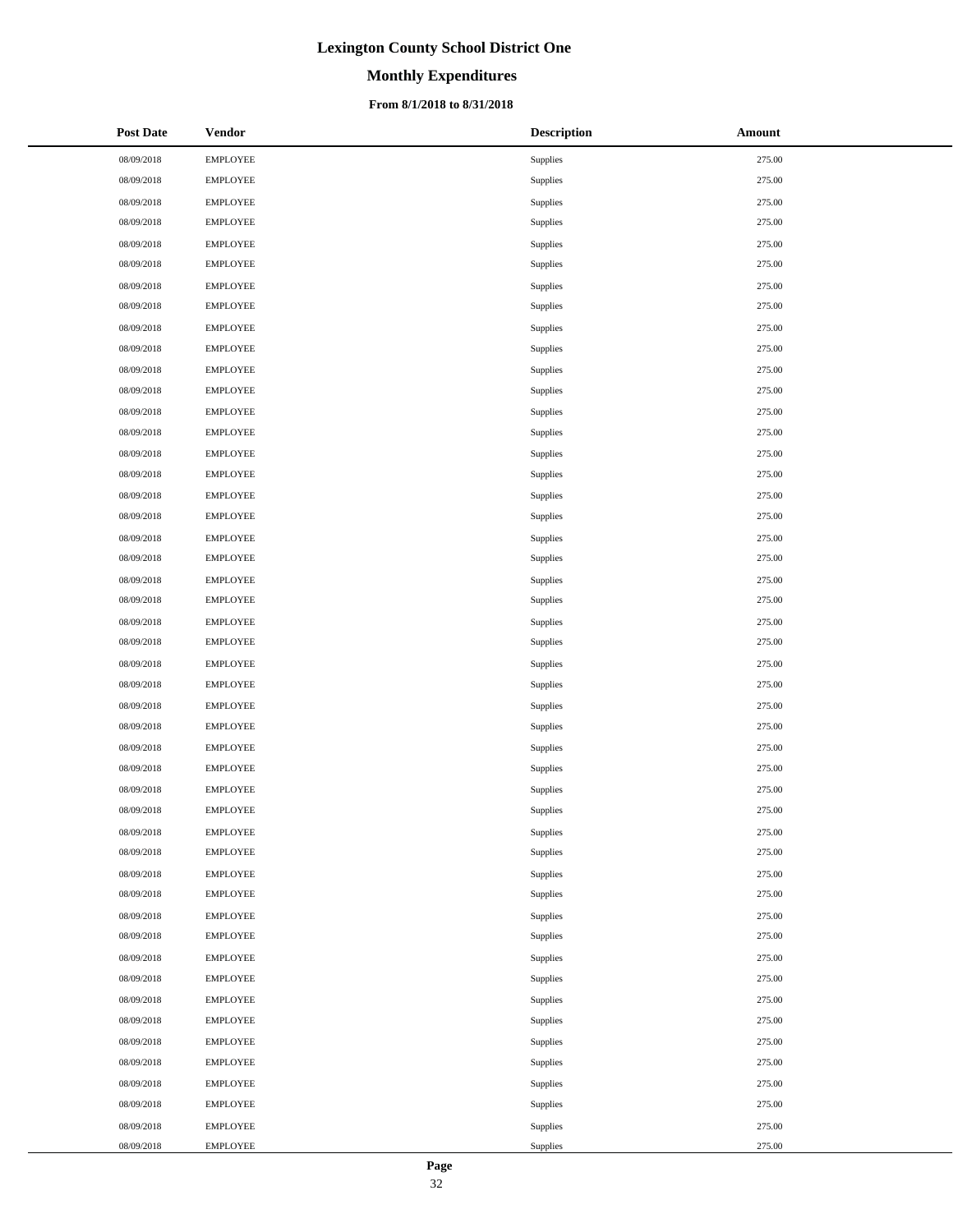# **Monthly Expenditures**

### **From 8/1/2018 to 8/31/2018**

| <b>Post Date</b> | <b>Vendor</b>   | <b>Description</b> | Amount |
|------------------|-----------------|--------------------|--------|
| 08/09/2018       | <b>EMPLOYEE</b> | Supplies           | 275.00 |
| 08/09/2018       | <b>EMPLOYEE</b> | Supplies           | 275.00 |
| 08/09/2018       | <b>EMPLOYEE</b> | Supplies           | 275.00 |
| 08/09/2018       | <b>EMPLOYEE</b> | Supplies           | 275.00 |
| 08/09/2018       | <b>EMPLOYEE</b> | Supplies           | 275.00 |
| 08/09/2018       | <b>EMPLOYEE</b> | Supplies           | 275.00 |
| 08/09/2018       | <b>EMPLOYEE</b> | Supplies           | 275.00 |
| 08/09/2018       | <b>EMPLOYEE</b> | Supplies           | 275.00 |
| 08/09/2018       | <b>EMPLOYEE</b> | Supplies           | 275.00 |
| 08/09/2018       | <b>EMPLOYEE</b> | Supplies           | 275.00 |
| 08/09/2018       | <b>EMPLOYEE</b> | Supplies           | 275.00 |
| 08/09/2018       | <b>EMPLOYEE</b> | Supplies           | 275.00 |
| 08/09/2018       | <b>EMPLOYEE</b> | Supplies           | 275.00 |
| 08/09/2018       | <b>EMPLOYEE</b> | Supplies           | 275.00 |
| 08/09/2018       | <b>EMPLOYEE</b> | Supplies           | 275.00 |
| 08/09/2018       | <b>EMPLOYEE</b> | Supplies           | 275.00 |
| 08/09/2018       | <b>EMPLOYEE</b> | Supplies           | 275.00 |
| 08/09/2018       | <b>EMPLOYEE</b> | Supplies           | 275.00 |
| 08/09/2018       | <b>EMPLOYEE</b> | Supplies           | 275.00 |
| 08/09/2018       | <b>EMPLOYEE</b> | Supplies           | 275.00 |
| 08/09/2018       | <b>EMPLOYEE</b> | Supplies           | 275.00 |
| 08/09/2018       | <b>EMPLOYEE</b> | Supplies           | 275.00 |
| 08/09/2018       | <b>EMPLOYEE</b> | Supplies           | 275.00 |
| 08/09/2018       | <b>EMPLOYEE</b> | Supplies           | 275.00 |
| 08/09/2018       | <b>EMPLOYEE</b> | Supplies           | 275.00 |
| 08/09/2018       | <b>EMPLOYEE</b> | Supplies           | 275.00 |
| 08/09/2018       | <b>EMPLOYEE</b> | Supplies           | 275.00 |
| 08/09/2018       | <b>EMPLOYEE</b> | Supplies           | 275.00 |
| 08/09/2018       | <b>EMPLOYEE</b> | Supplies           | 275.00 |
| 08/09/2018       | <b>EMPLOYEE</b> | Supplies           | 275.00 |
| 08/09/2018       | <b>EMPLOYEE</b> | Supplies           | 275.00 |
| 08/09/2018       | <b>EMPLOYEE</b> | Supplies           | 275.00 |
| 08/09/2018       | <b>EMPLOYEE</b> | Supplies           | 275.00 |
| 08/09/2018       | <b>EMPLOYEE</b> | Supplies           | 275.00 |
| 08/09/2018       | <b>EMPLOYEE</b> | Supplies           | 275.00 |
| 08/09/2018       | <b>EMPLOYEE</b> | Supplies           | 275.00 |
| 08/09/2018       | <b>EMPLOYEE</b> | Supplies           | 275.00 |
| 08/09/2018       | <b>EMPLOYEE</b> | Supplies           | 275.00 |
| 08/09/2018       | <b>EMPLOYEE</b> | Supplies           | 275.00 |
| 08/09/2018       | <b>EMPLOYEE</b> | Supplies           | 275.00 |
| 08/09/2018       | <b>EMPLOYEE</b> | Supplies           | 275.00 |
| 08/09/2018       | <b>EMPLOYEE</b> | Supplies           | 275.00 |
| 08/09/2018       | <b>EMPLOYEE</b> | Supplies           | 275.00 |
| 08/09/2018       | <b>EMPLOYEE</b> | Supplies           | 275.00 |
| 08/09/2018       | <b>EMPLOYEE</b> | Supplies           | 275.00 |
| 08/09/2018       | <b>EMPLOYEE</b> | Supplies           | 275.00 |
| 08/09/2018       | <b>EMPLOYEE</b> | Supplies           | 275.00 |
| 08/09/2018       | <b>EMPLOYEE</b> | Supplies           | 275.00 |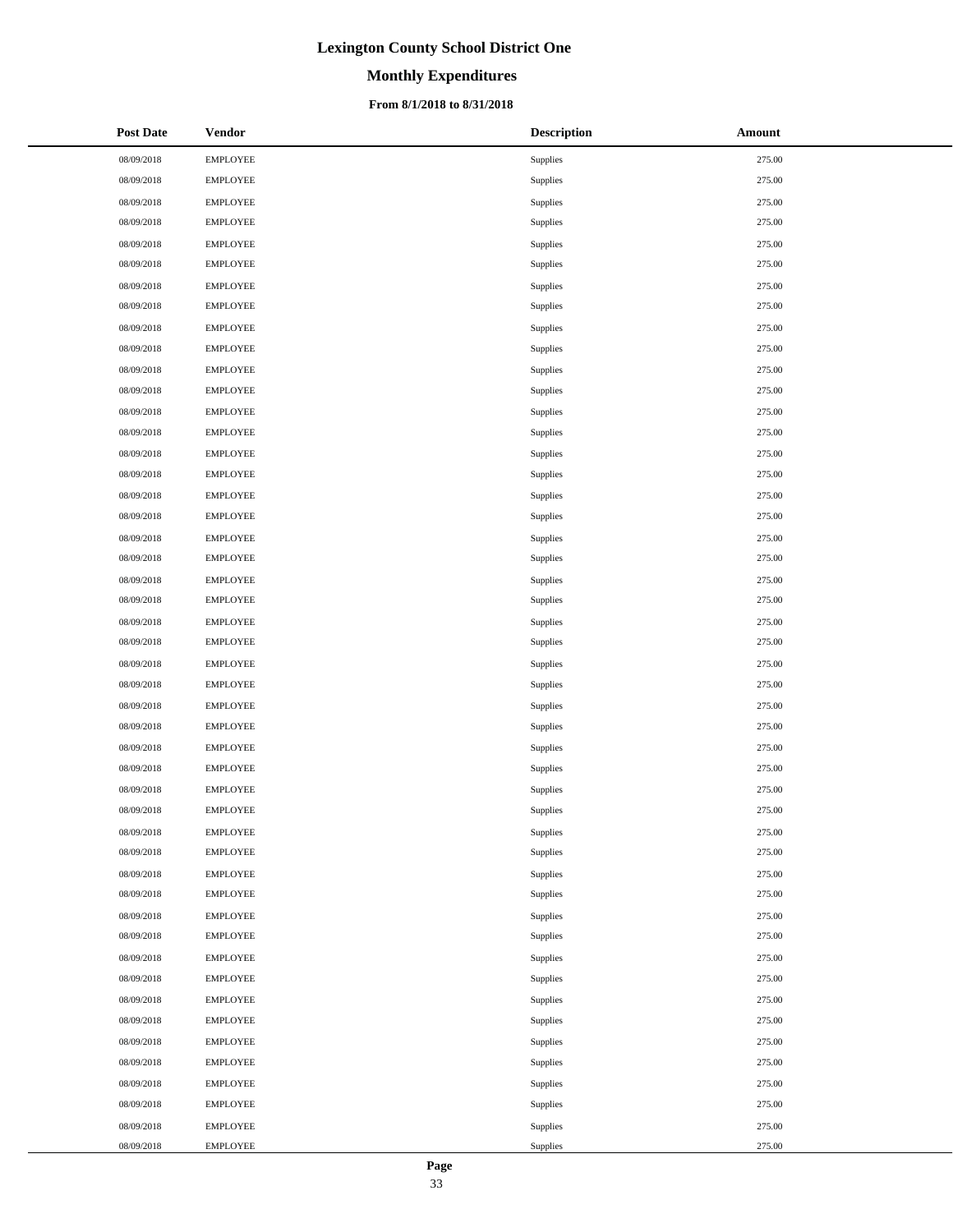# **Monthly Expenditures**

### **From 8/1/2018 to 8/31/2018**

| <b>Post Date</b> | <b>Vendor</b>   | <b>Description</b> | <b>Amount</b> |
|------------------|-----------------|--------------------|---------------|
| 08/09/2018       | <b>EMPLOYEE</b> | Supplies           | 275.00        |
| 08/09/2018       | <b>EMPLOYEE</b> | Supplies           | 275.00        |
| 08/09/2018       | EMPLOYEE        | Supplies           | 275.00        |
| 08/09/2018       | <b>EMPLOYEE</b> | Supplies           | 275.00        |
| 08/09/2018       | <b>EMPLOYEE</b> | Supplies           | 275.00        |
| 08/09/2018       | <b>EMPLOYEE</b> | Supplies           | 275.00        |
| 08/09/2018       | <b>EMPLOYEE</b> | Supplies           | 275.00        |
| 08/09/2018       | <b>EMPLOYEE</b> | Supplies           | 275.00        |
| 08/09/2018       | <b>EMPLOYEE</b> | Supplies           | 275.00        |
| 08/09/2018       | <b>EMPLOYEE</b> | Supplies           | 275.00        |
| 08/09/2018       | EMPLOYEE        | Supplies           | 275.00        |
| 08/09/2018       | <b>EMPLOYEE</b> | Supplies           | 275.00        |
| 08/09/2018       | <b>EMPLOYEE</b> | Supplies           | 275.00        |
| 08/09/2018       | <b>EMPLOYEE</b> | Supplies           | 275.00        |
| 08/09/2018       | <b>EMPLOYEE</b> | Supplies           | 275.00        |
| 08/09/2018       | <b>EMPLOYEE</b> | Supplies           | 275.00        |
| 08/09/2018       | <b>EMPLOYEE</b> | Supplies           | 275.00        |
| 08/09/2018       | <b>EMPLOYEE</b> | Supplies           | 275.00        |
| 08/09/2018       | EMPLOYEE        | Supplies           | 275.00        |
| 08/09/2018       | <b>EMPLOYEE</b> | Supplies           | 275.00        |
| 08/09/2018       | <b>EMPLOYEE</b> | Supplies           | 275.00        |
| 08/09/2018       | <b>EMPLOYEE</b> | Supplies           | 275.00        |
| 08/09/2018       | <b>EMPLOYEE</b> | Supplies           | 275.00        |
| 08/09/2018       | <b>EMPLOYEE</b> | Supplies           | 275.00        |
| 08/09/2018       | <b>EMPLOYEE</b> | Supplies           | 275.00        |
| 08/09/2018       | <b>EMPLOYEE</b> | Supplies           | 275.00        |
| 08/09/2018       | EMPLOYEE        | Supplies           | 275.00        |
| 08/09/2018       | <b>EMPLOYEE</b> | Supplies           | 275.00        |
| 08/09/2018       | <b>EMPLOYEE</b> | Supplies           | 275.00        |
| 08/09/2018       | <b>EMPLOYEE</b> | Supplies           | 275.00        |
| 08/09/2018       | <b>EMPLOYEE</b> | Supplies           | 275.00        |
| 08/09/2018       | <b>EMPLOYEE</b> | Supplies           | 275.00        |
| 08/09/2018       | <b>EMPLOYEE</b> | Supplies           | 275.00        |
| 08/09/2018       | <b>EMPLOYEE</b> | Supplies           | 275.00        |
| 08/09/2018       | <b>EMPLOYEE</b> | Supplies           | 275.00        |
| 08/09/2018       | <b>EMPLOYEE</b> | Supplies           | 275.00        |
| 08/09/2018       | <b>EMPLOYEE</b> | Supplies           | 275.00        |
| 08/09/2018       | <b>EMPLOYEE</b> | Supplies           | 275.00        |
| 08/09/2018       | <b>EMPLOYEE</b> | Supplies           | 275.00        |
| 08/09/2018       | <b>EMPLOYEE</b> | Supplies           | 275.00        |
| 08/09/2018       | <b>EMPLOYEE</b> | Supplies           | 275.00        |
| 08/09/2018       | <b>EMPLOYEE</b> | Supplies           | 275.00        |
| 08/09/2018       | EMPLOYEE        | Supplies           | 275.00        |
| 08/09/2018       | <b>EMPLOYEE</b> | Supplies           | 275.00        |
| 08/09/2018       | <b>EMPLOYEE</b> | Supplies           | 275.00        |
| 08/09/2018       | <b>EMPLOYEE</b> | Supplies           | 275.00        |
| 08/09/2018       | <b>EMPLOYEE</b> | Supplies           | 275.00        |
| 08/09/2018       | <b>EMPLOYEE</b> | Supplies           | 275.00        |

 $\overline{a}$  $\overline{\phantom{0}}$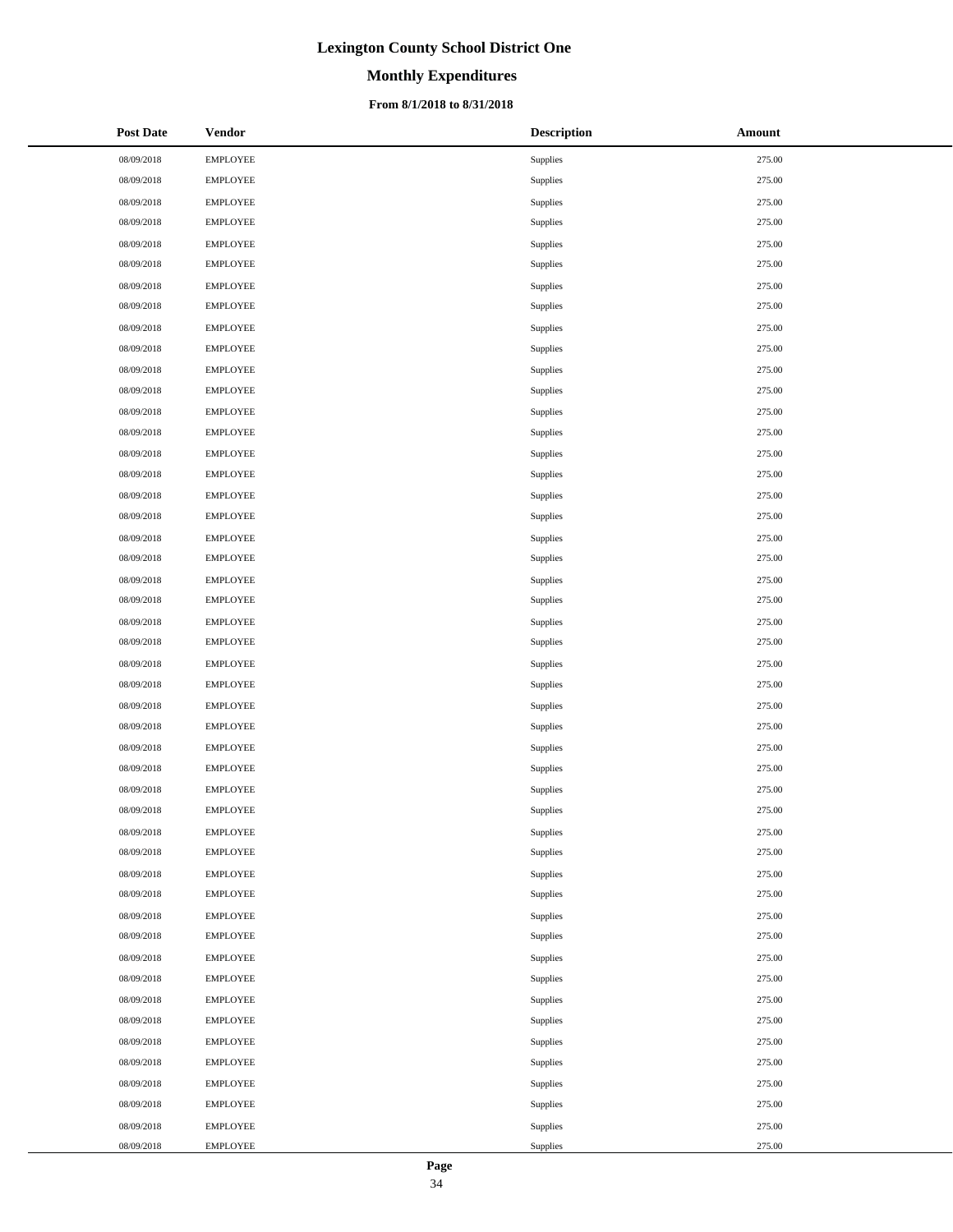# **Monthly Expenditures**

### **From 8/1/2018 to 8/31/2018**

| <b>Post Date</b> | <b>Vendor</b>   | <b>Description</b> | <b>Amount</b> |
|------------------|-----------------|--------------------|---------------|
| 08/09/2018       | <b>EMPLOYEE</b> | Supplies           | 275.00        |
| 08/09/2018       | <b>EMPLOYEE</b> | Supplies           | 275.00        |
| 08/09/2018       | EMPLOYEE        | Supplies           | 275.00        |
| 08/09/2018       | <b>EMPLOYEE</b> | Supplies           | 275.00        |
| 08/09/2018       | <b>EMPLOYEE</b> | Supplies           | 275.00        |
| 08/09/2018       | <b>EMPLOYEE</b> | Supplies           | 275.00        |
| 08/09/2018       | <b>EMPLOYEE</b> | Supplies           | 275.00        |
| 08/09/2018       | <b>EMPLOYEE</b> | Supplies           | 275.00        |
| 08/09/2018       | <b>EMPLOYEE</b> | Supplies           | 275.00        |
| 08/09/2018       | <b>EMPLOYEE</b> | Supplies           | 275.00        |
| 08/09/2018       | EMPLOYEE        | Supplies           | 275.00        |
| 08/09/2018       | <b>EMPLOYEE</b> | Supplies           | 275.00        |
| 08/09/2018       | <b>EMPLOYEE</b> | Supplies           | 275.00        |
| 08/09/2018       | <b>EMPLOYEE</b> | Supplies           | 275.00        |
| 08/09/2018       | <b>EMPLOYEE</b> | Supplies           | 275.00        |
| 08/09/2018       | <b>EMPLOYEE</b> | Supplies           | 275.00        |
| 08/09/2018       | <b>EMPLOYEE</b> | Supplies           | 275.00        |
| 08/09/2018       | <b>EMPLOYEE</b> | Supplies           | 275.00        |
| 08/09/2018       | EMPLOYEE        | Supplies           | 275.00        |
| 08/09/2018       | <b>EMPLOYEE</b> | Supplies           | 275.00        |
| 08/09/2018       | <b>EMPLOYEE</b> | Supplies           | 275.00        |
| 08/09/2018       | <b>EMPLOYEE</b> | Supplies           | 275.00        |
| 08/09/2018       | <b>EMPLOYEE</b> | Supplies           | 275.00        |
| 08/09/2018       | <b>EMPLOYEE</b> | Supplies           | 275.00        |
| 08/09/2018       | <b>EMPLOYEE</b> | Supplies           | 275.00        |
| 08/09/2018       | <b>EMPLOYEE</b> | Supplies           | 275.00        |
| 08/09/2018       | EMPLOYEE        | Supplies           | 275.00        |
| 08/09/2018       | <b>EMPLOYEE</b> | Supplies           | 275.00        |
| 08/09/2018       | <b>EMPLOYEE</b> | Supplies           | 275.00        |
| 08/09/2018       | <b>EMPLOYEE</b> | Supplies           | 275.00        |
| 08/09/2018       | <b>EMPLOYEE</b> | Supplies           | 275.00        |
| 08/09/2018       | <b>EMPLOYEE</b> | Supplies           | 275.00        |
| 08/09/2018       | <b>EMPLOYEE</b> | Supplies           | 275.00        |
| 08/09/2018       | <b>EMPLOYEE</b> | Supplies           | 275.00        |
| 08/09/2018       | <b>EMPLOYEE</b> | Supplies           | 275.00        |
| 08/09/2018       | <b>EMPLOYEE</b> | Supplies           | 275.00        |
| 08/09/2018       | <b>EMPLOYEE</b> | Supplies           | 275.00        |
| 08/09/2018       | <b>EMPLOYEE</b> | Supplies           | 275.00        |
| 08/09/2018       | <b>EMPLOYEE</b> | Supplies           | 275.00        |
| 08/09/2018       | <b>EMPLOYEE</b> | Supplies           | 275.00        |
| 08/09/2018       | <b>EMPLOYEE</b> | Supplies           | 275.00        |
| 08/09/2018       | <b>EMPLOYEE</b> | Supplies           | 275.00        |
| 08/09/2018       | EMPLOYEE        | Supplies           | 275.00        |
| 08/09/2018       | <b>EMPLOYEE</b> | Supplies           | 275.00        |
| 08/09/2018       | <b>EMPLOYEE</b> | Supplies           | 275.00        |
| 08/09/2018       | <b>EMPLOYEE</b> | Supplies           | 275.00        |
| 08/09/2018       | <b>EMPLOYEE</b> | Supplies           | 275.00        |
| 08/09/2018       | <b>EMPLOYEE</b> | Supplies           | 275.00        |

 $\overline{a}$  $\overline{\phantom{0}}$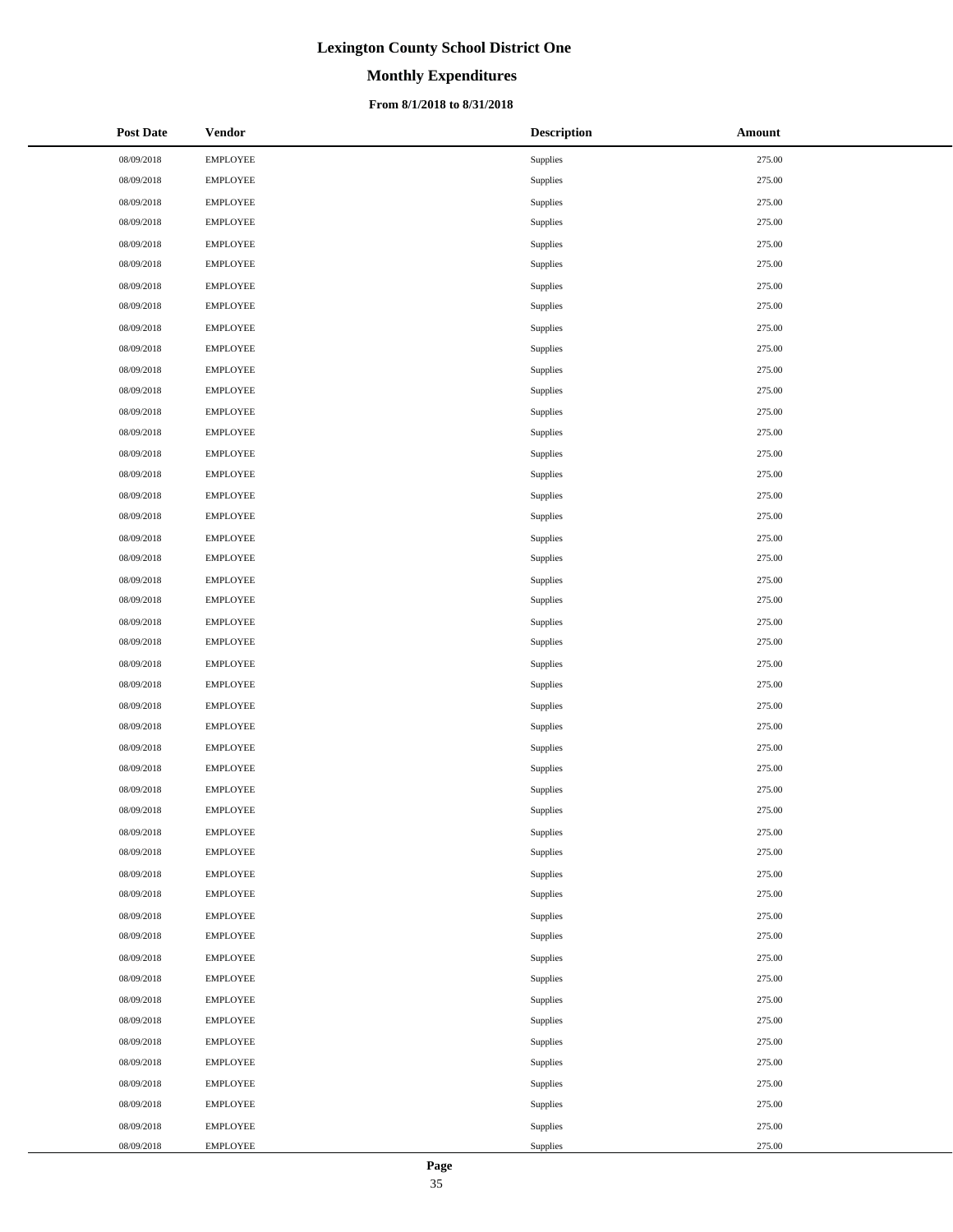# **Monthly Expenditures**

### **From 8/1/2018 to 8/31/2018**

| <b>Post Date</b> | <b>Vendor</b>   | <b>Description</b> | Amount |
|------------------|-----------------|--------------------|--------|
| 08/09/2018       | <b>EMPLOYEE</b> | Supplies           | 275.00 |
| 08/09/2018       | <b>EMPLOYEE</b> | Supplies           | 275.00 |
| 08/09/2018       | <b>EMPLOYEE</b> | Supplies           | 275.00 |
| 08/09/2018       | <b>EMPLOYEE</b> | Supplies           | 275.00 |
| 08/09/2018       | <b>EMPLOYEE</b> | Supplies           | 275.00 |
| 08/09/2018       | <b>EMPLOYEE</b> | Supplies           | 275.00 |
| 08/09/2018       | <b>EMPLOYEE</b> | Supplies           | 275.00 |
| 08/09/2018       | <b>EMPLOYEE</b> | Supplies           | 275.00 |
| 08/09/2018       | <b>EMPLOYEE</b> | Supplies           | 275.00 |
| 08/09/2018       | <b>EMPLOYEE</b> | Supplies           | 275.00 |
| 08/09/2018       | <b>EMPLOYEE</b> | Supplies           | 275.00 |
| 08/09/2018       | <b>EMPLOYEE</b> | Supplies           | 275.00 |
| 08/09/2018       | <b>EMPLOYEE</b> | Supplies           | 275.00 |
| 08/09/2018       | <b>EMPLOYEE</b> | Supplies           | 275.00 |
| 08/09/2018       | <b>EMPLOYEE</b> | Supplies           | 275.00 |
| 08/09/2018       | <b>EMPLOYEE</b> | Supplies           | 275.00 |
| 08/09/2018       | <b>EMPLOYEE</b> | Supplies           | 275.00 |
| 08/09/2018       | <b>EMPLOYEE</b> | Supplies           | 275.00 |
| 08/09/2018       | <b>EMPLOYEE</b> | Supplies           | 275.00 |
| 08/09/2018       | <b>EMPLOYEE</b> | Supplies           | 275.00 |
| 08/09/2018       | <b>EMPLOYEE</b> | Supplies           | 275.00 |
| 08/09/2018       | <b>EMPLOYEE</b> | Supplies           | 275.00 |
| 08/09/2018       | <b>EMPLOYEE</b> | Supplies           | 275.00 |
| 08/09/2018       | <b>EMPLOYEE</b> | Supplies           | 275.00 |
| 08/09/2018       | <b>EMPLOYEE</b> | Supplies           | 275.00 |
| 08/09/2018       | <b>EMPLOYEE</b> | Supplies           | 275.00 |
| 08/09/2018       | <b>EMPLOYEE</b> | Supplies           | 275.00 |
| 08/09/2018       | <b>EMPLOYEE</b> | Supplies           | 275.00 |
| 08/09/2018       | <b>EMPLOYEE</b> | Supplies           | 275.00 |
| 08/09/2018       | <b>EMPLOYEE</b> | Supplies           | 275.00 |
| 08/09/2018       | <b>EMPLOYEE</b> | Supplies           | 275.00 |
| 08/09/2018       | <b>EMPLOYEE</b> | Supplies           | 275.00 |
| 08/09/2018       | <b>EMPLOYEE</b> | Supplies           | 275.00 |
| 08/09/2018       | <b>EMPLOYEE</b> | Supplies           | 275.00 |
| 08/09/2018       | <b>EMPLOYEE</b> | Supplies           | 275.00 |
| 08/09/2018       | <b>EMPLOYEE</b> | Supplies           | 275.00 |
| 08/09/2018       | <b>EMPLOYEE</b> | Supplies           | 275.00 |
| 08/09/2018       | <b>EMPLOYEE</b> | Supplies           | 275.00 |
| 08/09/2018       | <b>EMPLOYEE</b> | Supplies           | 275.00 |
| 08/09/2018       | <b>EMPLOYEE</b> | Supplies           | 275.00 |
| 08/09/2018       | <b>EMPLOYEE</b> | Supplies           | 275.00 |
| 08/09/2018       | <b>EMPLOYEE</b> | Supplies           | 275.00 |
| 08/09/2018       | <b>EMPLOYEE</b> | Supplies           | 275.00 |
| 08/09/2018       | <b>EMPLOYEE</b> | Supplies           | 275.00 |
| 08/09/2018       | <b>EMPLOYEE</b> | Supplies           | 275.00 |
| 08/09/2018       | <b>EMPLOYEE</b> | Supplies           | 275.00 |
| 08/09/2018       | <b>EMPLOYEE</b> | Supplies           | 275.00 |
| 08/09/2018       | <b>EMPLOYEE</b> | Supplies           | 275.00 |

 $\overline{a}$  $\overline{\phantom{0}}$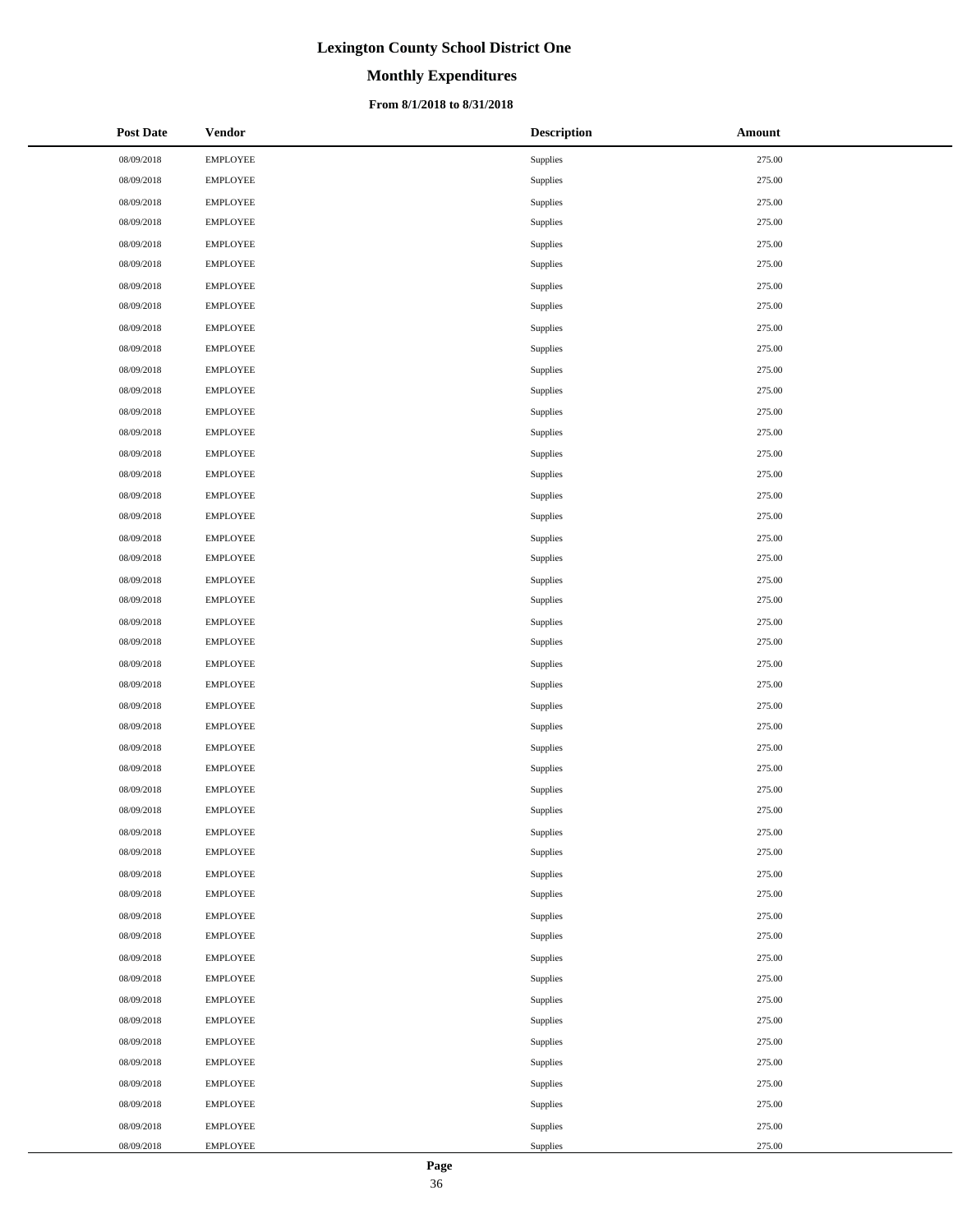# **Monthly Expenditures**

### **From 8/1/2018 to 8/31/2018**

| <b>Post Date</b> | <b>Vendor</b>   | <b>Description</b> | Amount |
|------------------|-----------------|--------------------|--------|
| 08/09/2018       | <b>EMPLOYEE</b> | Supplies           | 275.00 |
| 08/09/2018       | <b>EMPLOYEE</b> | Supplies           | 275.00 |
| 08/09/2018       | <b>EMPLOYEE</b> | Supplies           | 275.00 |
| 08/09/2018       | <b>EMPLOYEE</b> | Supplies           | 275.00 |
| 08/09/2018       | <b>EMPLOYEE</b> | Supplies           | 275.00 |
| 08/09/2018       | <b>EMPLOYEE</b> | Supplies           | 275.00 |
| 08/09/2018       | <b>EMPLOYEE</b> | Supplies           | 275.00 |
| 08/09/2018       | <b>EMPLOYEE</b> | Supplies           | 275.00 |
| 08/09/2018       | <b>EMPLOYEE</b> | Supplies           | 275.00 |
| 08/09/2018       | <b>EMPLOYEE</b> | Supplies           | 275.00 |
| 08/09/2018       | <b>EMPLOYEE</b> | Supplies           | 275.00 |
| 08/09/2018       | <b>EMPLOYEE</b> | Supplies           | 275.00 |
| 08/09/2018       | <b>EMPLOYEE</b> | Supplies           | 275.00 |
| 08/09/2018       | <b>EMPLOYEE</b> | Supplies           | 275.00 |
| 08/09/2018       | <b>EMPLOYEE</b> | Supplies           | 275.00 |
| 08/09/2018       | <b>EMPLOYEE</b> | Supplies           | 275.00 |
| 08/09/2018       | <b>EMPLOYEE</b> | Supplies           | 275.00 |
| 08/09/2018       | <b>EMPLOYEE</b> | Supplies           | 275.00 |
| 08/09/2018       | <b>EMPLOYEE</b> | Supplies           | 275.00 |
| 08/09/2018       | <b>EMPLOYEE</b> | Supplies           | 275.00 |
| 08/09/2018       | <b>EMPLOYEE</b> | Supplies           | 275.00 |
| 08/09/2018       | <b>EMPLOYEE</b> | Supplies           | 275.00 |
| 08/09/2018       | <b>EMPLOYEE</b> | Supplies           | 275.00 |
| 08/09/2018       | <b>EMPLOYEE</b> | Supplies           | 275.00 |
| 08/09/2018       | <b>EMPLOYEE</b> | Supplies           | 275.00 |
| 08/09/2018       | <b>EMPLOYEE</b> | Supplies           | 275.00 |
| 08/09/2018       | <b>EMPLOYEE</b> | Supplies           | 275.00 |
| 08/09/2018       | <b>EMPLOYEE</b> | Supplies           | 275.00 |
| 08/09/2018       | <b>EMPLOYEE</b> | Supplies           | 275.00 |
| 08/09/2018       | <b>EMPLOYEE</b> | Supplies           | 275.00 |
| 08/09/2018       | <b>EMPLOYEE</b> | Supplies           | 275.00 |
| 08/09/2018       | <b>EMPLOYEE</b> | Supplies           | 275.00 |
| 08/09/2018       | <b>EMPLOYEE</b> | Supplies           | 275.00 |
| 08/09/2018       | <b>EMPLOYEE</b> | Supplies           | 275.00 |
| 08/09/2018       | <b>EMPLOYEE</b> | Supplies           | 275.00 |
| 08/09/2018       | <b>EMPLOYEE</b> | Supplies           | 275.00 |
| 08/09/2018       | <b>EMPLOYEE</b> | Supplies           | 275.00 |
| 08/09/2018       | <b>EMPLOYEE</b> | Supplies           | 275.00 |
| 08/09/2018       | <b>EMPLOYEE</b> | Supplies           | 275.00 |
| 08/09/2018       | <b>EMPLOYEE</b> | Supplies           | 275.00 |
| 08/09/2018       | <b>EMPLOYEE</b> | Supplies           | 275.00 |
| 08/09/2018       | <b>EMPLOYEE</b> | Supplies           | 275.00 |
| 08/09/2018       | <b>EMPLOYEE</b> | Supplies           | 275.00 |
| 08/09/2018       | <b>EMPLOYEE</b> | Supplies           | 275.00 |
| 08/09/2018       | <b>EMPLOYEE</b> | Supplies           | 275.00 |
| 08/09/2018       | <b>EMPLOYEE</b> | Supplies           | 275.00 |
| 08/09/2018       | <b>EMPLOYEE</b> | Supplies           | 275.00 |
| 08/09/2018       | <b>EMPLOYEE</b> | Supplies           | 275.00 |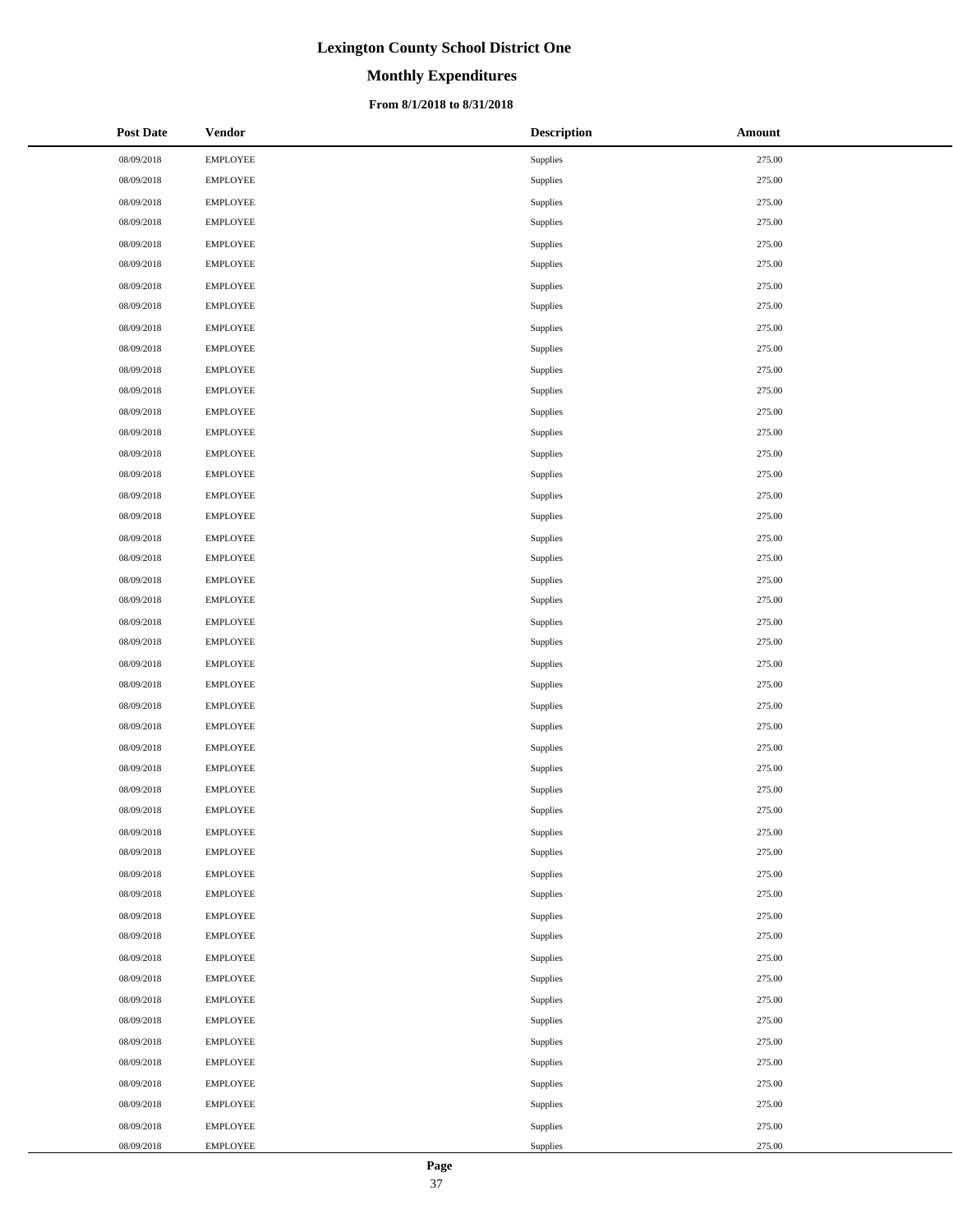# **Monthly Expenditures**

### **From 8/1/2018 to 8/31/2018**

| <b>Post Date</b> | Vendor          | <b>Description</b> | Amount |
|------------------|-----------------|--------------------|--------|
| 08/09/2018       | <b>EMPLOYEE</b> | Supplies           | 275.00 |
| 08/09/2018       | <b>EMPLOYEE</b> | Supplies           | 275.00 |
| 08/09/2018       | <b>EMPLOYEE</b> | Supplies           | 275.00 |
| 08/09/2018       | <b>EMPLOYEE</b> | Supplies           | 275.00 |
| 08/09/2018       | <b>EMPLOYEE</b> | Supplies           | 275.00 |
| 08/09/2018       | <b>EMPLOYEE</b> | Supplies           | 275.00 |
| 08/09/2018       | <b>EMPLOYEE</b> | Supplies           | 275.00 |
| 08/09/2018       | EMPLOYEE        | Supplies           | 275.00 |
| 08/09/2018       | <b>EMPLOYEE</b> | Supplies           | 275.00 |
| 08/09/2018       | <b>EMPLOYEE</b> | Supplies           | 275.00 |
| 08/09/2018       | <b>EMPLOYEE</b> | Supplies           | 275.00 |
| 08/09/2018       | EMPLOYEE        | Supplies           | 275.00 |
| 08/09/2018       | <b>EMPLOYEE</b> | Supplies           | 275.00 |
| 08/09/2018       | <b>EMPLOYEE</b> | Supplies           | 275.00 |
| 08/09/2018       | <b>EMPLOYEE</b> | Supplies           | 275.00 |
| 08/09/2018       | <b>EMPLOYEE</b> | Supplies           | 275.00 |
| 08/09/2018       | <b>EMPLOYEE</b> | Supplies           | 275.00 |
| 08/09/2018       | <b>EMPLOYEE</b> | Supplies           | 275.00 |
| 08/09/2018       | <b>EMPLOYEE</b> | Supplies           | 275.00 |
| 08/09/2018       | EMPLOYEE        | Supplies           | 275.00 |
| 08/09/2018       | <b>EMPLOYEE</b> | Supplies           | 275.00 |
| 08/09/2018       | <b>EMPLOYEE</b> | Supplies           | 275.00 |
| 08/09/2018       | <b>EMPLOYEE</b> | Supplies           | 275.00 |
| 08/09/2018       | <b>EMPLOYEE</b> | Supplies           | 275.00 |
| 08/09/2018       | <b>EMPLOYEE</b> | Supplies           | 275.00 |
| 08/09/2018       | <b>EMPLOYEE</b> | Supplies           | 275.00 |
| 08/09/2018       | <b>EMPLOYEE</b> | Supplies           | 275.00 |
| 08/09/2018       | EMPLOYEE        | Supplies           | 275.00 |
| 08/09/2018       | <b>EMPLOYEE</b> | Supplies           | 275.00 |
| 08/09/2018       | <b>EMPLOYEE</b> | Supplies           | 275.00 |
| 08/09/2018       | <b>EMPLOYEE</b> | Supplies           | 275.00 |
| 08/09/2018       | <b>EMPLOYEE</b> | Supplies           | 275.00 |
| 08/09/2018       | <b>EMPLOYEE</b> | Supplies           | 275.00 |
| 08/09/2018       | <b>EMPLOYEE</b> | Supplies           | 275.00 |
| 08/09/2018       | <b>EMPLOYEE</b> | Supplies           | 275.00 |
| 08/09/2018       | EMPLOYEE        | Supplies           | 275.00 |
| 08/09/2018       | <b>EMPLOYEE</b> | Supplies           | 275.00 |
| 08/09/2018       | <b>EMPLOYEE</b> | Supplies           | 275.00 |
| 08/09/2018       | <b>EMPLOYEE</b> | Supplies           | 275.00 |
| 08/09/2018       | EMPLOYEE        | Supplies           | 275.00 |
| 08/09/2018       | <b>EMPLOYEE</b> | Supplies           | 275.00 |
| 08/09/2018       | <b>EMPLOYEE</b> | Supplies           | 275.00 |
| 08/09/2018       | <b>EMPLOYEE</b> | Supplies           | 275.00 |
| 08/09/2018       | EMPLOYEE        | Supplies           | 275.00 |
| 08/09/2018       | <b>EMPLOYEE</b> | Supplies           | 275.00 |
| 08/09/2018       | <b>EMPLOYEE</b> | Supplies           | 275.00 |
| 08/09/2018       | <b>EMPLOYEE</b> | Supplies           | 275.00 |
| 08/09/2018       | <b>EMPLOYEE</b> | Supplies           | 275.00 |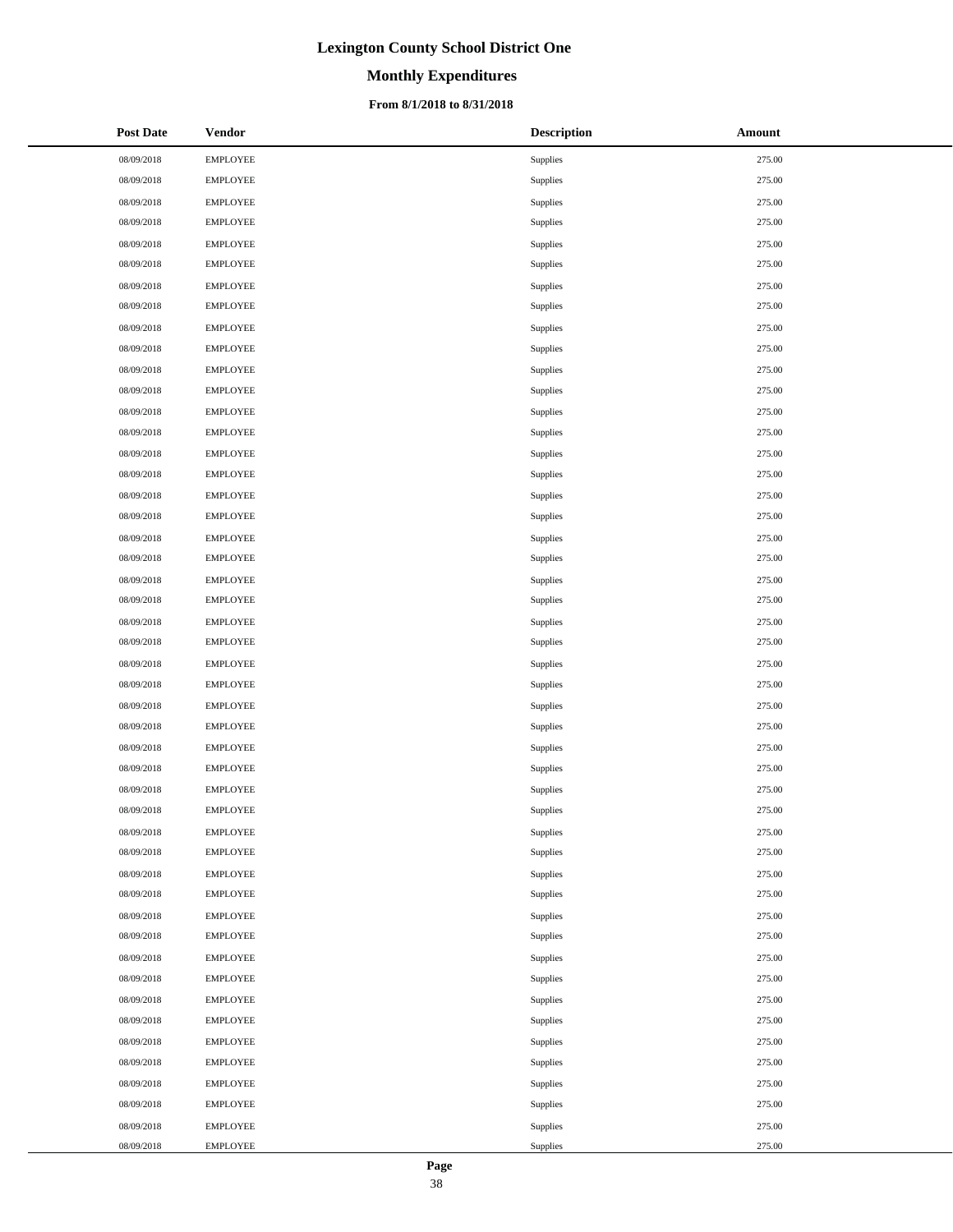# **Monthly Expenditures**

### **From 8/1/2018 to 8/31/2018**

| <b>Post Date</b> | <b>Vendor</b>   | <b>Description</b> | Amount |
|------------------|-----------------|--------------------|--------|
| 08/09/2018       | <b>EMPLOYEE</b> | Supplies           | 275.00 |
| 08/09/2018       | <b>EMPLOYEE</b> | Supplies           | 275.00 |
| 08/09/2018       | <b>EMPLOYEE</b> | Supplies           | 275.00 |
| 08/09/2018       | <b>EMPLOYEE</b> | Supplies           | 275.00 |
| 08/09/2018       | <b>EMPLOYEE</b> | Supplies           | 275.00 |
| 08/09/2018       | <b>EMPLOYEE</b> | Supplies           | 275.00 |
| 08/09/2018       | <b>EMPLOYEE</b> | Supplies           | 275.00 |
| 08/09/2018       | <b>EMPLOYEE</b> | Supplies           | 275.00 |
| 08/09/2018       | <b>EMPLOYEE</b> | Supplies           | 275.00 |
| 08/09/2018       | <b>EMPLOYEE</b> | Supplies           | 275.00 |
| 08/09/2018       | <b>EMPLOYEE</b> | Supplies           | 275.00 |
| 08/09/2018       | <b>EMPLOYEE</b> | Supplies           | 275.00 |
| 08/09/2018       | <b>EMPLOYEE</b> | Supplies           | 275.00 |
| 08/09/2018       | <b>EMPLOYEE</b> | Supplies           | 275.00 |
| 08/09/2018       | <b>EMPLOYEE</b> | Supplies           | 275.00 |
| 08/09/2018       | <b>EMPLOYEE</b> | Supplies           | 275.00 |
| 08/09/2018       | <b>EMPLOYEE</b> | Supplies           | 275.00 |
| 08/09/2018       | EMPLOYEE        | Supplies           | 275.00 |
| 08/09/2018       | <b>EMPLOYEE</b> | Supplies           | 275.00 |
| 08/09/2018       | <b>EMPLOYEE</b> | Supplies           | 275.00 |
| 08/09/2018       | <b>EMPLOYEE</b> | Supplies           | 275.00 |
| 08/09/2018       | <b>EMPLOYEE</b> | Supplies           | 275.00 |
| 08/09/2018       | <b>EMPLOYEE</b> | Supplies           | 275.00 |
| 08/09/2018       | <b>EMPLOYEE</b> | Supplies           | 275.00 |
| 08/09/2018       | <b>EMPLOYEE</b> | Supplies           | 275.00 |
| 08/09/2018       | <b>EMPLOYEE</b> | Supplies           | 275.00 |
| 08/09/2018       | <b>EMPLOYEE</b> | Supplies           | 275.00 |
| 08/09/2018       | <b>EMPLOYEE</b> | Supplies           | 275.00 |
| 08/09/2018       | <b>EMPLOYEE</b> | Supplies           | 275.00 |
| 08/09/2018       | <b>EMPLOYEE</b> | Supplies           | 275.00 |
| 08/09/2018       | <b>EMPLOYEE</b> | Supplies           | 275.00 |
| 08/09/2018       | <b>EMPLOYEE</b> | Supplies           | 275.00 |
| 08/09/2018       | <b>EMPLOYEE</b> | Supplies           | 275.00 |
| 08/09/2018       | <b>EMPLOYEE</b> | Supplies           | 275.00 |
| 08/09/2018       | <b>EMPLOYEE</b> | Supplies           | 275.00 |
| 08/09/2018       | <b>EMPLOYEE</b> | Supplies           | 275.00 |
| 08/09/2018       | <b>EMPLOYEE</b> | Supplies           | 275.00 |
| 08/09/2018       | EMPLOYEE        | Supplies           | 275.00 |
| 08/09/2018       | <b>EMPLOYEE</b> | Supplies           | 275.00 |
| 08/09/2018       | <b>EMPLOYEE</b> | Supplies           | 275.00 |
| 08/09/2018       | <b>EMPLOYEE</b> | Supplies           | 275.00 |
| 08/09/2018       | <b>EMPLOYEE</b> | Supplies           | 275.00 |
| 08/09/2018       | <b>EMPLOYEE</b> | Supplies           | 275.00 |
| 08/09/2018       | <b>EMPLOYEE</b> | Supplies           | 275.00 |
| 08/09/2018       | <b>EMPLOYEE</b> | Supplies           | 275.00 |
| 08/09/2018       | EMPLOYEE        | Supplies           | 275.00 |
| 08/09/2018       | <b>EMPLOYEE</b> | Supplies           | 275.00 |
| 08/09/2018       | <b>EMPLOYEE</b> | Supplies           | 275.00 |

 $\overline{\phantom{a}}$  $\overline{a}$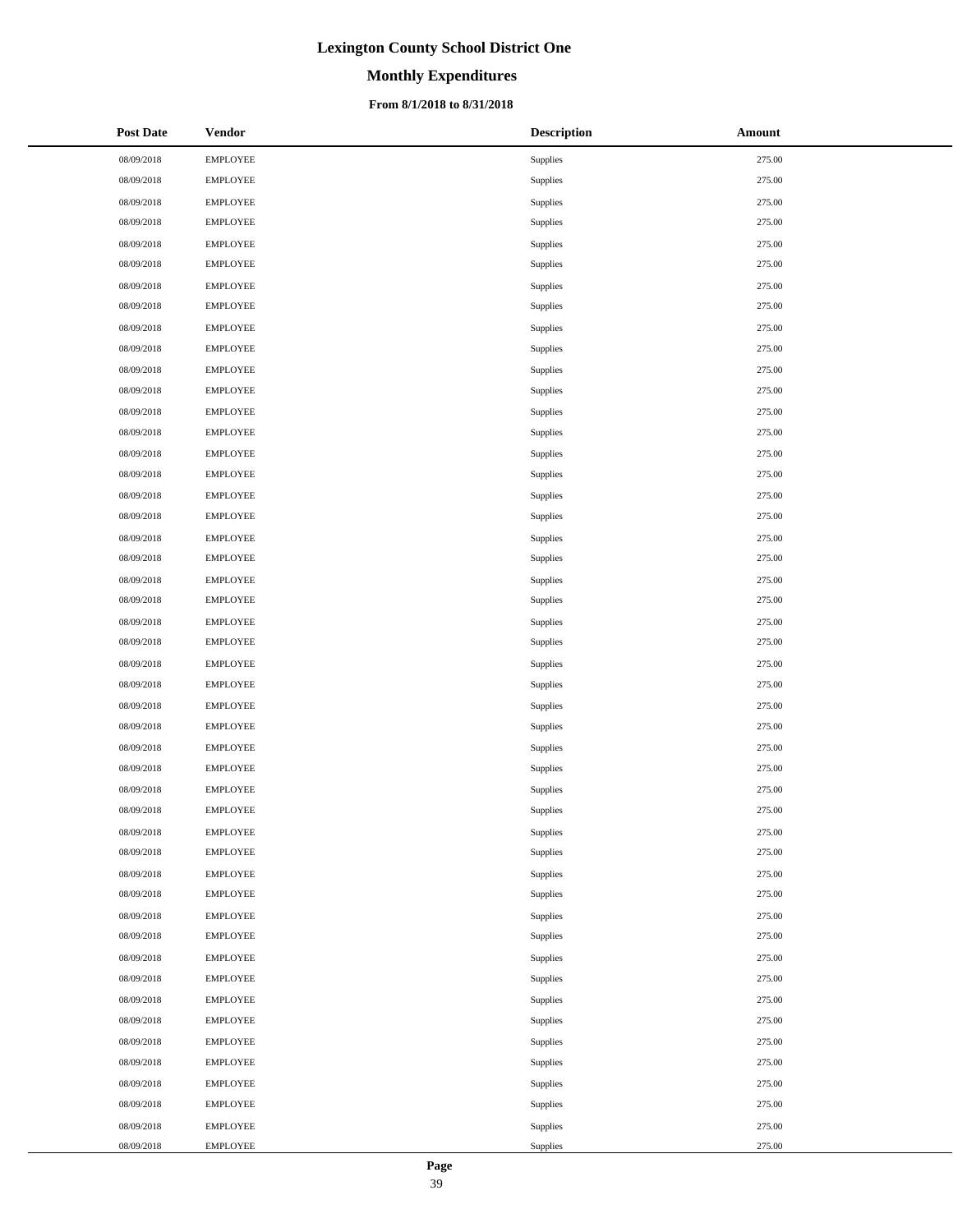# **Monthly Expenditures**

### **From 8/1/2018 to 8/31/2018**

| <b>Post Date</b> | <b>Vendor</b>   | <b>Description</b> | <b>Amount</b> |
|------------------|-----------------|--------------------|---------------|
| 08/09/2018       | <b>EMPLOYEE</b> | Supplies           | 275.00        |
| 08/09/2018       | <b>EMPLOYEE</b> | Supplies           | 275.00        |
| 08/09/2018       | EMPLOYEE        | Supplies           | 275.00        |
| 08/09/2018       | <b>EMPLOYEE</b> | Supplies           | 275.00        |
| 08/09/2018       | <b>EMPLOYEE</b> | Supplies           | 275.00        |
| 08/09/2018       | <b>EMPLOYEE</b> | Supplies           | 275.00        |
| 08/09/2018       | <b>EMPLOYEE</b> | Supplies           | 275.00        |
| 08/09/2018       | <b>EMPLOYEE</b> | Supplies           | 275.00        |
| 08/09/2018       | <b>EMPLOYEE</b> | Supplies           | 275.00        |
| 08/09/2018       | <b>EMPLOYEE</b> | Supplies           | 275.00        |
| 08/09/2018       | EMPLOYEE        | Supplies           | 275.00        |
| 08/09/2018       | <b>EMPLOYEE</b> | Supplies           | 275.00        |
| 08/09/2018       | <b>EMPLOYEE</b> | Supplies           | 275.00        |
| 08/09/2018       | <b>EMPLOYEE</b> | Supplies           | 275.00        |
| 08/09/2018       | <b>EMPLOYEE</b> | Supplies           | 275.00        |
| 08/09/2018       | <b>EMPLOYEE</b> | Supplies           | 275.00        |
| 08/09/2018       | <b>EMPLOYEE</b> | Supplies           | 275.00        |
| 08/09/2018       | <b>EMPLOYEE</b> | Supplies           | 275.00        |
| 08/09/2018       | EMPLOYEE        | Supplies           | 275.00        |
| 08/09/2018       | <b>EMPLOYEE</b> | Supplies           | 275.00        |
| 08/09/2018       | <b>EMPLOYEE</b> | Supplies           | 275.00        |
| 08/09/2018       | <b>EMPLOYEE</b> | Supplies           | 275.00        |
| 08/09/2018       | <b>EMPLOYEE</b> | Supplies           | 275.00        |
| 08/09/2018       | <b>EMPLOYEE</b> | Supplies           | 275.00        |
| 08/09/2018       | <b>EMPLOYEE</b> | Supplies           | 275.00        |
| 08/09/2018       | <b>EMPLOYEE</b> | Supplies           | 275.00        |
| 08/09/2018       | EMPLOYEE        | Supplies           | 275.00        |
| 08/09/2018       | <b>EMPLOYEE</b> | Supplies           | 275.00        |
| 08/09/2018       | <b>EMPLOYEE</b> | Supplies           | 275.00        |
| 08/09/2018       | <b>EMPLOYEE</b> | Supplies           | 275.00        |
| 08/09/2018       | <b>EMPLOYEE</b> | Supplies           | 275.00        |
| 08/09/2018       | <b>EMPLOYEE</b> | Supplies           | 275.00        |
| 08/09/2018       | <b>EMPLOYEE</b> | Supplies           | 275.00        |
| 08/09/2018       | <b>EMPLOYEE</b> | Supplies           | 275.00        |
| 08/09/2018       | <b>EMPLOYEE</b> | Supplies           | 275.00        |
| 08/09/2018       | <b>EMPLOYEE</b> | Supplies           | 275.00        |
| 08/09/2018       | <b>EMPLOYEE</b> | Supplies           | 275.00        |
| 08/09/2018       | <b>EMPLOYEE</b> | Supplies           | 275.00        |
| 08/09/2018       | <b>EMPLOYEE</b> | Supplies           | 275.00        |
| 08/09/2018       | <b>EMPLOYEE</b> | Supplies           | 275.00        |
| 08/09/2018       | <b>EMPLOYEE</b> | Supplies           | 275.00        |
| 08/09/2018       | <b>EMPLOYEE</b> | Supplies           | 275.00        |
| 08/09/2018       | EMPLOYEE        | Supplies           | 275.00        |
| 08/09/2018       | <b>EMPLOYEE</b> | Supplies           | 275.00        |
| 08/09/2018       | <b>EMPLOYEE</b> | Supplies           | 275.00        |
| 08/09/2018       | <b>EMPLOYEE</b> | Supplies           | 275.00        |
| 08/09/2018       | <b>EMPLOYEE</b> | Supplies           | 275.00        |
| 08/09/2018       | <b>EMPLOYEE</b> | Supplies           | 275.00        |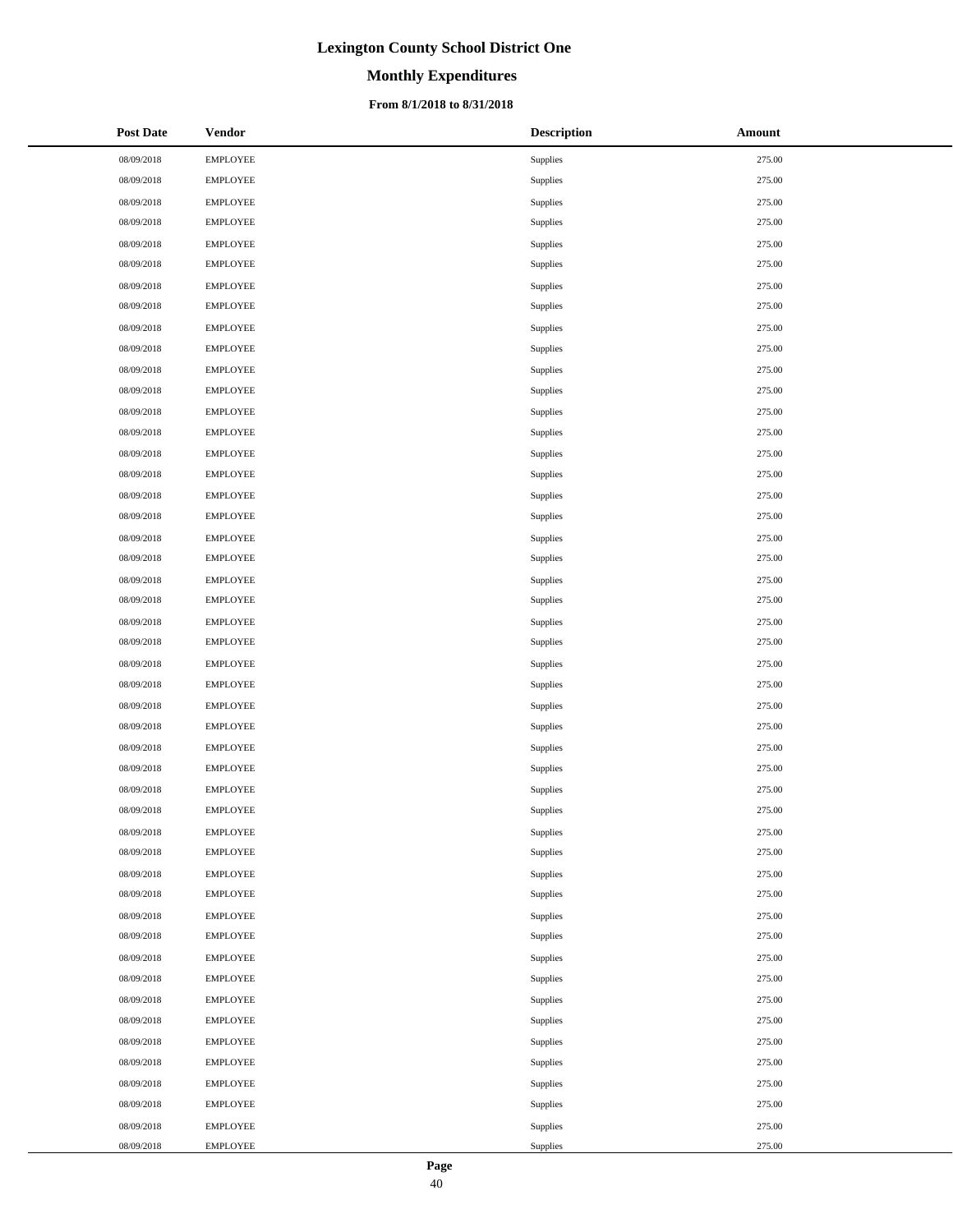# **Monthly Expenditures**

### **From 8/1/2018 to 8/31/2018**

| <b>Post Date</b> | <b>Vendor</b>   | <b>Description</b> | <b>Amount</b> |
|------------------|-----------------|--------------------|---------------|
| 08/09/2018       | <b>EMPLOYEE</b> | Supplies           | 275.00        |
| 08/09/2018       | <b>EMPLOYEE</b> | Supplies           | 275.00        |
| 08/09/2018       | EMPLOYEE        | Supplies           | 275.00        |
| 08/09/2018       | <b>EMPLOYEE</b> | Supplies           | 275.00        |
| 08/09/2018       | <b>EMPLOYEE</b> | Supplies           | 275.00        |
| 08/09/2018       | <b>EMPLOYEE</b> | Supplies           | 275.00        |
| 08/09/2018       | <b>EMPLOYEE</b> | Supplies           | 275.00        |
| 08/09/2018       | <b>EMPLOYEE</b> | Supplies           | 275.00        |
| 08/09/2018       | <b>EMPLOYEE</b> | Supplies           | 275.00        |
| 08/09/2018       | <b>EMPLOYEE</b> | Supplies           | 275.00        |
| 08/09/2018       | EMPLOYEE        | Supplies           | 275.00        |
| 08/09/2018       | <b>EMPLOYEE</b> | Supplies           | 275.00        |
| 08/09/2018       | <b>EMPLOYEE</b> | Supplies           | 275.00        |
| 08/09/2018       | <b>EMPLOYEE</b> | Supplies           | 275.00        |
| 08/09/2018       | <b>EMPLOYEE</b> | Supplies           | 275.00        |
| 08/09/2018       | <b>EMPLOYEE</b> | Supplies           | 275.00        |
| 08/09/2018       | <b>EMPLOYEE</b> | Supplies           | 275.00        |
| 08/09/2018       | <b>EMPLOYEE</b> | Supplies           | 275.00        |
| 08/09/2018       | EMPLOYEE        | Supplies           | 275.00        |
| 08/09/2018       | <b>EMPLOYEE</b> | Supplies           | 275.00        |
| 08/09/2018       | <b>EMPLOYEE</b> | Supplies           | 275.00        |
| 08/09/2018       | <b>EMPLOYEE</b> | Supplies           | 275.00        |
| 08/09/2018       | <b>EMPLOYEE</b> | Supplies           | 275.00        |
| 08/09/2018       | <b>EMPLOYEE</b> | Supplies           | 275.00        |
| 08/09/2018       | <b>EMPLOYEE</b> | Supplies           | 275.00        |
| 08/09/2018       | <b>EMPLOYEE</b> | Supplies           | 275.00        |
| 08/09/2018       | EMPLOYEE        | Supplies           | 275.00        |
| 08/09/2018       | <b>EMPLOYEE</b> | Supplies           | 275.00        |
| 08/09/2018       | <b>EMPLOYEE</b> | Supplies           | 275.00        |
| 08/09/2018       | <b>EMPLOYEE</b> | Supplies           | 275.00        |
| 08/09/2018       | <b>EMPLOYEE</b> | Supplies           | 275.00        |
| 08/09/2018       | <b>EMPLOYEE</b> | Supplies           | 275.00        |
| 08/09/2018       | <b>EMPLOYEE</b> | Supplies           | 275.00        |
| 08/09/2018       | <b>EMPLOYEE</b> | Supplies           | 275.00        |
| 08/09/2018       | <b>EMPLOYEE</b> | Supplies           | 275.00        |
| 08/09/2018       | <b>EMPLOYEE</b> | Supplies           | 275.00        |
| 08/09/2018       | <b>EMPLOYEE</b> | Supplies           | 275.00        |
| 08/09/2018       | <b>EMPLOYEE</b> | Supplies           | 275.00        |
| 08/09/2018       | <b>EMPLOYEE</b> | Supplies           | 275.00        |
| 08/09/2018       | <b>EMPLOYEE</b> | Supplies           | 275.00        |
| 08/09/2018       | <b>EMPLOYEE</b> | Supplies           | 275.00        |
| 08/09/2018       | <b>EMPLOYEE</b> | Supplies           | 275.00        |
| 08/09/2018       | EMPLOYEE        | Supplies           | 275.00        |
| 08/09/2018       | <b>EMPLOYEE</b> | Supplies           | 275.00        |
| 08/09/2018       | <b>EMPLOYEE</b> | Supplies           | 275.00        |
| 08/09/2018       | <b>EMPLOYEE</b> | Supplies           | 275.00        |
| 08/09/2018       | <b>EMPLOYEE</b> | Supplies           | 275.00        |
| 08/09/2018       | <b>EMPLOYEE</b> | Supplies           | 275.00        |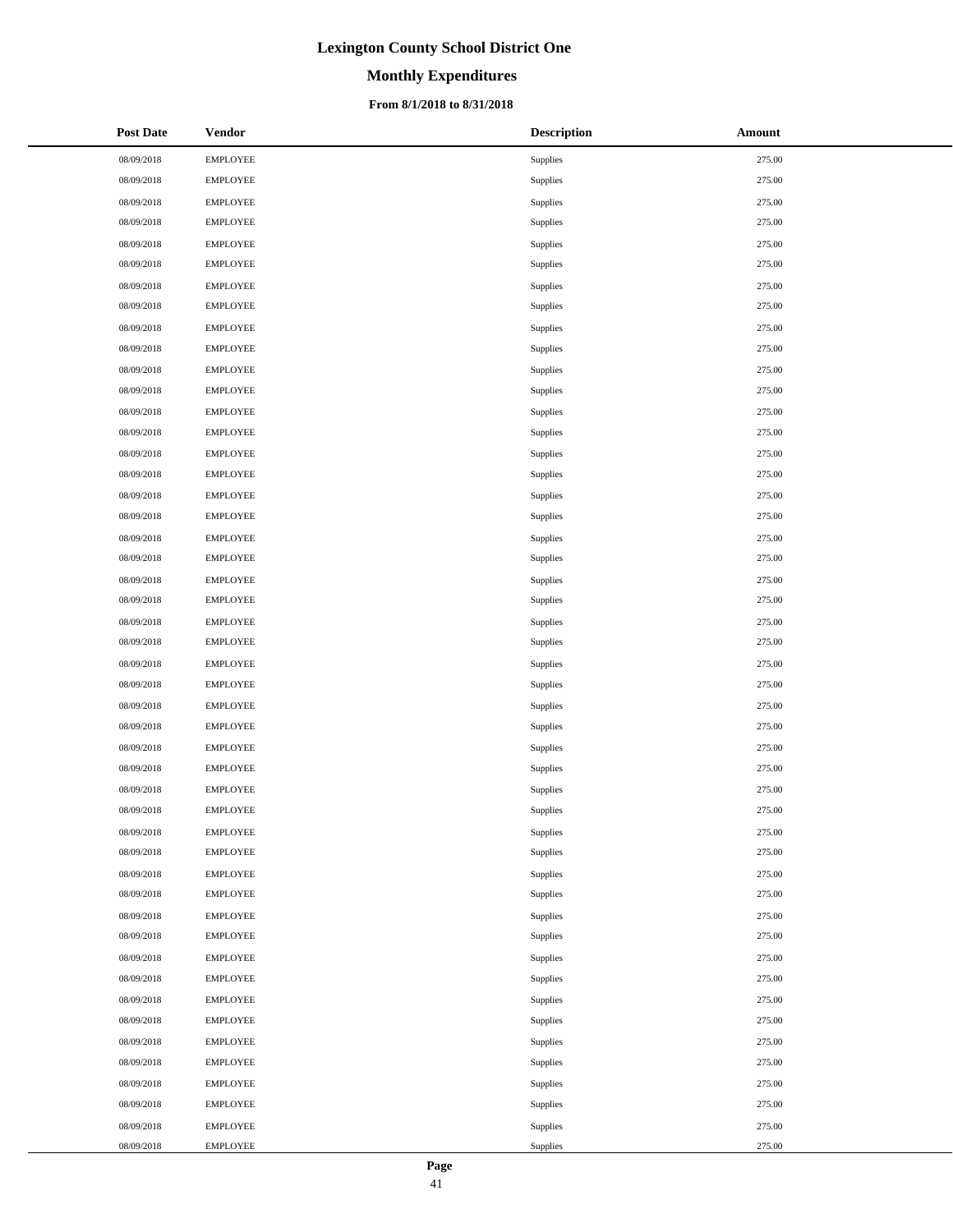# **Monthly Expenditures**

### **From 8/1/2018 to 8/31/2018**

| <b>Post Date</b> | <b>Vendor</b>   | <b>Description</b> | Amount |
|------------------|-----------------|--------------------|--------|
| 08/09/2018       | <b>EMPLOYEE</b> | Supplies           | 275.00 |
| 08/09/2018       | <b>EMPLOYEE</b> | Supplies           | 275.00 |
| 08/09/2018       | <b>EMPLOYEE</b> | Supplies           | 275.00 |
| 08/09/2018       | <b>EMPLOYEE</b> | Supplies           | 275.00 |
| 08/09/2018       | <b>EMPLOYEE</b> | Supplies           | 275.00 |
| 08/09/2018       | <b>EMPLOYEE</b> | Supplies           | 275.00 |
| 08/09/2018       | <b>EMPLOYEE</b> | Supplies           | 275.00 |
| 08/09/2018       | <b>EMPLOYEE</b> | Supplies           | 275.00 |
| 08/09/2018       | <b>EMPLOYEE</b> | Supplies           | 275.00 |
| 08/09/2018       | <b>EMPLOYEE</b> | Supplies           | 275.00 |
| 08/09/2018       | <b>EMPLOYEE</b> | Supplies           | 275.00 |
| 08/09/2018       | <b>EMPLOYEE</b> | Supplies           | 275.00 |
| 08/09/2018       | <b>EMPLOYEE</b> | Supplies           | 275.00 |
| 08/09/2018       | <b>EMPLOYEE</b> | Supplies           | 275.00 |
| 08/09/2018       | <b>EMPLOYEE</b> | Supplies           | 275.00 |
| 08/09/2018       | <b>EMPLOYEE</b> | Supplies           | 275.00 |
| 08/09/2018       | <b>EMPLOYEE</b> | Supplies           | 275.00 |
| 08/09/2018       | <b>EMPLOYEE</b> | Supplies           | 275.00 |
| 08/09/2018       | <b>EMPLOYEE</b> | Supplies           | 275.00 |
| 08/09/2018       | <b>EMPLOYEE</b> | Supplies           | 275.00 |
| 08/09/2018       | <b>EMPLOYEE</b> | Supplies           | 275.00 |
| 08/09/2018       | <b>EMPLOYEE</b> | Supplies           | 275.00 |
| 08/09/2018       | <b>EMPLOYEE</b> | Supplies           | 275.00 |
| 08/09/2018       | <b>EMPLOYEE</b> | Supplies           | 275.00 |
| 08/09/2018       | <b>EMPLOYEE</b> | Supplies           | 275.00 |
| 08/09/2018       | <b>EMPLOYEE</b> | Supplies           | 275.00 |
| 08/09/2018       | <b>EMPLOYEE</b> | Supplies           | 275.00 |
| 08/09/2018       | <b>EMPLOYEE</b> | Supplies           | 275.00 |
| 08/09/2018       | <b>EMPLOYEE</b> | Supplies           | 275.00 |
| 08/09/2018       | <b>EMPLOYEE</b> | Supplies           | 275.00 |
| 08/09/2018       | <b>EMPLOYEE</b> | Supplies           | 275.00 |
| 08/09/2018       | <b>EMPLOYEE</b> | Supplies           | 275.00 |
| 08/09/2018       | <b>EMPLOYEE</b> | Supplies           | 275.00 |
| 08/09/2018       | <b>EMPLOYEE</b> | Supplies           | 275.00 |
| 08/09/2018       | <b>EMPLOYEE</b> | Supplies           | 275.00 |
| 08/09/2018       | <b>EMPLOYEE</b> | Supplies           | 275.00 |
| 08/09/2018       | <b>EMPLOYEE</b> | Supplies           | 275.00 |
| 08/09/2018       | <b>EMPLOYEE</b> | Supplies           | 275.00 |
| 08/09/2018       | <b>EMPLOYEE</b> | Supplies           | 275.00 |
| 08/09/2018       | <b>EMPLOYEE</b> | Supplies           | 275.00 |
| 08/09/2018       | <b>EMPLOYEE</b> | Supplies           | 275.00 |
| 08/09/2018       | <b>EMPLOYEE</b> | Supplies           | 275.00 |
| 08/09/2018       | <b>EMPLOYEE</b> | Supplies           | 275.00 |
| 08/09/2018       | <b>EMPLOYEE</b> | Supplies           | 275.00 |
| 08/09/2018       | <b>EMPLOYEE</b> | Supplies           | 275.00 |
| 08/09/2018       | <b>EMPLOYEE</b> | Supplies           | 275.00 |
| 08/09/2018       | <b>EMPLOYEE</b> | Supplies           | 275.00 |
| 08/09/2018       | <b>EMPLOYEE</b> | Supplies           | 275.00 |

 $\overline{\phantom{a}}$  $\overline{a}$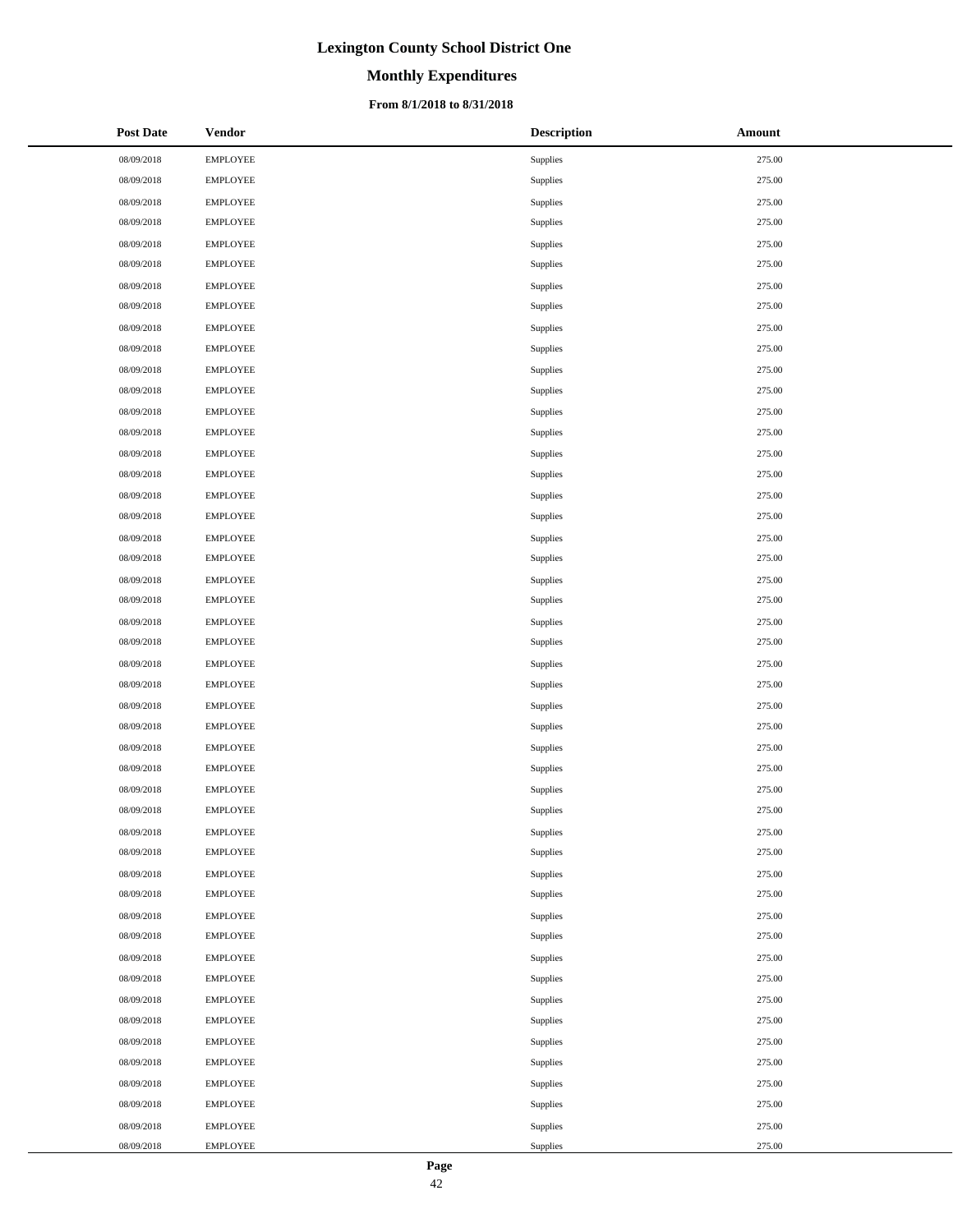# **Monthly Expenditures**

### **From 8/1/2018 to 8/31/2018**

| <b>Post Date</b> | <b>Vendor</b>   | <b>Description</b> | Amount |
|------------------|-----------------|--------------------|--------|
| 08/09/2018       | <b>EMPLOYEE</b> | Supplies           | 275.00 |
| 08/09/2018       | <b>EMPLOYEE</b> | Supplies           | 275.00 |
| 08/09/2018       | <b>EMPLOYEE</b> | Supplies           | 275.00 |
| 08/09/2018       | <b>EMPLOYEE</b> | Supplies           | 275.00 |
| 08/09/2018       | <b>EMPLOYEE</b> | Supplies           | 275.00 |
| 08/09/2018       | <b>EMPLOYEE</b> | Supplies           | 275.00 |
| 08/09/2018       | <b>EMPLOYEE</b> | Supplies           | 275.00 |
| 08/09/2018       | <b>EMPLOYEE</b> | Supplies           | 275.00 |
| 08/09/2018       | <b>EMPLOYEE</b> | Supplies           | 275.00 |
| 08/09/2018       | <b>EMPLOYEE</b> | Supplies           | 275.00 |
| 08/09/2018       | <b>EMPLOYEE</b> | Supplies           | 275.00 |
| 08/09/2018       | <b>EMPLOYEE</b> | Supplies           | 275.00 |
| 08/09/2018       | <b>EMPLOYEE</b> | Supplies           | 275.00 |
| 08/09/2018       | <b>EMPLOYEE</b> | Supplies           | 275.00 |
| 08/09/2018       | <b>EMPLOYEE</b> | Supplies           | 275.00 |
| 08/09/2018       | <b>EMPLOYEE</b> | Supplies           | 275.00 |
| 08/09/2018       | <b>EMPLOYEE</b> | Supplies           | 275.00 |
| 08/09/2018       | <b>EMPLOYEE</b> | Supplies           | 275.00 |
| 08/09/2018       | <b>EMPLOYEE</b> | Supplies           | 275.00 |
| 08/09/2018       | <b>EMPLOYEE</b> | Supplies           | 275.00 |
| 08/09/2018       | <b>EMPLOYEE</b> | Supplies           | 275.00 |
| 08/09/2018       | <b>EMPLOYEE</b> | Supplies           | 275.00 |
| 08/09/2018       | <b>EMPLOYEE</b> | Supplies           | 275.00 |
| 08/09/2018       | <b>EMPLOYEE</b> | Supplies           | 275.00 |
| 08/09/2018       | <b>EMPLOYEE</b> | Supplies           | 275.00 |
| 08/09/2018       | <b>EMPLOYEE</b> | Supplies           | 275.00 |
| 08/09/2018       | <b>EMPLOYEE</b> | Supplies           | 275.00 |
| 08/09/2018       | <b>EMPLOYEE</b> | Supplies           | 275.00 |
| 08/09/2018       | <b>EMPLOYEE</b> | Supplies           | 275.00 |
| 08/09/2018       | <b>EMPLOYEE</b> | Supplies           | 275.00 |
| 08/09/2018       | <b>EMPLOYEE</b> | Supplies           | 275.00 |
| 08/09/2018       | <b>EMPLOYEE</b> | Supplies           | 275.00 |
| 08/09/2018       | <b>EMPLOYEE</b> | Supplies           | 275.00 |
| 08/09/2018       | <b>EMPLOYEE</b> | Supplies           | 275.00 |
| 08/09/2018       | <b>EMPLOYEE</b> | Supplies           | 275.00 |
| 08/09/2018       | <b>EMPLOYEE</b> | Supplies           | 275.00 |
| 08/09/2018       | <b>EMPLOYEE</b> | Supplies           | 275.00 |
| 08/09/2018       | <b>EMPLOYEE</b> | Supplies           | 275.00 |
| 08/09/2018       | <b>EMPLOYEE</b> | Supplies           | 275.00 |
| 08/09/2018       | <b>EMPLOYEE</b> | Supplies           | 275.00 |
| 08/09/2018       | <b>EMPLOYEE</b> | Supplies           | 275.00 |
| 08/09/2018       | <b>EMPLOYEE</b> | Supplies           | 275.00 |
| 08/09/2018       | <b>EMPLOYEE</b> | Supplies           | 275.00 |
| 08/09/2018       | <b>EMPLOYEE</b> | Supplies           | 275.00 |
| 08/09/2018       | <b>EMPLOYEE</b> | Supplies           | 275.00 |
| 08/09/2018       | <b>EMPLOYEE</b> | Supplies           | 275.00 |
| 08/09/2018       | <b>EMPLOYEE</b> | Supplies           | 275.00 |
| 08/09/2018       | <b>EMPLOYEE</b> | Supplies           | 275.00 |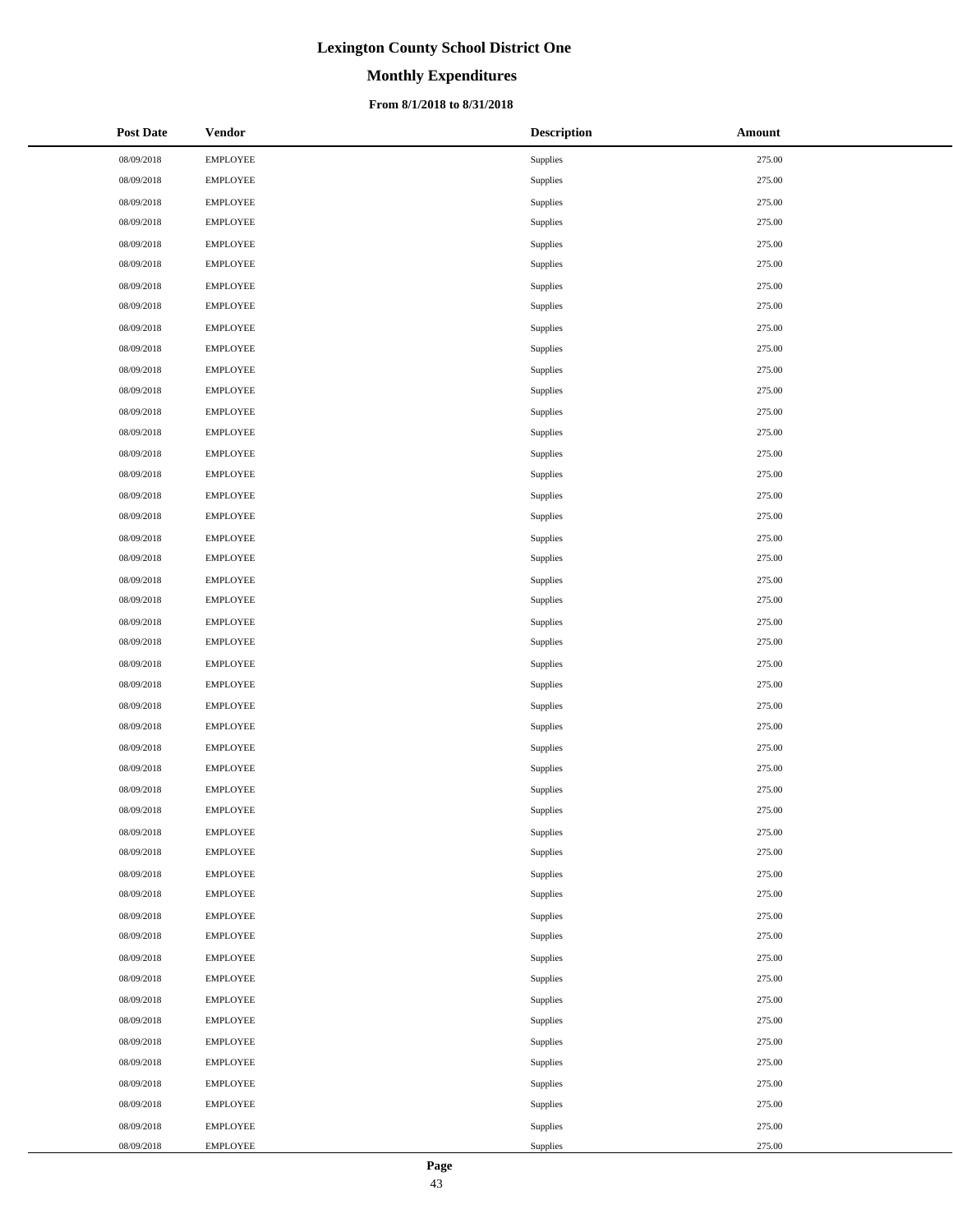# **Monthly Expenditures**

### **From 8/1/2018 to 8/31/2018**

| <b>Post Date</b> | <b>Vendor</b>   | <b>Description</b> | Amount |
|------------------|-----------------|--------------------|--------|
| 08/09/2018       | <b>EMPLOYEE</b> | Supplies           | 275.00 |
| 08/09/2018       | <b>EMPLOYEE</b> | Supplies           | 275.00 |
| 08/09/2018       | <b>EMPLOYEE</b> | Supplies           | 275.00 |
| 08/09/2018       | <b>EMPLOYEE</b> | Supplies           | 275.00 |
| 08/09/2018       | <b>EMPLOYEE</b> | Supplies           | 275.00 |
| 08/09/2018       | <b>EMPLOYEE</b> | Supplies           | 275.00 |
| 08/09/2018       | <b>EMPLOYEE</b> | Supplies           | 275.00 |
| 08/09/2018       | <b>EMPLOYEE</b> | Supplies           | 275.00 |
| 08/09/2018       | <b>EMPLOYEE</b> | Supplies           | 275.00 |
| 08/09/2018       | <b>EMPLOYEE</b> | Supplies           | 275.00 |
| 08/09/2018       | <b>EMPLOYEE</b> | Supplies           | 275.00 |
| 08/09/2018       | <b>EMPLOYEE</b> | Supplies           | 275.00 |
| 08/09/2018       | <b>EMPLOYEE</b> | Supplies           | 275.00 |
| 08/09/2018       | <b>EMPLOYEE</b> | Supplies           | 275.00 |
| 08/09/2018       | <b>EMPLOYEE</b> | Supplies           | 275.00 |
| 08/09/2018       | <b>EMPLOYEE</b> | Supplies           | 275.00 |
| 08/09/2018       | <b>EMPLOYEE</b> | Supplies           | 275.00 |
| 08/09/2018       | <b>EMPLOYEE</b> | Supplies           | 275.00 |
| 08/09/2018       | <b>EMPLOYEE</b> | Supplies           | 275.00 |
| 08/09/2018       | <b>EMPLOYEE</b> | Supplies           | 275.00 |
| 08/09/2018       | <b>EMPLOYEE</b> | Supplies           | 275.00 |
| 08/09/2018       | <b>EMPLOYEE</b> | Supplies           | 275.00 |
| 08/09/2018       | <b>EMPLOYEE</b> | Supplies           | 275.00 |
| 08/09/2018       | <b>EMPLOYEE</b> | Supplies           | 275.00 |
| 08/09/2018       | <b>EMPLOYEE</b> | Supplies           | 275.00 |
| 08/09/2018       | <b>EMPLOYEE</b> | Supplies           | 275.00 |
| 08/09/2018       | EMPLOYEE        | Supplies           | 275.00 |
| 08/09/2018       | <b>EMPLOYEE</b> | Supplies           | 275.00 |
| 08/09/2018       | <b>EMPLOYEE</b> | Supplies           | 275.00 |
| 08/09/2018       | <b>EMPLOYEE</b> | Supplies           | 275.00 |
| 08/09/2018       | <b>EMPLOYEE</b> | Supplies           | 275.00 |
| 08/09/2018       | <b>EMPLOYEE</b> | Supplies           | 275.00 |
| 08/09/2018       | <b>EMPLOYEE</b> | Supplies           | 275.00 |
| 08/09/2018       | <b>EMPLOYEE</b> | Supplies           | 275.00 |
| 08/09/2018       | <b>EMPLOYEE</b> | Supplies           | 275.00 |
| 08/09/2018       | <b>EMPLOYEE</b> | Supplies           | 275.00 |
| 08/09/2018       | <b>EMPLOYEE</b> | Supplies           | 275.00 |
| 08/09/2018       | <b>EMPLOYEE</b> | Supplies           | 275.00 |
| 08/09/2018       | <b>EMPLOYEE</b> | Supplies           | 275.00 |
| 08/09/2018       | <b>EMPLOYEE</b> | Supplies           | 275.00 |
| 08/09/2018       | <b>EMPLOYEE</b> | Supplies           | 275.00 |
| 08/09/2018       | <b>EMPLOYEE</b> | Supplies           | 275.00 |
| 08/09/2018       | <b>EMPLOYEE</b> | Supplies           | 275.00 |
| 08/09/2018       | <b>EMPLOYEE</b> | Supplies           | 275.00 |
| 08/09/2018       | <b>EMPLOYEE</b> | Supplies           | 275.00 |
| 08/09/2018       | <b>EMPLOYEE</b> | Supplies           | 275.00 |
| 08/09/2018       | <b>EMPLOYEE</b> | Supplies           | 275.00 |
| 08/09/2018       | <b>EMPLOYEE</b> | Supplies           | 275.00 |

 $\overline{\phantom{a}}$  $\overline{a}$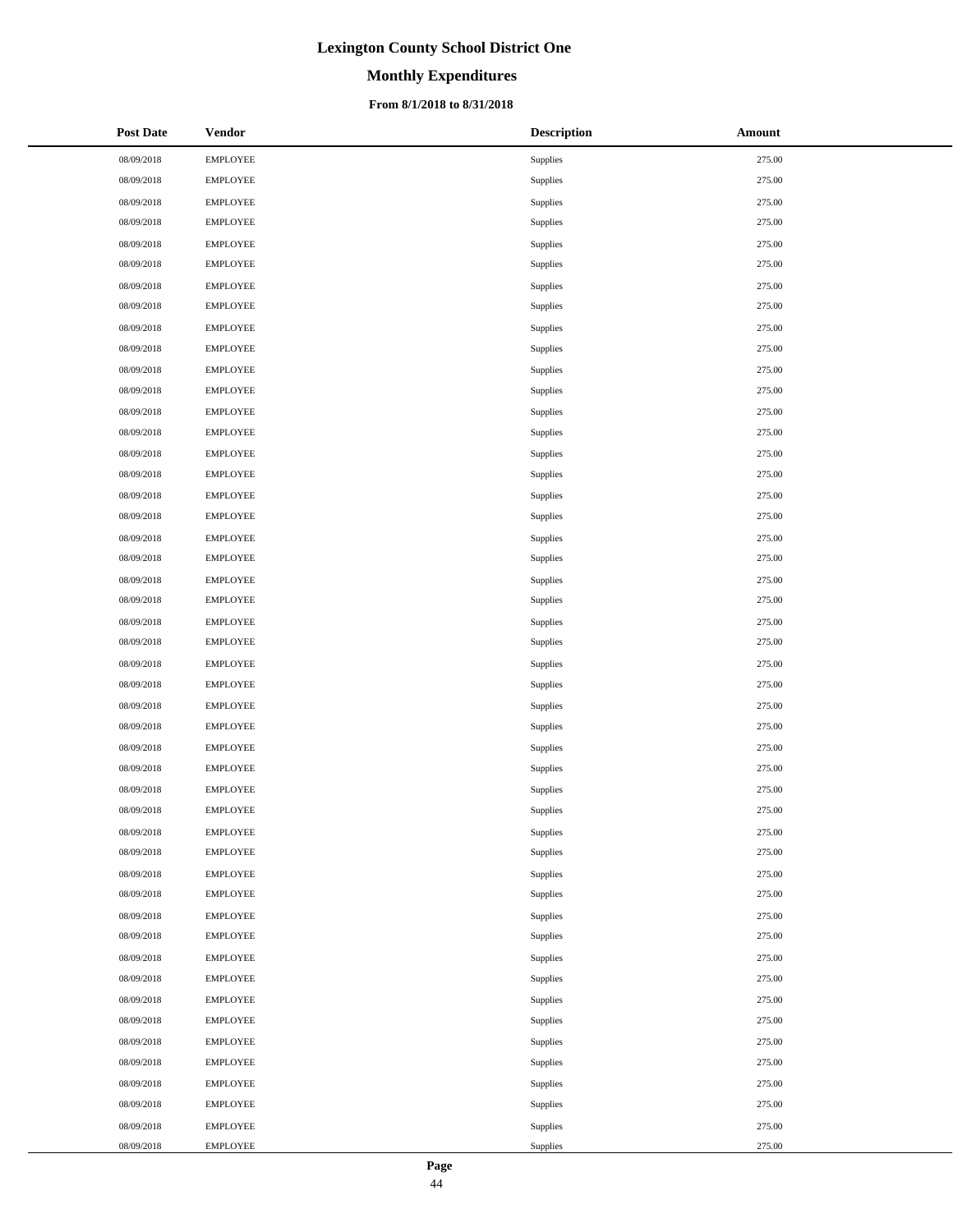# **Monthly Expenditures**

### **From 8/1/2018 to 8/31/2018**

| <b>Post Date</b> | <b>Vendor</b>   | <b>Description</b> | Amount |
|------------------|-----------------|--------------------|--------|
| 08/09/2018       | <b>EMPLOYEE</b> | Supplies           | 275.00 |
| 08/09/2018       | <b>EMPLOYEE</b> | Supplies           | 275.00 |
| 08/09/2018       | <b>EMPLOYEE</b> | Supplies           | 275.00 |
| 08/09/2018       | <b>EMPLOYEE</b> | Supplies           | 275.00 |
| 08/09/2018       | <b>EMPLOYEE</b> | Supplies           | 275.00 |
| 08/09/2018       | <b>EMPLOYEE</b> | Supplies           | 275.00 |
| 08/09/2018       | <b>EMPLOYEE</b> | Supplies           | 275.00 |
| 08/09/2018       | <b>EMPLOYEE</b> | Supplies           | 275.00 |
| 08/09/2018       | <b>EMPLOYEE</b> | Supplies           | 275.00 |
| 08/09/2018       | <b>EMPLOYEE</b> | Supplies           | 275.00 |
| 08/09/2018       | <b>EMPLOYEE</b> | Supplies           | 275.00 |
| 08/09/2018       | <b>EMPLOYEE</b> | Supplies           | 275.00 |
| 08/09/2018       | <b>EMPLOYEE</b> | Supplies           | 275.00 |
| 08/09/2018       | <b>EMPLOYEE</b> | Supplies           | 275.00 |
| 08/09/2018       | <b>EMPLOYEE</b> | Supplies           | 275.00 |
| 08/09/2018       | <b>EMPLOYEE</b> | Supplies           | 275.00 |
| 08/09/2018       | <b>EMPLOYEE</b> | Supplies           | 275.00 |
| 08/09/2018       | <b>EMPLOYEE</b> | Supplies           | 275.00 |
| 08/09/2018       | <b>EMPLOYEE</b> | Supplies           | 275.00 |
| 08/09/2018       | <b>EMPLOYEE</b> | Supplies           | 275.00 |
| 08/09/2018       | <b>EMPLOYEE</b> | Supplies           | 275.00 |
| 08/09/2018       | <b>EMPLOYEE</b> | Supplies           | 275.00 |
| 08/09/2018       | <b>EMPLOYEE</b> | Supplies           | 275.00 |
| 08/09/2018       | <b>EMPLOYEE</b> | Supplies           | 275.00 |
| 08/09/2018       | <b>EMPLOYEE</b> | Supplies           | 275.00 |
| 08/09/2018       | <b>EMPLOYEE</b> | Supplies           | 275.00 |
| 08/09/2018       | <b>EMPLOYEE</b> | Supplies           | 275.00 |
| 08/09/2018       | <b>EMPLOYEE</b> | Supplies           | 275.00 |
| 08/09/2018       | <b>EMPLOYEE</b> | Supplies           | 275.00 |
| 08/09/2018       | <b>EMPLOYEE</b> | Supplies           | 275.00 |
| 08/09/2018       | <b>EMPLOYEE</b> | Supplies           | 275.00 |
| 08/09/2018       | <b>EMPLOYEE</b> | Supplies           | 275.00 |
| 08/09/2018       | <b>EMPLOYEE</b> | Supplies           | 275.00 |
| 08/09/2018       | <b>EMPLOYEE</b> | Supplies           | 275.00 |
| 08/09/2018       | <b>EMPLOYEE</b> | Supplies           | 275.00 |
| 08/09/2018       | <b>EMPLOYEE</b> | Supplies           | 275.00 |
| 08/09/2018       | <b>EMPLOYEE</b> | Supplies           | 275.00 |
| 08/09/2018       | <b>EMPLOYEE</b> | Supplies           | 275.00 |
| 08/09/2018       | <b>EMPLOYEE</b> | Supplies           | 275.00 |
| 08/09/2018       | <b>EMPLOYEE</b> | Supplies           | 275.00 |
| 08/09/2018       | <b>EMPLOYEE</b> | Supplies           | 275.00 |
| 08/09/2018       | <b>EMPLOYEE</b> | Supplies           | 275.00 |
| 08/09/2018       | <b>EMPLOYEE</b> | Supplies           | 275.00 |
| 08/09/2018       | <b>EMPLOYEE</b> | Supplies           | 275.00 |
| 08/09/2018       | <b>EMPLOYEE</b> | Supplies           | 275.00 |
| 08/09/2018       | <b>EMPLOYEE</b> | Supplies           | 275.00 |
| 08/09/2018       | <b>EMPLOYEE</b> | Supplies           | 275.00 |
| 08/09/2018       | <b>EMPLOYEE</b> | Supplies           | 275.00 |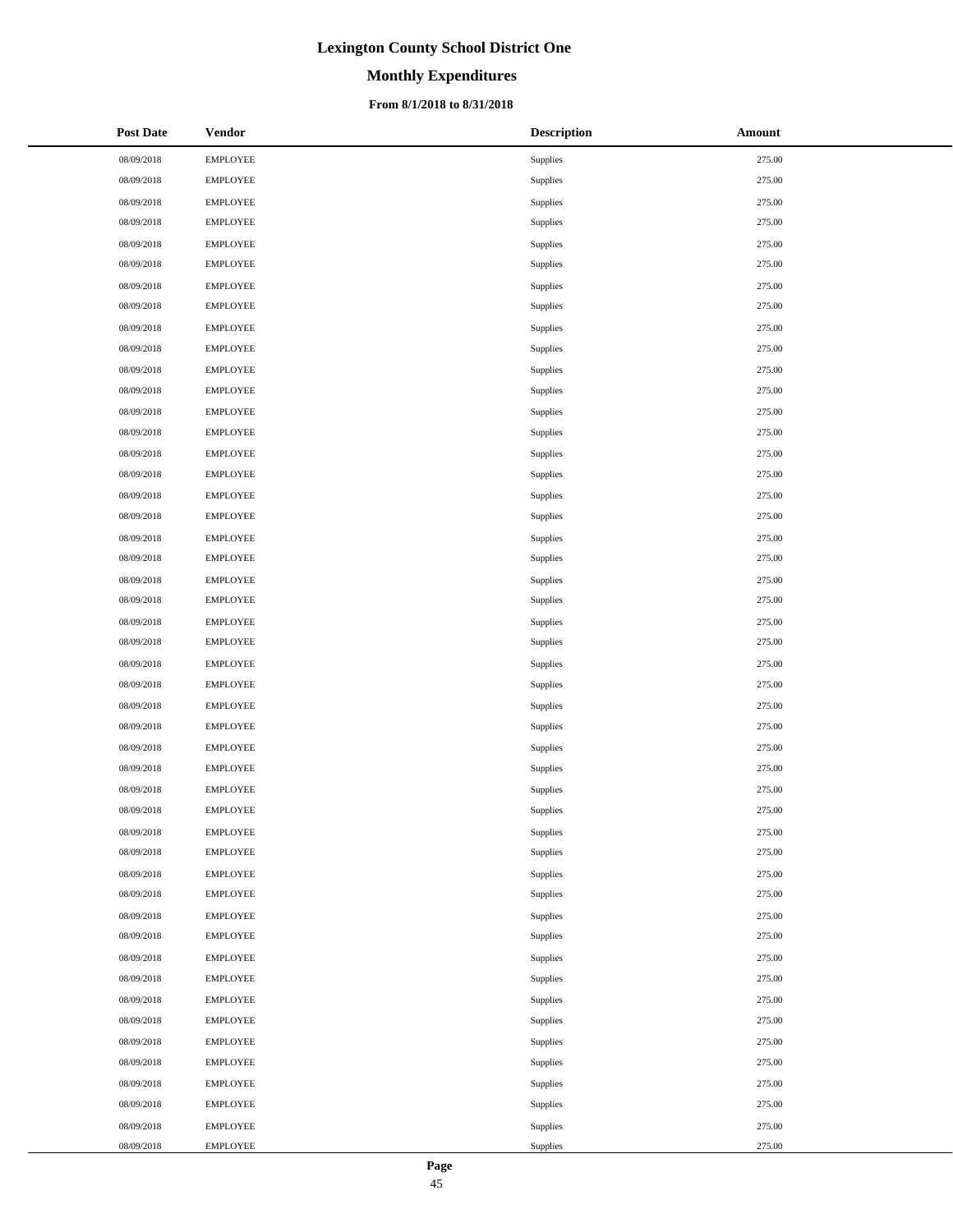# **Monthly Expenditures**

### **From 8/1/2018 to 8/31/2018**

| <b>Post Date</b> | <b>Vendor</b>   | <b>Description</b> | <b>Amount</b> |
|------------------|-----------------|--------------------|---------------|
| 08/09/2018       | <b>EMPLOYEE</b> | Supplies           | 275.00        |
| 08/09/2018       | <b>EMPLOYEE</b> | Supplies           | 275.00        |
| 08/09/2018       | EMPLOYEE        | Supplies           | 275.00        |
| 08/09/2018       | <b>EMPLOYEE</b> | Supplies           | 275.00        |
| 08/09/2018       | <b>EMPLOYEE</b> | Supplies           | 275.00        |
| 08/09/2018       | <b>EMPLOYEE</b> | Supplies           | 275.00        |
| 08/09/2018       | <b>EMPLOYEE</b> | Supplies           | 275.00        |
| 08/09/2018       | <b>EMPLOYEE</b> | Supplies           | 275.00        |
| 08/09/2018       | <b>EMPLOYEE</b> | Supplies           | 275.00        |
| 08/09/2018       | <b>EMPLOYEE</b> | Supplies           | 275.00        |
| 08/09/2018       | EMPLOYEE        | Supplies           | 275.00        |
| 08/09/2018       | <b>EMPLOYEE</b> | Supplies           | 275.00        |
| 08/09/2018       | <b>EMPLOYEE</b> | Supplies           | 275.00        |
| 08/09/2018       | <b>EMPLOYEE</b> | Supplies           | 275.00        |
| 08/09/2018       | <b>EMPLOYEE</b> | Supplies           | 275.00        |
| 08/09/2018       | <b>EMPLOYEE</b> | Supplies           | 275.00        |
| 08/09/2018       | <b>EMPLOYEE</b> | Supplies           | 275.00        |
| 08/09/2018       | <b>EMPLOYEE</b> | Supplies           | 275.00        |
| 08/09/2018       | EMPLOYEE        | Supplies           | 275.00        |
| 08/09/2018       | <b>EMPLOYEE</b> | Supplies           | 275.00        |
| 08/09/2018       | <b>EMPLOYEE</b> | Supplies           | 275.00        |
| 08/09/2018       | <b>EMPLOYEE</b> | Supplies           | 275.00        |
| 08/09/2018       | <b>EMPLOYEE</b> | Supplies           | 275.00        |
| 08/09/2018       | <b>EMPLOYEE</b> | Supplies           | 275.00        |
| 08/09/2018       | <b>EMPLOYEE</b> | Supplies           | 275.00        |
| 08/09/2018       | <b>EMPLOYEE</b> | Supplies           | 275.00        |
| 08/09/2018       | EMPLOYEE        | Supplies           | 275.00        |
| 08/09/2018       | <b>EMPLOYEE</b> | Supplies           | 275.00        |
| 08/09/2018       | <b>EMPLOYEE</b> | Supplies           | 275.00        |
| 08/09/2018       | <b>EMPLOYEE</b> | Supplies           | 275.00        |
| 08/09/2018       | <b>EMPLOYEE</b> | Supplies           | 275.00        |
| 08/09/2018       | <b>EMPLOYEE</b> | Supplies           | 275.00        |
| 08/09/2018       | <b>EMPLOYEE</b> | Supplies           | 275.00        |
| 08/09/2018       | <b>EMPLOYEE</b> | Supplies           | 275.00        |
| 08/09/2018       | <b>EMPLOYEE</b> | Supplies           | 275.00        |
| 08/09/2018       | <b>EMPLOYEE</b> | Supplies           | 275.00        |
| 08/09/2018       | <b>EMPLOYEE</b> | Supplies           | 275.00        |
| 08/09/2018       | <b>EMPLOYEE</b> | Supplies           | 275.00        |
| 08/09/2018       | <b>EMPLOYEE</b> | Supplies           | 275.00        |
| 08/09/2018       | <b>EMPLOYEE</b> | Supplies           | 275.00        |
| 08/09/2018       | <b>EMPLOYEE</b> | Supplies           | 275.00        |
| 08/09/2018       | <b>EMPLOYEE</b> | Supplies           | 275.00        |
| 08/09/2018       | EMPLOYEE        | Supplies           | 275.00        |
| 08/09/2018       | <b>EMPLOYEE</b> | Supplies           | 275.00        |
| 08/09/2018       | <b>EMPLOYEE</b> | Supplies           | 275.00        |
| 08/09/2018       | <b>EMPLOYEE</b> | Supplies           | 275.00        |
| 08/09/2018       | <b>EMPLOYEE</b> | Supplies           | 275.00        |
| 08/09/2018       | <b>EMPLOYEE</b> | Supplies           | 275.00        |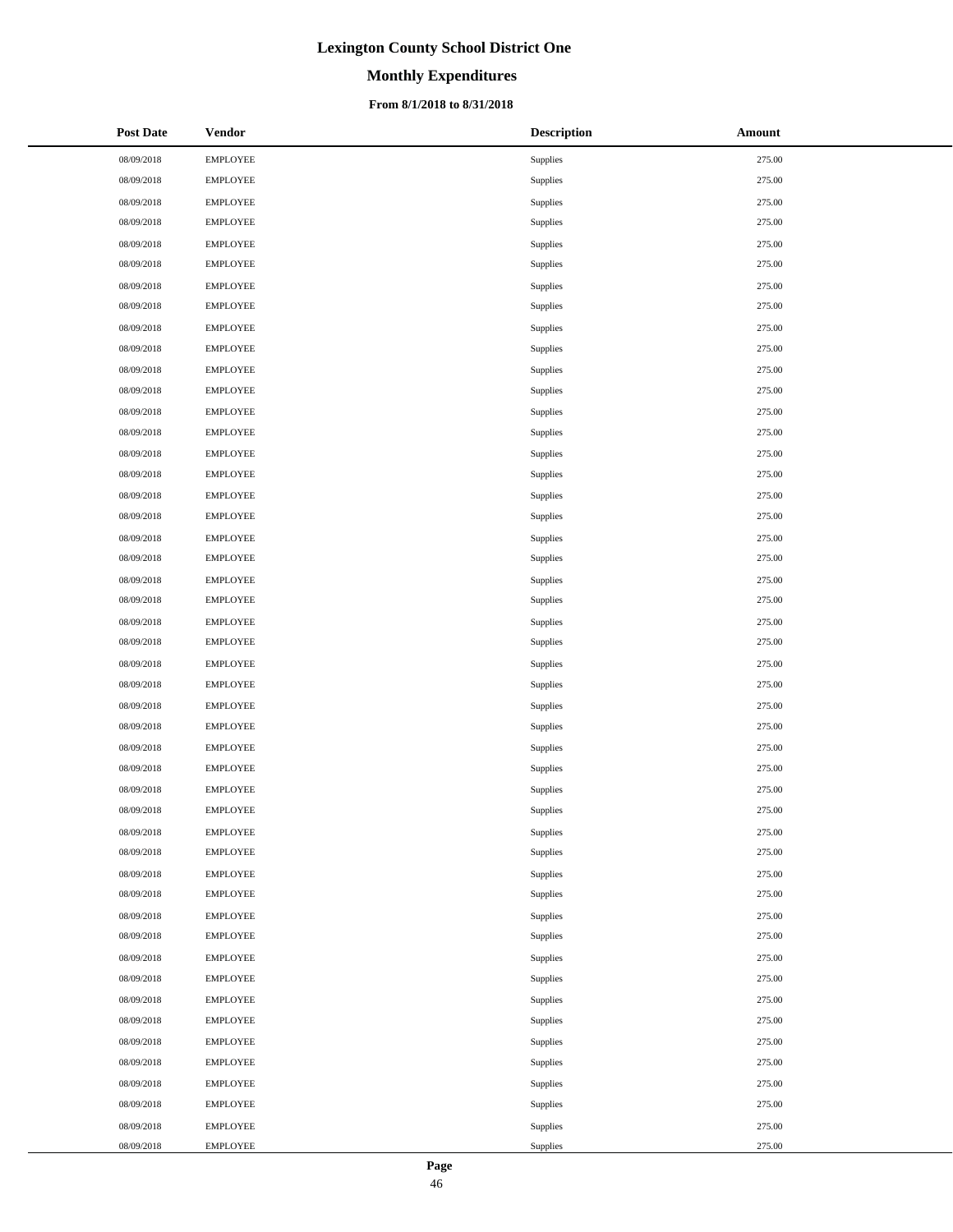# **Monthly Expenditures**

### **From 8/1/2018 to 8/31/2018**

| <b>Post Date</b> | <b>Vendor</b>   | <b>Description</b> | Amount |
|------------------|-----------------|--------------------|--------|
| 08/09/2018       | <b>EMPLOYEE</b> | Supplies           | 275.00 |
| 08/09/2018       | <b>EMPLOYEE</b> | Supplies           | 275.00 |
| 08/09/2018       | <b>EMPLOYEE</b> | Supplies           | 275.00 |
| 08/09/2018       | <b>EMPLOYEE</b> | Supplies           | 275.00 |
| 08/09/2018       | <b>EMPLOYEE</b> | Supplies           | 275.00 |
| 08/09/2018       | <b>EMPLOYEE</b> | Supplies           | 275.00 |
| 08/09/2018       | <b>EMPLOYEE</b> | Supplies           | 275.00 |
| 08/09/2018       | <b>EMPLOYEE</b> | Supplies           | 275.00 |
| 08/09/2018       | <b>EMPLOYEE</b> | Supplies           | 275.00 |
| 08/09/2018       | <b>EMPLOYEE</b> | Supplies           | 275.00 |
| 08/09/2018       | <b>EMPLOYEE</b> | Supplies           | 275.00 |
| 08/09/2018       | <b>EMPLOYEE</b> | Supplies           | 275.00 |
| 08/09/2018       | <b>EMPLOYEE</b> | Supplies           | 275.00 |
| 08/09/2018       | <b>EMPLOYEE</b> | Supplies           | 275.00 |
| 08/09/2018       | <b>EMPLOYEE</b> | Supplies           | 275.00 |
| 08/09/2018       | <b>EMPLOYEE</b> | Supplies           | 275.00 |
| 08/09/2018       | <b>EMPLOYEE</b> | Supplies           | 275.00 |
| 08/09/2018       | <b>EMPLOYEE</b> | Supplies           | 275.00 |
| 08/09/2018       | <b>EMPLOYEE</b> | Supplies           | 275.00 |
| 08/09/2018       | <b>EMPLOYEE</b> | Supplies           | 275.00 |
| 08/09/2018       | <b>EMPLOYEE</b> | Supplies           | 275.00 |
| 08/09/2018       | <b>EMPLOYEE</b> | Supplies           | 275.00 |
| 08/09/2018       | <b>EMPLOYEE</b> | Supplies           | 275.00 |
| 08/09/2018       | <b>EMPLOYEE</b> | Supplies           | 275.00 |
| 08/09/2018       | <b>EMPLOYEE</b> | Supplies           | 275.00 |
| 08/09/2018       | <b>EMPLOYEE</b> | Supplies           | 275.00 |
| 08/09/2018       | <b>EMPLOYEE</b> | Supplies           | 275.00 |
| 08/09/2018       | <b>EMPLOYEE</b> | Supplies           | 275.00 |
| 08/09/2018       | <b>EMPLOYEE</b> | Supplies           | 275.00 |
| 08/09/2018       | <b>EMPLOYEE</b> | Supplies           | 275.00 |
| 08/09/2018       | <b>EMPLOYEE</b> | Supplies           | 275.00 |
| 08/09/2018       | <b>EMPLOYEE</b> | Supplies           | 275.00 |
| 08/09/2018       | <b>EMPLOYEE</b> | Supplies           | 275.00 |
| 08/09/2018       | <b>EMPLOYEE</b> | Supplies           | 275.00 |
| 08/09/2018       | <b>EMPLOYEE</b> | Supplies           | 275.00 |
| 08/09/2018       | <b>EMPLOYEE</b> | Supplies           | 275.00 |
| 08/09/2018       | <b>EMPLOYEE</b> | Supplies           | 275.00 |
| 08/09/2018       | <b>EMPLOYEE</b> | Supplies           | 275.00 |
| 08/09/2018       | <b>EMPLOYEE</b> | Supplies           | 275.00 |
| 08/09/2018       | <b>EMPLOYEE</b> | Supplies           | 275.00 |
| 08/09/2018       | <b>EMPLOYEE</b> | Supplies           | 275.00 |
| 08/09/2018       | <b>EMPLOYEE</b> | Supplies           | 275.00 |
| 08/09/2018       | <b>EMPLOYEE</b> | Supplies           | 275.00 |
| 08/09/2018       | <b>EMPLOYEE</b> | Supplies           | 275.00 |
| 08/09/2018       | <b>EMPLOYEE</b> | Supplies           | 275.00 |
| 08/09/2018       | <b>EMPLOYEE</b> | Supplies           | 275.00 |
| 08/09/2018       | <b>EMPLOYEE</b> | Supplies           | 275.00 |
| 08/09/2018       | <b>EMPLOYEE</b> | Supplies           | 275.00 |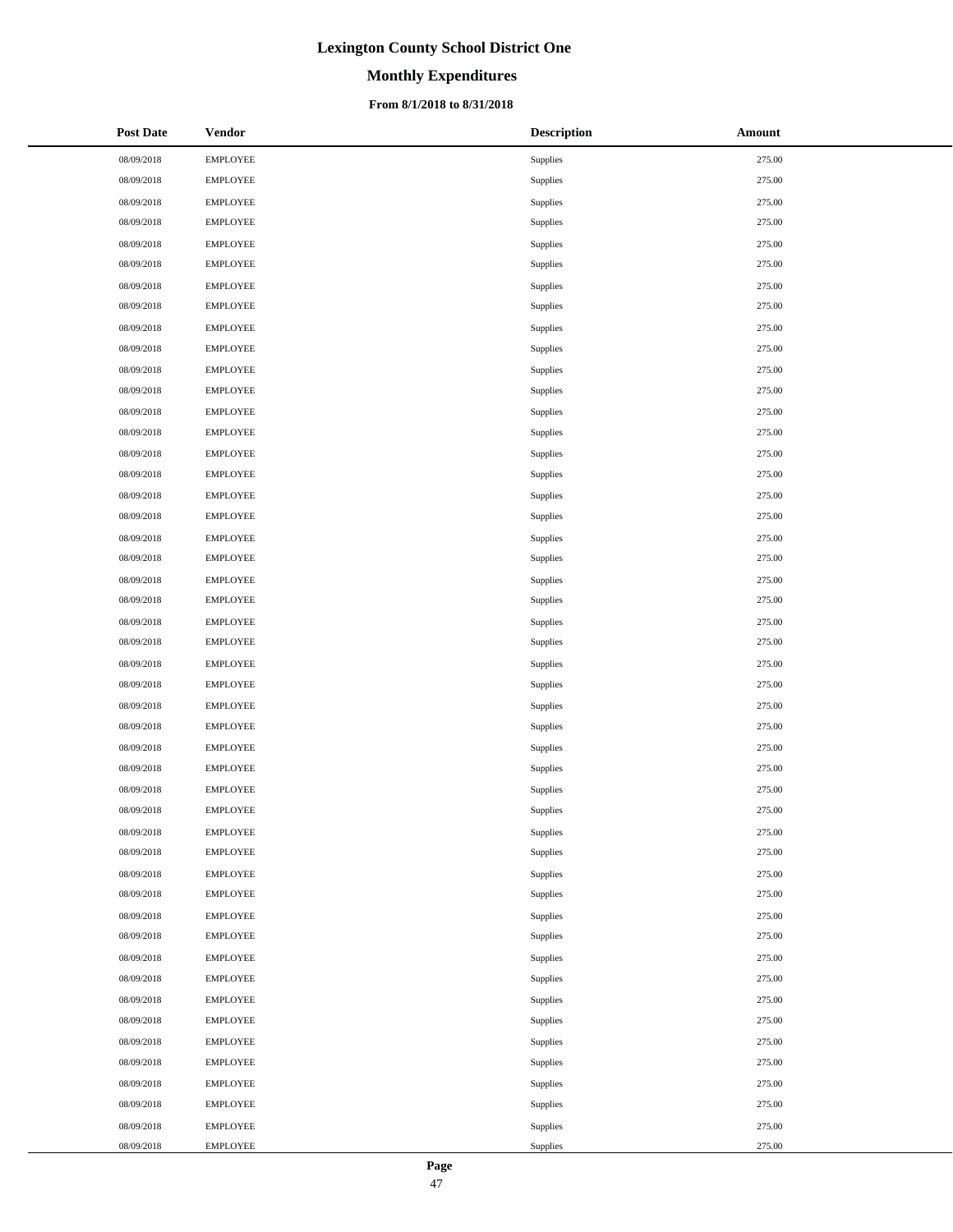# **Monthly Expenditures**

### **From 8/1/2018 to 8/31/2018**

| <b>Post Date</b> | <b>Vendor</b>   | <b>Description</b> | Amount |
|------------------|-----------------|--------------------|--------|
| 08/09/2018       | <b>EMPLOYEE</b> | Supplies           | 275.00 |
| 08/09/2018       | <b>EMPLOYEE</b> | Supplies           | 275.00 |
| 08/09/2018       | <b>EMPLOYEE</b> | Supplies           | 275.00 |
| 08/09/2018       | <b>EMPLOYEE</b> | Supplies           | 275.00 |
| 08/09/2018       | <b>EMPLOYEE</b> | Supplies           | 275.00 |
| 08/09/2018       | EMPLOYEE        | Supplies           | 275.00 |
| 08/09/2018       | <b>EMPLOYEE</b> | Supplies           | 275.00 |
| 08/09/2018       | <b>EMPLOYEE</b> | Supplies           | 275.00 |
| 08/09/2018       | <b>EMPLOYEE</b> | Supplies           | 275.00 |
| 08/09/2018       | <b>EMPLOYEE</b> | Supplies           | 275.00 |
| 08/09/2018       | <b>EMPLOYEE</b> | Supplies           | 275.00 |
| 08/09/2018       | <b>EMPLOYEE</b> | Supplies           | 275.00 |
| 08/09/2018       | <b>EMPLOYEE</b> | Supplies           | 275.00 |
| 08/09/2018       | EMPLOYEE        | Supplies           | 275.00 |
| 08/09/2018       | <b>EMPLOYEE</b> | Supplies           | 275.00 |
| 08/09/2018       | <b>EMPLOYEE</b> | Supplies           | 275.00 |
| 08/09/2018       | <b>EMPLOYEE</b> | Supplies           | 275.00 |
| 08/09/2018       | <b>EMPLOYEE</b> | Supplies           | 275.00 |
| 08/09/2018       | <b>EMPLOYEE</b> | Supplies           | 275.00 |
| 08/09/2018       | <b>EMPLOYEE</b> | Supplies           | 275.00 |
| 08/09/2018       | <b>EMPLOYEE</b> | Supplies           | 275.00 |
| 08/09/2018       | <b>EMPLOYEE</b> | Supplies           | 275.00 |
| 08/09/2018       | <b>EMPLOYEE</b> | Supplies           | 275.00 |
| 08/09/2018       | <b>EMPLOYEE</b> | Supplies           | 275.00 |
| 08/09/2018       | <b>EMPLOYEE</b> | Supplies           | 275.00 |
| 08/09/2018       | <b>EMPLOYEE</b> | Supplies           | 275.00 |
| 08/09/2018       | <b>EMPLOYEE</b> | Supplies           | 275.00 |
| 08/09/2018       | <b>EMPLOYEE</b> | Supplies           | 275.00 |
| 08/09/2018       | <b>EMPLOYEE</b> | Supplies           | 275.00 |
| 08/09/2018       | <b>EMPLOYEE</b> | Supplies           | 275.00 |
| 08/09/2018       | <b>EMPLOYEE</b> | Supplies           | 275.00 |
| 08/09/2018       | <b>EMPLOYEE</b> | Supplies           | 275.00 |
| 08/09/2018       | <b>EMPLOYEE</b> | Supplies           | 275.00 |
| 08/09/2018       | <b>EMPLOYEE</b> | Supplies           | 275.00 |
| 08/09/2018       | <b>EMPLOYEE</b> | Supplies           | 275.00 |
| 08/09/2018       | <b>EMPLOYEE</b> | Supplies           | 275.00 |
| 08/09/2018       | <b>EMPLOYEE</b> | Supplies           | 275.00 |
| 08/09/2018       | <b>EMPLOYEE</b> | Supplies           | 275.00 |
| 08/09/2018       | <b>EMPLOYEE</b> | Supplies           | 275.00 |
| 08/09/2018       | <b>EMPLOYEE</b> | Supplies           | 275.00 |
| 08/09/2018       | <b>EMPLOYEE</b> | Supplies           | 275.00 |
| 08/09/2018       | <b>EMPLOYEE</b> | Supplies           | 275.00 |
| 08/09/2018       | <b>EMPLOYEE</b> | Supplies           | 275.00 |
| 08/09/2018       | <b>EMPLOYEE</b> | Supplies           | 275.00 |
| 08/09/2018       | <b>EMPLOYEE</b> | Supplies           | 275.00 |
| 08/09/2018       | <b>EMPLOYEE</b> | Supplies           | 275.00 |
| 08/09/2018       | <b>EMPLOYEE</b> | Supplies           | 275.00 |
| 08/09/2018       | <b>EMPLOYEE</b> | Supplies           | 275.00 |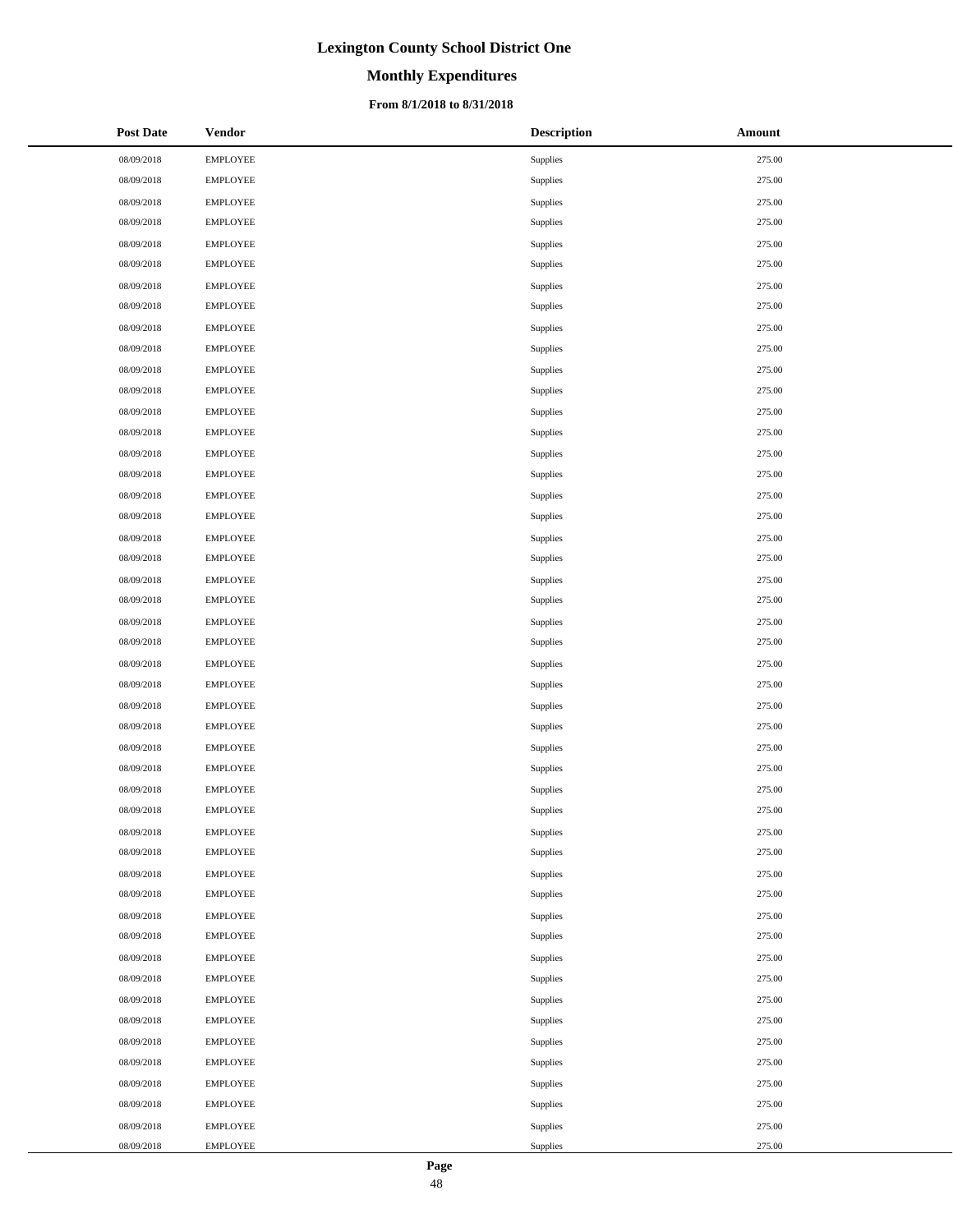# **Monthly Expenditures**

### **From 8/1/2018 to 8/31/2018**

| <b>Post Date</b> | <b>Vendor</b>   | <b>Description</b> | Amount |
|------------------|-----------------|--------------------|--------|
| 08/09/2018       | <b>EMPLOYEE</b> | Supplies           | 275.00 |
| 08/09/2018       | <b>EMPLOYEE</b> | Supplies           | 275.00 |
| 08/09/2018       | <b>EMPLOYEE</b> | Supplies           | 275.00 |
| 08/09/2018       | <b>EMPLOYEE</b> | Supplies           | 275.00 |
| 08/09/2018       | <b>EMPLOYEE</b> | Supplies           | 275.00 |
| 08/09/2018       | <b>EMPLOYEE</b> | Supplies           | 275.00 |
| 08/09/2018       | <b>EMPLOYEE</b> | Supplies           | 275.00 |
| 08/09/2018       | <b>EMPLOYEE</b> | Supplies           | 275.00 |
| 08/09/2018       | <b>EMPLOYEE</b> | Supplies           | 275.00 |
| 08/09/2018       | <b>EMPLOYEE</b> | Supplies           | 275.00 |
| 08/09/2018       | <b>EMPLOYEE</b> | Supplies           | 275.00 |
| 08/09/2018       | <b>EMPLOYEE</b> | Supplies           | 275.00 |
| 08/09/2018       | <b>EMPLOYEE</b> | Supplies           | 275.00 |
| 08/09/2018       | <b>EMPLOYEE</b> | Supplies           | 275.00 |
| 08/09/2018       | <b>EMPLOYEE</b> | Supplies           | 275.00 |
| 08/09/2018       | <b>EMPLOYEE</b> | Supplies           | 275.00 |
| 08/09/2018       | <b>EMPLOYEE</b> | Supplies           | 275.00 |
| 08/09/2018       | <b>EMPLOYEE</b> | Supplies           | 275.00 |
| 08/09/2018       | <b>EMPLOYEE</b> | Supplies           | 275.00 |
| 08/09/2018       | <b>EMPLOYEE</b> | Supplies           | 275.00 |
| 08/09/2018       | <b>EMPLOYEE</b> | Supplies           | 275.00 |
| 08/09/2018       | <b>EMPLOYEE</b> | Supplies           | 275.00 |
| 08/09/2018       | <b>EMPLOYEE</b> | Supplies           | 275.00 |
| 08/09/2018       | <b>EMPLOYEE</b> | Supplies           | 275.00 |
| 08/09/2018       | <b>EMPLOYEE</b> | Supplies           | 275.00 |
| 08/09/2018       | <b>EMPLOYEE</b> | Supplies           | 275.00 |
| 08/09/2018       | <b>EMPLOYEE</b> | Supplies           | 275.00 |
| 08/09/2018       | <b>EMPLOYEE</b> | Supplies           | 275.00 |
| 08/09/2018       | <b>EMPLOYEE</b> | Supplies           | 275.00 |
| 08/09/2018       | <b>EMPLOYEE</b> | Supplies           | 275.00 |
| 08/09/2018       | <b>EMPLOYEE</b> | Supplies           | 275.00 |
| 08/09/2018       | <b>EMPLOYEE</b> | Supplies           | 275.00 |
| 08/09/2018       | <b>EMPLOYEE</b> | Supplies           | 275.00 |
| 08/09/2018       | <b>EMPLOYEE</b> | Supplies           | 275.00 |
| 08/09/2018       | <b>EMPLOYEE</b> | Supplies           | 275.00 |
| 08/09/2018       | <b>EMPLOYEE</b> | Supplies           | 275.00 |
| 08/09/2018       | <b>EMPLOYEE</b> | Supplies           | 275.00 |
| 08/09/2018       | <b>EMPLOYEE</b> | Supplies           | 275.00 |
| 08/09/2018       | <b>EMPLOYEE</b> | Supplies           | 275.00 |
| 08/09/2018       | <b>EMPLOYEE</b> | Supplies           | 275.00 |
| 08/09/2018       | <b>EMPLOYEE</b> | Supplies           | 275.00 |
| 08/09/2018       | <b>EMPLOYEE</b> | Supplies           | 275.00 |
| 08/09/2018       | <b>EMPLOYEE</b> | Supplies           | 275.00 |
| 08/09/2018       | <b>EMPLOYEE</b> | Supplies           | 275.00 |
| 08/09/2018       | <b>EMPLOYEE</b> | Supplies           | 275.00 |
| 08/09/2018       | <b>EMPLOYEE</b> | Supplies           | 275.00 |
| 08/09/2018       | <b>EMPLOYEE</b> | Supplies           | 275.00 |
| 08/09/2018       | <b>EMPLOYEE</b> | Supplies           | 275.00 |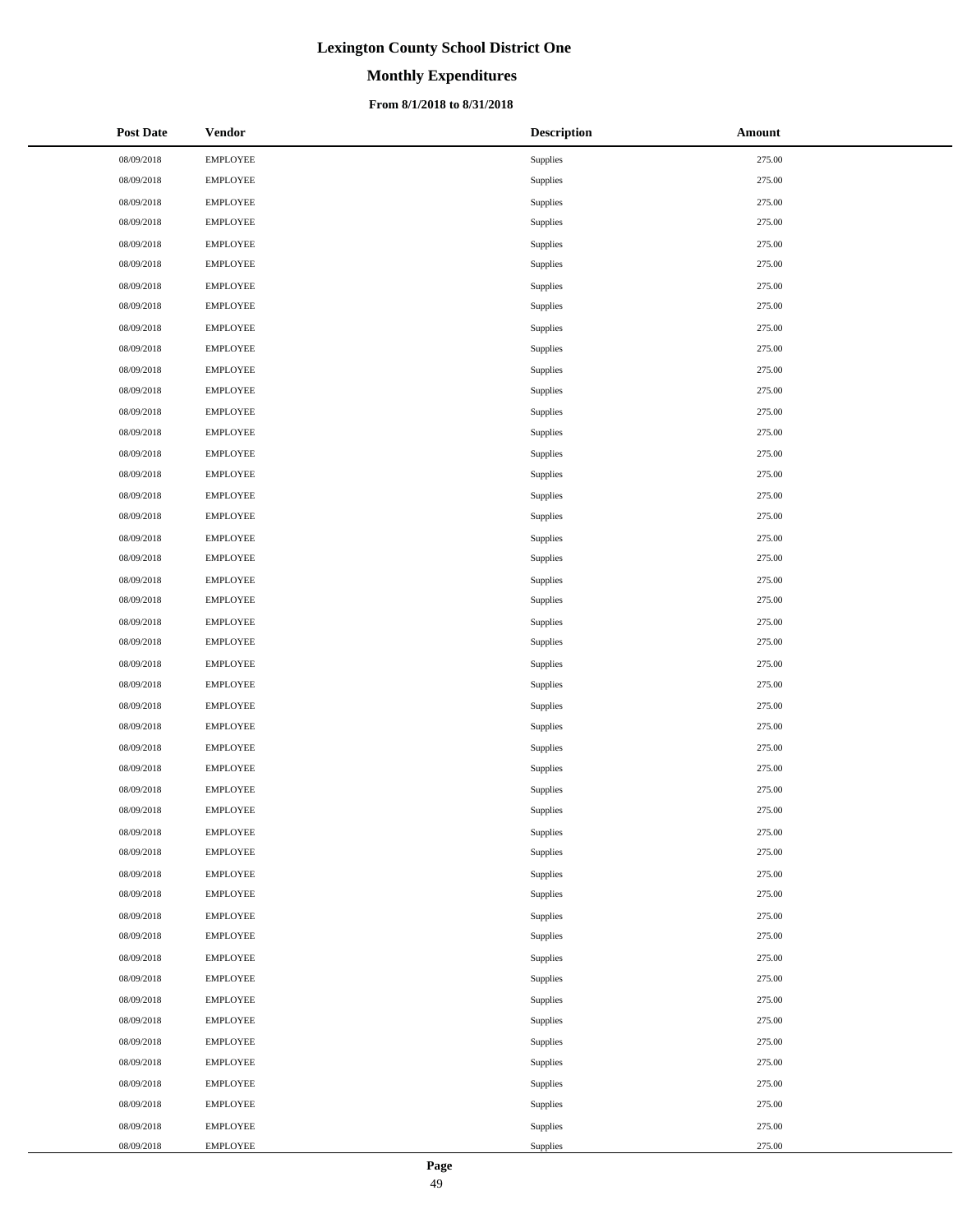# **Monthly Expenditures**

### **From 8/1/2018 to 8/31/2018**

| <b>Post Date</b> | <b>Vendor</b>   | <b>Description</b> | Amount |
|------------------|-----------------|--------------------|--------|
| 08/09/2018       | <b>EMPLOYEE</b> | Supplies           | 275.00 |
| 08/09/2018       | <b>EMPLOYEE</b> | Supplies           | 275.00 |
| 08/09/2018       | <b>EMPLOYEE</b> | Supplies           | 275.00 |
| 08/09/2018       | <b>EMPLOYEE</b> | Supplies           | 275.00 |
| 08/09/2018       | <b>EMPLOYEE</b> | Supplies           | 275.00 |
| 08/09/2018       | <b>EMPLOYEE</b> | Supplies           | 275.00 |
| 08/09/2018       | <b>EMPLOYEE</b> | Supplies           | 275.00 |
| 08/09/2018       | <b>EMPLOYEE</b> | Supplies           | 275.00 |
| 08/09/2018       | <b>EMPLOYEE</b> | Supplies           | 275.00 |
| 08/09/2018       | <b>EMPLOYEE</b> | Supplies           | 275.00 |
| 08/09/2018       | <b>EMPLOYEE</b> | Supplies           | 275.00 |
| 08/09/2018       | <b>EMPLOYEE</b> | Supplies           | 275.00 |
| 08/09/2018       | <b>EMPLOYEE</b> | Supplies           | 275.00 |
| 08/09/2018       | <b>EMPLOYEE</b> | Supplies           | 275.00 |
| 08/09/2018       | <b>EMPLOYEE</b> | Supplies           | 275.00 |
| 08/09/2018       | <b>EMPLOYEE</b> | Supplies           | 275.00 |
| 08/09/2018       | <b>EMPLOYEE</b> | Supplies           | 275.00 |
| 08/09/2018       | <b>EMPLOYEE</b> | Supplies           | 275.00 |
| 08/09/2018       | <b>EMPLOYEE</b> | Supplies           | 275.00 |
| 08/09/2018       | <b>EMPLOYEE</b> | Supplies           | 275.00 |
| 08/09/2018       | <b>EMPLOYEE</b> | Supplies           | 275.00 |
| 08/09/2018       | <b>EMPLOYEE</b> | Supplies           | 275.00 |
| 08/09/2018       | <b>EMPLOYEE</b> | Supplies           | 275.00 |
| 08/09/2018       | <b>EMPLOYEE</b> | Supplies           | 275.00 |
| 08/09/2018       | <b>EMPLOYEE</b> | Supplies           | 275.00 |
| 08/09/2018       | <b>EMPLOYEE</b> | Supplies           | 275.00 |
| 08/09/2018       | <b>EMPLOYEE</b> | Supplies           | 275.00 |
| 08/09/2018       | <b>EMPLOYEE</b> | Supplies           | 275.00 |
| 08/09/2018       | <b>EMPLOYEE</b> | Supplies           | 275.00 |
| 08/09/2018       | <b>EMPLOYEE</b> | Supplies           | 275.00 |
| 08/09/2018       | <b>EMPLOYEE</b> | Supplies           | 275.00 |
| 08/09/2018       | <b>EMPLOYEE</b> | Supplies           | 275.00 |
| 08/09/2018       | <b>EMPLOYEE</b> | Supplies           | 275.00 |
| 08/09/2018       | <b>EMPLOYEE</b> | Supplies           | 275.00 |
| 08/09/2018       | <b>EMPLOYEE</b> | Supplies           | 275.00 |
| 08/09/2018       | <b>EMPLOYEE</b> | Supplies           | 275.00 |
| 08/09/2018       | <b>EMPLOYEE</b> | Supplies           | 275.00 |
| 08/09/2018       | <b>EMPLOYEE</b> | Supplies           | 275.00 |
| 08/09/2018       | <b>EMPLOYEE</b> | Supplies           | 275.00 |
| 08/09/2018       | <b>EMPLOYEE</b> | Supplies           | 275.00 |
| 08/09/2018       | <b>EMPLOYEE</b> | Supplies           | 275.00 |
| 08/09/2018       | <b>EMPLOYEE</b> | Supplies           | 275.00 |
| 08/09/2018       | <b>EMPLOYEE</b> | Supplies           | 275.00 |
| 08/09/2018       | <b>EMPLOYEE</b> | Supplies           | 275.00 |
| 08/09/2018       | <b>EMPLOYEE</b> | Supplies           | 275.00 |
| 08/09/2018       | <b>EMPLOYEE</b> | Supplies           | 275.00 |
| 08/09/2018       | <b>EMPLOYEE</b> | Supplies           | 275.00 |
| 08/09/2018       | <b>EMPLOYEE</b> | Supplies           | 275.00 |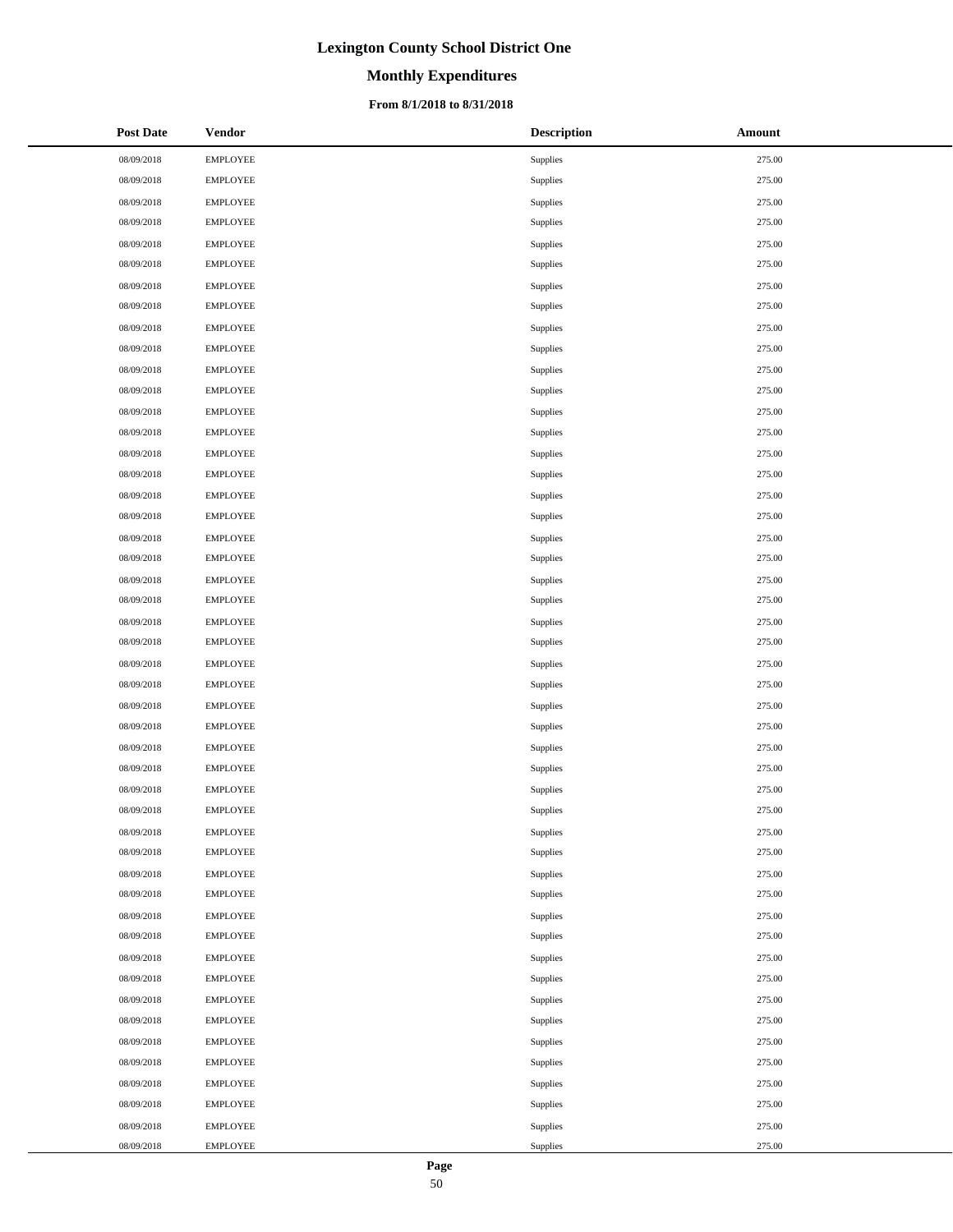# **Monthly Expenditures**

### **From 8/1/2018 to 8/31/2018**

| <b>Post Date</b> | <b>Vendor</b>                         | <b>Description</b>           | Amount       |
|------------------|---------------------------------------|------------------------------|--------------|
| 08/09/2018       | <b>EMPLOYEE</b>                       | Supplies                     | 275.00       |
| 08/09/2018       | <b>EMPLOYEE</b>                       | Supplies                     | 275.00       |
| 08/09/2018       | <b>EMPLOYEE</b>                       | Supplies                     | 275.00       |
| 08/09/2018       | <b>EMPLOYEE</b>                       | Supplies                     | 275.00       |
| 08/09/2018       | <b>EMPLOYEE</b>                       | Supplies                     | 275.00       |
| 08/09/2018       | <b>EMPLOYEE</b>                       | Supplies                     | 275.00       |
| 08/09/2018       | <b>EMPLOYEE</b>                       | Supplies                     | 275.00       |
| 08/09/2018       | <b>EMPLOYEE</b>                       | Supplies                     | 275.00       |
| 08/09/2018       | <b>EMPLOYEE</b>                       | Supplies                     | 275.00       |
| 08/09/2018       | <b>EMPLOYEE</b>                       | Supplies                     | 275.00       |
| 08/09/2018       | <b>EMPLOYEE</b>                       | Supplies                     | 275.00       |
| 08/09/2018       | <b>EMPLOYEE</b>                       | Supplies                     | 275.00       |
| 08/09/2018       | <b>EMPLOYEE</b>                       | Supplies                     | 275.00       |
| 08/09/2018       | <b>EMPLOYEE</b>                       | Supplies                     | 275.00       |
| 08/09/2018       | <b>EMPLOYEE</b>                       | Supplies                     | 275.00       |
| 08/09/2018       | <b>EMPLOYEE</b>                       | Supplies                     | 275.00       |
| 08/09/2018       | <b>EMPLOYEE</b>                       | Supplies                     | 275.00       |
| 08/09/2018       | <b>EMPLOYEE</b>                       | Supplies                     | 275.00       |
| 08/09/2018       | <b>EMPLOYEE</b>                       | Supplies                     | 275.00       |
| 08/09/2018       | <b>EMPLOYEE</b>                       | Supplies                     | 275.00       |
| 08/09/2018       | <b>EMPLOYEE</b>                       | Supplies                     | 275.00       |
| 08/09/2018       | <b>EMPLOYEE</b>                       | Supplies                     | 275.00       |
| 08/09/2018       | <b>EMPLOYEE</b>                       | Supplies                     | 275.00       |
| 08/09/2018       | <b>EMPLOYEE</b>                       | Supplies                     | 275.00       |
| 08/09/2018       | <b>EMPLOYEE</b>                       | Supplies                     | 275.00       |
| 08/09/2018       | <b>EMPLOYEE</b>                       | Supplies                     | 275.00       |
| 08/09/2018       | <b>EMPLOYEE</b>                       | Supplies                     | 275.00       |
| 08/09/2018       | <b>EMPLOYEE</b>                       | Supplies                     | 275.00       |
| 08/09/2018       | <b>EMPLOYEE</b>                       | Supplies                     | 275.00       |
| 08/09/2018       | <b>EMPLOYEE</b>                       | Supplies                     | 275.00       |
| 08/09/2018       | <b>EMPLOYEE</b>                       | Supplies                     | 275.00       |
| 08/09/2018       | H G REYNOLDS COMPANY INC              | <b>Building</b>              | 2,101,097.40 |
| 08/09/2018       | JENKINS HANCOCK AND SIDES             | Building                     | 750.00       |
| 08/09/2018       | ASPHALT PAVING AND MAINTENANCE CO INC | Improv Other Than Bldg       | 135,635.00   |
| 08/09/2018       | JENKINS HANCOCK AND SIDES             | Building                     | 750.00       |
| 08/09/2018       | JENKINS HANCOCK AND SIDES             | Building                     | 750.00       |
| 08/09/2018       | JENKINS HANCOCK AND SIDES             | Building                     | 750.00       |
| 08/09/2018       | ASPHALT PAVING AND MAINTENANCE CO INC | Improv Other Than Bldg       | 140,965.00   |
| 08/09/2018       | <b>EMPLOYEE</b>                       | <b>Travel-Summer Feeding</b> | 191.40       |
| 08/09/2018       | THE OFFICE PAL INC                    | Pupil Activity               | 172.79       |
| 08/09/2018       | PECKNEL MUSIC CO INC                  | Pupil Activity               | 145.00       |
| 08/09/2018       | T AND T SPORTS                        | Pupil Activity               | 652.70       |
| 08/09/2018       | SODA CITY GYMNASTICS                  | Pupil Activity               | 1,620.00     |
| 08/10/2018       | TRIUNE MARKETING CO                   | Supplies                     | 577.80       |
| 08/10/2018       | TRIUNE MARKETING CO                   | Supplies                     | 674.10       |
| 08/10/2018       | LEARNING WITHOUT TEARS                | Supplies                     | 2,102.10     |
| 08/10/2018       | TRIUNE MARKETING CO                   | Supplies                     | 337.05       |
| 08/10/2018       | TRIUNE MARKETING CO                   | Supplies                     | 361.13       |

 $\overline{\phantom{a}}$  $\overline{a}$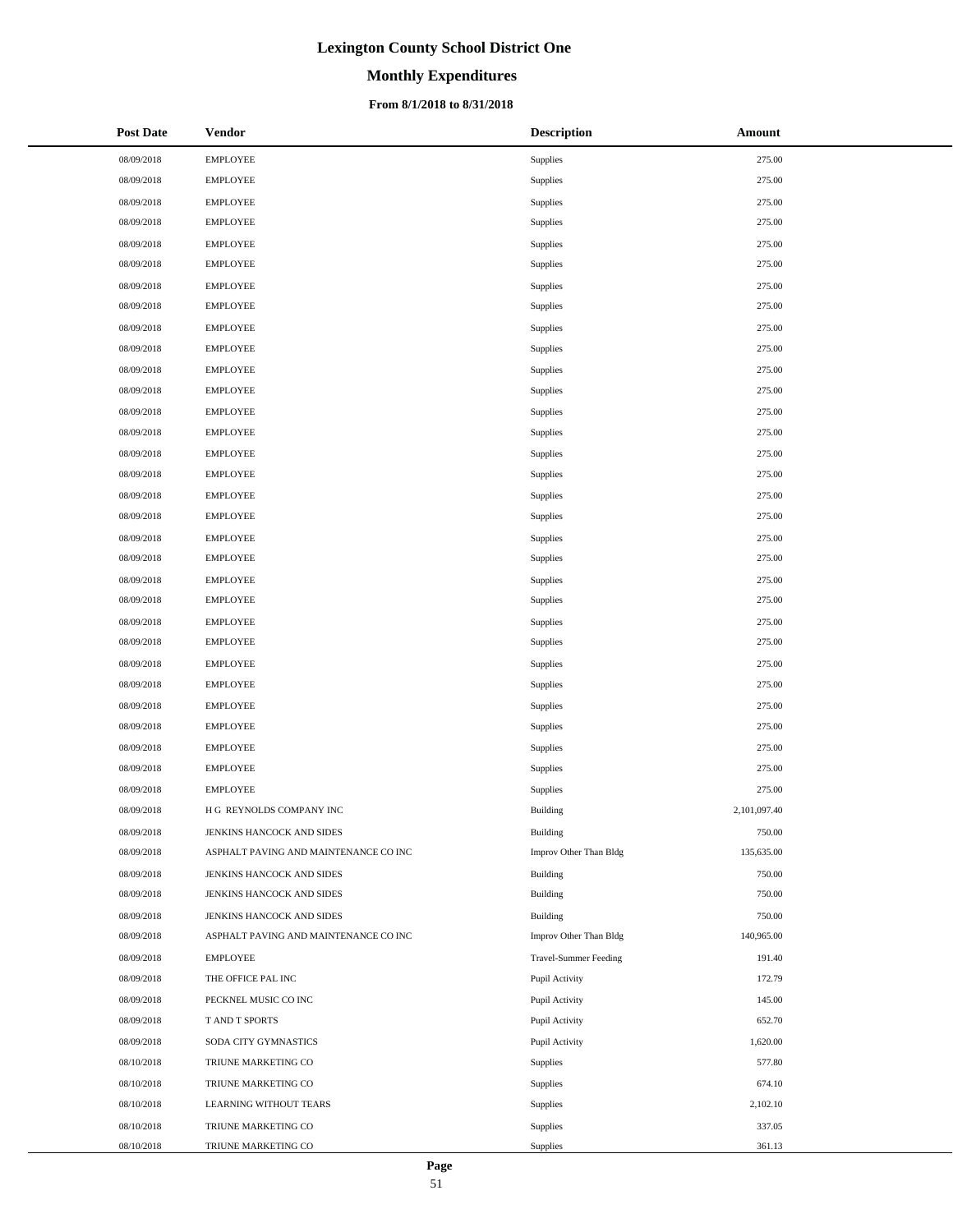# **Monthly Expenditures**

| <b>Post Date</b> | Vendor                                            | <b>Description</b>        | Amount     |
|------------------|---------------------------------------------------|---------------------------|------------|
| 08/10/2018       | SCHOOL SPECIALTY INC                              | Supplies                  | 174.21     |
| 08/10/2018       | LEXINGTON PRINTING LLC                            | Printing and Binding      | 689.08     |
| 08/10/2018       | <b>EMPLOYEE</b>                                   | Travel                    | 1,020.54   |
| 08/10/2018       | <b>EMPLOYEE</b>                                   | Travel                    | 604.87     |
| 08/10/2018       | RICHLAND SCHOOL DISTRICT TWO                      | Dues and Fees             | 125,200.00 |
| 08/10/2018       | CONCEPT UNLIMITED INC                             | Supplies                  | 522.97     |
| 08/10/2018       | <b>LRADAC</b>                                     | Other Prof & Tech Service | 2,992.86   |
| 08/10/2018       | <b>EMPLOYEE</b>                                   | Travel                    | 288.00     |
| 08/10/2018       | OCCUPATIONAL HEALTH                               | <b>Supplies</b>           | 162.00     |
| 08/10/2018       | <b>EMPLOYEE</b>                                   | Travel-Teacher Staff Dev  | 116.63     |
| 08/10/2018       | DUFF AND CHILDS LLC                               | Legal Services            | 10,803.55  |
| 08/10/2018       | <b>EMPLOYEE</b>                                   | Travel                    | 201.00     |
| 08/10/2018       | <b>SHRED WITH US</b>                              | Other Prof & Tech Service | 276.70     |
| 08/10/2018       | <b>CULLUM SERVICES INC</b>                        | Repairs and Maintenance   | 1,399.81   |
| 08/10/2018       | <b>BATTERIES PLUS BULBS</b>                       | Supplies-Maintenace       | 831.39     |
| 08/10/2018       | PIONEER MANUFACTURING CO                          | Supplies-Maintenace       | 393.76     |
| 08/10/2018       | SMITH AND JONES JANITORIAL SUPPLIES AND EQUIP INC | Supplies-Maintenace       | 951.79     |
| 08/10/2018       | FERGUSON ENTERPRISES INC FEI 27                   | Supplies-Maintenace       | 291.89     |
| 08/10/2018       | PIONEER MANUFACTURING CO                          | Supplies-Maintenace       | 393.76     |
| 08/10/2018       | <b>CULLUM SERVICES INC</b>                        | Repairs and Maintenance   | 590.75     |
| 08/10/2018       | PIONEER MANUFACTURING CO                          | Supplies-Maintenace       | 393.76     |
| 08/10/2018       | <b>CULLUM SERVICES INC</b>                        | Repairs and Maintenance   | 999.02     |
| 08/10/2018       | ALPINE SALES INC                                  | Supplies-Maintenace       | 513.95     |
| 08/10/2018       | SMITH AND JONES JANITORIAL SUPPLIES AND EQUIP INC | Supplies-Maintenace       | 338.66     |
| 08/10/2018       | SMITH AND JONES JANITORIAL SUPPLIES AND EQUIP INC | Supplies-Maintenace       | 772.87     |
| 08/10/2018       | <b>CULLUM SERVICES INC</b>                        | Repairs and Maintenance   | 791.30     |
| 08/10/2018       | SMITH AND JONES JANITORIAL SUPPLIES AND EQUIP INC | Supplies-Maintenace       | 410.88     |
| 08/10/2018       | PIONEER MANUFACTURING CO                          | Supplies-Maintenace       | 492.20     |
| 08/10/2018       | THERMAL RESOURCES SALES                           | Supplies-Maintenace       | 1,295.77   |
| 08/10/2018       | LORICK OFFICE PRODUCTS                            | Supplies-Maintenace       | 457.96     |
| 08/10/2018       | SMITH AND JONES JANITORIAL SUPPLIES AND EQUIP INC | Supplies-Maintenace       | 2,102.55   |
| 08/10/2018       | <b>GE APPLIANCES</b>                              | Supplies-Maintenace       | 208.00     |
| 08/10/2018       | SMITH AND JONES JANITORIAL SUPPLIES AND EQUIP INC | Supplies-Maintenace       | 606.37     |
| 08/10/2018       | PIONEER MANUFACTURING CO                          | Supplies-Maintenace       | 393.76     |
| 08/10/2018       | SMITH AND JONES JANITORIAL SUPPLIES AND EQUIP INC | Supplies-Maintenace       | 628.36     |
| 08/10/2018       | SMITH AND JONES JANITORIAL SUPPLIES AND EQUIP INC | Supplies-Maintenace       | 1,234.08   |
| 08/10/2018       | <b>EMPLOYEE</b>                                   | Travel                    | 324.50     |
| 08/10/2018       | TOWN OF LEXINGTON                                 | Other Prof & Tech Service | 4,820.26   |
| 08/10/2018       | TOWN OF LEXINGTON                                 | Other Prof & Tech Service | 13,138.30  |
| 08/10/2018       | TOWN OF LEXINGTON                                 | Other Prof & Tech Service | 12,612.23  |
| 08/10/2018       | TOWN OF LEXINGTON                                 | Other Prof & Tech Service | 4,820.25   |
| 08/10/2018       | TOWN OF LEXINGTON                                 | Other Prof & Tech Service | 6,377.76   |
| 08/10/2018       | TOWN OF LEXINGTON                                 | Other Prof & Tech Service | 13,445.90  |
| 08/10/2018       | TOWN OF LEXINGTON                                 | Other Prof & Tech Service | 23,873.89  |
| 08/10/2018       | CREATING MEMORIES PHOTOGRAPHY                     | Other Prof & Tech Service | 280.00     |
| 08/10/2018       | COLUMBIA FLAG AND SIGN COMPANY LLC                | <b>Supplies</b>           | 260.01     |
| 08/10/2018       | AZURA INVESTIGATIONS LLC                          | Other Prof & Tech Service | 2,503.00   |
| 08/10/2018       | <b>EMPLOYEE</b>                                   | Travel                    | 130.80     |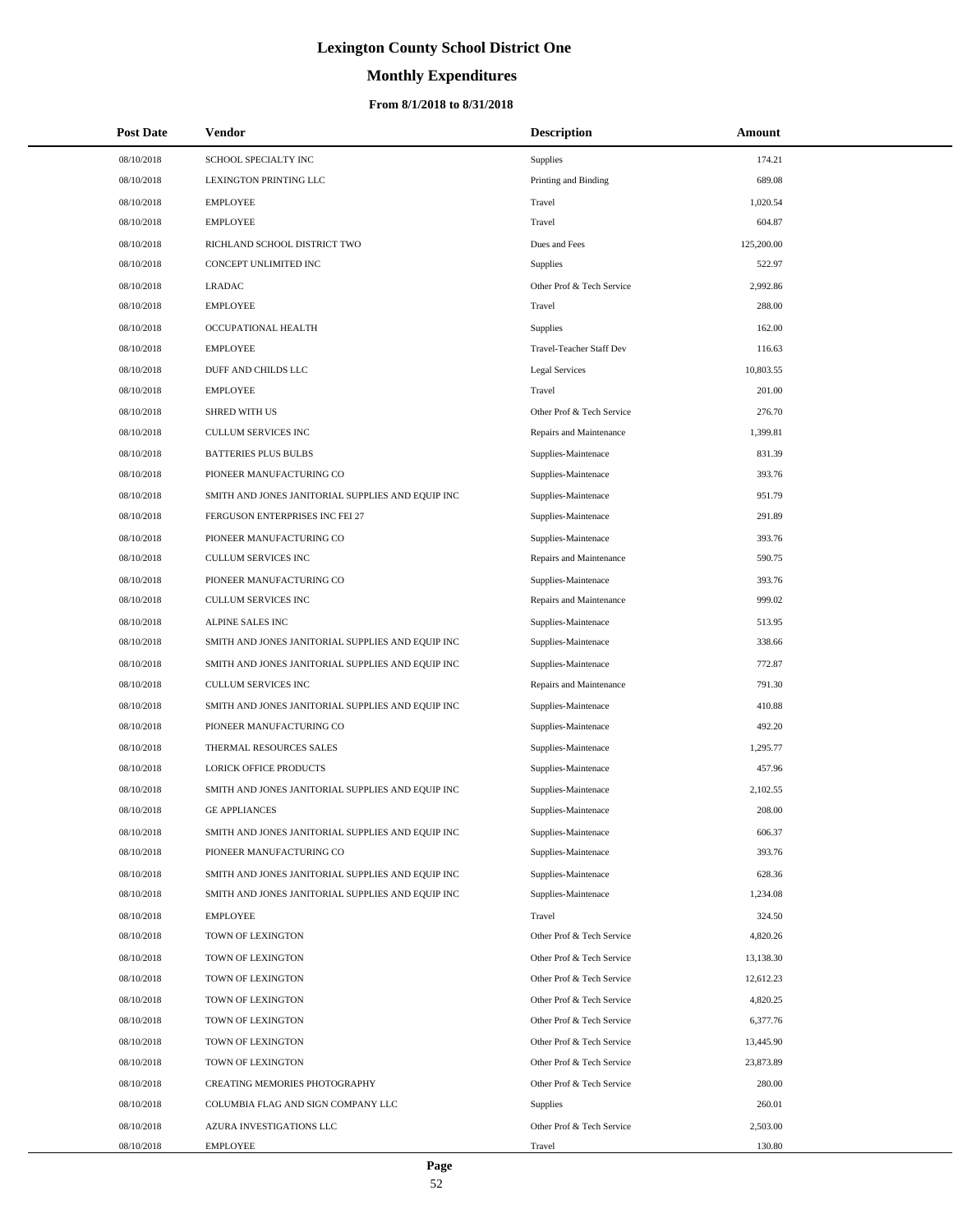# **Monthly Expenditures**

| <b>Post Date</b> | Vendor                                      | <b>Description</b>         | Amount    |
|------------------|---------------------------------------------|----------------------------|-----------|
| 08/10/2018       | <b>EMPLOYEE</b>                             | Travel                     | 338.00    |
| 08/10/2018       | BRIDGEWAY SOLUTIONS INC                     | Software Renewal/Agreemen  | 4,380.00  |
| 08/10/2018       | FOLLETT SCHOOL SOLUTIONS INC                | Software Renewal/Agreemen  | 47,419.23 |
| 08/10/2018       | PALMETTO MICROFILM SYSTEMS INC              | Software Renewal/Agreemen  | 16,191.00 |
| 08/10/2018       | SC DEPARTMENT OF REVENUE (SALES TAX RETURN) | Software Renewal/Agreemen  | 1,233.82  |
| 08/10/2018       | BRIDGEWAY SOLUTIONS INC                     | <b>Technology Supplies</b> | 1,519.40  |
| 08/10/2018       | CDWG ACCT 305089                            | <b>Technology Supplies</b> | 159.43    |
| 08/10/2018       | CDWG ACCT 305089                            | <b>Technology Supplies</b> | 159.43    |
| 08/10/2018       | CDWG ACCT 305089                            | <b>Technology Supplies</b> | 159.43    |
| 08/10/2018       | CDWG ACCT 305089                            | <b>Technology Supplies</b> | 159.43    |
| 08/10/2018       | CDWG ACCT 305089                            | <b>Technology Supplies</b> | 159.43    |
| 08/10/2018       | CDWG ACCT 305089                            | <b>Technology Supplies</b> | 159.43    |
| 08/10/2018       | CDWG ACCT 305089                            | <b>Technology Supplies</b> | 159.43    |
| 08/10/2018       | CDWG ACCT 305089                            | <b>Technology Supplies</b> | 159.43    |
| 08/10/2018       | CDWG ACCT 305089                            | <b>Technology Supplies</b> | 159.43    |
| 08/10/2018       | CDWG ACCT 305089                            | <b>Technology Supplies</b> | 159.43    |
| 08/10/2018       | CDWG ACCT 305089                            | <b>Technology Supplies</b> | 159.43    |
| 08/10/2018       | CDWG ACCT 305089                            | <b>Technology Supplies</b> | 159.43    |
| 08/10/2018       | LEXIA LEARNING SYSTEMS INC                  | Software Renewal/Agreemen  | 26,100.00 |
| 08/10/2018       | SC DEPARTMENT OF REVENUE (SALES TAX RETURN) | Software Renewal/Agreemen  | 1,827.00  |
| 08/10/2018       | PRO ED INC                                  | Supplies                   | 195.00    |
| 08/10/2018       | CAROLINA BIOLOGICAL SUPPLY CO               | Supplies                   | 411.09    |
| 08/10/2018       | <b>GEIGER CAROLINAS</b>                     | Supplies                   | 1,510.05  |
| 08/10/2018       | SCHOOL SPECIALTY INC                        | Supplies                   | 432.28    |
| 08/10/2018       | <b>CAMCOR</b>                               | <b>Technology Supplies</b> | 165.54    |
| 08/10/2018       | <b>CAMCOR</b>                               | <b>Technology Supplies</b> | 165.54    |
| 08/10/2018       | DAVIS FRAWLEY ATTORNEYS AT LAW              | <b>Legal Services</b>      | 496.50    |
| 08/10/2018       | CLARK POWELL ASSOCIATES INC                 | <b>Technology Supplies</b> | 71,792.84 |
| 08/10/2018       | CLARK POWELL ASSOCIATES INC                 | Technology Equipment D F   | 5,503.80  |
| 08/10/2018       | COMMUNICATION MANAGEMENT INC                | <b>Technology Supplies</b> | 8,312.61  |
| 08/10/2018       | SIGNAL TECHNOLOGIES INC                     | <b>Technology Supplies</b> | 3,099.09  |
| 08/10/2018       | <b>CAMCOR</b>                               | <b>Technology Supplies</b> | 165.54    |
| 08/10/2018       | SIGNAL TECHNOLOGIES INC                     | <b>Technology Supplies</b> | 6,085.17  |
| 08/10/2018       | <b>CAMCOR</b>                               | <b>Technology Supplies</b> | 165.54    |
| 08/10/2018       | COMMUNICATION MANAGEMENT INC                | <b>Technology Supplies</b> | 5,846.31  |
| 08/10/2018       | SYSCO FOOD SERV OF COLUMBIA                 | Food                       | 22,848.18 |
| 08/10/2018       | SYSCO FOOD SERV OF COLUMBIA                 | Food                       | 14,743.98 |
| 08/10/2018       | SYSCO FOOD SERV OF COLUMBIA                 | Food                       | 3,532.80  |
| 08/10/2018       | SYSCO FOOD SERV OF COLUMBIA                 | Food                       | 3,049.90  |
| 08/10/2018       | SYSCO FOOD SERV OF COLUMBIA                 | Food                       | 12,496.85 |
| 08/10/2018       | SYSCO FOOD SERV OF COLUMBIA                 | Food                       | 12,489.06 |
| 08/10/2018       | SYSCO FOOD SERV OF COLUMBIA                 | Food                       | 8,768.62  |
| 08/10/2018       | SYSCO FOOD SERV OF COLUMBIA                 | Food                       | 28,696.19 |
| 08/10/2018       | SYSCO FOOD SERV OF COLUMBIA                 | Food                       | 6,359.62  |
| 08/10/2018       | SYSCO FOOD SERV OF COLUMBIA                 | Food                       | 10,901.45 |
| 08/10/2018       | SYSCO FOOD SERV OF COLUMBIA                 | Food                       | 21,875.27 |
| 08/10/2018       | SYSCO FOOD SERV OF COLUMBIA                 | Food                       | 6,948.08  |
| 08/10/2018       | SYSCO FOOD SERV OF COLUMBIA                 | Food                       | 4,559.58  |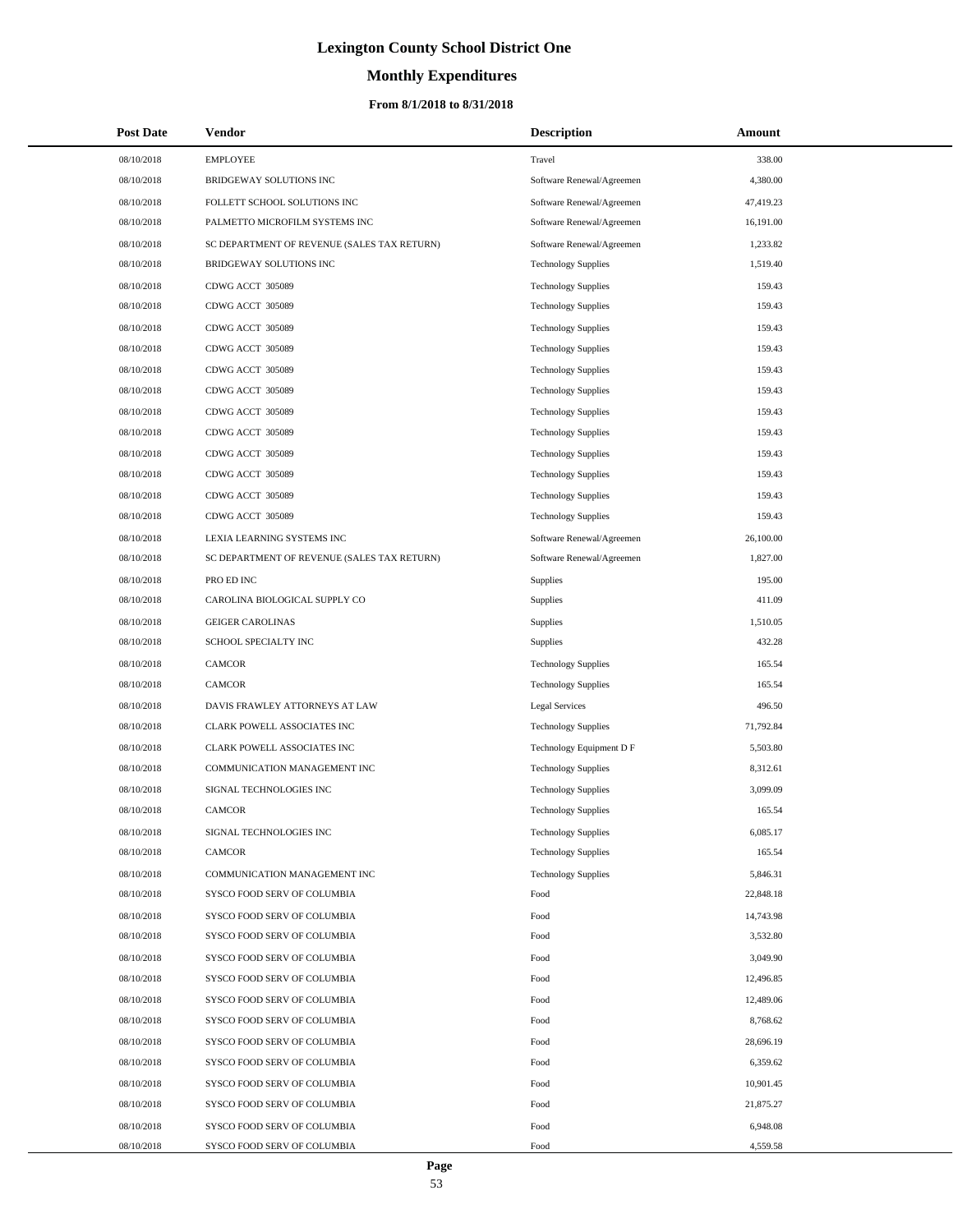# **Monthly Expenditures**

| <b>Post Date</b> | Vendor                                             | <b>Description</b>          | Amount     |
|------------------|----------------------------------------------------|-----------------------------|------------|
| 08/10/2018       | SYSCO FOOD SERV OF COLUMBIA                        | Food                        | 22,368.71  |
| 08/10/2018       | SYSCO FOOD SERV OF COLUMBIA                        | Food                        | 21,004.06  |
| 08/10/2018       | CASH                                               | Pupil Activity              | 6,000.00   |
| 08/10/2018       | AED SUPERSTORE ALLIED MEDICAL PRODUCTS             | Pupil Activity              | 1,489.44   |
| 08/10/2018       | <b>EMPLOYEE</b>                                    | Pupil Activity              | 390.62     |
| 08/10/2018       | <b>EMPLOYEE</b>                                    | Pupil Activity              | 165.21     |
| 08/10/2018       | <b>BSN SPORTS</b>                                  | Pupil Activity              | 1,112.80   |
| 08/10/2018       | WILSON AND ASSOCIATES                              | Pupil Activity              | 1,765.89   |
| 08/10/2018       | VARSITY SPIRIT FASHIONS AND SUPPLIES LLC           | Pupil Activity              | 1,573.97   |
| 08/10/2018       | <b>BSN SPORTS</b>                                  | Pupil Activity              | 377.18     |
| 08/10/2018       | <b>EMPLOYEE</b>                                    | Travel                      | 151.40     |
| 08/13/2018       | DELL COMPUTERS                                     | <b>Technology Supplies</b>  | 419.42     |
| 08/13/2018       | HAL LEONARD CORP DBA MUSIC EXPRESS                 | <b>Supplies</b>             | 195.00     |
| 08/13/2018       | LEARNING WITHOUT TEARS                             | Supplies                    | 691.60     |
| 08/13/2018       | DELL COMPUTERS                                     | <b>Technology Supplies</b>  | 419.42     |
| 08/13/2018       | WILLIAM V MACGILL AND CO                           | <b>Supplies</b>             | 167.99     |
| 08/13/2018       | FORMS AND SUPPLY INC (FSI)                         | Supplies                    | 3,152.20   |
| 08/13/2018       | SCHOOL SPECIALTY INC                               | Supplies                    | 108.64     |
| 08/13/2018       | FORMS AND SUPPLY INC (FSI)                         | Supplies                    | 180.27     |
| 08/13/2018       | SC DEPARTMENT OF EDUCATION                         | Inst Prog Improvement       | 2,580.00   |
| 08/13/2018       | CERTIFIED TRANSLATION SERVICES                     | Other Prof & Tech Service   | 109.34     |
| 08/13/2018       | <b>EMPLOYEE</b>                                    | Other Objects               | 147.29     |
| 08/13/2018       | KYZERS TREE SERVICE LLC                            | Repairs and Maintenance     | 900.00     |
| 08/13/2018       | CONSOLIDATED ELECTRICAL DISTRIBUTORS INC           | Supplies-Maintenace         | 1,275.97   |
| 08/13/2018       | PRECISION FIRE SOLUTIONS                           | Repairs and Maintenance     | 998.47     |
| 08/13/2018       | SMITH AND JONES JANITORIAL SUPPLIES AND EQUIP INC  | Supplies-Maintenace         | 2,268.95   |
| 08/13/2018       | CONSOLIDATED ELECTRICAL DISTRIBUTORS INC           | Supplies-Maintenace         | 1,275.98   |
| 08/13/2018       | ED SMITH LUMBER MILL INC                           | Supplies-Maintenace         | 2,207.08   |
| 08/13/2018       | CALICO INDUSTRIES INC                              | Supplies-Maintenace         | 553.19     |
| 08/13/2018       | <b>ANIXTER INC</b>                                 | Supplies-Maintenace         | 813.20     |
| 08/13/2018       | <b>ANIXTER INC</b>                                 | Supplies-Maintenace         | 813.20     |
| 08/13/2018       | MASTERCRAFT RENOVATION SYSTEMS LLC                 | Supplies-Maintenace         | 9,630.00   |
| 08/13/2018       | CHECKER YELLOW CAB CO INC                          | Pupil Transportation        | 175.00     |
| 08/13/2018       | FORMS AND SUPPLY INC (FSI)                         | Supplies                    | 110.38     |
| 08/13/2018       | <b>BLACK SHEEP PROMOTIONS</b>                      | <b>Supplies</b>             | 272.85     |
| 08/13/2018       | SERVICE PRINTING CO INC                            | Other Prof & Tech Service   | 308.16     |
| 08/13/2018       | <b>EDGENUITY</b>                                   | Software Renewal/Agreemen   | 133,322.00 |
| 08/13/2018       | EDUCATORS PUBLISHING SERVICE                       | <b>Supplies</b>             | 794.70     |
| 08/13/2018       | <b>EMPOWERING WRITERS LLC</b>                      | <b>Supplies</b>             | 105.93     |
| 08/13/2018       | STATE DEPARTMENT OF EDUCATION LEX DIST ONEBUS SHOP | <b>Pupil Transportation</b> | 2,112.98   |
| 08/13/2018       | STATE DEPARTMENT OF EDUCATION LEX DIST ONEBUS SHOP | Pupil Transportation        | 4,047.26   |
| 08/13/2018       | STATE DEPARTMENT OF EDUCATION LEX DIST ONEBUS SHOP | Pupil Transportation        | 2,085.02   |
| 08/13/2018       | STATE DEPARTMENT OF EDUCATION LEX DIST ONEBUS SHOP | Pupil Transportation        | 2,576.10   |
| 08/13/2018       | MUSIC AND ARTS CENTER                              | <b>Supplies</b>             | 310.30     |
| 08/13/2018       | JOINT MUNICIPAL WATER AND SEWER COMMISSION         | Building                    | 8,000.00   |
| 08/13/2018       | SIGNAL TECHNOLOGIES INC                            | <b>Technology Supplies</b>  | 12,600.24  |
| 08/13/2018       | FORMS AND SUPPLY INC (FSI)                         | Pupil Activity              | 229.84     |
| 08/13/2018       | R L BRYAN CO TEXTBOOK DEPOSITORY                   | Pupil Activity              | 7,498.40   |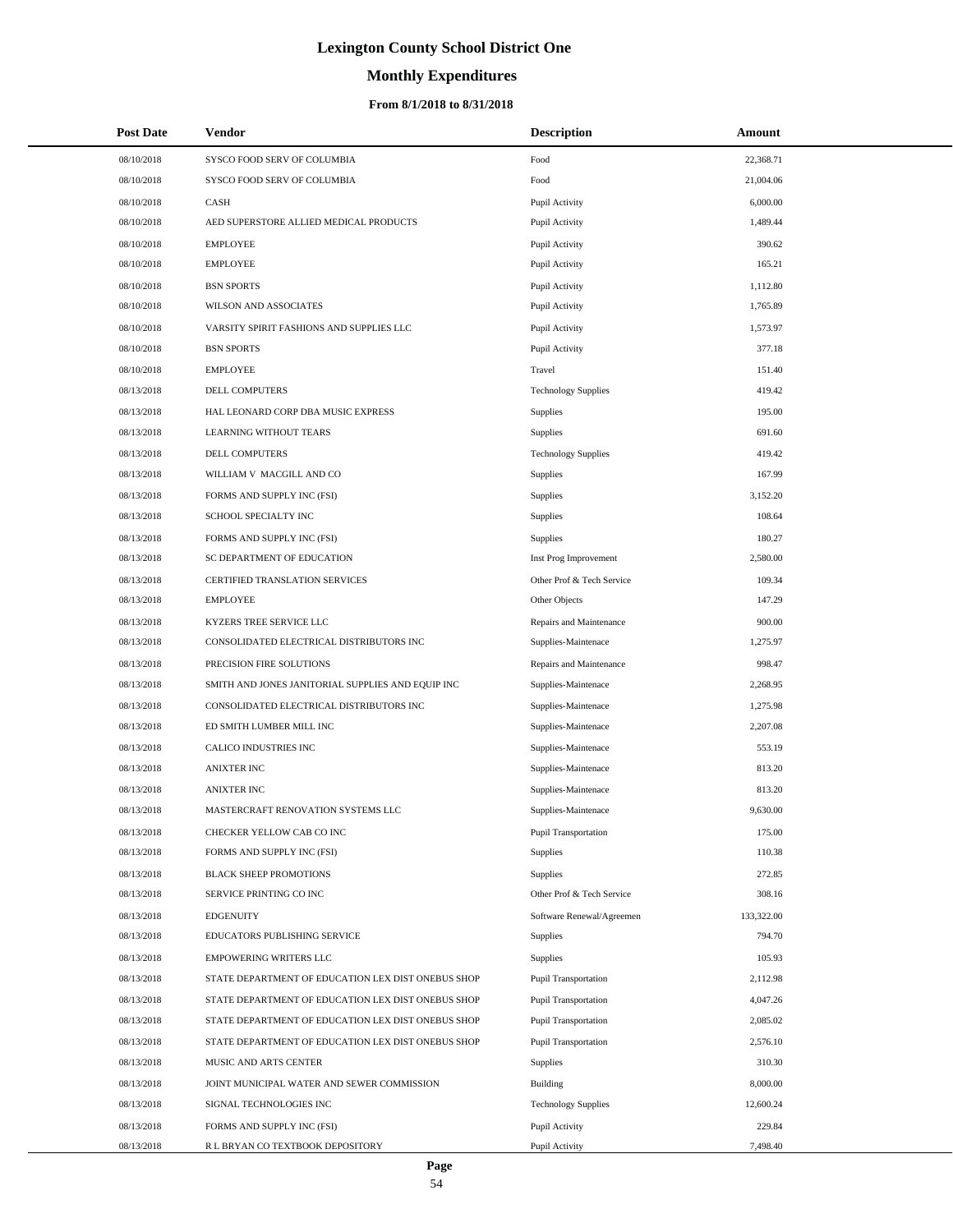# **Monthly Expenditures**

## **From 8/1/2018 to 8/31/2018**

| <b>Post Date</b> | Vendor                                      | <b>Description</b>         | Amount    |  |
|------------------|---------------------------------------------|----------------------------|-----------|--|
| 08/13/2018       | SC HIGH SCHOOL LEAGUE                       | Pupil Activity             | 1,785.00  |  |
| 08/13/2018       | HENRY SCHEIN INC MEDICAL SPECIAL MARKETS    | Pupil Activity             | 640.93    |  |
| 08/13/2018       | SCHOOL HEALTH CORP                          | Pupil Activity             | 180.18    |  |
| 08/13/2018       | T AND T SPORTS                              | Pupil Activity             | 2,265.73  |  |
| 08/14/2018       | SCHOOL SPECIALTY INC                        | Supplies                   | 117.38    |  |
| 08/14/2018       | FORMS AND SUPPLY INC (FSI)                  | Supplies                   | 5,358.77  |  |
| 08/14/2018       | SCHOOL SPECIALTY INC                        | Supplies                   | 495.11    |  |
| 08/14/2018       | SCHOOL SPECIALTY INC                        | Supplies                   | 557.21    |  |
| 08/14/2018       | FORMS AND SUPPLY INC (FSI)                  | Supplies                   | 796.90    |  |
| 08/14/2018       | THE OFFICE PAL INC                          | Supplies                   | 531.16    |  |
| 08/14/2018       | DELL COMPUTERS                              | <b>Technology Supplies</b> | 1,904.59  |  |
| 08/14/2018       | LEXINGTON PRINTING LLC                      | Printing and Binding       | 202.23    |  |
| 08/14/2018       | SC DEPARTMENT OF CORRECTIONS                | Printing and Binding       | 147.82    |  |
| 08/14/2018       | FORMS AND SUPPLY INC (FSI)                  | Supplies                   | 280.55    |  |
| 08/14/2018       | FORMS AND SUPPLY INC (FSI)                  | Supplies                   | 407.40    |  |
| 08/14/2018       | PINE PRESS OF LEXINGTON INC                 | Printing and Binding       | 115.77    |  |
| 08/14/2018       | FORMS AND SUPPLY INC (FSI)                  | Supplies                   | 136.41    |  |
| 08/14/2018       | MSC INDUSTRIAL SUPPLY CO                    | Supplies                   | 711.99    |  |
| 08/14/2018       | PEE DEE REGIONAL EMS INC                    | Other Prof & Tech Service  | 1,015.00  |  |
| 08/14/2018       | <b>EMPLOYEE</b>                             | Software Renewal/Agreemen  | 149.99    |  |
| 08/14/2018       | DATA MANAGEMENT INC                         | Other Prof & Tech Service  | 225.00    |  |
| 08/14/2018       | <b>EMPLOYEE</b>                             | Repairs and Maintenance    | 125.00    |  |
| 08/14/2018       | CITY ELECTRIC SUPPLY CO                     | Supplies-Maintenace        | 307.78    |  |
| 08/14/2018       | CITY ELECTRIC SUPPLY CO                     | Supplies-Maintenace        | 307.77    |  |
| 08/14/2018       | REBEL YELL INC                              | Supplies-Maintenace        | 224.70    |  |
| 08/14/2018       | CATOE'S MOPED SHED INC                      | Supplies-Maintenace        | 695.45    |  |
| 08/14/2018       | <b>GE APPLIANCES</b>                        | Supplies-Maintenace        | 621.00    |  |
| 08/14/2018       | SOUTHEASTERN PAPER                          | Supplies-Maintenace        | 200.30    |  |
| 08/14/2018       | FERGUSON ENTERPRISES INC FEI 27             | Supplies-Maintenace        | 281.56    |  |
| 08/14/2018       | CITY ELECTRIC SUPPLY CO                     | Supplies-Maintenace        | 1,638.31  |  |
| 08/14/2018       | MIDLANDS EXAMS AND DRUG SCREENING           | Other Prof & Tech Service  | 2,515.00  |  |
| 08/14/2018       | SC DEPARTMENT OF REVENUE (SALES TAX RETURN) | Software Renewal/Agreemen  | 4,735.50  |  |
| 08/14/2018       | <b>SCHOOLOGY INC</b>                        | Software Renewal/Agreemen  | 67,650.00 |  |
| 08/14/2018       | <b>BATTELLE FOR KIDS</b>                    | Travel                     | 2,396.00  |  |
| 08/14/2018       | <b>INSECT LORE</b>                          | Supplies                   | 124.95    |  |
| 08/14/2018       | <b>NASCO</b>                                | Supplies                   | 115.80    |  |
| 08/14/2018       | W S DARLEY AND COMPANY                      | Supplies                   | 600.00    |  |
| 08/14/2018       | MUSICAL INNOVATIONS                         | Supplies                   | 213.99    |  |
| 08/14/2018       | <b>GS2 ENGINEERING INC</b>                  | Building                   | 19,434.00 |  |
| 08/14/2018       | PALMETTO CONSTRUCTION SERVICES              | Building                   | 400.00    |  |
| 08/14/2018       | <b>RUBBER DESIGNS LLC</b>                   | Improv Other Than Bldg     | 89,807.88 |  |
| 08/14/2018       | ASPHALT PAVING AND MAINTENANCE CO INC       | Improv Other Than Bldg     | 5,775.00  |  |
| 08/14/2018       | MR TINT INC                                 | Building                   | 3,565.37  |  |
| 08/14/2018       | MR TINT INC                                 | Building                   | 7,634.43  |  |
| 08/14/2018       | MR TINT INC                                 | Building                   | 4,525.23  |  |
| 08/14/2018       | MR TINT INC                                 | Building                   | 16,242.05 |  |
| 08/14/2018       | LORICK OFFICE PRODUCTS                      | Supplies                   | 3,676.52  |  |
| 08/14/2018       | MR TINT INC                                 | Building                   | 5,262.28  |  |

÷.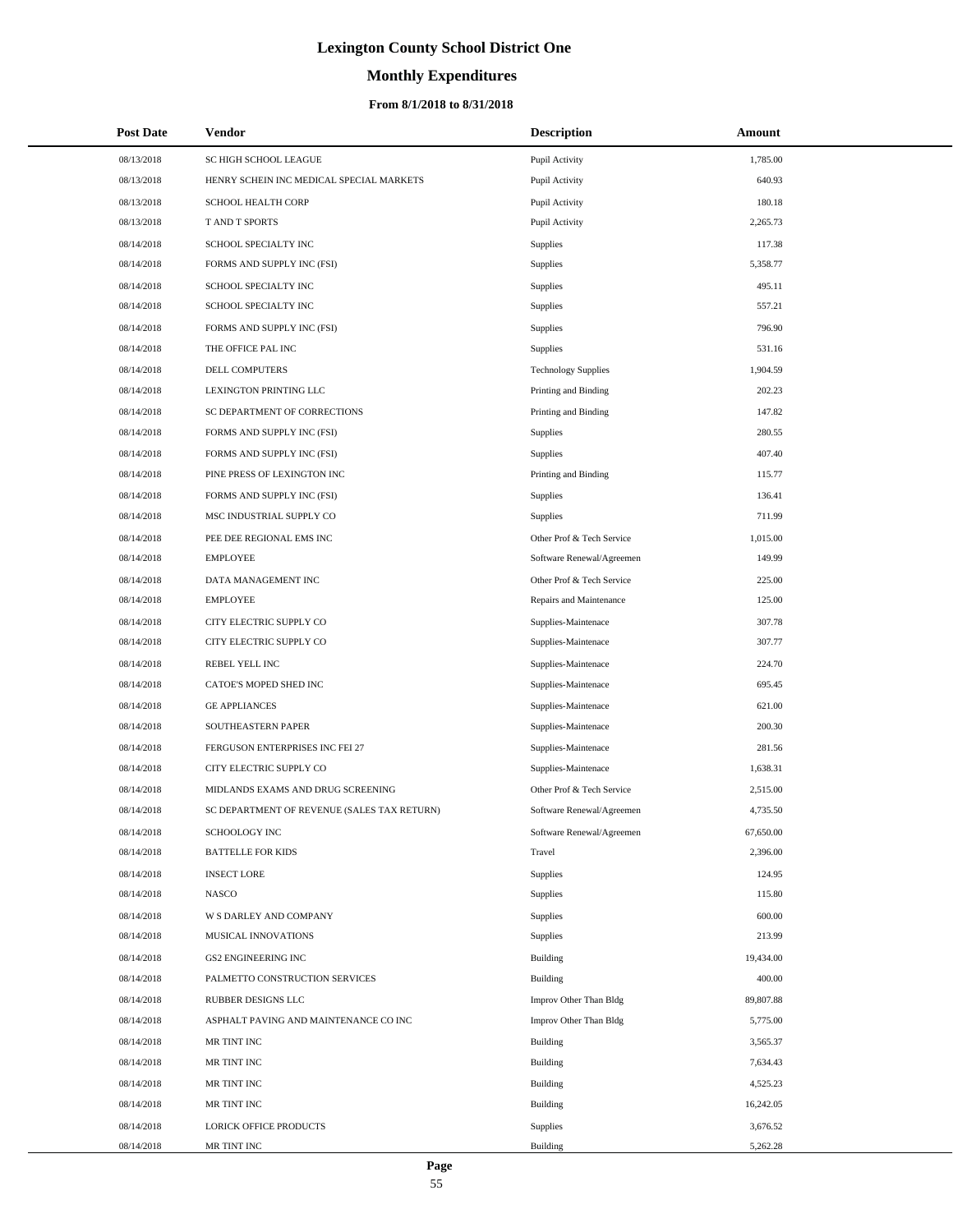# **Monthly Expenditures**

### **From 8/1/2018 to 8/31/2018**

| <b>Post Date</b> | <b>Vendor</b>                                      | <b>Description</b>         | Amount    |
|------------------|----------------------------------------------------|----------------------------|-----------|
| 08/14/2018       | MR TINT INC                                        | Building                   | 5,779.50  |
| 08/14/2018       | R L BRYAN CO TEXTBOOK DEPOSITORY                   | Pupil Activity             | 5,969.88  |
| 08/14/2018       | BARNES AND NOBLE COLLEGE BOOKSELLERS LLC           | Pupil Activity             | 2,858.00  |
| 08/14/2018       | PREMIER AGENDAS LLC SCHOOL SPECIALITY              | Pupil Activity             | 1,520.98  |
| 08/14/2018       | GLOBAL BEAUTY NETWORK INC                          | Pupil Activity             | 560.00    |
| 08/14/2018       | COMPUTER DESIGN CONSULTING SERVICE LLC             | Pupil Activity             | 1,498.00  |
| 08/14/2018       | <b>EMPLOYEE</b>                                    | Pupil Activity             | 167.70    |
| 08/14/2018       | DIAMONDBACK GOLF COURSE LLC                        | Pupil Activity             | 225.00    |
| 08/14/2018       | <b>EMPLOYEE</b>                                    | Pupil Activity             | 113.56    |
| 08/15/2018       | LEARNING WITHOUT TEARS                             | Supplies                   | 791.70    |
| 08/15/2018       | SC DEPARTMENT OF JUVENILE JUSTICE (FISCAL AFFAIRS) | Tuition-LEA                | 273.70    |
| 08/15/2018       | SCHOOL SPECIALTY INC                               | Supplies                   | 1,234.10  |
| 08/15/2018       | FORMS AND SUPPLY INC (FSI)                         | <b>Supplies</b>            | 106.42    |
| 08/15/2018       | SC DEPARTMENT OF JUVENILE JUSTICE (FISCAL AFFAIRS) | Tuition-LEA                | 117.60    |
| 08/15/2018       | HARMONY EDUCATION CENTER NSRF                      | Dues and Fees              | 375.00    |
| 08/15/2018       | MCNAIR LAW FIRM PA                                 | <b>Legal Services</b>      | 32,472.00 |
| 08/15/2018       | FORMS AND SUPPLY INC (FSI)                         | <b>Supplies</b>            | 306.23    |
| 08/15/2018       | ROTARY CLUB OF LEXINGTON                           | Dues and Fees              | 540.00    |
| 08/15/2018       | <b>BARNES PROPANE</b>                              | <b>Public Utilities</b>    | 787.68    |
| 08/15/2018       | CALICO INDUSTRIES INC                              | Supplies-Maintenace        | 553.19    |
| 08/15/2018       | SMITH AND JONES JANITORIAL SUPPLIES AND EQUIP INC  | Supplies-Maintenace        | 911.43    |
| 08/15/2018       | DUO SECURITY INC                                   | Software Renewal/Agreemen  | 1,800.00  |
| 08/15/2018       | SC DEPARTMENT OF REVENUE (SALES TAX RETURN)        | Software Renewal/Agreemen  | 126.00    |
| 08/15/2018       | SIGNAL TECHNOLOGIES INC                            | <b>Technology Supplies</b> | 2,767.74  |
| 08/15/2018       | SCHOLASTIC INC                                     | <b>Supplies</b>            | 344.89    |
| 08/15/2018       | WESSLING, SARAH BROWN                              | Inst Prog Improvement      | 7,500.00  |
| 08/15/2018       | SC DEPARTMENT OF REVENUE                           | Sales Tax on Adult Meals   | 9,022.66  |
| 08/15/2018       | EVOLLVE INC DBA OZOBOT                             | Pupil Activity             | 1,000.00  |
| 08/15/2018       | <b>KLEEN AIR AND WATER</b>                         | Pupil Activity             | 128.00    |
| 08/15/2018       | <b>BSN SPORTS</b>                                  | Pupil Activity             | 1,984.85  |
| 08/15/2018       | ECHO1612 INC                                       | Pupil Activity             | 400.00    |
| 08/15/2018       | <b>TAND T SPORTS</b>                               | Pupil Activity             | 781.10    |
| 08/15/2018       | SC HIGH SCHOOL LEAGUE                              | Pupil Activity             | 120.00    |
| 08/15/2018       | SC HIGH SCHOOL LEAGUE                              | Pupil Activity             | 108.00    |
| 08/15/2018       | POWDERSVILLE HIGH SCHOOL                           | Pupil Activity             | 200.00    |
| 08/15/2018       | BOLEY, RANDALL                                     | Pupil Activity             | 120.00    |
| 08/15/2018       | LAM, MATTHEW                                       | Pupil Activity             | 200.00    |
| 08/16/2018       | SCHOOL SPECIALTY INC                               | Supplies                   | 218.85    |
| 08/16/2018       | RESOURCES FOR READING                              | Supplies                   | 173.75    |
| 08/16/2018       | SCHOOL SPECIALTY INC                               | <b>Supplies</b>            | 218.85    |
| 08/16/2018       | ETA HAND2MIND                                      | Supplies                   | 1,018.26  |
| 08/16/2018       | LEARNING WITHOUT TEARS                             | <b>Supplies</b>            | 6,697.60  |
| 08/16/2018       | GREENVILLE COUNTY SCHOOL DIST                      | Tuition-LEA                | 189.88    |
| 08/16/2018       | SCHOOL SPECIALTY INC                               | <b>Supplies</b>            | 4,258.89  |
| 08/16/2018       | SC DEPARTMENT OF REVENUE (SALES TAX RETURN)        | <b>Technology Supplies</b> | 664.84    |
| 08/16/2018       | STUDICA INC                                        | <b>Technology Supplies</b> | 9,492.64  |
| 08/16/2018       | PINE PRESS OF LEXINGTON INC                        | Printing and Binding       | 613.20    |
| 08/16/2018       | SCHOOL SPECIALTY INC                               | Supplies                   | 218.85    |

 $\overline{\phantom{0}}$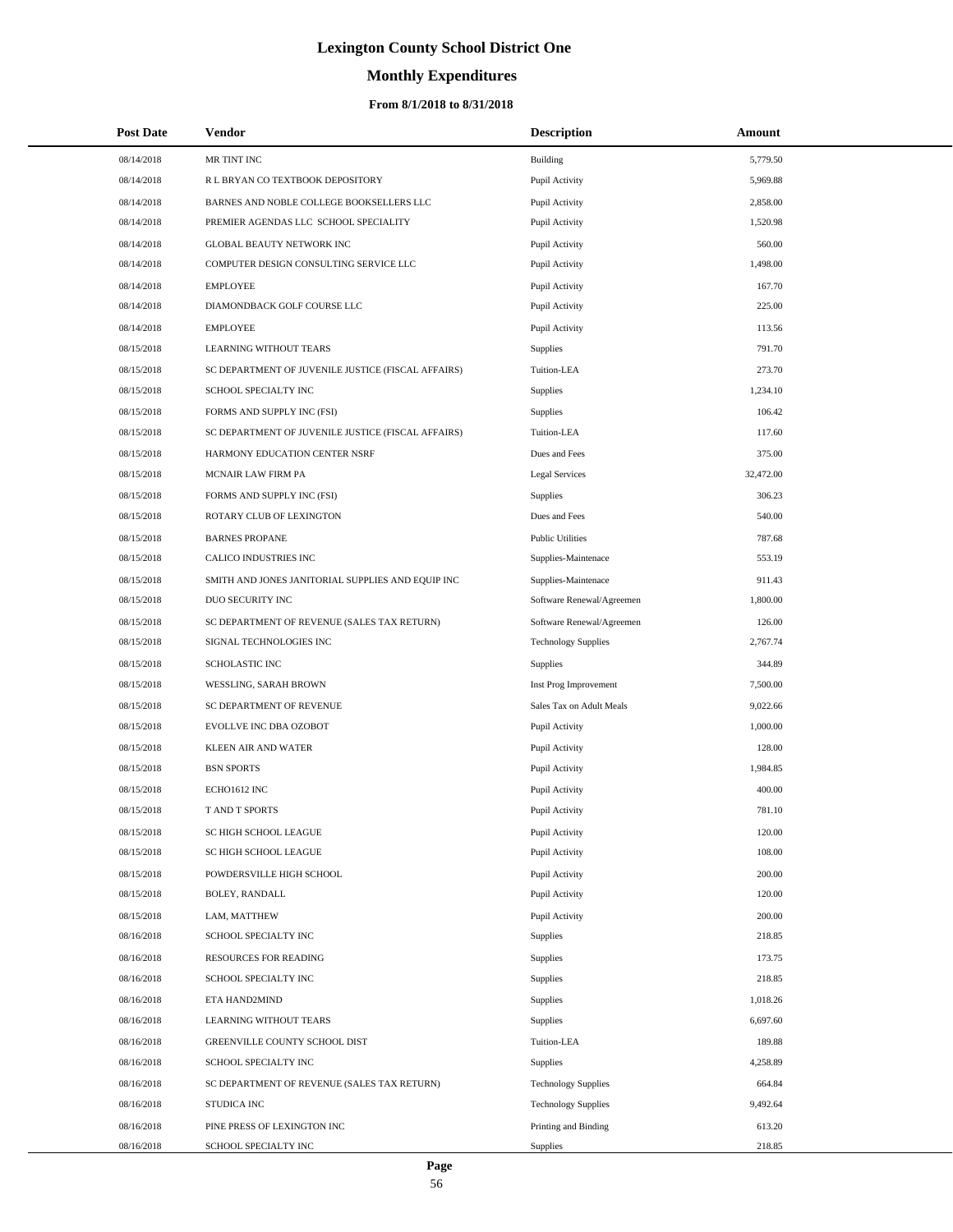# **Monthly Expenditures**

### **From 8/1/2018 to 8/31/2018**

| <b>Post Date</b> | Vendor                               | <b>Description</b>      | Amount   |
|------------------|--------------------------------------|-------------------------|----------|
| 08/16/2018       | <b>CARROT TOP INDUSTRIES</b>         | Supplies                | 265.00   |
| 08/16/2018       | LEXINGTON COUNTY SCHOOL DIST 1       | Travel                  | 176.70   |
| 08/16/2018       | <b>EMPLOYEE</b>                      | Travel                  | 2,071.60 |
| 08/16/2018       | AMERICAN BUTTON MACHINES             | Supplies                | 568.80   |
| 08/16/2018       | AMERICAN SIGN AND DISPLAY CO         | Supplies                | 353.10   |
| 08/16/2018       | FORMS AND SUPPLY INC (FSI)           | Supplies                | 1,029.27 |
| 08/16/2018       | MSC INDUSTRIAL SUPPLY CO             | Supplies                | 2,103.57 |
| 08/16/2018       | PITSCO EDUCATION HEARILY AND COMPANY | Supplies                | 138.04   |
| 08/16/2018       | SCHOOL SPECIALTY INC                 | Supplies                | 117.33   |
| 08/16/2018       | SPARK FUN ELECTRONICS                | Supplies                | 164.50   |
| 08/16/2018       | <b>SCHOLASTIC INC</b>                | <b>Library Books</b>    | 107.88   |
| 08/16/2018       | <b>EMPLOYEE</b>                      | Travel                  | 103.28   |
| 08/16/2018       | SIMULATION TRAINING SYSTEMS INC      | Supplies                | 604.00   |
| 08/16/2018       | WHITE & STORY LLC                    | <b>Legal Services</b>   | 646.45   |
| 08/16/2018       | <b>EMPLOYEE</b>                      | Travel                  | 108.73   |
| 08/16/2018       | <b>EMPLOYEE</b>                      | Travel                  | 1,210.43 |
| 08/16/2018       | CULLUM SERVICES INC                  | Repairs and Maintenance | 1,343.75 |
| 08/16/2018       | MIDLANDS FIRE PROTECTION INC         | Repairs and Maintenance | 300.00   |
| 08/16/2018       | REPUBLIC SERVICES INC                | Other Property Services | 295.00   |
| 08/16/2018       | <b>CULLUM SERVICES INC</b>           | Repairs and Maintenance | 4,792.50 |
| 08/16/2018       | REPUBLIC SERVICES INC                | Other Property Services | 153.60   |
| 08/16/2018       | REPUBLIC SERVICES INC                | Other Property Services | 102.40   |
| 08/16/2018       | CULLUM SERVICES INC                  | Repairs and Maintenance | 3,937.50 |
| 08/16/2018       | MIDLANDS FIRE PROTECTION INC         | Repairs and Maintenance | 125.00   |
| 08/16/2018       | REPUBLIC SERVICES INC                | Other Property Services | 153.60   |
| 08/16/2018       | REPUBLIC SERVICES INC                | Other Property Services | 256.00   |
| 08/16/2018       | CULLUM SERVICES INC                  | Repairs and Maintenance | 360.00   |
| 08/16/2018       | MIDLANDS FIRE PROTECTION INC         | Repairs and Maintenance | 125.00   |
| 08/16/2018       | REPUBLIC SERVICES INC                | Other Property Services | 153.60   |
| 08/16/2018       | CULLUM SERVICES INC                  | Repairs and Maintenance | 1,379.17 |
| 08/16/2018       | REPUBLIC SERVICES INC                | Other Property Services | 204.80   |
| 08/16/2018       | CULLUM SERVICES INC                  | Repairs and Maintenance | 440.63   |
| 08/16/2018       | REBEL YELL INC                       | Supplies-Maintenace     | 224.70   |
| 08/16/2018       | <b>WW GRAINGER</b>                   | Supplies-Maintenace     | 332.56   |
| 08/16/2018       | <b>CULLUM SERVICES INC</b>           | Repairs and Maintenance | 2,730.00 |
| 08/16/2018       | REPUBLIC SERVICES INC                | Other Property Services | 153.60   |
| 08/16/2018       | <b>CULLUM SERVICES INC</b>           | Repairs and Maintenance | 757.50   |
| 08/16/2018       | REPUBLIC SERVICES INC                | Other Property Services | 102.40   |
| 08/16/2018       | CULLUM SERVICES INC                  | Repairs and Maintenance | 1,372.50 |
| 08/16/2018       | MIDLANDS FIRE PROTECTION INC         | Repairs and Maintenance | 250.00   |
| 08/16/2018       | REPUBLIC SERVICES INC                | Other Property Services | 102.40   |
| 08/16/2018       | DADE PAPER AND BAG CO                | Supplies-Maintenace     | 881.34   |
| 08/16/2018       | SOUTHEASTERN PAPER                   | Supplies-Maintenace     | 1,434.23 |
| 08/16/2018       | CULLUM SERVICES INC                  | Repairs and Maintenance | 1,355.63 |
| 08/16/2018       | DADE PAPER AND BAG CO                | Supplies-Maintenace     | 367.22   |
| 08/16/2018       | SOUTHEASTERN PAPER                   | Supplies-Maintenace     | 198.22   |
| 08/16/2018       | CULLUM SERVICES INC                  | Repairs and Maintenance | 1,059.38 |
| 08/16/2018       | REPUBLIC SERVICES INC                | Other Property Services | 102.40   |

 $\overline{\phantom{0}}$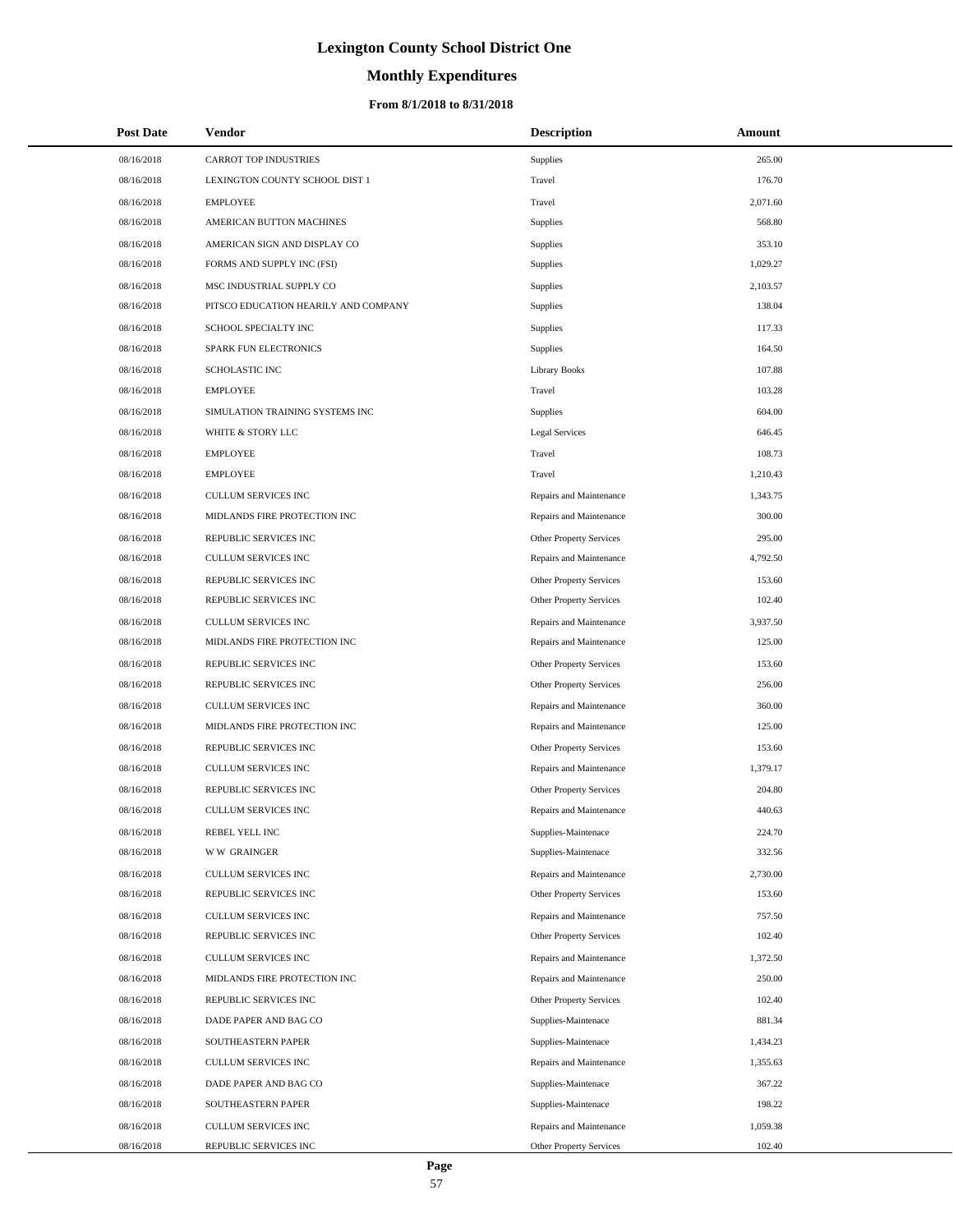# **Monthly Expenditures**

| <b>Post Date</b> | Vendor                                            | <b>Description</b>             | Amount    |
|------------------|---------------------------------------------------|--------------------------------|-----------|
| 08/16/2018       | CULLUM SERVICES INC                               | Repairs and Maintenance        | 1,331.25  |
| 08/16/2018       | CULLUM SERVICES INC                               | Repairs and Maintenance        | 1,792.50  |
| 08/16/2018       | REPUBLIC SERVICES INC                             | Other Property Services        | 153.60    |
| 08/16/2018       | SMITH AND JONES JANITORIAL SUPPLIES AND EQUIP INC | Supplies-Maintenace            | 885.66    |
| 08/16/2018       | CULLUM SERVICES INC                               | Repairs and Maintenance        | 3,788.54  |
| 08/16/2018       | REPUBLIC SERVICES INC                             | Other Property Services        | 153.60    |
| 08/16/2018       | CULLUM SERVICES INC                               | Repairs and Maintenance        | 1,691.25  |
| 08/16/2018       | REPUBLIC SERVICES INC                             | Other Property Services        | 102.40    |
| 08/16/2018       | <b>CULLUM SERVICES INC</b>                        | Repairs and Maintenance        | 1,537.50  |
| 08/16/2018       | CULLUM SERVICES INC                               | Repairs and Maintenance        | 1,149.38  |
| 08/16/2018       | REPUBLIC SERVICES INC                             | Other Property Services        | 563.20    |
| 08/16/2018       | CULLUM SERVICES INC                               | Repairs and Maintenance        | 3,759.33  |
| 08/16/2018       | REPUBLIC SERVICES INC                             | Other Property Services        | 102.40    |
| 08/16/2018       | <b>CULLUM SERVICES INC</b>                        | Repairs and Maintenance        | 2,148.75  |
| 08/16/2018       | REPUBLIC SERVICES INC                             | <b>Other Property Services</b> | 153.60    |
| 08/16/2018       | CULLUM SERVICES INC                               | Repairs and Maintenance        | 1,515.00  |
| 08/16/2018       | REPUBLIC SERVICES INC                             | Other Property Services        | 102.40    |
| 08/16/2018       | CULLUM SERVICES INC                               | Repairs and Maintenance        | 1,376.25  |
| 08/16/2018       | REPUBLIC SERVICES INC                             | Other Property Services        | 102.40    |
| 08/16/2018       | CULLUM SERVICES INC                               | Repairs and Maintenance        | 1,530.00  |
| 08/16/2018       | REPUBLIC SERVICES INC                             | Other Property Services        | 102.40    |
| 08/16/2018       | CULLUM SERVICES INC                               | Repairs and Maintenance        | 1,205.60  |
| 08/16/2018       | REPUBLIC SERVICES INC                             | Other Property Services        | 102.40    |
| 08/16/2018       | CULLUM SERVICES INC                               | Repairs and Maintenance        | 1,276.88  |
| 08/16/2018       | REPUBLIC SERVICES INC                             | Other Property Services        | 102.40    |
| 08/16/2018       | CULLUM SERVICES INC                               | Repairs and Maintenance        | 620.63    |
| 08/16/2018       | REPUBLIC SERVICES INC                             | Other Property Services        | 102.40    |
| 08/16/2018       | SOUTHEASTERN PAPER                                | Supplies-Maintenace            | 609.90    |
| 08/16/2018       | CULLUM SERVICES INC                               | Repairs and Maintenance        | 2,371.88  |
| 08/16/2018       | REPUBLIC SERVICES INC                             | Other Property Services        | 102.40    |
| 08/16/2018       | CULLUM SERVICES INC                               | Repairs and Maintenance        | 1,453.13  |
| 08/16/2018       | REPUBLIC SERVICES INC                             | <b>Other Property Services</b> | 102.40    |
| 08/16/2018       | CULLUM SERVICES INC                               | Repairs and Maintenance        | 2,437.50  |
| 08/16/2018       | REPUBLIC SERVICES INC                             | <b>Other Property Services</b> | 102.40    |
| 08/16/2018       | CULLUM SERVICES INC                               | Repairs and Maintenance        | 5,887.50  |
| 08/16/2018       | REPUBLIC SERVICES INC                             | Other Property Services        | 563.20    |
| 08/16/2018       | <b>CULLUM SERVICES INC</b>                        | Repairs and Maintenance        | 1,453.13  |
| 08/16/2018       | REPUBLIC SERVICES INC                             | Other Property Services        | 563.20    |
| 08/16/2018       | <b>BSN SPORTS</b>                                 | Supplies                       | 516.29    |
| 08/16/2018       | <b>EMPLOYEE</b>                                   | Travel                         | 352.00    |
| 08/16/2018       | SC NATIONAL SCHOOL PUBLIC RELATIONS ASSOCIATION   | Travel                         | 179.00    |
| 08/16/2018       | <b>EMPLOYEE</b>                                   | Travel                         | 241.50    |
| 08/16/2018       | <b>EMPLOYEE</b>                                   | Travel                         | 286.13    |
| 08/16/2018       | BREWER CO INC F AND E CHECK PROTECTOR CO          | Software Renewal/Agreemen      | 1,499.00  |
| 08/16/2018       | CARNEGIE LEARNING INC                             | Software Renewal/Agreemen      | 42,665.00 |
| 08/16/2018       | SC DEPARTMENT OF REVENUE (SALES TAX RETURN)       | Software Renewal/Agreemen      | 3,091.48  |
| 08/16/2018       | FORMS AND SUPPLY INC (FSI)                        | Supplies                       | 182.22    |
| 08/16/2018       | WARDS NATURAL SCIENCE EST LLC                     | Supplies                       | 141.37    |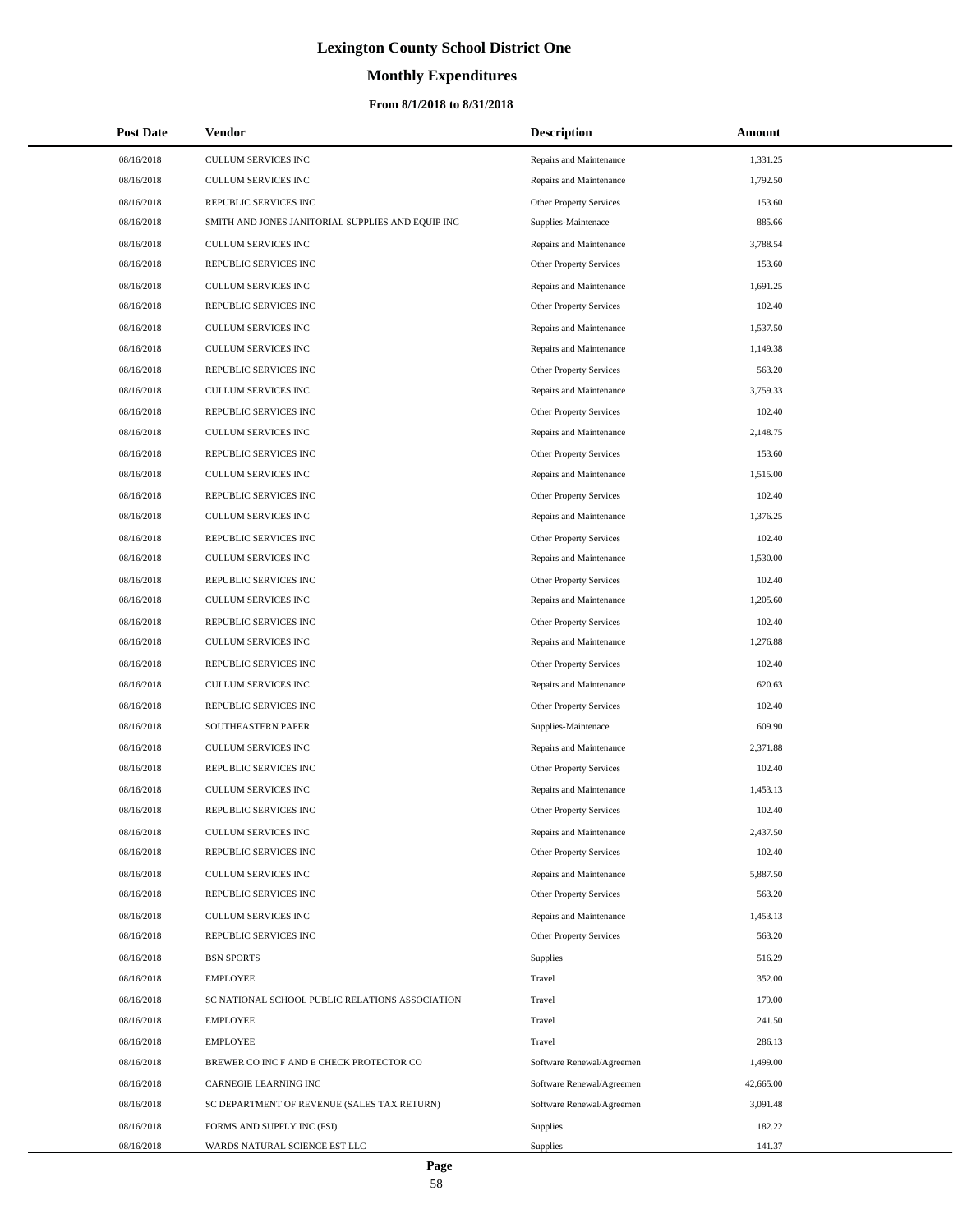# **Monthly Expenditures**

| <b>Post Date</b> | Vendor                                            | <b>Description</b>         | Amount    |
|------------------|---------------------------------------------------|----------------------------|-----------|
| 08/16/2018       | <b>CAMCOR</b>                                     | <b>Technology Supplies</b> | 6,932.30  |
| 08/16/2018       | <b>GS2 ENGINEERING INC</b>                        | Building                   | 21,809.15 |
| 08/16/2018       | <b>SMITH TURF &amp; IRRIGATION</b>                | Equipment - Nonexpendable  | 35,565.54 |
| 08/16/2018       | THOMPSON TURNER CONSTRUCTION                      | Improv Other Than Bldg     | 2,161.32  |
| 08/16/2018       | CENGAGE LEARNING                                  | Pupil Activity             | 1,848.00  |
| 08/16/2018       | GOODHEART WLLCOX PUBLISHER                        | Pupil Activity             | 2,410.86  |
| 08/16/2018       | MEADOW GLEN MIDDLE SCHOOL                         | Pupil Activity             | 500.00    |
| 08/16/2018       | US SPECIALTY COATINGS INC                         | Pupil Activity             | 2,078.21  |
| 08/16/2018       | T AND T SPORTS                                    | Pupil Activity             | 804.38    |
| 08/16/2018       | <b>BSN SPORTS</b>                                 | Pupil Activity             | 231.12    |
| 08/16/2018       | <b>INKDROPZ</b>                                   | Pupil Activity             | 342.40    |
| 08/17/2018       | FORMS AND SUPPLY INC (FSI)                        | Supplies                   | 1,576.10  |
| 08/17/2018       | FORMS AND SUPPLY INC (FSI)                        | Supplies                   | 758.07    |
| 08/17/2018       | SCHOOL SPECIALTY INC                              | Supplies                   | 681.94    |
| 08/17/2018       | SCHOOL SPECIALTY INC                              | Supplies                   | 109.58    |
| 08/17/2018       | FORMS AND SUPPLY INC (FSI)                        | Supplies                   | 148.94    |
| 08/17/2018       | <b>SALSARITA'S</b>                                | Other Objects              | 317.95    |
| 08/17/2018       | SCE&G                                             | <b>Public Utilities</b>    | 442.50    |
| 08/17/2018       | SCE&G                                             | <b>Public Utilities</b>    | 1,008.75  |
| 08/17/2018       | KENDALL ELEVATOR COMPANY                          | Repairs and Maintenance    | 1,344.00  |
| 08/17/2018       | KENDALL ELEVATOR COMPANY                          | Repairs and Maintenance    | 2,976.00  |
| 08/17/2018       | DILLON SEED AND SUPPLY CO INC                     | Supplies-Maintenace        | 139.10    |
| 08/17/2018       | SCE&G                                             | <b>Public Utilities</b>    | 765.70    |
| 08/17/2018       | KENDALL ELEVATOR COMPANY                          | Repairs and Maintenance    | 816.00    |
| 08/17/2018       | DILLON SEED AND SUPPLY CO INC                     | Supplies-Maintenace        | 146.06    |
| 08/17/2018       | SCE&G                                             | <b>Public Utilities</b>    | 12,653.99 |
| 08/17/2018       | DILLON SEED AND SUPPLY CO INC                     | Supplies-Maintenace        | 139.10    |
| 08/17/2018       | FERGUSON ENTERPRISES INC FEI 27                   | Supplies-Maintenace        | 237.28    |
| 08/17/2018       | SMITH AND JONES JANITORIAL SUPPLIES AND EQUIP INC | Supplies-Maintenace        | 939.05    |
| 08/17/2018       | SCE&G                                             | <b>Public Utilities</b>    | 10,328.77 |
| 08/17/2018       | KENDALL ELEVATOR COMPANY                          | Repairs and Maintenance    | 528.00    |
| 08/17/2018       | SCE&G                                             | <b>Public Utilities</b>    | 32,507.09 |
| 08/17/2018       | CITY ELECTRIC SUPPLY CO                           | Supplies-Maintenace        | 1,185.14  |
| 08/17/2018       | DILLON SEED AND SUPPLY CO INC                     | Supplies-Maintenace        | 139.10    |
| 08/17/2018       | PALMETTO PLAYGROUNDS LLC                          | Supplies-Maintenace        | 160.50    |
| 08/17/2018       | SCE&G                                             | <b>Public Utilities</b>    | 15,153.19 |
| 08/17/2018       | KENDALL ELEVATOR COMPANY                          | Repairs and Maintenance    | 1,632.00  |
| 08/17/2018       | TERMINIX COMMERCIAL                               | Repairs and Maintenance    | 770.00    |
| 08/17/2018       | SCE&G                                             | <b>Public Utilities</b>    | 10,579.56 |
| 08/17/2018       | SCE&G                                             | <b>Public Utilities</b>    | 11,249.73 |
| 08/17/2018       | KENDALL ELEVATOR COMPANY                          | Repairs and Maintenance    | 528.00    |
| 08/17/2018       | <b>WW GRAINGER</b>                                | Supplies-Maintenace        | 221.70    |
| 08/17/2018       | KENDALL ELEVATOR COMPANY                          | Repairs and Maintenance    | 528.00    |
| 08/17/2018       | DILLON SEED AND SUPPLY CO INC                     | Supplies-Maintenace        | 139.10    |
| 08/17/2018       | KENDALL ELEVATOR COMPANY                          | Repairs and Maintenance    | 816.00    |
| 08/17/2018       | DILLON SEED AND SUPPLY CO INC                     | Supplies-Maintenace        | 146.05    |
| 08/17/2018       | PALMETTO PLAYGROUNDS LLC                          | Supplies-Maintenace        | 160.50    |
| 08/17/2018       | SCE&G                                             | <b>Public Utilities</b>    | 51,849.32 |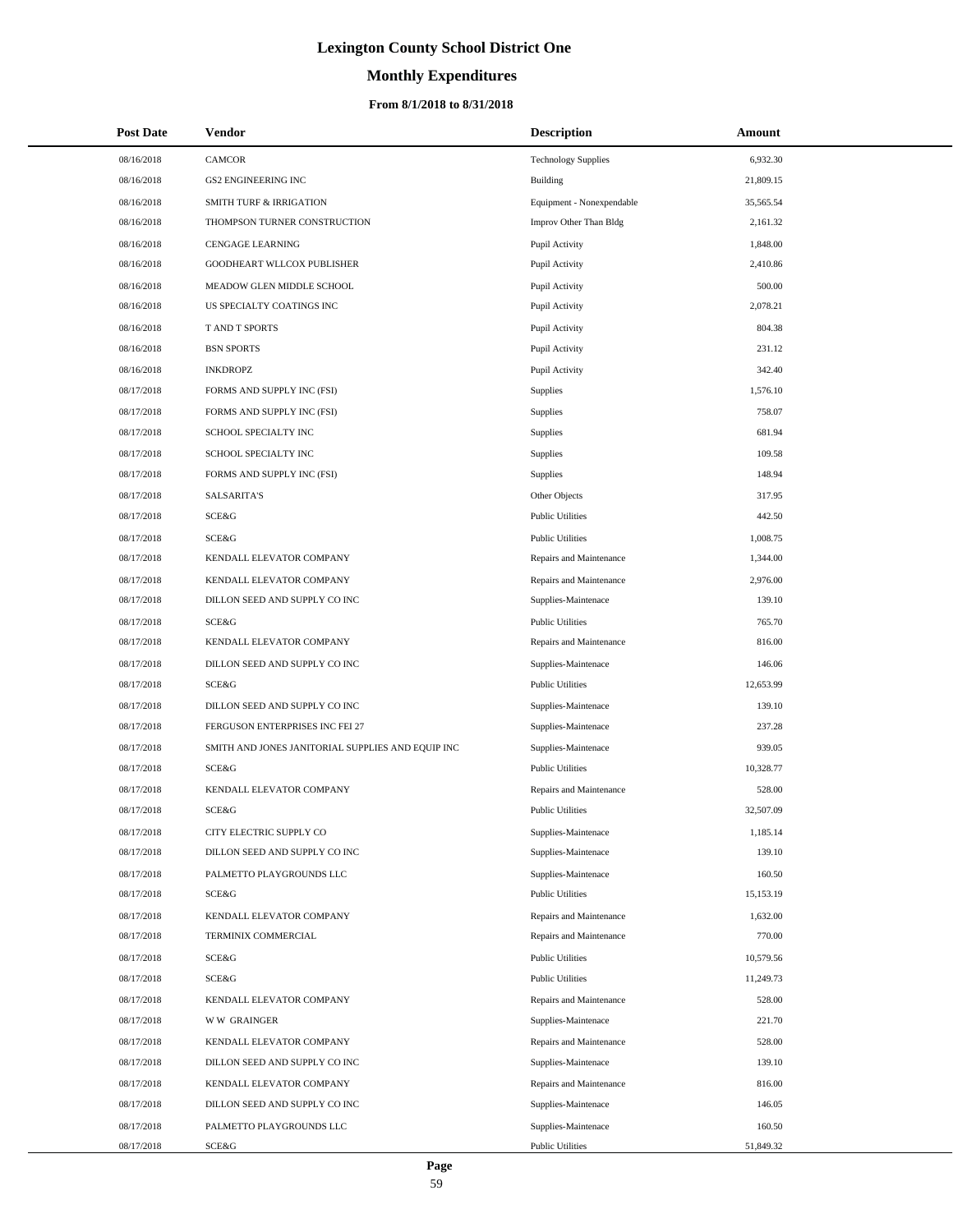# **Monthly Expenditures**

### **From 8/1/2018 to 8/31/2018**

| <b>Post Date</b> | Vendor                                            | <b>Description</b>         | Amount    |  |
|------------------|---------------------------------------------------|----------------------------|-----------|--|
| 08/17/2018       | KENDALL ELEVATOR COMPANY                          | Repairs and Maintenance    | 816.00    |  |
| 08/17/2018       | DILLON SEED AND SUPPLY CO INC                     | Supplies-Maintenace        | 139.10    |  |
| 08/17/2018       | SCE&G                                             | <b>Public Utilities</b>    | 10,957.52 |  |
| 08/17/2018       | KENDALL ELEVATOR COMPANY                          | Repairs and Maintenance    | 528.00    |  |
| 08/17/2018       | SMITH AND JONES JANITORIAL SUPPLIES AND EQUIP INC | Supplies-Maintenace        | 535.00    |  |
| 08/17/2018       | <b>SCE&amp;G</b>                                  | <b>Public Utilities</b>    | 11,885.25 |  |
| 08/17/2018       | SCE&G                                             | <b>Public Utilities</b>    | 21,444.45 |  |
| 08/17/2018       | KENDALL ELEVATOR COMPANY                          | Repairs and Maintenance    | 816.00    |  |
| 08/17/2018       | SCE&G                                             | <b>Public Utilities</b>    | 8,475.21  |  |
| 08/17/2018       | SCE&G                                             | <b>Public Utilities</b>    | 3,389.80  |  |
| 08/17/2018       | PALMETTO PLAYGROUNDS LLC                          | Supplies-Maintenace        | 160.50    |  |
| 08/17/2018       | SCE&G                                             | <b>Public Utilities</b>    | 16,292.66 |  |
| 08/17/2018       | SCE&G                                             | <b>Public Utilities</b>    | 12,667.37 |  |
| 08/17/2018       | SCE&G                                             | <b>Public Utilities</b>    | 10,473.76 |  |
| 08/17/2018       | SCE&G                                             | <b>Public Utilities</b>    | 12,877.83 |  |
| 08/17/2018       | SMITH AND JONES JANITORIAL SUPPLIES AND EQUIP INC | Supplies-Maintenace        | 231.12    |  |
| 08/17/2018       | SCE&G                                             | <b>Public Utilities</b>    | 23,927.48 |  |
| 08/17/2018       | KENDALL ELEVATOR COMPANY                          | Repairs and Maintenance    | 816.00    |  |
| 08/17/2018       | SCE&G                                             | <b>Public Utilities</b>    | 73,731.57 |  |
| 08/17/2018       | KENDALL ELEVATOR COMPANY                          | Repairs and Maintenance    | 2,448.00  |  |
| 08/17/2018       | DILLON SEED AND SUPPLY CO INC                     | Supplies-Maintenace        | 139.10    |  |
| 08/17/2018       | SMITH AND JONES JANITORIAL SUPPLIES AND EQUIP INC | Supplies-Maintenace        | 385.20    |  |
| 08/17/2018       | SCE&G                                             | <b>Public Utilities</b>    | 17,357.39 |  |
| 08/17/2018       | <b>SCE&amp;G</b>                                  | <b>Public Utilities</b>    | 220.48    |  |
| 08/17/2018       | <b>READABLE INK</b>                               | Other Prof & Tech Service  | 2,000.00  |  |
| 08/17/2018       | KOSS CREATIVE BRANDS LLC DBA STRAIGHT UP          | Supplies                   | 922.50    |  |
| 08/17/2018       | DATA MANAGEMENT INC                               | Software Renewal/Agreemen  | 26,568.53 |  |
| 08/17/2018       | CDWG ACCT 305089                                  | <b>Technology Supplies</b> | 417.30    |  |
| 08/17/2018       | CAROLINA BIOLOGICAL SUPPLY CO                     | Supplies                   | 213.57    |  |
| 08/17/2018       | <b>EMPLOYEE</b>                                   | Travel                     | 206.50    |  |
| 08/17/2018       | <b>EMPLOYEE</b>                                   | Travel                     | 206.50    |  |
| 08/17/2018       | <b>EMPLOYEE</b>                                   | Travel                     | 206.50    |  |
| 08/17/2018       | <b>EMPLOYEE</b>                                   | Travel                     | 206.50    |  |
| 08/17/2018       | <b>CAMCOR</b>                                     | <b>Technology Supplies</b> | 2,895.18  |  |
| 08/17/2018       | FORMS AND SUPPLY INC (FSI)                        | Supplies                   | 1,001.01  |  |
| 08/17/2018       | WILLIAM V MACGILL AND CO                          | Pupil Activity             | 167.99    |  |
| 08/17/2018       | T AND T SPORTS                                    | Pupil Activity             | 196.88    |  |
| 08/20/2018       | FORMS AND SUPPLY INC (FSI)                        | Supplies                   | 109.14    |  |
| 08/20/2018       | SCHOOL SPECIALTY INC                              | Supplies                   | 263.54    |  |
| 08/20/2018       | SCHOOL SPECIALTY INC                              | Supplies                   | 624.03    |  |
| 08/20/2018       | SCHOOL SPECIALTY INC                              | Supplies                   | 611.71    |  |
| 08/20/2018       | FORMS AND SUPPLY INC (FSI)                        | Supplies                   | 1,183.12  |  |
| 08/20/2018       | SCHOOL SPECIALTY INC                              | Supplies                   | 536.27    |  |
| 08/20/2018       | FORMS AND SUPPLY INC (FSI)                        | Supplies                   | 276.49    |  |
| 08/20/2018       | UNIVERSITY OF SOUTH CAROLINA SUMTER BOOKSTORE     | Supplies                   | 2,388.40  |  |
| 08/20/2018       | ACCURATE LABEL DESIGNS INC                        | Supplies                   | 186.00    |  |
| 08/20/2018       | MUSICIAN SUPPLY                                   | Supplies                   | 427.99    |  |
| 08/20/2018       | SCHOOL SPECIALTY INC                              | Supplies                   | 127.01    |  |

 $\overline{\phantom{0}}$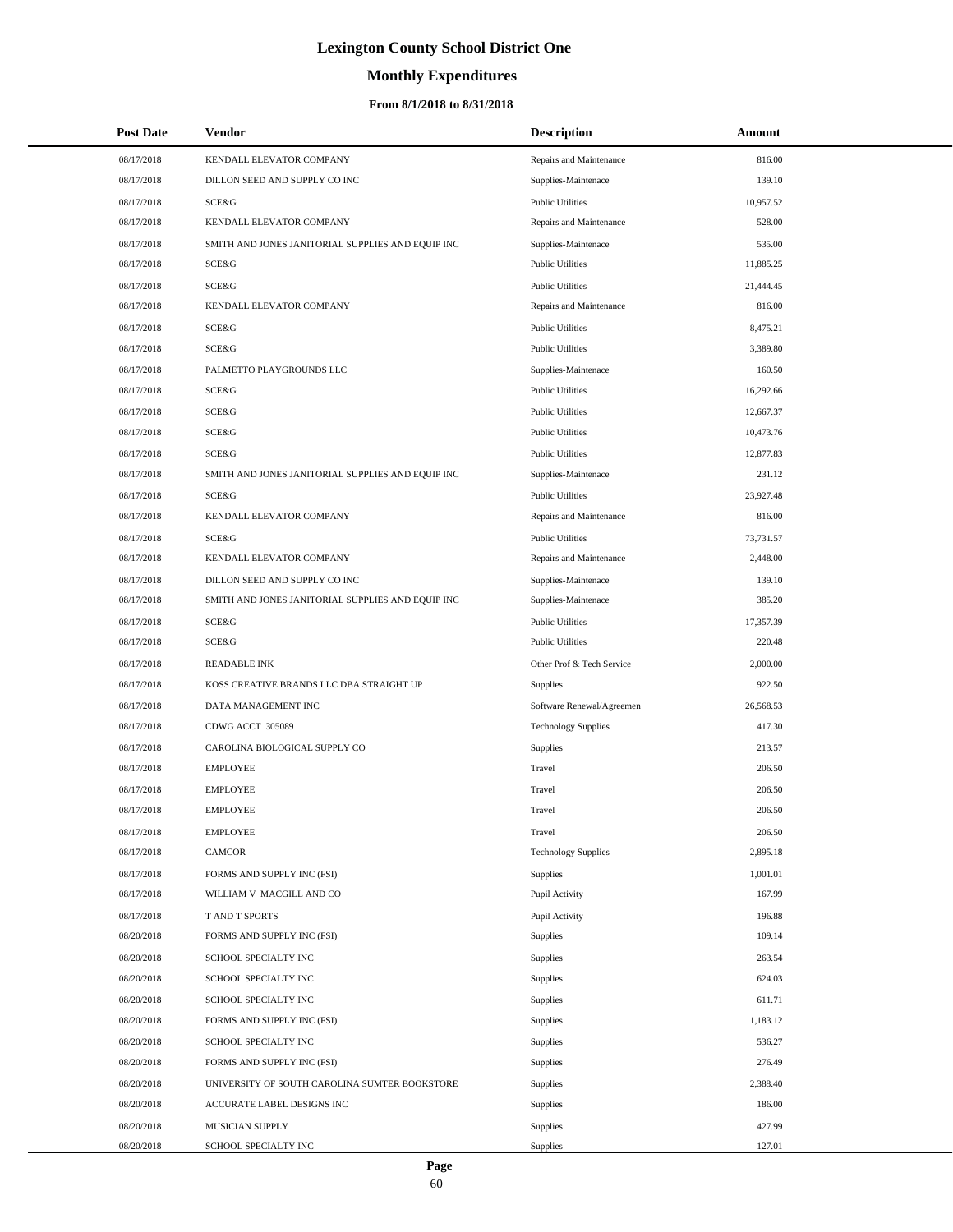# **Monthly Expenditures**

| <b>Post Date</b>         | Vendor                                                                                   | <b>Description</b>                                 | Amount             |
|--------------------------|------------------------------------------------------------------------------------------|----------------------------------------------------|--------------------|
| 08/20/2018               | ENLOWS AUTO SUPPLY                                                                       | Supplies                                           | 929.26             |
| 08/20/2018               | FORMS AND SUPPLY INC (FSI)                                                               | Supplies                                           | 125.16             |
| 08/20/2018               | MILLER, RICHARD G                                                                        | Other Prof & Tech Service                          | 3,000.00           |
| 08/20/2018               | SONITROL OF COLUMBIA INC                                                                 | Repairs and Maintenance                            | 600.04             |
| 08/20/2018               | TRITEK FIRE AND SECURITY LLC                                                             | Repairs and Maintenance                            | 176.00             |
| 08/20/2018               | CALICO INDUSTRIES INC                                                                    | Supplies-Maintenace                                | 276.60             |
| 08/20/2018               | <b>WW GRAINGER</b>                                                                       | Supplies-Maintenace                                | 138.57             |
| 08/20/2018               | PROVIDENCE ENVIRONMENTAL CONCEPTS/SERVICES                                               | Repairs and Maintenance                            | 220.00             |
| 08/20/2018               | CALICO INDUSTRIES INC                                                                    | Supplies-Maintenace                                | 1,518.97           |
| 08/20/2018               | PROVIDENCE ENVIRONMENTAL CONCEPTS/SERVICES                                               | Repairs and Maintenance                            | 220.00             |
| 08/20/2018               | CALICO INDUSTRIES INC                                                                    | Supplies-Maintenace                                | 221.28             |
| 08/20/2018               | PROVIDENCE ENVIRONMENTAL CONCEPTS/SERVICES                                               | Repairs and Maintenance                            | 440.00             |
| 08/20/2018               | <b>BATTERIES PLUS BULBS</b>                                                              | Supplies-Maintenace                                | 415.70             |
| 08/20/2018               | SUBURBAN PROPANE                                                                         | Energy                                             | 134.66             |
| 08/20/2018               | PROVIDENCE ENVIRONMENTAL CONCEPTS/SERVICES                                               | Repairs and Maintenance                            | 220.00             |
| 08/20/2018               | PROVIDENCE ENVIRONMENTAL CONCEPTS/SERVICES                                               | Repairs and Maintenance                            | 440.00             |
| 08/20/2018               | PROVIDENCE ENVIRONMENTAL CONCEPTS/SERVICES                                               | Repairs and Maintenance                            | 220.00             |
| 08/20/2018               | PROVIDENCE ENVIRONMENTAL CONCEPTS/SERVICES                                               | Repairs and Maintenance                            | 220.00             |
| 08/20/2018               | PROVIDENCE ENVIRONMENTAL CONCEPTS/SERVICES                                               | Repairs and Maintenance                            | 220.00             |
| 08/20/2018               | PROVIDENCE ENVIRONMENTAL CONCEPTS/SERVICES                                               | Repairs and Maintenance                            | 330.00             |
| 08/20/2018               | CALICO INDUSTRIES INC                                                                    | Supplies-Maintenace                                | 221.28             |
| 08/20/2018               | PROVIDENCE ENVIRONMENTAL CONCEPTS/SERVICES                                               | Repairs and Maintenance                            | 220.00             |
| 08/20/2018               | PROVIDENCE ENVIRONMENTAL CONCEPTS/SERVICES                                               | Repairs and Maintenance                            | 220.00             |
| 08/20/2018               | PROVIDENCE ENVIRONMENTAL CONCEPTS/SERVICES                                               | Repairs and Maintenance                            | 220.00             |
| 08/20/2018               | PROVIDENCE ENVIRONMENTAL CONCEPTS/SERVICES                                               | Repairs and Maintenance                            | 220.00             |
| 08/20/2018               | SOUTHEASTERN PAPER                                                                       | Supplies-Maintenace                                | 231.12             |
| 08/20/2018               | <b>WW GRAINGER</b>                                                                       | Supplies-Maintenace                                | 110.85             |
| 08/20/2018               | PROVIDENCE ENVIRONMENTAL CONCEPTS/SERVICES                                               | Repairs and Maintenance                            | 330.00             |
| 08/20/2018               | PROVIDENCE ENVIRONMENTAL CONCEPTS/SERVICES                                               | Repairs and Maintenance                            | 440.00             |
| 08/20/2018               | <b>BATTERIES PLUS BULBS</b>                                                              | Supplies-Maintenace                                | 415.69             |
| 08/20/2018               | PROVIDENCE ENVIRONMENTAL CONCEPTS/SERVICES                                               | Repairs and Maintenance                            | 660.00             |
| 08/20/2018               | PROVIDENCE ENVIRONMENTAL CONCEPTS/SERVICES                                               | Repairs and Maintenance                            | 330.00             |
| 08/20/2018               | PROVIDENCE ENVIRONMENTAL CONCEPTS/SERVICES                                               | Repairs and Maintenance                            | 220.00             |
| 08/20/2018               | CALICO INDUSTRIES INC                                                                    | Supplies-Maintenace                                | 276.60             |
| 08/20/2018               | PROVIDENCE ENVIRONMENTAL CONCEPTS/SERVICES                                               | Repairs and Maintenance                            | 660.00             |
| 08/20/2018               | PROVIDENCE ENVIRONMENTAL CONCEPTS/SERVICES                                               | Repairs and Maintenance                            | 330.00             |
| 08/20/2018               | MIDCAROLINA ELEC COOP INC                                                                | <b>Public Utilities</b>                            | 28,251.00          |
| 08/20/2018               | PROVIDENCE ENVIRONMENTAL CONCEPTS/SERVICES                                               | Repairs and Maintenance                            | 220.00             |
| 08/20/2018               | CALICO INDUSTRIES INC                                                                    | Supplies-Maintenace                                | 442.55             |
| 08/20/2018               | SMITH AND JONES JANITORIAL SUPPLIES AND EQUIP INC                                        | Supplies-Maintenace                                | 753.45             |
| 08/20/2018               | PROVIDENCE ENVIRONMENTAL CONCEPTS/SERVICES                                               | Repairs and Maintenance                            | 330.00             |
| 08/20/2018               | PROVIDENCE ENVIRONMENTAL CONCEPTS/SERVICES                                               | Repairs and Maintenance                            | 440.00             |
| 08/20/2018               | PROVIDENCE ENVIRONMENTAL CONCEPTS/SERVICES                                               | Repairs and Maintenance                            | 220.00             |
| 08/20/2018               | CALICO INDUSTRIES INC                                                                    | Supplies-Maintenace                                | 331.91             |
| 08/20/2018<br>08/20/2018 | PROVIDENCE ENVIRONMENTAL CONCEPTS/SERVICES<br>PROVIDENCE ENVIRONMENTAL CONCEPTS/SERVICES | Repairs and Maintenance                            | 1,650.00<br>330.00 |
| 08/20/2018               | PROVIDENCE ENVIRONMENTAL CONCEPTS/SERVICES                                               | Repairs and Maintenance                            | 440.00             |
| 08/20/2018               | PROVIDENCE ENVIRONMENTAL CONCEPTS/SERVICES                                               | Repairs and Maintenance<br>Repairs and Maintenance | 440.00             |
|                          |                                                                                          |                                                    |                    |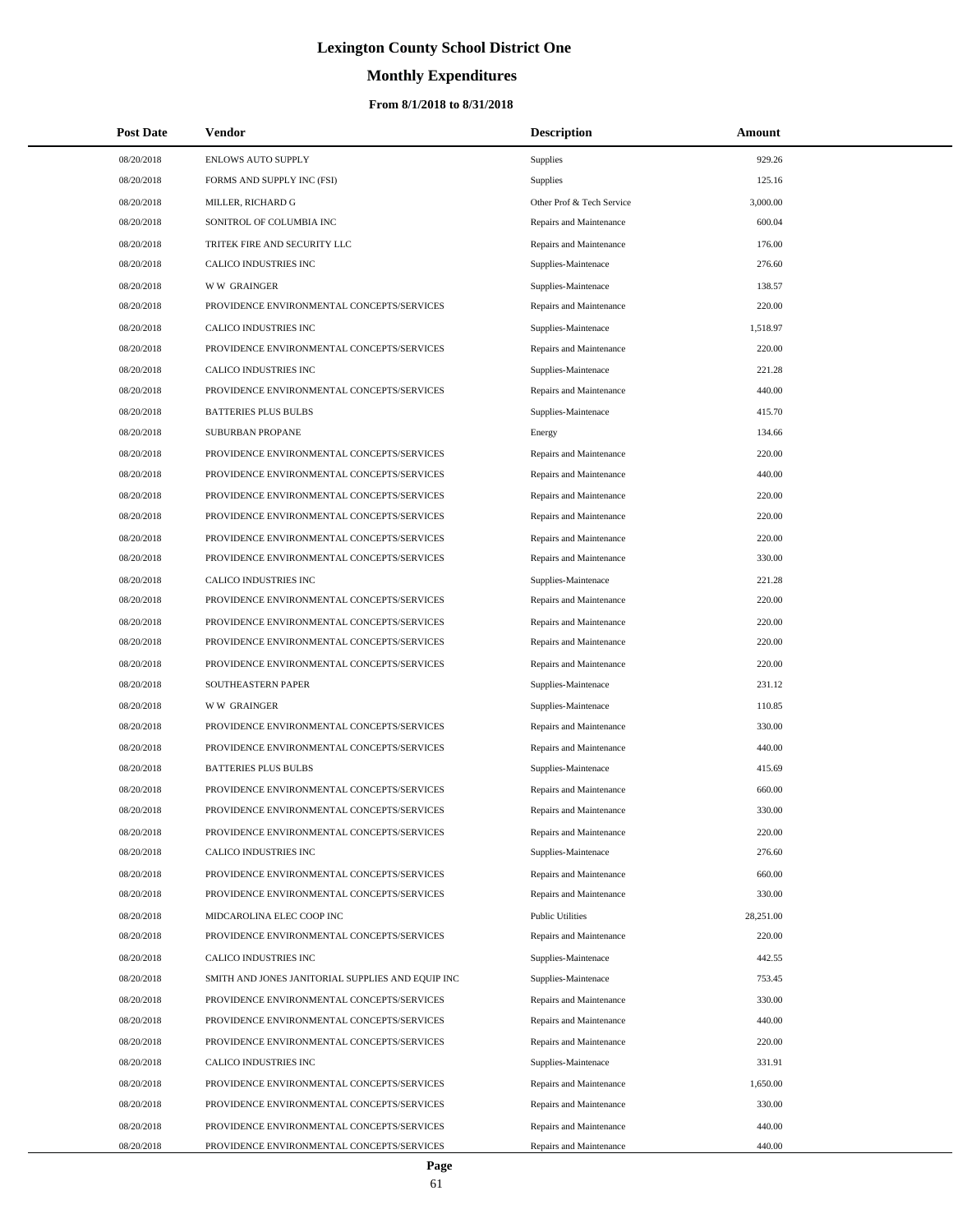# **Monthly Expenditures**

| <b>Post Date</b> | Vendor                                         | <b>Description</b>         | Amount    |  |
|------------------|------------------------------------------------|----------------------------|-----------|--|
| 08/20/2018       | PROVIDENCE ENVIRONMENTAL CONCEPTS/SERVICES     | Repairs and Maintenance    | 440.00    |  |
| 08/20/2018       | PROVIDENCE ENVIRONMENTAL CONCEPTS/SERVICES     | Repairs and Maintenance    | 550.00    |  |
| 08/20/2018       | CALICO INDUSTRIES INC                          | Supplies-Maintenace        | 885.10    |  |
| 08/20/2018       | PROVIDENCE ENVIRONMENTAL CONCEPTS/SERVICES     | Repairs and Maintenance    | 440.00    |  |
| 08/20/2018       | SC DEPARTMENT OF ADMINISTRATION                | Repairs and Maintenance    | 26,056.74 |  |
| 08/20/2018       | SEON SYSTEM SALES INC                          | <b>Supplies</b>            | 481.50    |  |
| 08/20/2018       | SERVICE PRINTING CO INC                        | Printing and Binding       | 2,365.77  |  |
| 08/20/2018       | FOLLETT SCHOOL SOLUTIONS INC                   | Software Renewal/Agreemen  | 7,341.84  |  |
| 08/20/2018       | <b>APPLE INC</b>                               | <b>Technology Supplies</b> | 422.65    |  |
| 08/20/2018       | <b>APPLE INC</b>                               | <b>Technology Supplies</b> | 422.65    |  |
| 08/20/2018       | <b>APPLE INC</b>                               | <b>Technology Supplies</b> | 2,113.25  |  |
| 08/20/2018       | <b>APPLE INC</b>                               | <b>Technology Supplies</b> | 422.65    |  |
| 08/20/2018       | <b>APPLE INC</b>                               | <b>Technology Supplies</b> | 422.65    |  |
| 08/20/2018       | CLARK POWELL ASSOCIATES INC                    | <b>Technology Supplies</b> | 471.91    |  |
| 08/20/2018       | <b>APPLE INC</b>                               | <b>Technology Supplies</b> | 422.65    |  |
| 08/20/2018       | MCGRAW HILL EDUCATION INC                      | <b>Supplies</b>            | 2,531.37  |  |
| 08/20/2018       | <b>TOUCHMATH</b>                               | Supplies                   | 1,593.00  |  |
| 08/20/2018       | CAROLINA BIOLOGICAL SUPPLY CO                  | Supplies                   | 120.11    |  |
| 08/20/2018       | W S DARLEY AND COMPANY                         | Supplies                   | 1,128.00  |  |
| 08/20/2018       | <b>EMPLOYEE</b>                                | Supplies                   | 275.00    |  |
| 08/20/2018       | <b>GENERAL SALES COMPANY</b>                   | Supplies                   | 14,447.97 |  |
| 08/20/2018       | NUIDEA SCHOOL SUPPLY CO                        | <b>Supplies</b>            | 4,505.24  |  |
| 08/20/2018       | THOMPSON TURNER CONSTRUCTION                   | Improv Other Than Bldg     | 1,818.44  |  |
| 08/20/2018       | A PLUS ASPHALT SEAL COAT AND LINE STRIPING LLC | Repairs and Maintenance    | 6,905.00  |  |
| 08/20/2018       | LOWERY PAINTING INC                            | Repairs and Maintenance    | 34,111.00 |  |
| 08/20/2018       | MUSIC AND ARTS CENTER                          | <b>Supplies</b>            | 10,611.19 |  |
| 08/20/2018       | ED SMITH LUMBER MILL INC                       | Pupil Activity             | 307.46    |  |
| 08/20/2018       | DUTCHMAN CREEK MIDDLE SCHOOL                   | Pupil Activity             | 140.00    |  |
| 08/20/2018       | POLLOCK COMPANY                                | Pupil Activity             | 107.00    |  |
| 08/20/2018       | PRAXAIR DISTRIBUTION                           | Pupil Activity             | 309.71    |  |
| 08/20/2018       | ROCHESTER 100 INC                              | Pupil Activity             | 1,193.75  |  |
| 08/20/2018       | <b>HEINEMANN</b>                               | Pupil Activity             | 850.00    |  |
| 08/20/2018       | SCHOOL SPECIALTY INC                           | Pupil Activity             | 676.92    |  |
| 08/20/2018       | SCHOOL SPECIALTY INC                           | Pupil Activity             | 160.05    |  |
| 08/20/2018       | MODERN TURF INC                                | Pupil Activity             | 850.00    |  |
| 08/20/2018       | PROVIDENCE HOSPITAL LLC                        | Pupil Activity             | 300.00    |  |
| 08/20/2018       | FELLOWSHIP OF CHRISTIAN ATHLETES               | Pupil Activity             | 1,000.00  |  |
| 08/20/2018       | PIONEER MANUFACTURING CO                       | Pupil Activity             | 2,182.80  |  |
| 08/20/2018       | BURKHART, FRANK                                | Pupil Activity             | 135.50    |  |
| 08/20/2018       | GIBSON, SAMUEL C                               | Pupil Activity             | 105.80    |  |
| 08/20/2018       | HEITZENRATER, RONALD ADAM                      | Pupil Activity             | 134.60    |  |
| 08/20/2018       | POLSON, RICKEY E                               | Pupil Activity             | 156.20    |  |
| 08/20/2018       | SPEARMAN, TERRY                                | Pupil Activity             | 120.20    |  |
| 08/20/2018       | COUNTRY CLUB OF LEXINGTON                      | Pupil Activity             | 1,000.00  |  |
| 08/20/2018       | <b>EMPLOYEE</b>                                | Pupil Activity             | 775.96    |  |
| 08/21/2018       | SC DEPARTMENT OF CORRECTIONS                   | Printing and Binding       | 219.10    |  |
| 08/21/2018       | FORMS AND SUPPLY INC (FSI)                     | Supplies                   | 217.06    |  |
| 08/21/2018       | SCHOLASTIC INC                                 | Supplies                   | 869.45    |  |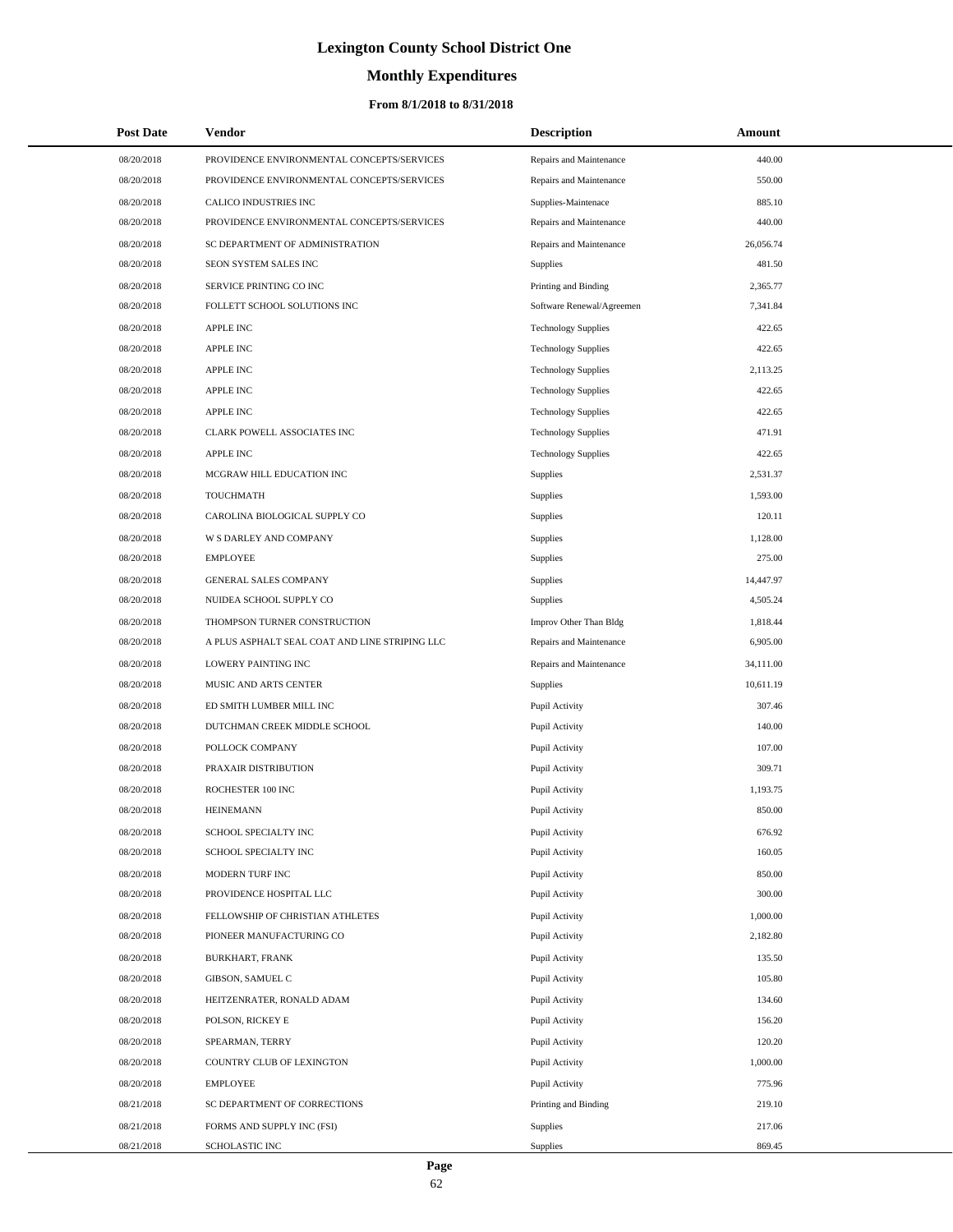# **Monthly Expenditures**

| <b>Post Date</b> | Vendor                                            | <b>Description</b>         | Amount    |
|------------------|---------------------------------------------------|----------------------------|-----------|
| 08/21/2018       | SCHOOL SPECIALTY INC                              | Supplies                   | 322.37    |
| 08/21/2018       | LEXIA LEARNING SYSTEMS INC                        | Software Renewal/Agreemen  | 19,500.00 |
| 08/21/2018       | SC DEPARTMENT OF REVENUE (SALES TAX RETURN)       | Software Renewal/Agreemen  | 1,365.00  |
| 08/21/2018       | LEARNING WITHOUT TEARS                            | <b>Supplies</b>            | 973.70    |
| 08/21/2018       | ACADEMIC SUPPLIER DBA RASIX COMPUTER CENTER INC   | Supplies                   | 548.72    |
| 08/21/2018       | SCHOOL SPECIALTY INC                              | Supplies                   | 117.38    |
| 08/21/2018       | KAESER AND BLAIR INC                              | Supplies                   | 342.40    |
| 08/21/2018       | SCHOOL SPECIALTY INC                              | Supplies                   | 540.01    |
| 08/21/2018       | <b>APPLE INC</b>                                  | <b>Technology Supplies</b> | 159.43    |
| 08/21/2018       | SCHOOL SPECIALTY INC                              | Supplies                   | 234.94    |
| 08/21/2018       | <b>SCHOLASTIC INC</b>                             | <b>Supplies</b>            | 660.00    |
| 08/21/2018       | ACADEMIC SUPPLIER DBA RASIX COMPUTER CENTER INC   | <b>Supplies</b>            | 880.32    |
| 08/21/2018       | KIMBALL MIDWEST                                   | Supplies                   | 1,190.20  |
| 08/21/2018       | MOORE MEDICAL CORP                                | Supplies                   | 490.33    |
| 08/21/2018       | <b>LENOVO US</b>                                  | <b>Technology Supplies</b> | 171.20    |
| 08/21/2018       | <b>CHANNING BETE COMPANY</b>                      | Supplies                   | 4,210.74  |
| 08/21/2018       | SC DEPARTMENT OF REVENUE (SALES TAX RETURN)       | <b>Supplies</b>            | 226.91    |
| 08/21/2018       | DEAFINITELY TAKING REQUESTS                       | Other Prof & Tech Service  | 170.00    |
| 08/21/2018       | CERRA (CENTER FOR EDUCATOR RECRUIT RETENTION AND  | Dues and Fees              | 500.00    |
| 08/21/2018       | FORMS AND SUPPLY INC (FSI)                        | Supplies-Maintenace        | 315.22    |
| 08/21/2018       | <b>ANIXTER INC</b>                                | Supplies-Maintenace        | 1,492.65  |
| 08/21/2018       | <b>GRAYBAR ELECTRIC CO INC</b>                    | Supplies-Maintenace        | 878.36    |
| 08/21/2018       | <b>INTERSTATE SOLUTIONS</b>                       | Supplies-Maintenace        | 186.18    |
| 08/21/2018       | SMITH AND JONES JANITORIAL SUPPLIES AND EQUIP INC | Supplies-Maintenace        | 426.80    |
| 08/21/2018       | CALICO INDUSTRIES INC                             | Supplies-Maintenace        | 663.83    |
| 08/21/2018       | <b>INTERSTATE SOLUTIONS</b>                       | Supplies-Maintenace        | 186.18    |
| 08/21/2018       | SCHOOL SPECIALTY INC                              | Supplies-Maintenace        | 317.85    |
| 08/21/2018       | SMITH AND JONES JANITORIAL SUPPLIES AND EQUIP INC | Supplies-Maintenace        | 145.94    |
| 08/21/2018       | TERMINIX COMMERCIAL                               | Repairs and Maintenance    | 770.00    |
| 08/21/2018       | <b>CARTS PLUS</b>                                 | Supplies-Maintenace        | 863.46    |
| 08/21/2018       | <b>WW GRAINGER</b>                                | Supplies-Maintenace        | 1,481.74  |
| 08/21/2018       | CALICO INDUSTRIES INC                             | Supplies-Maintenace        | 276.60    |
| 08/21/2018       | TERMINIX COMMERCIAL                               | Repairs and Maintenance    | 312.50    |
| 08/21/2018       | OSWALD WHOLESALE LUMBER INC                       | Supplies-Maintenace        | 2,451.41  |
| 08/21/2018       | REBEL YELL INC                                    | Supplies-Maintenace        | 224.70    |
| 08/21/2018       | DNR CONSTRUCTION LLC                              | Repairs and Maintenance    | 1,800.00  |
| 08/21/2018       | PINE PRESS OF LEXINGTON INC                       | Printing and Binding       | 538.15    |
| 08/21/2018       | ACHIEVE 3000                                      | Software Renewal/Agreemen  | 19,675.00 |
| 08/21/2018       | <b>LOGMELN INC</b>                                | Software Renewal/Agreemen  | 2,097.20  |
| 08/21/2018       | SC DEPARTMENT OF REVENUE (SALES TAX RETURN)       | Software Renewal/Agreemen  | 1,347.50  |
| 08/21/2018       | <b>CAMCOR</b>                                     | <b>Technology Supplies</b> | 141.55    |
| 08/21/2018       | CAMCOR                                            | <b>Technology Supplies</b> | 800.90    |
| 08/21/2018       | CAMCOR                                            | <b>Technology Supplies</b> | 800.90    |
| 08/21/2018       | CAMCOR                                            | <b>Technology Supplies</b> | 800.90    |
| 08/21/2018       | <b>CAMCOR</b>                                     | <b>Technology Supplies</b> | 800.88    |
| 08/21/2018       | CAMCOR                                            | <b>Technology Supplies</b> | 318.10    |
| 08/21/2018       | CAMCOR                                            | <b>Technology Supplies</b> | 800.90    |
| 08/21/2018       | LEGO EDUCATION NOTH AMERICA                       | Supplies                   | 2,438.96  |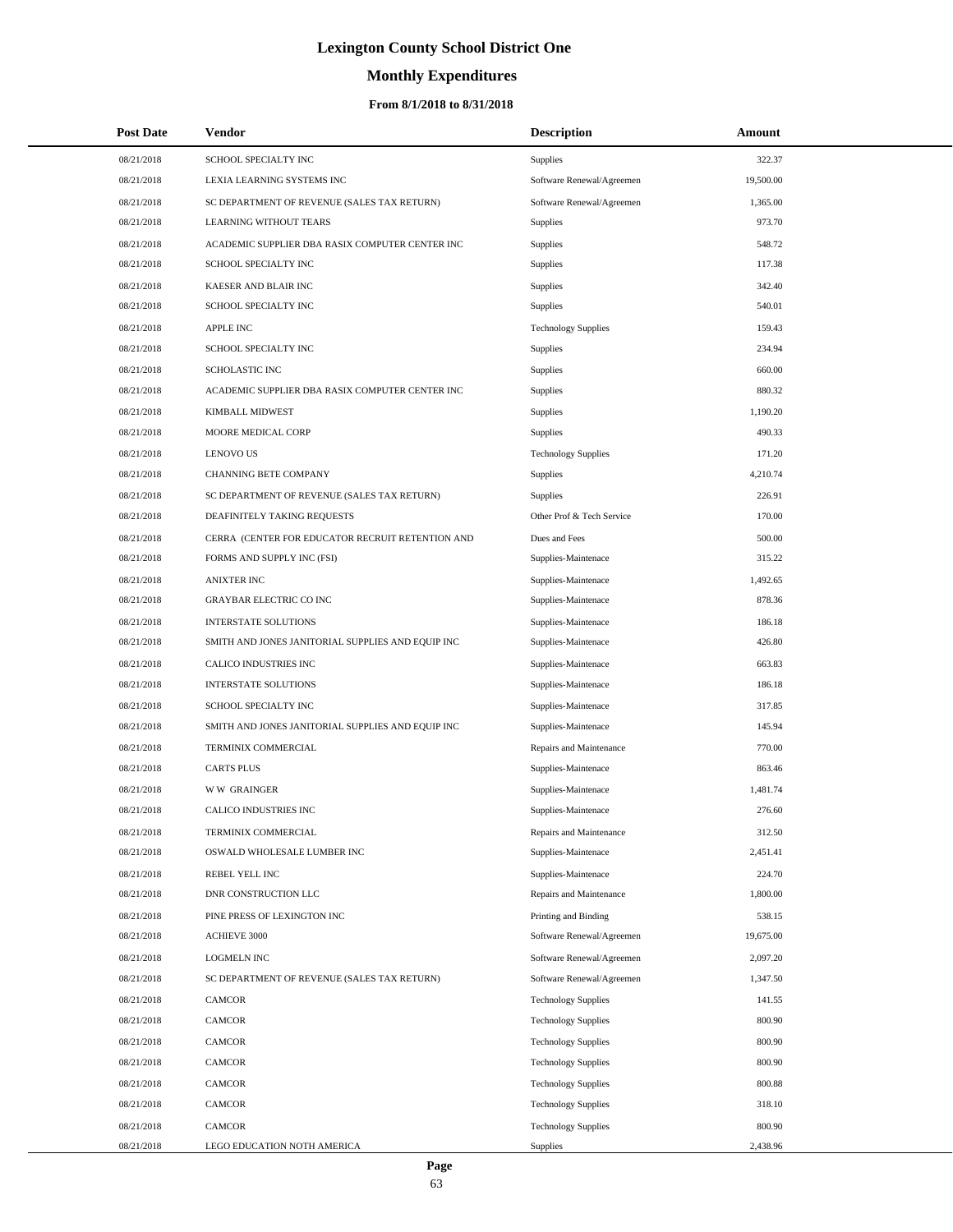# **Monthly Expenditures**

### **From 8/1/2018 to 8/31/2018**

| <b>Post Date</b> | Vendor                                      | <b>Description</b>         | Amount    |
|------------------|---------------------------------------------|----------------------------|-----------|
| 08/21/2018       | INSPIRE AND ENGAGE CONSULTING SERVICES      | Inst Prog Improvement      | 3,516.00  |
| 08/21/2018       | MCGRAW HILL EDUCATION INC                   | Supplies                   | 2,089.18  |
| 08/21/2018       | SHAMPY, MADELAINE DAISY                     | Other Prof & Tech Service  | 360.00    |
| 08/21/2018       | FREY SCIENTIFIC                             | <b>Supplies</b>            | 102.56    |
| 08/21/2018       | SC DEPARTMENT OF REVENUE (SALES TAX RETURN) | Software Renewal/Agreemen  | 1,742.72  |
| 08/21/2018       | TURNITIN LLC                                | Software Renewal/Agreemen  | 28,492.87 |
| 08/21/2018       | <b>HEINEMANN</b>                            | Supplies                   | 434.00    |
| 08/21/2018       | <b>CAMCOR</b>                               | <b>Technology Supplies</b> | 2,401.46  |
| 08/21/2018       | <b>CAMCOR</b>                               | <b>Technology Supplies</b> | 1,266.66  |
| 08/21/2018       | <b>CAMCOR</b>                               | <b>Technology Supplies</b> | 2,656.59  |
| 08/21/2018       | <b>CAMCOR</b>                               | <b>Technology Supplies</b> | 1,266.66  |
| 08/21/2018       | <b>CAMCOR</b>                               | <b>Technology Supplies</b> | 2,656.59  |
| 08/21/2018       | <b>CAMCOR</b>                               | <b>Technology Supplies</b> | 1,266.66  |
| 08/21/2018       | <b>CAMCOR</b>                               | <b>Technology Supplies</b> | 1,266.66  |
| 08/21/2018       | <b>CAMCOR</b>                               | <b>Technology Supplies</b> | 318.10    |
| 08/21/2018       | DELL COMPUTERS                              | <b>Technology Supplies</b> | 1,658.49  |
| 08/21/2018       | <b>CAMCOR</b>                               | <b>Technology Supplies</b> | 1,266.66  |
| 08/21/2018       | <b>CAMCOR</b>                               | <b>Technology Supplies</b> | 2,822.13  |
| 08/21/2018       | <b>CAMCOR</b>                               | <b>Technology Supplies</b> | 1,266.66  |
| 08/21/2018       | <b>CAMCOR</b>                               | <b>Technology Supplies</b> | 2,656.59  |
| 08/21/2018       | <b>CAMCOR</b>                               | <b>Technology Supplies</b> | 2,822.13  |
| 08/21/2018       | <b>CAMCOR</b>                               | <b>Technology Supplies</b> | 1,266.66  |
| 08/21/2018       | <b>CAMCOR</b>                               | <b>Technology Supplies</b> | 318.10    |
| 08/21/2018       | <b>CAMCOR</b>                               | <b>Technology Supplies</b> | 1,266.66  |
| 08/21/2018       | <b>CAMCOR</b>                               | <b>Technology Supplies</b> | 2,822.13  |
| 08/21/2018       | <b>CAMCOR</b>                               | <b>Technology Supplies</b> | 2,822.13  |
| 08/21/2018       | <b>CAMCOR</b>                               | <b>Technology Supplies</b> | 1,266.66  |
| 08/21/2018       | COMMUNICATION MANAGEMENT INC                | <b>Technology Supplies</b> | 2,250.00  |
| 08/21/2018       | <b>CAMCOR</b>                               | <b>Technology Supplies</b> | 2,656.59  |
| 08/21/2018       | <b>CAMCOR</b>                               | <b>Technology Supplies</b> | 1,266.66  |
| 08/21/2018       | <b>CAMCOR</b>                               | <b>Technology Supplies</b> | 318.10    |
| 08/21/2018       | <b>CAMCOR</b>                               | <b>Technology Supplies</b> | 318.10    |
| 08/21/2018       | CAMCOR                                      | <b>Technology Supplies</b> | 1,266.66  |
| 08/21/2018       | CAMCOR                                      | <b>Technology Supplies</b> | 2,656.59  |
| 08/21/2018       | <b>CAMCOR</b>                               | <b>Technology Supplies</b> | 2,822.13  |
| 08/21/2018       | CAMCOR                                      | <b>Technology Supplies</b> | 318.10    |
| 08/21/2018       | MECHANICAL DESIGN                           | Other Prof & Tech Service  | 3,680.00  |
| 08/21/2018       | LEXINGTON DRY CLEANING                      | Pupil Activity             | 130.52    |
| 08/21/2018       | SC DEPARTMENT OF REVENUE (SALES TAX RETURN) | Pupil Activity             | 201.60    |
| 08/21/2018       | SUNTEX INTERNATIONAL INC                    | Pupil Activity             | 2,880.00  |
| 08/21/2018       | <b>BREAKOUT EDU</b>                         | Pupil Activity             | 1,500.00  |
| 08/21/2018       | SC DEPARTMENT OF REVENUE (SALES TAX RETURN) | Pupil Activity             | 105.00    |
| 08/21/2018       | SCHOOL SPECIALTY INC                        | Pupil Activity             | 128.50    |
| 08/21/2018       | THE OFFICE PAL INC                          | Pupil Activity             | 109.16    |
| 08/21/2018       | BATESBURGLEESVILLE HIGH SCH                 | Pupil Activity             | 1,156.43  |
| 08/21/2018       | CHAPIN HIGH SCHOOL                          | Pupil Activity             | 1,156.43  |
| 08/21/2018       | MID CAROLINA HIGH SCHOOL                    | Pupil Activity             | 1,156.43  |
| 08/21/2018       | SC HIGH SCHOOL LEAGUE                       | Pupil Activity             | 2,081.60  |

 $\overline{a}$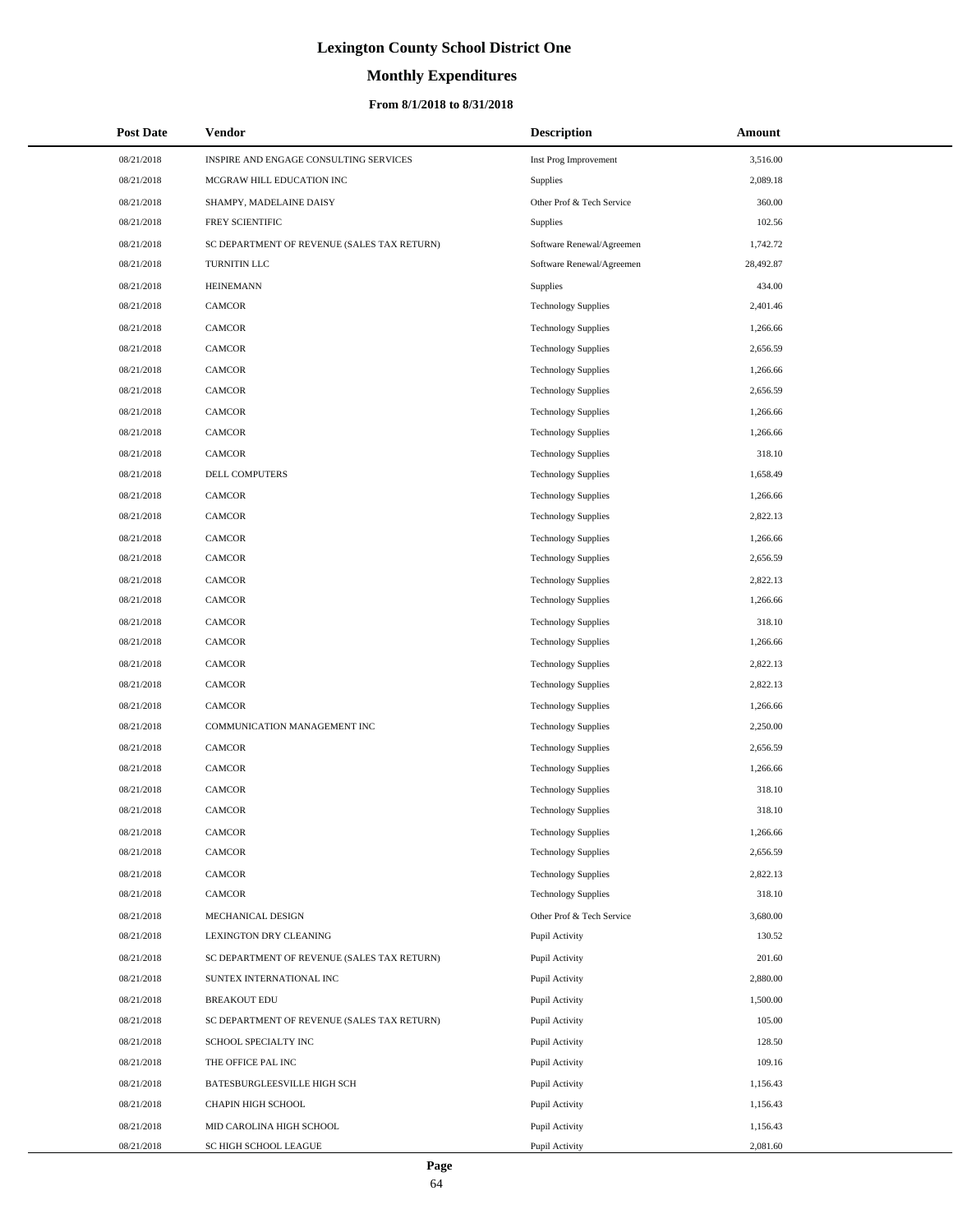# **Monthly Expenditures**

### **From 8/1/2018 to 8/31/2018**

| <b>Post Date</b> | Vendor                                             | <b>Description</b>         | Amount   |
|------------------|----------------------------------------------------|----------------------------|----------|
| 08/21/2018       | T AND T SPORTS                                     | Pupil Activity             | 311.37   |
| 08/21/2018       | HEALY AWARDS INC                                   | Pupil Activity             | 571.85   |
| 08/21/2018       | COUNTRY CLUB OF LEXINGTON                          | Pupil Activity             | 1,500.00 |
| 08/21/2018       | <b>BSN SPORTS</b>                                  | Pupil Activity             | 320.95   |
| 08/22/2018       | SC DEPARTMENT OF REVENUE (SALES TAX RETURN)        | Software Renewal/Agreemen  | 131.60   |
| 08/22/2018       | SUNTEX INTERNATIONAL INC                           | Software Renewal/Agreemen  | 1,880.00 |
| 08/22/2018       | SC DEPARTMENT OF CORRECTIONS                       | Printing and Binding       | 998.13   |
| 08/22/2018       | MEMORY BOOK ACQUISITION LLC                        | Printing and Binding       | 485.35   |
| 08/22/2018       | <b>LEARNING WITHOUT TEARS</b>                      | Supplies                   | 1,933.80 |
| 08/22/2018       | SC DEPARTMENT OF JUVENILE JUSTICE (FISCAL AFFAIRS) | Tuition-LEA                | 142.12   |
| 08/22/2018       | <b>FLORES PINESTRAW</b>                            | Supplies                   | 1,675.00 |
| 08/22/2018       | ID WHOLESALE LLC                                   | <b>Supplies</b>            | 918.00   |
| 08/22/2018       | <b>BSN SPORTS</b>                                  | Supplies                   | 1,775.13 |
| 08/22/2018       | THE TROPHY & AWARDS CENTER                         | <b>Supplies</b>            | 102.72   |
| 08/22/2018       | ACADEMIC SUPPLIER DBA RASIX COMPUTER CENTER INC    | <b>Supplies</b>            | 1,043.85 |
| 08/22/2018       | UNIVERSITY OF SOUTH CAROLINA SUMTER BOOKSTORE      | <b>Supplies</b>            | 7,320.00 |
| 08/22/2018       | <b>APPLE INC</b>                                   | <b>Technology Supplies</b> | 797.15   |
| 08/22/2018       | FORMS AND SUPPLY INC (FSI)                         | <b>Supplies</b>            | 228.28   |
| 08/22/2018       | MOORE MEDICAL CORP                                 | <b>Supplies</b>            | 1,000.16 |
| 08/22/2018       | MSC INDUSTRIAL SUPPLY CO                           | <b>Supplies</b>            | 254.66   |
| 08/22/2018       | THE BURMAX CO INC                                  | Supplies                   | 279.61   |
| 08/22/2018       | THE OFFICE PAL INC                                 | <b>Supplies</b>            | 144.47   |
| 08/22/2018       | SC DEPARTMENT OF JUVENILE JUSTICE (FISCAL AFFAIRS) | Tuition-LEA                | 146.38   |
| 08/22/2018       | FORMS AND SUPPLY INC (FSI)                         | <b>Supplies</b>            | 105.61   |
| 08/22/2018       | MILLER, RICHARD G                                  | Other Prof & Tech Service  | 462.50   |
| 08/22/2018       | MACGILL & CO                                       | <b>Supplies</b>            | 1,188.60 |
| 08/22/2018       | ACADEMIC SUPPLIER DBA RASIX COMPUTER CENTER INC    | <b>Supplies</b>            | 782.44   |
| 08/22/2018       | <b>GATEWAY SUPPLY CO INC</b>                       | Supplies-Maintenace        | 342.40   |
| 08/22/2018       | GATEWAY SUPPLY CO INC                              | Supplies-Maintenace        | 385.20   |
| 08/22/2018       | CALICO INDUSTRIAL SUPPLY LLC                       | Supplies-Maintenace        | 553.19   |
| 08/22/2018       | CALICO INDUSTRIAL SUPPLY LLC                       | Supplies-Maintenace        | 276.60   |
| 08/22/2018       | PALMETTO PROPANE                                   | Energy                     | 731.50   |
| 08/22/2018       | L&W SUPPLY CORPORATION                             | Supplies-Maintenace        | 225.85   |
| 08/22/2018       | SMITH AND JONES JANITORIAL SUPPLIES AND EQUIP INC  | Supplies-Maintenace        | 1,520.05 |
| 08/22/2018       | NUIDEA SCHOOL SUPPLY CO                            | Supplies-Maintenace        | 5,279.16 |
| 08/22/2018       | NUIDEA SCHOOL SUPPLY CO                            | Supplies-Maintenace        | 699.78   |
| 08/22/2018       | DADE PAPER AND BAG CO                              | Supplies-Maintenace        | 367.22   |
| 08/22/2018       | <b>WW GRAINGER</b>                                 | Supplies-Maintenace        | 421.57   |
| 08/22/2018       | L&W SUPPLY CORPORATION                             | Supplies-Maintenace        | 320.49   |
| 08/22/2018       | DTC WORLDWIDE                                      | Supplies                   | 1,474.75 |
| 08/22/2018       | DELL COMPUTERS                                     | <b>Technology Supplies</b> | 4,258.60 |
| 08/22/2018       | LEARNING WITHOUT TEARS                             | Supplies                   | 136.50   |
| 08/22/2018       | MCGRAW HILL EDUCATION INC                          | <b>Supplies</b>            | 287.64   |
| 08/22/2018       | <b>GROVE MEDICAL</b>                               | <b>Supplies</b>            | 663.08   |
| 08/22/2018       | ATTAINMENT CO INC                                  | Inst Prog Improvement      | 1,250.00 |
| 08/22/2018       | LDH SPORTS AND MORE LLC                            | <b>Supplies</b>            | 276.06   |
| 08/22/2018       | CONNECTING ELEMENTS                                | <b>Supplies</b>            | 743.41   |
| 08/22/2018       | MR TINT INC                                        | <b>Building</b>            | 7,481.91 |

 $\overline{a}$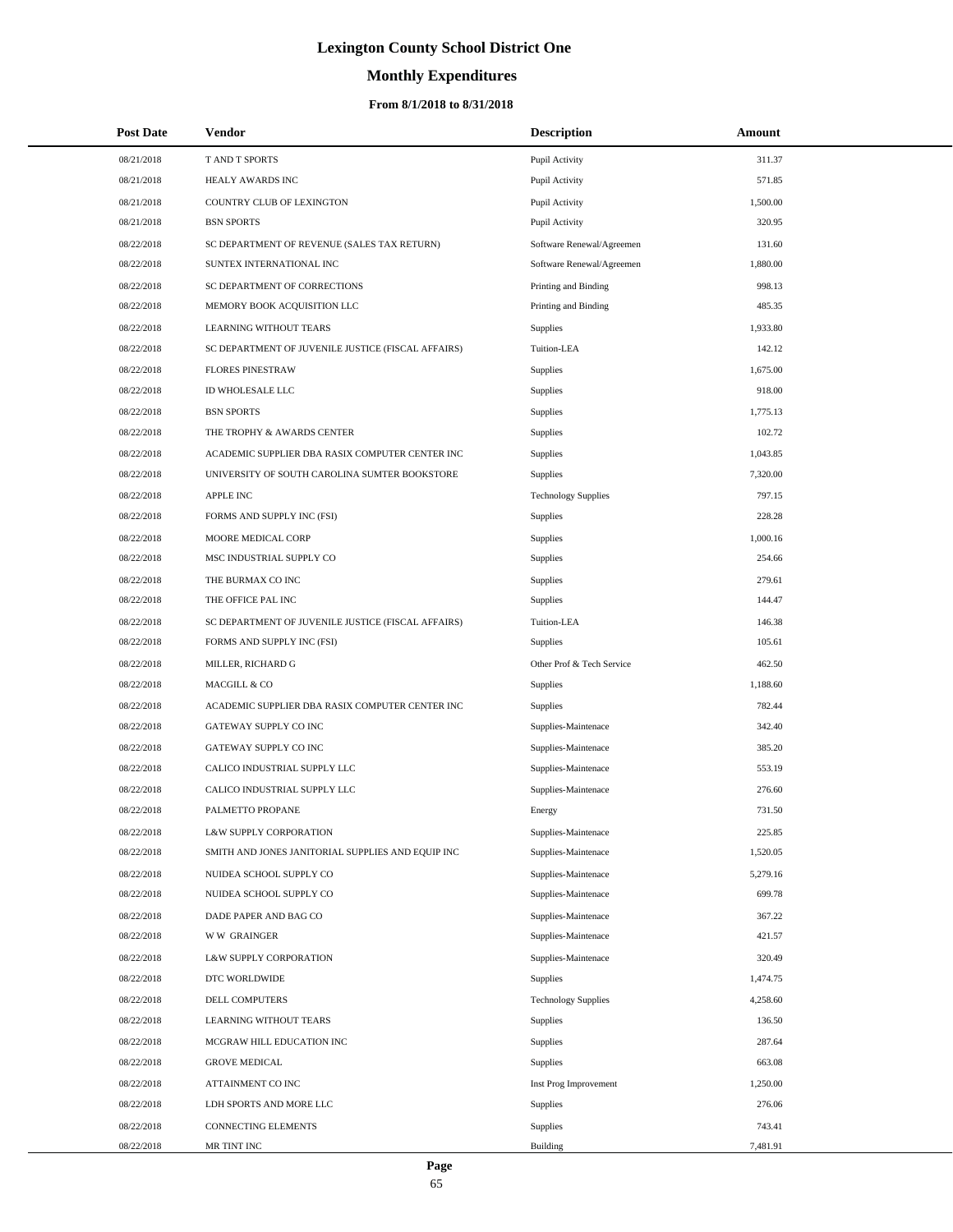# **Monthly Expenditures**

### **From 8/1/2018 to 8/31/2018**

| <b>Post Date</b> | Vendor                                            | <b>Description</b>        | Amount    |
|------------------|---------------------------------------------------|---------------------------|-----------|
| 08/22/2018       | RUBBER DESIGNS LLC                                | Improv Other Than Bldg    | 50,033.32 |
| 08/22/2018       | MR TINT INC                                       | Building                  | 10,336.07 |
| 08/22/2018       | SMARTPHONE MEDIC LLC                              | Pupil Activity            | 995.00    |
| 08/22/2018       | SMARTPHONE MEDIC LLC                              | Pupil Activity            | 597.00    |
| 08/22/2018       | SMARTPHONE MEDIC LLC                              | Pupil Activity            | 995.00    |
| 08/22/2018       | SMARTPHONE MEDIC LLC                              | Pupil Activity            | 1,926.00  |
| 08/22/2018       | SMARTPHONE MEDIC LLC                              | Pupil Activity            | 398.00    |
| 08/22/2018       | SMARTPHONE MEDIC LLC                              | Pupil Activity            | 198.00    |
| 08/22/2018       | SMARTPHONE MEDIC LLC                              | Pupil Activity            | 198.00    |
| 08/22/2018       | SMARTPHONE MEDIC LLC                              | Pupil Activity            | 2,782.00  |
| 08/22/2018       | SCHOOL SPECIALTY INC                              | Pupil Activity            | 111.68    |
| 08/22/2018       | <b>CENGAGE LEARNING</b>                           | Pupil Activity            | 1,531.20  |
| 08/22/2018       | THE LINCOLN ELECTRIC COMPANY                      | Pupil Activity            | 305.99    |
| 08/22/2018       | APPLE INC                                         | Pupil Activity            | 1,495.86  |
| 08/22/2018       | SCHOOL SPECIALTY INC                              | Pupil Activity            | 107.00    |
| 08/22/2018       | THE FLIPPEN GROUP                                 | Pupil Activity            | 2,131.25  |
| 08/22/2018       | FORMS AND SUPPLY INC (FSI)                        | Pupil Activity            | 199.45    |
| 08/22/2018       | ED SMITH LUMBER MILL INC                          | Pupil Activity            | 476.69    |
| 08/22/2018       | FORMS AND SUPPLY INC (FSI)                        | Pupil Activity            | 967.01    |
| 08/22/2018       | T AND T SPORTS                                    | Pupil Activity            | 199.02    |
| 08/22/2018       | T AND T SPORTS                                    | Pupil Activity            | 512.53    |
| 08/22/2018       | T AND T SPORTS                                    | Pupil Activity            | 144.45    |
| 08/22/2018       | T AND T SPORTS                                    | Pupil Activity            | 684.80    |
| 08/23/2018       | SCHOOL SPECIALTY INC                              | Supplies                  | 1,060.96  |
| 08/23/2018       | BLICK ART MATERIALS LLC                           | Supplies                  | 309.19    |
| 08/23/2018       | STUDIES WEEKLY DBA AMERICAN LEGACY PUBLISHING INC | Supplies                  | 191.25    |
| 08/23/2018       | LEARNING WITHOUT TEARS                            | Supplies                  | 1,337.70  |
| 08/23/2018       | SCHOOL SPECIALTY INC                              | Supplies                  | 141.58    |
| 08/23/2018       | FORMS AND SUPPLY INC (FSI)                        | Supplies                  | 125.67    |
| 08/23/2018       | SCHOOL SPECIALTY INC                              | Supplies                  | 107.49    |
| 08/23/2018       | THE OFFICE PAL INC                                | Supplies                  | 2,059.14  |
| 08/23/2018       | FRECKLE EDUCATION INC                             | Software Renewal/Agreemen | 16,800.00 |
| 08/23/2018       | SC DEPARTMENT OF REVENUE (SALES TAX RETURN)       | Software Renewal/Agreemen | 1,176.00  |
| 08/23/2018       | <b>EMPLOYEE</b>                                   | Travel-Teacher Staff Dev  | 143.88    |
| 08/23/2018       | <b>EMPLOYEE</b>                                   | Travel-Teacher Staff Dev  | 138.43    |
| 08/23/2018       | HALLIGAN MAHONEY AND WILLIAMS                     | Legal Services            | 5,841.77  |
| 08/23/2018       | SONITROL OF COLUMBIA INC                          | Repairs and Maintenance   | 107.13    |
| 08/23/2018       | <b>GRAYBAR ELECTRIC CO INC</b>                    | Supplies-Maintenace       | 963.00    |
| 08/23/2018       | <b>BATTERIES PLUS BULBS</b>                       | Supplies-Maintenace       | 505.04    |
| 08/23/2018       | <b>GRAYBAR ELECTRIC CO INC</b>                    | Supplies-Maintenace       | 481.50    |
| 08/23/2018       | DECKER EQUIPMENT SCHOOL FIX                       | Supplies                  | 188.95    |
| 08/23/2018       | GRAYBAR ELECTRIC CO INC                           | Supplies-Maintenace       | 234.33    |
| 08/23/2018       | GRAYBAR ELECTRIC CO INC                           | Supplies-Maintenace       | 468.66    |
| 08/23/2018       | GRAYBAR ELECTRIC CO INC                           | Supplies-Maintenace       | 481.50    |
| 08/23/2018       | <b>GRAYBAR ELECTRIC CO INC</b>                    | Supplies-Maintenace       | 1,279.83  |
| 08/23/2018       | INTERSTATE SOLUTIONS                              | Supplies-Maintenace       | 607.50    |
| 08/23/2018       | GRAYBAR ELECTRIC CO INC                           | Supplies-Maintenace       | 757.56    |
| 08/23/2018       | CALICO INDUSTRIES INC                             | Supplies-Maintenace       | 442.55    |

 $\overline{\phantom{0}}$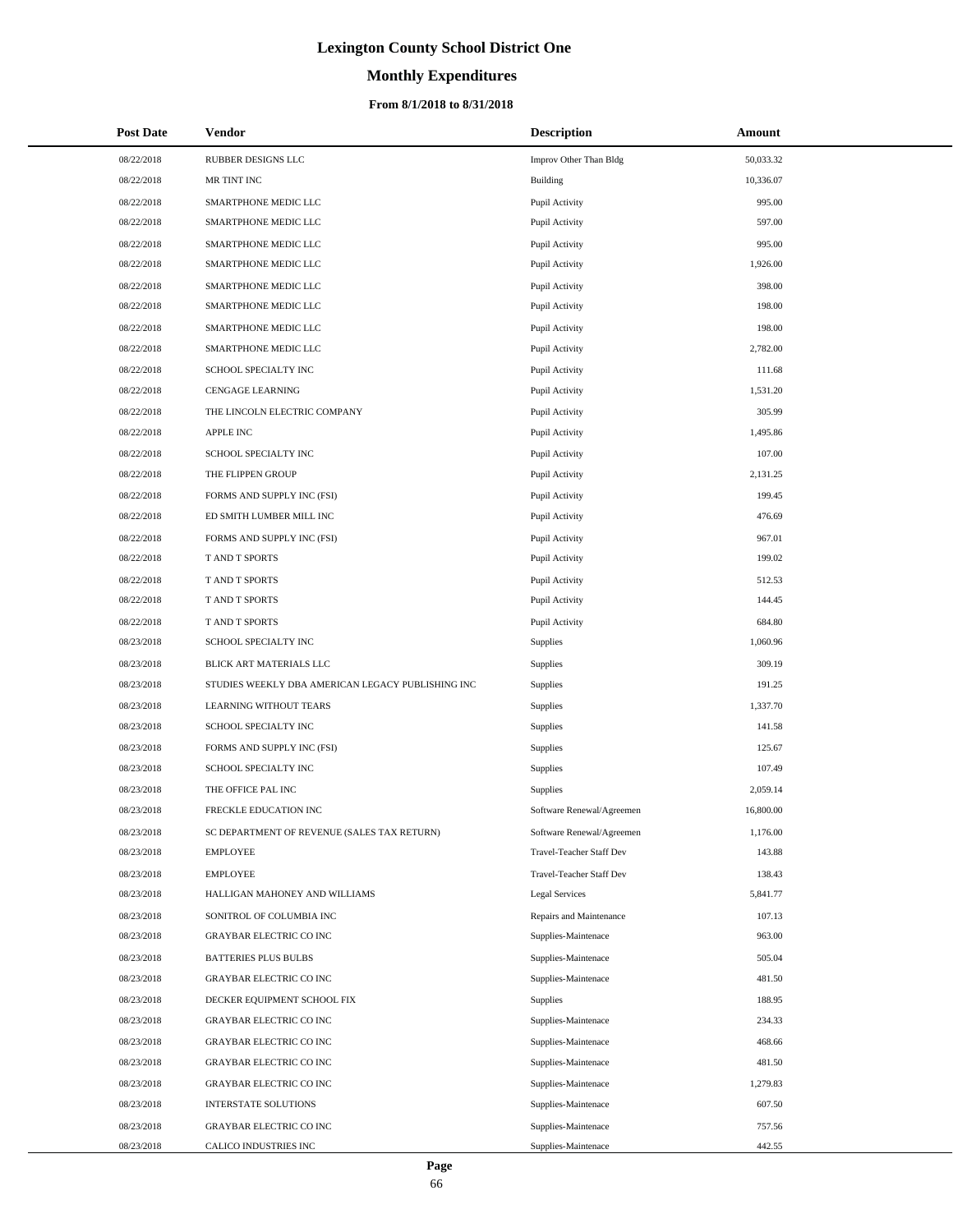# **Monthly Expenditures**

### **From 8/1/2018 to 8/31/2018**

| <b>Post Date</b> | <b>Vendor</b>                                     | <b>Description</b>         | Amount    |
|------------------|---------------------------------------------------|----------------------------|-----------|
| 08/23/2018       | <b>GRAYBAR ELECTRIC CO INC</b>                    | Supplies-Maintenace        | 873.12    |
| 08/23/2018       | <b>GRAYBAR ELECTRIC CO INC</b>                    | Supplies-Maintenace        | 240.75    |
| 08/23/2018       | <b>GRAYBAR ELECTRIC CO INC</b>                    | Supplies-Maintenace        | 240.75    |
| 08/23/2018       | CALICO INDUSTRIES INC                             | Supplies-Maintenace        | 497.87    |
| 08/23/2018       | <b>GRAYBAR ELECTRIC CO INC</b>                    | Supplies-Maintenace        | 468.12    |
| 08/23/2018       | <b>GRAYBAR ELECTRIC CO INC</b>                    | Supplies-Maintenace        | 873.12    |
| 08/23/2018       | <b>GRAYBAR ELECTRIC CO INC</b>                    | Supplies-Maintenace        | 468.13    |
| 08/23/2018       | SMITH AND JONES JANITORIAL SUPPLIES AND EQUIP INC | Supplies-Maintenace        | 398.05    |
| 08/23/2018       | <b>GRAYBAR ELECTRIC CO INC</b>                    | Supplies-Maintenace        | 873.12    |
| 08/23/2018       | <b>EMPLOYEE</b>                                   | Travel                     | 179.85    |
| 08/23/2018       | FORMS AND SUPPLY INC (FSI)                        | Supplies                   | 103.27    |
| 08/23/2018       | <b>EMPLOYEE</b>                                   | Supplies                   | 105.58    |
| 08/23/2018       | COCA COLA BOTTLING CO CONSOLIDATED                | Other Objects              | 834.60    |
| 08/23/2018       | SC DEPARTMENT OF SOCIAL SERVICES                  | Other Prof & Tech Service  | 896.00    |
| 08/23/2018       | <b>EMPLOYEE</b>                                   | Travel                     | 138.43    |
| 08/23/2018       | CSC(COMMUNICATIONS SUPPLY CORP)                   | Supplies                   | 498.09    |
| 08/23/2018       | CLARK POWELL ASSOCIATES INC                       | <b>Technology Supplies</b> | 1,566.16  |
| 08/23/2018       | MCGRAW HILL EDUCATION INC                         | <b>Supplies</b>            | 1,281.57  |
| 08/23/2018       | PRO ED INC                                        | Supplies                   | 479.00    |
| 08/23/2018       | RIFTON EQUIPMENT                                  | Supplies                   | 1,080.17  |
| 08/23/2018       | <b>EMPLOYEE</b>                                   | Travel                     | 107.91    |
| 08/23/2018       | <b>EMPLOYEE</b>                                   | Supplies                   | 118.45    |
| 08/23/2018       | <b>HEINEMANN</b>                                  | Supplies                   | 239.00    |
| 08/23/2018       | JENKINS HANCOCK AND SIDES                         | Building                   | 2,187.75  |
| 08/23/2018       | NUIDEA SCHOOL SUPPLY CO                           | <b>Supplies</b>            | 16,066.59 |
| 08/23/2018       | BLICK ART MATERIALS LLC                           | Pupil Activity             | 353.72    |
| 08/23/2018       | RIDDELL / ALL AMERICAN                            | Pupil Activity             | 5,852.30  |
| 08/24/2018       | <b>LEARNING WITHOUT TEARS</b>                     | <b>Supplies</b>            | 1,237.60  |
| 08/24/2018       | PINE PRESS OF LEXINGTON INC                       | Printing and Binding       | 197.02    |
| 08/24/2018       | NUIDEA SCHOOL SUPPLY CO                           | <b>Supplies</b>            | 513.60    |
| 08/24/2018       | TRIUNE MARKETING CO                               | Supplies                   | 722.25    |
| 08/24/2018       | <b>SCHOOL SPECIALTY INC</b>                       | Supplies                   | 1,123.73  |
| 08/24/2018       | SC DEPARTMENT OF REVENUE (SALES TAX RETURN)       | Software Renewal/Agreemen  | 773.50    |
| 08/24/2018       | TURNITIN LLC                                      | Software Renewal/Agreemen  | 12,250.00 |
| 08/24/2018       | READING AND WRITING PROJECT NETWORK LLC           | Inst Prog Improvement      | 10,000.01 |
| 08/24/2018       | DODGE LEARNING RESOURCES                          | <b>Supplies</b>            | 3,860.10  |
| 08/24/2018       | SC DEPARTMENT OF REVENUE (SALES TAX RETURN)       | <b>Supplies</b>            | 139.77    |
| 08/24/2018       | HP INC                                            | <b>Technology Supplies</b> | 1,267.62  |
| 08/24/2018       | MIDLANDS FIRE PROTECTION INC                      | Repairs and Maintenance    | 255.00    |
| 08/24/2018       | CATOE'S MOPED SHED INC                            | Supplies-Maintenace        | 288.05    |
| 08/24/2018       | CALICO INDUSTRIES INC                             | Supplies-Maintenace        | 276.60    |
| 08/24/2018       | SMITH AND JONES JANITORIAL SUPPLIES AND EQUIP INC | Supplies-Maintenace        | 684.80    |
| 08/24/2018       | <b>WW GRAINGER</b>                                | Supplies-Maintenace        | 197.27    |
| 08/24/2018       | ACE GLASS CO INC                                  | Repairs and Maintenance    | 1,391.89  |
| 08/24/2018       | ACE GLASS CO INC                                  | Supplies-Maintenace        | 920.20    |
| 08/24/2018       | ACE GLASS CO INC                                  | Supplies-Maintenace        | 920.20    |
| 08/24/2018       | FERGUSON ENTERPRISES INC FEI 27                   | Supplies-Maintenace        | 574.18    |
| 08/24/2018       | ANOTHER PRINTER                                   | Printing and Binding       | 2,498.02  |

÷.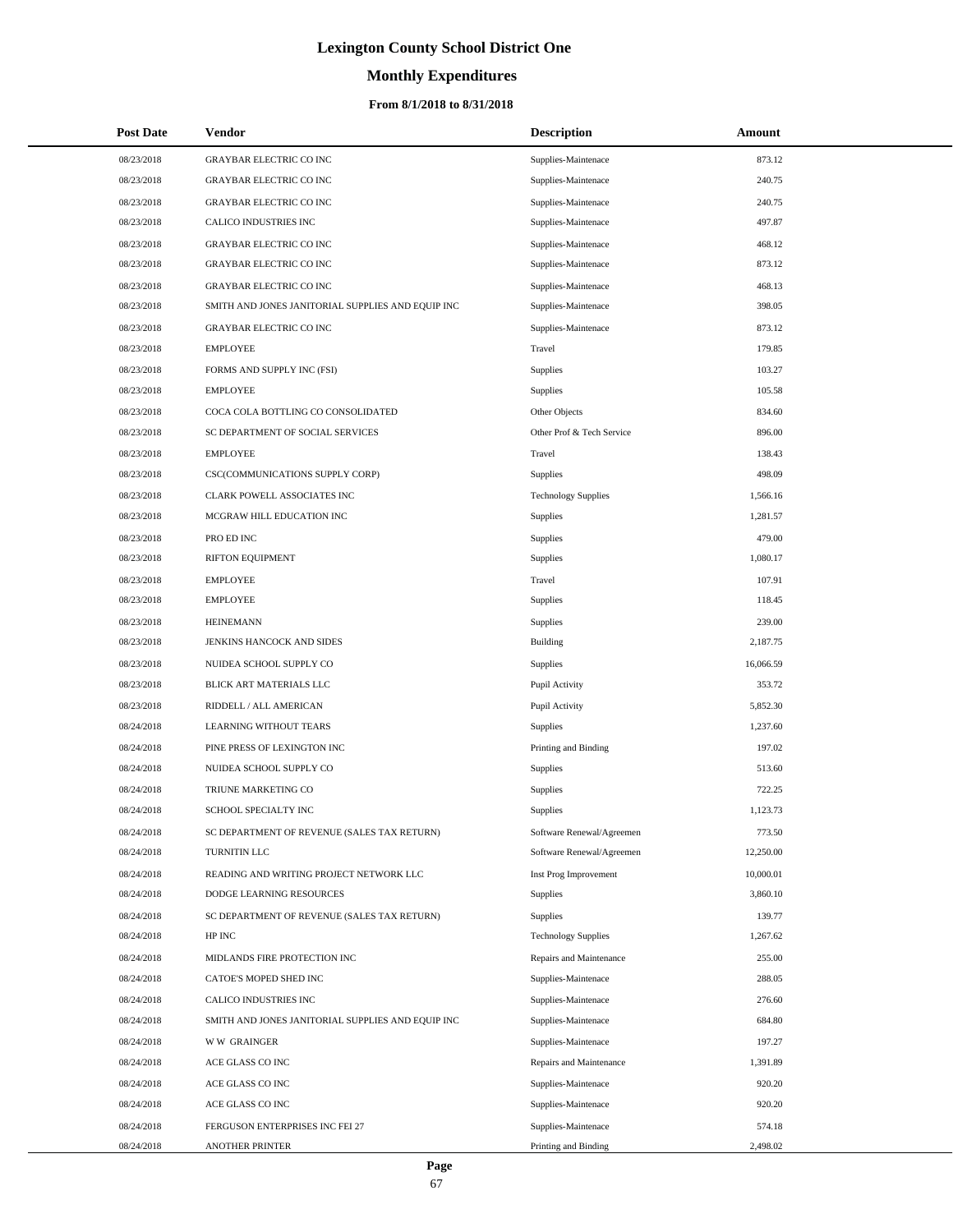# **Monthly Expenditures**

| <b>Post Date</b> | Vendor                                             | <b>Description</b>         | Amount    |
|------------------|----------------------------------------------------|----------------------------|-----------|
| 08/24/2018       | <b>RIVERBANKS ZOO</b>                              | Other Prof & Tech Service  | 330.00    |
| 08/24/2018       | FRONTLINE EDUCATION                                | Software Renewal/Agreemen  | 7,469.35  |
| 08/24/2018       | READING AND WRITING PROJECT NETWORK LLC            | Inst Prog Improvement      | 9,199.96  |
| 08/24/2018       | DODGE LEARNING RESOURCES                           | Supplies                   | 297.00    |
| 08/24/2018       | READING AND WRITING PROJECT NETWORK LLC            | Inst Prog Improvement      | 13,100.00 |
| 08/24/2018       | <b>CAMCOR</b>                                      | <b>Technology Supplies</b> | 4,512.23  |
| 08/24/2018       | THOMPSON TURNER CONSTRUCTION                       | Improv Other Than Bldg     | 3,004.47  |
| 08/24/2018       | MUSIC AND ARTS CENTER                              | Supplies                   | 3,142.59  |
| 08/24/2018       | MUSICAL INNOVATIONS                                | Supplies                   | 14,016.90 |
| 08/24/2018       | <b>ANOTHER PRINTER</b>                             | Printing and Binding       | 1,647.80  |
| 08/24/2018       | DEW BUSINESS FORMS AND SYSTEMS INC                 | Printing and Binding       | 973.70    |
| 08/24/2018       | FORMS AND SUPPLY INC (FSI)                         | Supplies                   | 107.86    |
| 08/24/2018       | ACADEMIC SUPPLIER DBA RASIX COMPUTER CENTER INC    | <b>Supplies</b>            | 115.22    |
| 08/24/2018       | FORMS AND SUPPLY INC (FSI)                         | Supplies                   | 600.53    |
| 08/24/2018       | ACADEMIC SUPPLIER DBA RASIX COMPUTER CENTER INC    | Supplies                   | 116.82    |
| 08/24/2018       | <b>GENERAL SALES COMPANY</b>                       | Supplies                   | 2,120.04  |
| 08/24/2018       | ACADEMIC SUPPLIER DBA RASIX COMPUTER CENTER INC    | <b>Supplies</b>            | 233.64    |
| 08/24/2018       | <b>GENERAL SALES COMPANY</b>                       | Supplies                   | 2,120.04  |
| 08/24/2018       | FORMS AND SUPPLY INC (FSI)                         | Supplies                   | 295.41    |
| 08/24/2018       | ACADEMIC SUPPLIER DBA RASIX COMPUTER CENTER INC    | Supplies                   | 115.22    |
| 08/24/2018       | SARA JORDAN PUBLISHING                             | Pupil Activity             | 480.00    |
| 08/24/2018       | PELION MIDDLE SCHOOL                               | Pupil Activity             | 185.00    |
| 08/24/2018       | PELION MIDDLE SCHOOL                               | Pupil Activity             | 513.00    |
| 08/24/2018       | THREADS EMBROIDERY LLC                             | Pupil Activity             | 684.80    |
| 08/27/2018       | FRANKLIN COVEY CLIENT SALES INC                    | Supplies-Immersion         | 149.80    |
| 08/27/2018       | FORMS AND SUPPLY INC (FSI)                         | Supplies                   | 330.32    |
| 08/27/2018       | FRANKLIN COVEY CLIENT SALES INC                    | Supplies-Immersion         | 299.60    |
| 08/27/2018       | FRANKLIN COVEY CLIENT SALES INC                    | Inst Prog Improvement      | 7,499.97  |
| 08/27/2018       | FRANKLIN COVEY CLIENT SALES INC                    | Supplies                   | 3,004.56  |
| 08/27/2018       | FRANKLIN COVEY CLIENT SALES INC                    | Supplies-Immersion         | 299.60    |
| 08/27/2018       | FORMS AND SUPPLY INC (FSI)                         | Supplies                   | 290.09    |
| 08/27/2018       | PINE PRESS OF LEXINGTON INC                        | Printing and Binding       | 557.45    |
| 08/27/2018       | BARNES & NOBLE BOOKSELLERS INC                     | Supplies                   | 3,953.60  |
| 08/27/2018       | ACADEMIC SUPPLIER DBA RASIX COMPUTER CENTER INC    | Supplies                   | 372.10    |
| 08/27/2018       | SCHOOL NURSE SUPPLY INC                            | <b>Supplies</b>            | 484.00    |
| 08/27/2018       | THE STATE (ADS ONLY)                               | Advertising                | 1,038.26  |
| 08/27/2018       | THE HALL COMPANY INC                               | Supplies                   | 834.53    |
| 08/27/2018       | STATE DEPARTMENT OF EDUCATION LEX DIST ONEBUS SHOP | Other Prof & Tech Service  | 672.58    |
| 08/27/2018       | SOUTHEASTERN PAPER                                 | Supplies-Maintenace        | 465.29    |
| 08/27/2018       | SOUTHEASTERN PAPER                                 | Supplies-Maintenace        | 304.95    |
| 08/27/2018       | SOUTHEASTERN PAPER                                 | Supplies-Maintenace        | 381.19    |
| 08/27/2018       | SOUTHEASTERN PAPER                                 | Supplies-Maintenace        | 609.90    |
| 08/27/2018       | MIDCAROLINA ELEC COOP INC                          | <b>Public Utilities</b>    | 32,645.00 |
| 08/27/2018       | SOUTHEASTERN PAPER                                 | Supplies-Maintenace        | 381.19    |
| 08/27/2018       | SMITH AND JONES JANITORIAL SUPPLIES AND EQUIP INC  | Supplies-Maintenace        | 831.17    |
| 08/27/2018       | MCGRAW HILL EDUCATION INC                          | Software Renewal/Agreemen  | 59,680.26 |
| 08/27/2018       | SC DEPARTMENT OF REVENUE (SALES TAX RETURN)        | Software Renewal/Agreemen  | 4,177.62  |
| 08/27/2018       | FORMS AND SUPPLY INC (FSI)                         | <b>Supplies</b>            | 162.11    |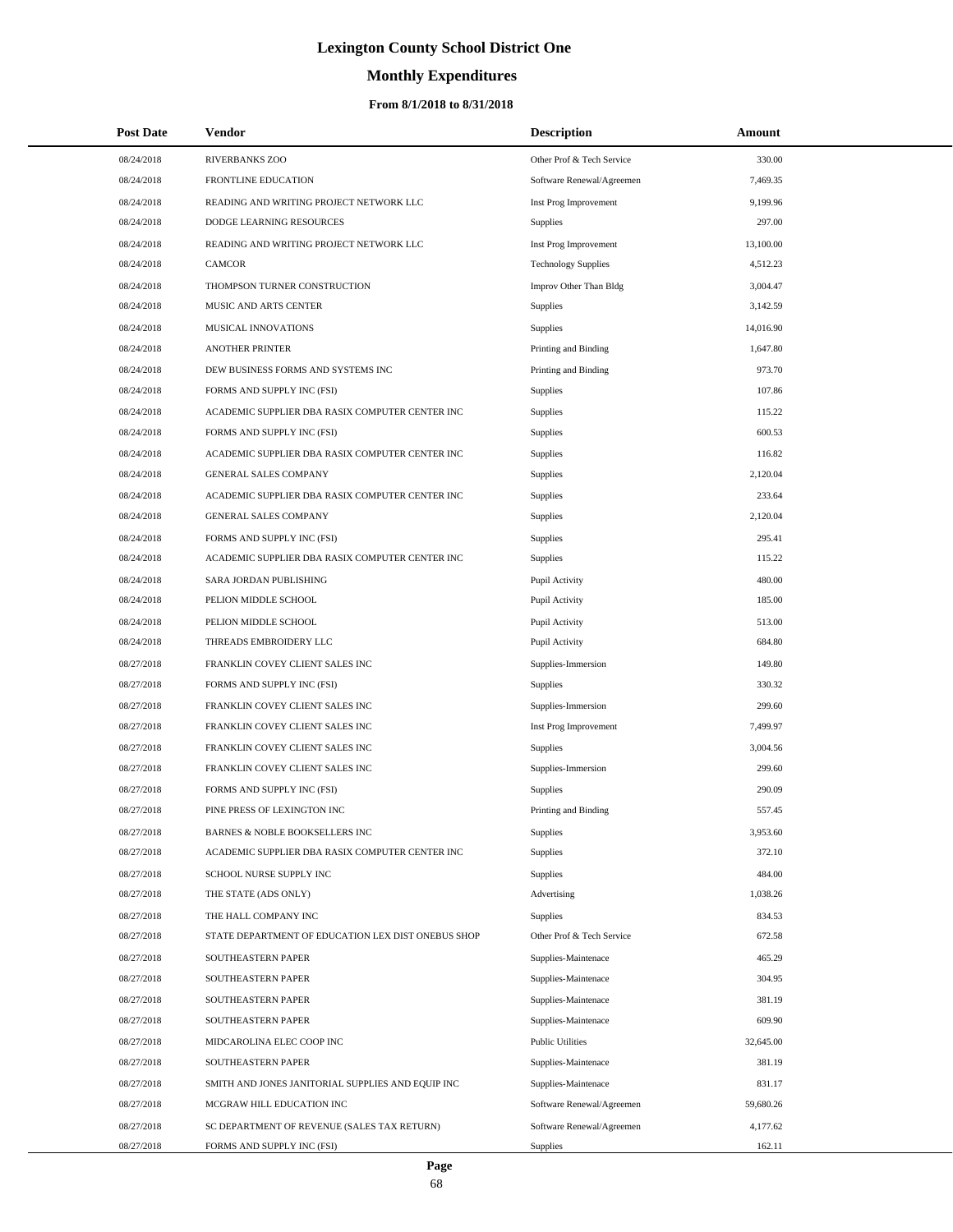# **Monthly Expenditures**

## **From 8/1/2018 to 8/31/2018**

| <b>Post Date</b> | Vendor                                          | <b>Description</b>         | Amount     |
|------------------|-------------------------------------------------|----------------------------|------------|
| 08/27/2018       | CLARK POWELL ASSOCIATES INC                     | <b>Technology Supplies</b> | 4,740.10   |
| 08/27/2018       | COMPUTER DESIGN CONSULTING SERVICE LLC          | Printing and Binding       | 4,791.28   |
| 08/27/2018       | FRANKLIN COVEY CLIENT SALES INC                 | Inst Prog Improvement      | 4,050.03   |
| 08/27/2018       | FRANKLIN COVEY CLIENT SALES INC                 | Software Renewal/Agreemen  | 2,675.00   |
| 08/27/2018       | MCGRAW HILL EDUCATION INC                       | <b>Supplies</b>            | 9,519.40   |
| 08/27/2018       | RIVERBANKS ZOO                                  | Other Prof & Tech Service  | 300.00     |
| 08/27/2018       | RIVERBANKS ZOO                                  | Other Prof & Tech Service  | 330.00     |
| 08/27/2018       | PROVIDENCE HOSPITAL LLC                         | Other Prof & Tech Service  | 650.00     |
| 08/27/2018       | <b>HEINEMANN</b>                                | <b>Supplies</b>            | 390.00     |
| 08/27/2018       | <b>GATTIS PRO AUDIO</b>                         | <b>Technology Supplies</b> | 1,310.75   |
| 08/27/2018       | <b>GATTIS PRO AUDIO</b>                         | <b>Technology Supplies</b> | 1,310.75   |
| 08/27/2018       | JOINT MUNICIPAL WATER AND SEWER COMMISSION      | Improv Other Than Bldg     | 849,307.72 |
| 08/27/2018       | <b>GATOR SERVICES LLC</b>                       | Repairs and Maintenance    | 5,830.00   |
| 08/27/2018       | MUSIC AND ARTS CENTER                           | <b>Supplies</b>            | 1,585.74   |
| 08/27/2018       | ACADEMIC SUPPLIER DBA RASIX COMPUTER CENTER INC | <b>Supplies</b>            | 106.96     |
| 08/27/2018       | ACADEMIC SUPPLIER DBA RASIX COMPUTER CENTER INC | <b>Supplies</b>            | 106.96     |
| 08/27/2018       | ACADEMIC SUPPLIER DBA RASIX COMPUTER CENTER INC | <b>Supplies</b>            | 106.96     |
| 08/27/2018       | ACADEMIC SUPPLIER DBA RASIX COMPUTER CENTER INC | Supplies                   | 106.96     |
| 08/27/2018       | ACADEMIC SUPPLIER DBA RASIX COMPUTER CENTER INC | <b>Supplies</b>            | 106.96     |
| 08/27/2018       | ACADEMIC SUPPLIER DBA RASIX COMPUTER CENTER INC | Supplies                   | 106.96     |
| 08/27/2018       | ACADEMIC SUPPLIER DBA RASIX COMPUTER CENTER INC | Supplies                   | 106.96     |
| 08/27/2018       | ACADEMIC SUPPLIER DBA RASIX COMPUTER CENTER INC | Supplies                   | 106.96     |
| 08/27/2018       | ACADEMIC SUPPLIER DBA RASIX COMPUTER CENTER INC | Supplies                   | 106.96     |
| 08/27/2018       | ACADEMIC SUPPLIER DBA RASIX COMPUTER CENTER INC | Supplies                   | 106.96     |
| 08/27/2018       | ACADEMIC SUPPLIER DBA RASIX COMPUTER CENTER INC | Supplies                   | 106.96     |
| 08/27/2018       | ACADEMIC SUPPLIER DBA RASIX COMPUTER CENTER INC | <b>Supplies</b>            | 106.96     |
| 08/27/2018       | <b>JW PEPPER</b>                                | Pupil Activity             | 112.50     |
| 08/27/2018       | <b>EMPLOYEE</b>                                 | Pupil Activity             | 132.97     |
| 08/27/2018       | PELION ELEMENTARY SCHOOL                        | Pupil Activity             | 135.50     |
| 08/27/2018       | LEGO EDUCATION NOTH AMERICA                     | Pupil Activity             | 2,438.96   |
| 08/27/2018       | <b>IRMO HIGH SCHOOL</b>                         | Pupil Activity             | 130.00     |
| 08/27/2018       | RIDDELL / ALL AMERICAN                          | Pupil Activity             | 1,990.20   |
| 08/27/2018       | DAVIS, SAMUEL B                                 | Pupil Activity             | 119.70     |
| 08/27/2018       | MASON, JOHN ALLEN                               | Pupil Activity             | 119.70     |
| 08/27/2018       | RANDOLPH, BILL S                                | Pupil Activity             | 108.00     |
| 08/27/2018       | SHEALY, BRIAN                                   | Pupil Activity             | 162.90     |
| 08/27/2018       | STILES, JAMES MACK                              | Pupil Activity             | 112.50     |
| 08/27/2018       | DUMLAO, MARVIN R                                | Pupil Activity             | 115.60     |
| 08/27/2018       | HUDL                                            | Pupil Activity             | 1,230.50   |
| 08/27/2018       | VARSITY SPIRIT FASHIONS AND SUPPLIES LLC        | Pupil Activity             | 8,929.86   |
| 08/28/2018       | FORMS AND SUPPLY INC (FSI)                      | Supplies                   | 239.41     |
| 08/28/2018       | FORMS AND SUPPLY INC (FSI)                      | Supplies                   | 135.71     |
| 08/28/2018       | RENAISSANCE LEARNING                            | Software Renewal/Agreemen  | 325,503.19 |
| 08/28/2018       | SC DEPARTMENT OF REVENUE (SALES TAX RETURN)     | Software Renewal/Agreemen  | 315.00     |
| 08/28/2018       | LEARNING WITHOUT TEARS                          | <b>Supplies</b>            | 1,019.20   |
| 08/28/2018       | SCHOOL SPECIALTY INC                            | Supplies                   | $-1.10$    |
| 08/28/2018       | PREMIER AGENDAS LLC SCHOOL SPECIALITY           | Printing and Binding       | 1,901.90   |
| 08/28/2018       | FORMS AND SUPPLY INC (FSI)                      | Supplies                   | 512.96     |

 $\overline{a}$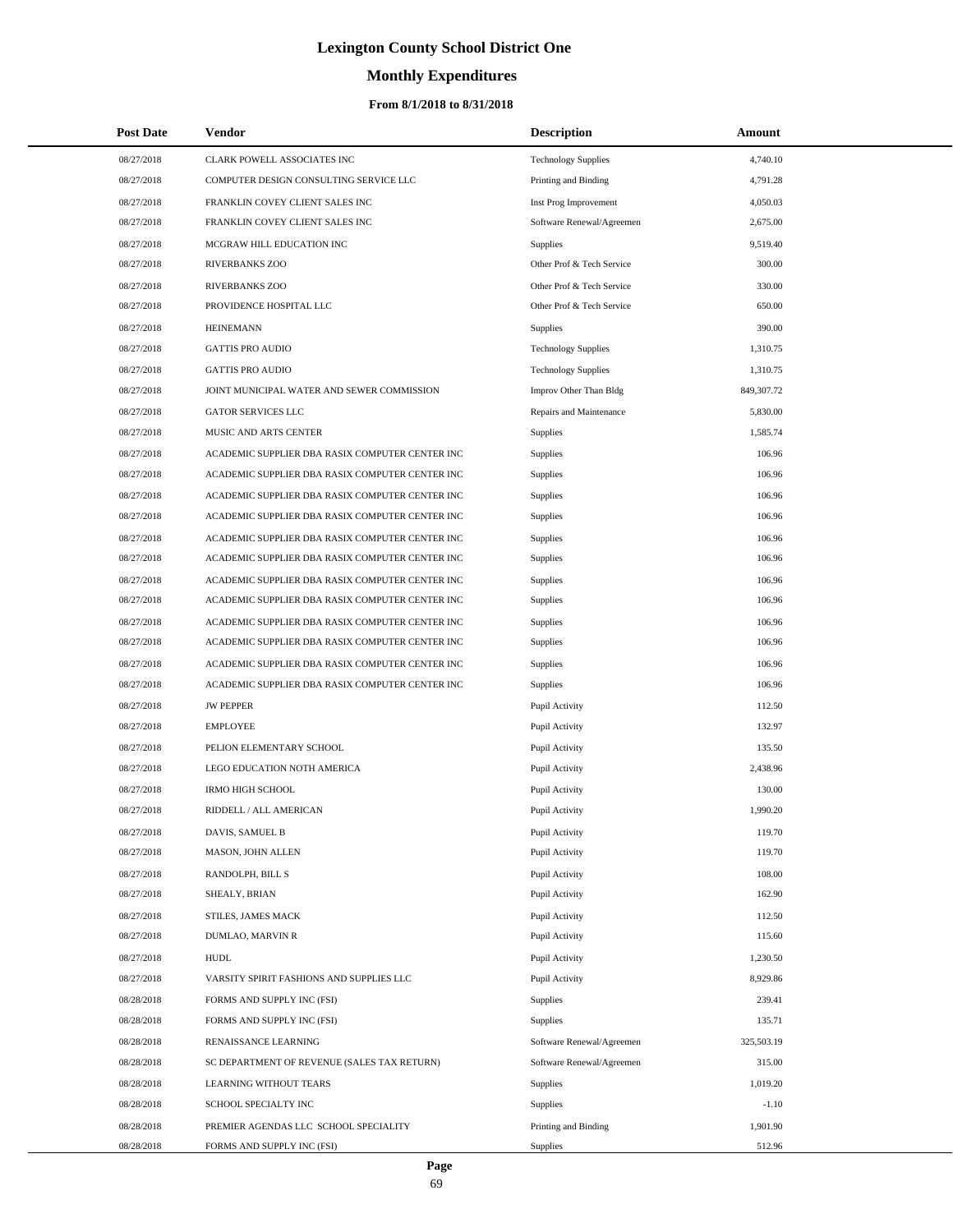# **Monthly Expenditures**

## **From 8/1/2018 to 8/31/2018**

| <b>Post Date</b> | Vendor                                            | <b>Description</b>         | Amount   |
|------------------|---------------------------------------------------|----------------------------|----------|
| 08/28/2018       | SCHOOL SPECIALTY INC                              | <b>Supplies</b>            | 175.80   |
| 08/28/2018       | FRANKLIN COVEY CLIENT SALES INC                   | Inst Prog Improvement      | 7,500.00 |
| 08/28/2018       | SCHOOL SPECIALTY INC                              | <b>Supplies</b>            | 454.59   |
| 08/28/2018       | MEMORY BOOK ACQUISITION LLC                       | Printing and Binding       | 1,797.60 |
| 08/28/2018       | SCHOOL SPECIALTY INC                              | <b>Supplies</b>            | 497.55   |
| 08/28/2018       | BLICK ART MATERIALS LLC                           | Supplies                   | 531.00   |
| 08/28/2018       | FORMS AND SUPPLY INC (FSI)                        | <b>Supplies</b>            | 312.27   |
| 08/28/2018       | SCHOOL OUTFITTERS LLC                             | Supplies                   | 1.251.98 |
| 08/28/2018       | SCHOOL SPECIALTY INC                              | Supplies                   | 1,740.55 |
| 08/28/2018       | THE PERICLES GROUP LLC                            | Supplies                   | 149.95   |
| 08/28/2018       | HP INC                                            | <b>Technology Supplies</b> | 633.44   |
| 08/28/2018       | MCWATERS INC (OFFICE FURNITURE ONLY)              | Supplies                   | 9,112.12 |
| 08/28/2018       | <b>BWI COMPANIES INC</b>                          | Supplies                   | 168.95   |
| 08/28/2018       | MUSICIAN SUPPLY                                   | Repairs and Maintenance    | 150.00   |
| 08/28/2018       | CULLUM SERVICES INC                               | Repairs and Maintenance    | 1,063.41 |
| 08/28/2018       | JACKSONVILLE SOUND AND COMMUNICATIONS             | Repairs and Maintenance    | 928.00   |
| 08/28/2018       | <b>GRAYBAR ELECTRIC CO INC</b>                    | Supplies-Maintenace        | 914.85   |
| 08/28/2018       | <b>GRAYBAR ELECTRIC CO INC</b>                    | Supplies-Maintenace        | 577.80   |
| 08/28/2018       | A Z LAWN MOWER PARTS                              | Supplies-Maintenace        | 299.56   |
| 08/28/2018       | CALICO INDUSTRIES INC                             | Supplies-Maintenace        | 276.60   |
| 08/28/2018       | SMITH AND JONES JANITORIAL SUPPLIES AND EQUIP INC | Supplies-Maintenace        | 312.43   |
| 08/28/2018       | <b>BARNES PROPANE</b>                             | Energy                     | 281.19   |
| 08/28/2018       | <b>WW GRAINGER</b>                                | Supplies-Maintenace        | 379.38   |
| 08/28/2018       | JACKSONVILLE SOUND AND COMMUNICATIONS             | Repairs and Maintenance    | 348.00   |
| 08/28/2018       | <b>GRAYBAR ELECTRIC CO INC</b>                    | Supplies-Maintenace        | 137.71   |
| 08/28/2018       | <b>GRAYBAR ELECTRIC CO INC</b>                    | Supplies-Maintenace        | 137.71   |
| 08/28/2018       | <b>CULLUM SERVICES INC</b>                        | Repairs and Maintenance    | 1,481.76 |
| 08/28/2018       | FERGUSON ENTERPRISES INC FEI 27                   | Supplies-Maintenace        | 482.33   |
| 08/28/2018       | <b>GRAYBAR ELECTRIC CO INC</b>                    | Supplies-Maintenace        | 655.38   |
| 08/28/2018       | <b>WW GRAINGER</b>                                | Supplies-Maintenace        | 114.92   |
| 08/28/2018       | <b>WW GRAINGER</b>                                | Supplies-Maintenace        | 114.92   |
| 08/28/2018       | <b>WW GRAINGER</b>                                | Supplies-Maintenace        | 242.55   |
| 08/28/2018       | WP LAW INC                                        | Repairs and Maintenance    | 1,424.37 |
| 08/28/2018       | <b>LEXINGTON PRINTING LLC</b>                     | Printing and Binding       | 2,128.23 |
| 08/28/2018       | CDWG ACCT 305089                                  | Supplies                   | 1,594.30 |
| 08/28/2018       | THE OFFICE PAL INC                                | Supplies                   | 848.80   |
| 08/28/2018       | MCGRAW HILL EDUCATION INC                         | Supplies                   | 2,376.72 |
| 08/28/2018       | CAROLINA BIOLOGICAL SUPPLY CO                     | Supplies                   | 133.48   |
| 08/28/2018       | PROVIDENCE HOSPITAL LLC                           | Other Prof & Tech Service  | 420.00   |
| 08/28/2018       | <b>EMPLOYEE</b>                                   | Supplies                   | 275.00   |
| 08/28/2018       | <b>EMPLOYEE</b>                                   | Supplies                   | 275.00   |
| 08/28/2018       | <b>EMPLOYEE</b>                                   | Supplies                   | 275.00   |
| 08/28/2018       | <b>EMPLOYEE</b>                                   | Supplies                   | 275.00   |
| 08/28/2018       | <b>EMPLOYEE</b>                                   | Supplies                   | 275.00   |
| 08/28/2018       | <b>EMPLOYEE</b>                                   | Supplies                   | 275.00   |
| 08/28/2018       | <b>EMPLOYEE</b>                                   | Supplies                   | 275.00   |
| 08/28/2018       | <b>EMPLOYEE</b>                                   | Supplies                   | 275.00   |
| 08/28/2018       | EMPLOYEE                                          | Supplies                   | 275.00   |

L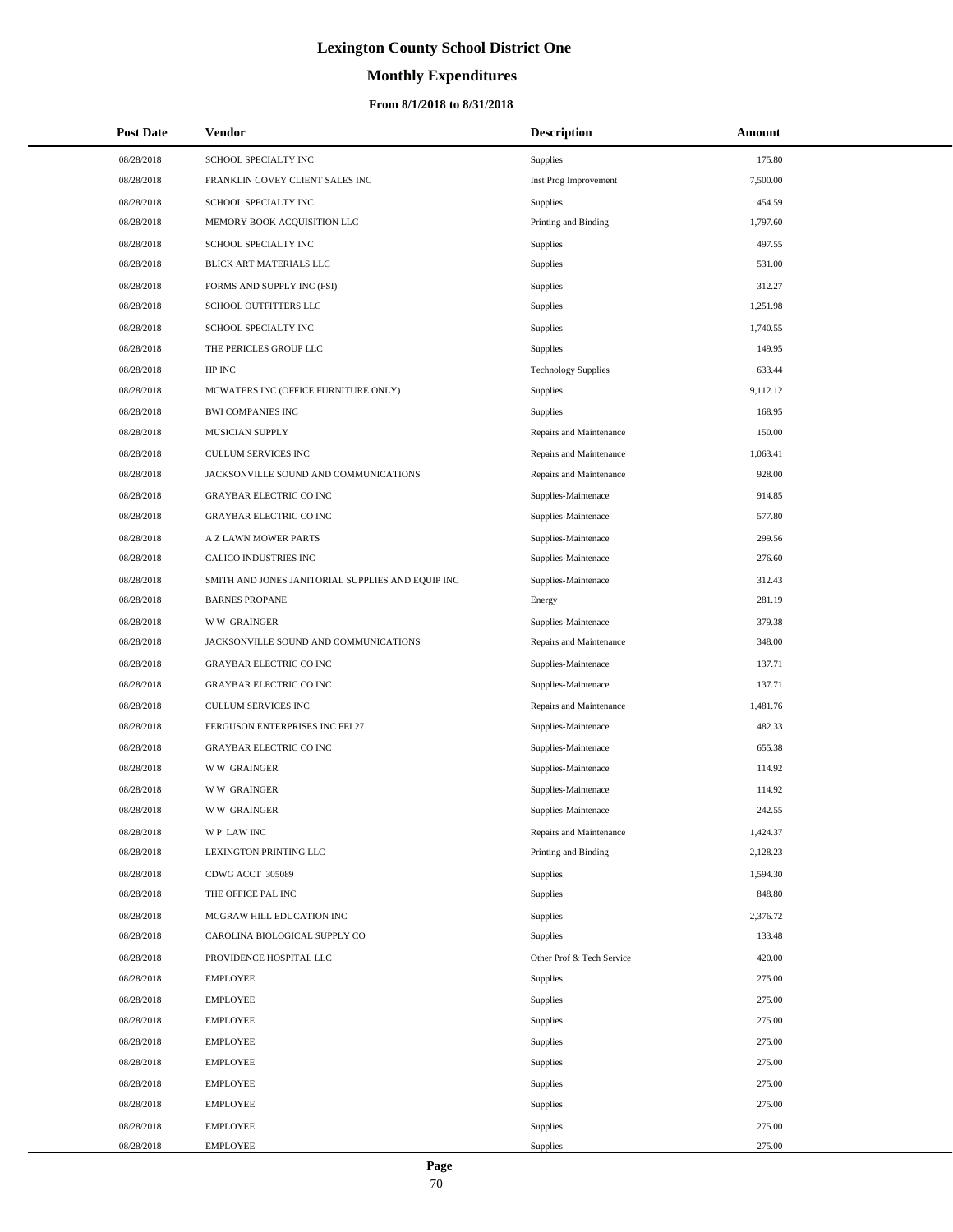# **Monthly Expenditures**

### **From 8/1/2018 to 8/31/2018**

| <b>Post Date</b> | Vendor                                             | <b>Description</b>         | Amount     |
|------------------|----------------------------------------------------|----------------------------|------------|
| 08/28/2018       | <b>EMPLOYEE</b>                                    | <b>Supplies</b>            | 275.00     |
| 08/28/2018       | <b>EMPLOYEE</b>                                    | <b>Supplies</b>            | 275.00     |
| 08/28/2018       | <b>EMPLOYEE</b>                                    | <b>Supplies</b>            | 275.00     |
| 08/28/2018       | <b>EMPLOYEE</b>                                    | Supplies                   | 275.00     |
| 08/28/2018       | <b>EMPLOYEE</b>                                    | <b>Supplies</b>            | 275.00     |
| 08/28/2018       | AECOM TECHNICAL SERVICES INC                       | Other Prof & Tech Service  | 3,450.00   |
| 08/28/2018       | INTERSTATE TRANSPORTATION EQUIPMENT INC            | Vehicles                   | 459,900.00 |
| 08/28/2018       | CLARK POWELL ASSOCIATES INC                        | <b>Technology Supplies</b> | 18,968.69  |
| 08/28/2018       | CLARK POWELL ASSOCIATES INC                        | Technology Equipment D F   | 6,377.20   |
| 08/28/2018       | CLARK POWELL ASSOCIATES INC                        | <b>Technology Supplies</b> | 9,504.55   |
| 08/28/2018       | CLARK POWELL ASSOCIATES INC                        | <b>Technology Supplies</b> | 2,669.65   |
| 08/28/2018       | CLARK POWELL ASSOCIATES INC                        | <b>Technology Supplies</b> | 23,464.91  |
| 08/28/2018       | <b>GATOR SERVICES LLC</b>                          | Repairs and Maintenance    | 1,988.00   |
| 08/28/2018       | MUSIC AND ARTS CENTER                              | Supplies                   | 1,462.69   |
| 08/28/2018       | MUSIC THEATRE INTERNATIONAL                        | Pupil Activity             | 685.00     |
| 08/28/2018       | MARIANNA                                           | Pupil Activity             | 11,396.76  |
| 08/28/2018       | SC DEPARTMENT OF REVENUE (SALES TAX RETURN)        | Pupil Activity             | 671.68     |
| 08/28/2018       | R L BRYAN CO TEXTBOOK DEPOSITORY                   | Pupil Activity             | 4,022.67   |
| 08/28/2018       | SCHOOL SPECIALTY INC                               | Pupil Activity             | 313.17     |
| 08/28/2018       | <b>CENGAGE LEARNING</b>                            | Pupil Activity             | 2,194.50   |
| 08/28/2018       | SC DEPARTMENT OF REVENUE (SALES TAX RETURN)        | Pupil Activity             | 139.65     |
| 08/28/2018       | SC HIGH SCHOOL LEAGUE                              | Pupil Activity             | 584.00     |
| 08/28/2018       | <b>HUDL</b>                                        | Pupil Activity             | 2,675.00   |
| 08/28/2018       | PERFORMANCE HEALTH SUPPLY INC DBA MEDCO SUPPLY     | Pupil Activity             | 220.24     |
| 08/28/2018       | <b>BSN SPORTS</b>                                  | Pupil Activity             | 2,832.30   |
| 08/28/2018       | <b>GRAY COLLEGIATE ACADEMY</b>                     | Pupil Activity             | 3,481.85   |
| 08/28/2018       | <b>TAND T SPORTS</b>                               | Pupil Activity             | 1,816.86   |
| 08/28/2018       | <b>BSN SPORTS</b>                                  | Pupil Activity             | 1,605.00   |
| 08/28/2018       | DOUGLAS, JERRY D                                   | Pupil Activity             | 108.00     |
| 08/28/2018       | HUDSON, DOUG M                                     | Pupil Activity             | 117.90     |
| 08/28/2018       | MAUFFRAY, JONATHAN                                 | Pupil Activity             | 108.00     |
| 08/28/2018       | MORANT, ALBERT                                     | Pupil Activity             | 132.30     |
| 08/28/2018       | STROMAN, ANTHONY C                                 | Pupil Activity             | 108.00     |
| 08/28/2018       | SC CHEER COACHES ASSOCIATION                       | Pupil Activity             | 200.00     |
| 08/29/2018       | SCHOOL SPECIALTY INC                               | <b>Supplies</b>            | 101.39     |
| 08/29/2018       | KAESER AND BLAIR INC                               | Supplies                   | 342.40     |
| 08/29/2018       | COMPUTER DESIGN CONSULTING SERVICE LLC             | Printing and Binding       | 1,353.55   |
| 08/29/2018       | PINE PRESS OF LEXINGTON INC                        | Printing and Binding       | 553.21     |
| 08/29/2018       | RENAISSANCE LEARNING                               | Software Renewal/Agreemen  | 12,785.72  |
| 08/29/2018       | POLLOCK COMPANY                                    | Supplies                   | 321.00     |
| 08/29/2018       | FRANKLIN COVEY CLIENT SALES INC                    | Inst Prog Improvement      | 5,000.00   |
| 08/29/2018       | MACHINE AND WELDING SUPPLY CO DBA ARC3 GASES SOUTH | Supplies                   | 1,911.98   |
| 08/29/2018       | MSC INDUSTRIAL SUPPLY CO                           | <b>Supplies</b>            | 100.05     |
| 08/29/2018       | ADAIR PIANO LLC                                    | Repairs and Maintenance    | 135.00     |
| 08/29/2018       | DEAFINITELY TAKING REQUESTS                        | Other Prof & Tech Service  | 170.00     |
| 08/29/2018       | SC ASSOCIATION SCHOOL ADMINISTRATORS               | Dues and Fees              | 6,555.25   |
| 08/29/2018       | KENDALL ELEVATOR COMPANY                           | Repairs and Maintenance    | 1,520.74   |
| 08/29/2018       | SHERWIN WILLIAMS                                   | Supplies-Maintenace        | 443.78     |

 $\overline{\phantom{0}}$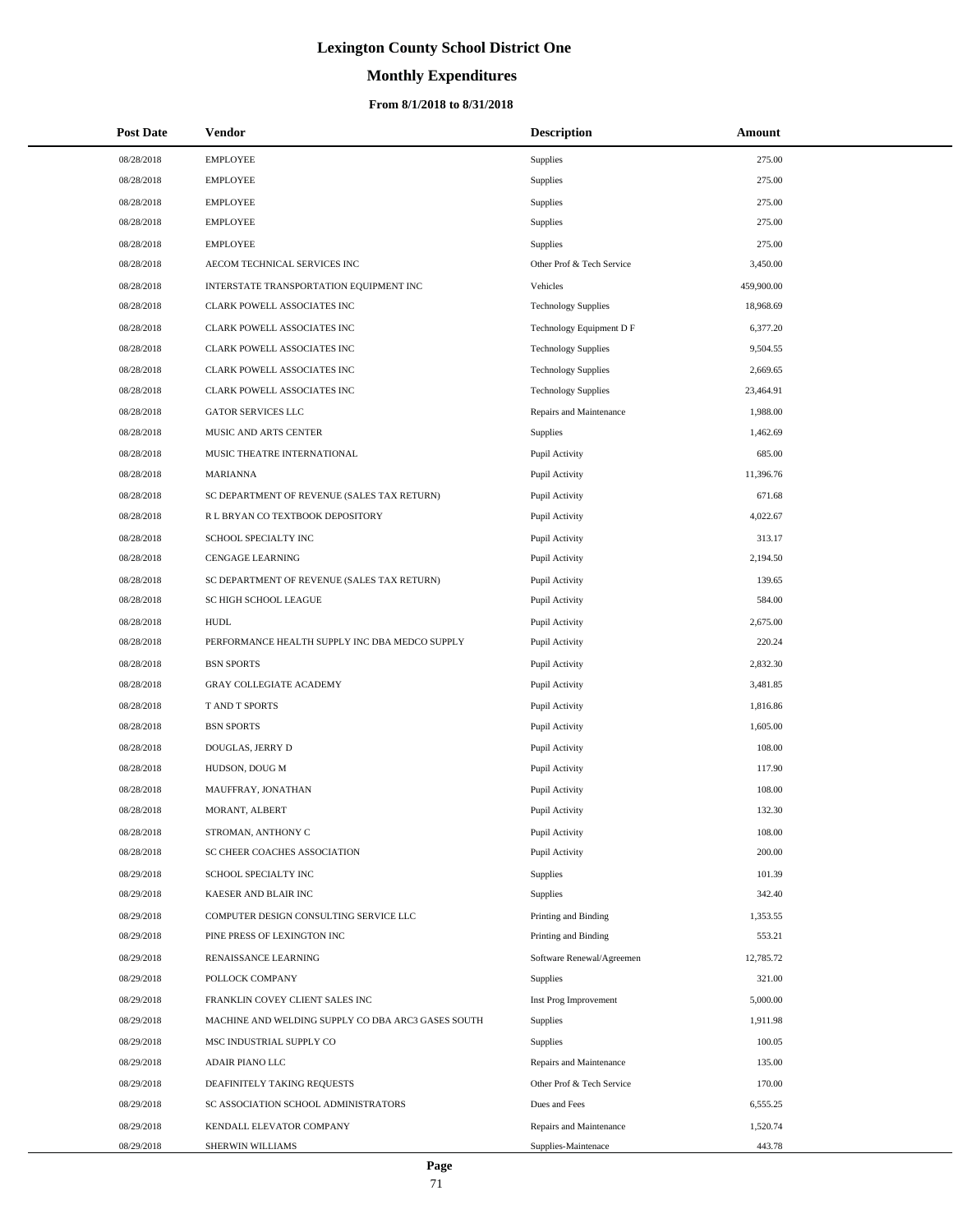# **Monthly Expenditures**

| <b>Post Date</b> | Vendor                                             | <b>Description</b>         | Amount     |  |
|------------------|----------------------------------------------------|----------------------------|------------|--|
| 08/29/2018       | GILBERTSUMMIT RURAL WATER DISTRICT                 | <b>Public Utilities</b>    | 607.65     |  |
| 08/29/2018       | CHARRON SPORTS SERVICES INC                        | Repairs and Maintenance    | 1,059.00   |  |
| 08/29/2018       | WINSUPPLY OF LEXINGTON INC                         | Supplies-Maintenace        | 1,370.22   |  |
| 08/29/2018       | GILBERTSUMMIT RURAL WATER DISTRICT                 | <b>Public Utilities</b>    | 314.91     |  |
| 08/29/2018       | <b>GATOR SERVICES LLC</b>                          | Repairs and Maintenance    | 280.00     |  |
| 08/29/2018       | CHARRON SPORTS SERVICES INC                        | Repairs and Maintenance    | 265.00     |  |
| 08/29/2018       | MIDLANDS PAVEMENT MARKING                          | Repairs and Maintenance    | 1,542.00   |  |
| 08/29/2018       | SMITH AND JONES JANITORIAL SUPPLIES AND EQUIP INC  | Supplies-Maintenace        | 124.12     |  |
| 08/29/2018       | WINSUPPLY OF LEXINGTON INC                         | Supplies-Maintenace        | 138.38     |  |
| 08/29/2018       | SMITH AND JONES JANITORIAL SUPPLIES AND EQUIP INC  | Supplies-Maintenace        | 316.72     |  |
| 08/29/2018       | SMITH AND JONES JANITORIAL SUPPLIES AND EQUIP INC  | Supplies-Maintenace        | 659.11     |  |
| 08/29/2018       | GILBERTSUMMIT RURAL WATER DISTRICT                 | <b>Public Utilities</b>    | 189.00     |  |
| 08/29/2018       | GILBERTSUMMIT RURAL WATER DISTRICT                 | <b>Public Utilities</b>    | 660.35     |  |
| 08/29/2018       | MIDLANDS PAVEMENT MARKING                          | Repairs and Maintenance    | 1,967.00   |  |
| 08/29/2018       | SMITH AND JONES JANITORIAL SUPPLIES AND EQUIP INC  | Supplies-Maintenace        | 340.60     |  |
| 08/29/2018       | MIDLANDS PAVEMENT MARKING                          | Repairs and Maintenance    | 1,732.00   |  |
| 08/29/2018       | SMITH AND JONES JANITORIAL SUPPLIES AND EQUIP INC  | Supplies-Maintenace        | 380.92     |  |
| 08/29/2018       | GILBERTSUMMIT RURAL WATER DISTRICT                 | <b>Public Utilities</b>    | 201.34     |  |
| 08/29/2018       | SMITH AND JONES JANITORIAL SUPPLIES AND EQUIP INC  | Supplies-Maintenace        | 612.04     |  |
| 08/29/2018       | ADVANCED DOOR SYSTEMS INC                          | Supplies-Maintenace        | 1,031.48   |  |
| 08/29/2018       | MIDSTATE AUTO/ELECTRICAL REPAIR INC                | Repairs and Maintenance    | 515.07     |  |
| 08/29/2018       | KELLY, ALLEN WADE                                  | Other Prof & Tech Service  | 105.00     |  |
| 08/29/2018       | SC DEPARTMENT OF CORRECTIONS                       | Supplies                   | 227.00     |  |
| 08/29/2018       | NATIONAL SCHOOL PUBLIC RELATIONS ASSOC             | Other Prof & Tech Service  | 531.00     |  |
| 08/29/2018       | SHEALY'S BARBEQUE                                  | Other Objects              | 4,548.84   |  |
| 08/29/2018       | POLLOCK FINANCIAL SERVICES INC                     | Repairs and Maintenance    | 78,581.58  |  |
| 08/29/2018       | PRO ED INC                                         | Supplies                   | 146.00     |  |
| 08/29/2018       | LIFE CHANGES FAMILY GUIDANCE AND WELLNESS INC      | Inst Prog Improvement      | 350.00     |  |
| 08/29/2018       | <b>SCHOLASTIC INC</b>                              | Supplies                   | 927.07     |  |
| 08/29/2018       | <b>SCHOLASTIC INC</b>                              | Supplies                   | 3,073.57   |  |
| 08/29/2018       | <b>BENTY LLC</b>                                   | Software Renewal/Agreemen  | 22,577.00  |  |
| 08/29/2018       | <b>HEINEMANN</b>                                   | Supplies                   | 3,647.13   |  |
| 08/29/2018       | COMMUNICATION MANAGEMENT INC                       | <b>Technology Supplies</b> | 318,203.96 |  |
| 08/29/2018       | COMMUNICATION MANAGEMENT INC                       | <b>Technology Supplies</b> | 14,353.41  |  |
| 08/29/2018       | SC DEPARTMENT OF REVENUE (SALES TAX RETURN)        | <b>Technology Supplies</b> | 636.30     |  |
| 08/29/2018       | MIDLANDS PAVEMENT MARKING                          | Repairs and Maintenance    | 1,500.00   |  |
| 08/29/2018       | EDCON INC                                          | Building                   | 772,965.00 |  |
| 08/29/2018       | MUSICAL INNOVATIONS                                | Pupil Activity             | 165.00     |  |
| 08/29/2018       | ADAIR PIANO LLC                                    | Pupil Activity             | 270.00     |  |
| 08/29/2018       | PECKNEL MUSIC CO INC                               | Pupil Activity             | 1,275.05   |  |
| 08/29/2018       | MACHINE AND WELDING SUPPLY CO DBA ARC3 GASES SOUTH | Pupil Activity             | 1,969.53   |  |
| 08/29/2018       | THE TROPHY & AWARDS CENTER                         | Pupil Activity             | 144.45     |  |
| 08/29/2018       | LEXINGTON MIDDLE SCHOOL                            | Pupil Activity             | 227.00     |  |
| 08/29/2018       | <b>IVEY SALES ASSOC</b>                            | Pupil Activity             | 258.00     |  |
| 08/29/2018       | CURRY, YEWSTON JERRYD                              | Pupil Activity             | 112.70     |  |
| 08/29/2018       | <b>ECKERT, PETE</b>                                | Pupil Activity             | 113.40     |  |
| 08/29/2018       | FELDER, SAMUEL                                     | Pupil Activity             | 146.70     |  |
| 08/29/2018       | HILL, TERRY L                                      | Pupil Activity             | 148.70     |  |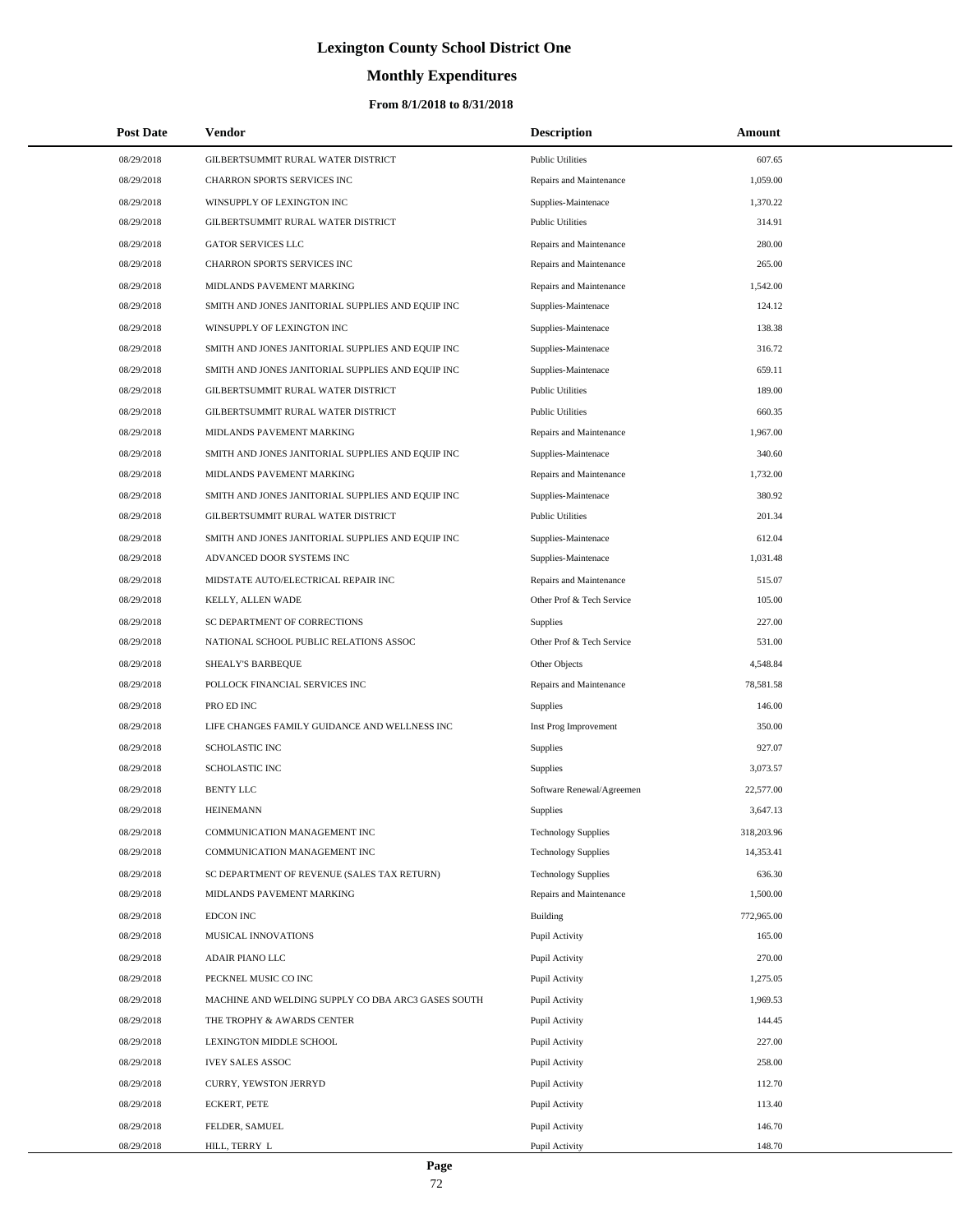# **Lexington County School District One**

# **Monthly Expenditures**

### **From 8/1/2018 to 8/31/2018**

| <b>Post Date</b> | Vendor                                   | <b>Description</b>         | Amount    |
|------------------|------------------------------------------|----------------------------|-----------|
| 08/29/2018       | HUDSON, DOUG M                           | Pupil Activity             | 110.90    |
| 08/29/2018       | KUHN, DAVID H                            | Pupil Activity             | 110.70    |
| 08/29/2018       | MCHUGH, RONALD GEORGE                    | Pupil Activity             | 108.00    |
| 08/29/2018       | OSBORNE, ARTHUR                          | Pupil Activity             | 121.70    |
| 08/29/2018       | SMALLS, DWAYNE L                         | Pupil Activity             | 125.10    |
| 08/29/2018       | STASIO, MARK                             | Pupil Activity             | 101.00    |
| 08/29/2018       | <b>BSN SPORTS</b>                        | Pupil Activity             | 1,690.07  |
| 08/29/2018       | EVENT MANAGEMENT ASSOCIATES LLC          | Pupil Activity             | 275.00    |
| 08/29/2018       | <b>BSN SPORTS</b>                        | Pupil Activity             | 1,805.63  |
| 08/29/2018       | LYONS-DANIELS, BEATRICE                  | Pupil Activity             | 108.00    |
| 08/29/2018       | OLAWSKY, KELVIN KEITH                    | Pupil Activity             | 216.00    |
| 08/29/2018       | REILLY, JOSEPH RAYMOND                   | Pupil Activity             | 124.20    |
| 08/29/2018       | LEXINGTON MIDDLE SCHOOL                  | Pupil Activity             | 197.01    |
| 08/29/2018       | <b>BSN SPORTS</b>                        | Pupil Activity             | 321.00    |
| 08/29/2018       | <b>BSN SPORTS</b>                        | Pupil Activity             | 599.20    |
| 08/29/2018       | VARSITY SPIRIT FASHIONS AND SUPPLIES LLC | Pupil Activity             | 6,455.93  |
| 08/29/2018       | VARSITY SPIRIT FASHIONS AND SUPPLIES LLC | Pupil Activity             | 26,630.94 |
| 08/29/2018       | PARENTS AS TEACHERS NATIONAL CENTER INC  | Travel                     | 575.00    |
| 08/30/2018       | <b>ANOTHER PRINTER</b>                   | Printing and Binding       | 2,499.80  |
| 08/30/2018       | SCHOOL SPECIALTY INC                     | Supplies                   | 130.15    |
| 08/30/2018       | HOUGHTON MIFFLIN HARCOURT PUBLISHING CO  | Software Renewal/Agreemen  | 7,864.50  |
| 08/30/2018       | LEARNING WITHOUT TEARS                   | Supplies                   | 1,274.00  |
| 08/30/2018       | FORMS AND SUPPLY INC (FSI)               | Supplies                   | 104.65    |
| 08/30/2018       | PINE PRESS OF LEXINGTON INC              | Printing and Binding       | 106.98    |
| 08/30/2018       | US INK AND TONER INC                     | Supplies                   | 1,391.84  |
| 08/30/2018       | THE OFFICE PAL INC                       | Supplies                   | 100.75    |
| 08/30/2018       | SALLY BEAUTY SUPPLY                      | Supplies                   | 106.84    |
| 08/30/2018       | AED SUPERSTORE ALLIED MEDICAL PRODUCTS   | Supplies                   | 434.42    |
| 08/30/2018       | CERTIFIED TRANSLATION SERVICES           | Other Prof & Tech Service  | 361.38    |
| 08/30/2018       | WANDO HIGH SCHOOL                        | Travel                     | 349.00    |
| 08/30/2018       | <b>GRAYBAR ELECTRIC CO INC</b>           | Supplies-Maintenace        | 561.75    |
| 08/30/2018       | <b>WW GRAINGER</b>                       | Supplies-Maintenace        | 370.43    |
| 08/30/2018       | <b>WW GRAINGER</b>                       | Supplies-Maintenace        | 370.44    |
| 08/30/2018       | <b>WW GRAINGER</b>                       | Supplies-Maintenace        | 370.43    |
| 08/30/2018       | <b>WW GRAINGER</b>                       | Supplies-Maintenace        | 370.44    |
| 08/30/2018       | CALICO INDUSTRIES INC                    | Supplies-Maintenace        | 276.60    |
| 08/30/2018       | WORKFORCE COMMUNICATIONS GROUP INC       | Advertising                | 995.00    |
| 08/30/2018       | CSC(COMMUNICATIONS SUPPLY CORP)          | Supplies                   | 184.04    |
| 08/30/2018       | CAMCOR                                   | <b>Technology Supplies</b> | 721.27    |
| 08/30/2018       | <b>CAMCOR</b>                            | <b>Technology Supplies</b> | 721.25    |
| 08/30/2018       | CAMCOR                                   | <b>Technology Supplies</b> | 721.27    |
| 08/30/2018       | ATTAINMENT CO INC                        | Supplies                   | 499.00    |
| 08/30/2018       | <b>GROVE MEDICAL</b>                     | Supplies                   | 664.04    |
| 08/30/2018       | SC ASSOCIATION SCHOOL PHYCHOLOGISTS      | Travel                     | 150.00    |
| 08/30/2018       | THE CITADEL THE MILITARY COLLEGE OF SC   | Inst Prog Improvement      | 4,000.00  |
| 08/30/2018       | CAROLINA BIOLOGICAL SUPPLY CO            | Supplies                   | 573.44    |
| 08/30/2018       | FREY SCIENTIFIC                          | Supplies                   | 243.64    |
| 08/30/2018       | MATCO TOOLS                              | Supplies                   | 129.48    |

 $\overline{a}$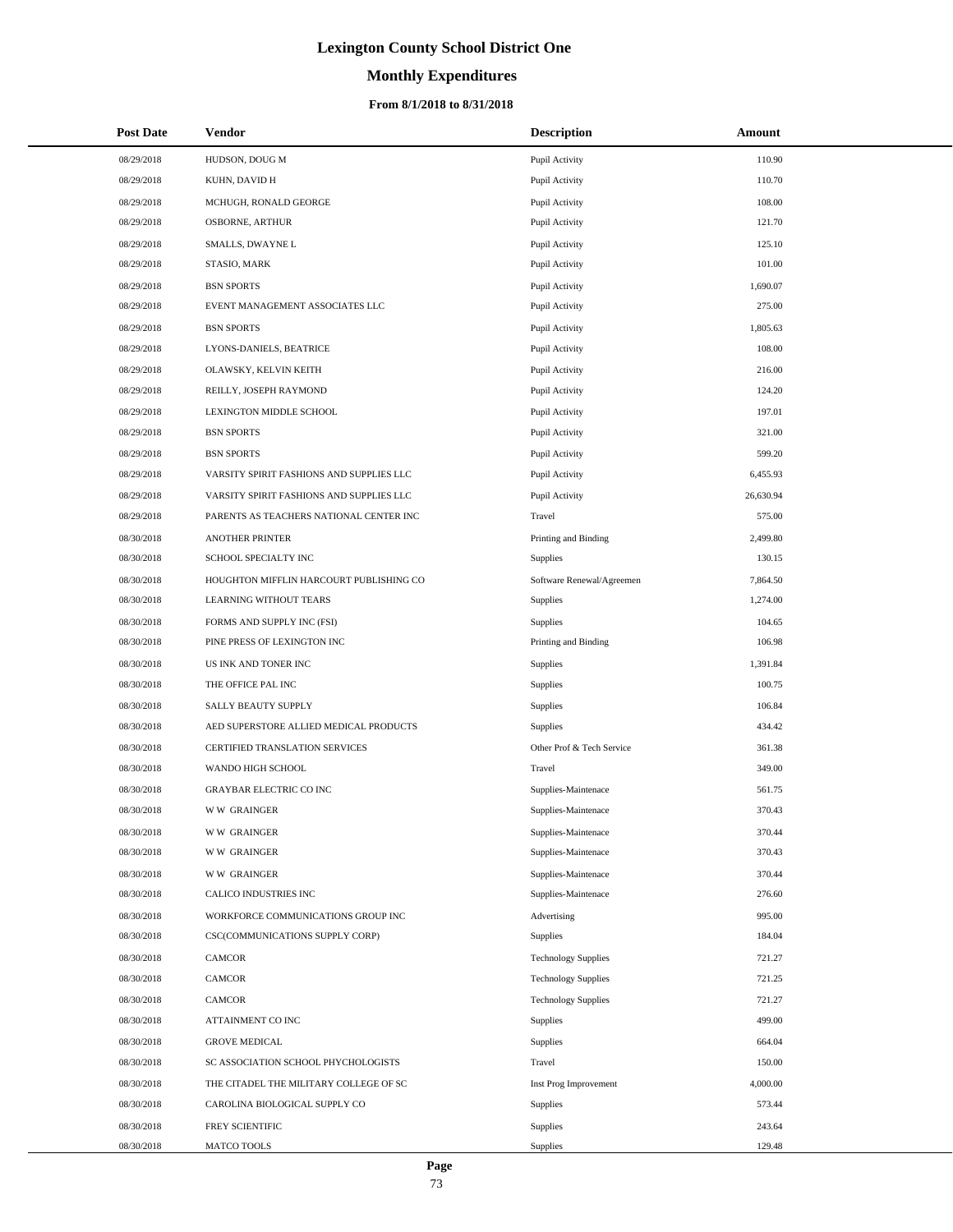# **Lexington County School District One**

# **Monthly Expenditures**

### **From 8/1/2018 to 8/31/2018**

| <b>Post Date</b> | Vendor                                        | <b>Description</b>         | Amount   |
|------------------|-----------------------------------------------|----------------------------|----------|
| 08/30/2018       | SIGNAL TECHNOLOGIES INC                       | <b>Technology Supplies</b> | 2,909.09 |
| 08/30/2018       | THE READING WAREHOUSE INC                     | Pupil Activity             | 981.01   |
| 08/30/2018       | SCHOOL SPECIALTY INC                          | Pupil Activity             | 201.07   |
| 08/30/2018       | <b>LEARNING A-Z</b>                           | Pupil Activity             | 3,112.16 |
| 08/30/2018       | T AND T SPORTS                                | Pupil Activity             | 2,019.09 |
| 08/30/2018       | <b>BSN SPORTS</b>                             | Pupil Activity             | 154.93   |
| 08/30/2018       | DREHER HIGH SCHOOL                            | Pupil Activity             | 2,750.00 |
| 08/30/2018       | <b>BSN SPORTS</b>                             | Pupil Activity             | 491.13   |
| 08/30/2018       | T AND T SPORTS                                | Pupil Activity             | 1,742.17 |
| 08/30/2018       | CHAPIN HIGH SCHOOL                            | Pupil Activity             | 130.00   |
| 08/30/2018       | <b>FAN CLOTH</b>                              | Pupil Activity             | 2,000.00 |
| 08/30/2018       | SC DEPARTMENT OF REVENUE (SALES TAX RETURN)   | Pupil Activity             | 140.00   |
| 08/31/2018       | SCHOOL SPECIALTY INC                          | Supplies                   | 318.78   |
| 08/31/2018       | GOPHER SPORT PLAY WITH A PURPOSE MOVING MINDS | Supplies                   | 311.20   |
| 08/31/2018       | <b>US LASER INC</b>                           | Repairs and Maintenance    | 135.00   |
| 08/31/2018       | SCHOOL SPECIALTY INC                          | Supplies                   | 479.91   |
| 08/31/2018       | PINE PRESS OF LEXINGTON INC                   | Printing and Binding       | 172.08   |
| 08/31/2018       | THE OFFICE PAL INC                            | Supplies                   | 1,710.58 |
| 08/31/2018       | SCHOOL SPECIALTY INC                          | Supplies                   | 104.42   |
| 08/31/2018       | FORMS AND SUPPLY INC (FSI)                    | Supplies                   | 132.04   |
| 08/31/2018       | LEXINGTON COUNTY SCHOOL DIST 1                | Pupil Transportation       | 176.70   |
| 08/31/2018       | TROXELL COMMUNICATIONS INC                    | Supplies                   | 686.94   |
| 08/31/2018       | <b>EMPLOYEE</b>                               | Travel                     | 415.04   |
| 08/31/2018       | <b>EMPLOYEE</b>                               | Travel                     | 153.96   |
| 08/31/2018       | <b>EMPLOYEE</b>                               | Travel                     | 317.75   |
| 08/31/2018       | <b>EMPLOYEE</b>                               | Travel-Teacher Staff Dev   | 257.00   |
| 08/31/2018       | <b>EMPLOYEE</b>                               | Travel-Teacher Staff Dev   | 257.00   |
| 08/31/2018       | <b>EMPLOYEE</b>                               | Travel                     | 645.61   |
| 08/31/2018       | THE HOODMAN                                   | Repairs and Maintenance    | 305.00   |
| 08/31/2018       | <b>GRAYBAR ELECTRIC CO INC</b>                | Supplies-Maintenace        | 381.35   |
| 08/31/2018       | THE HOODMAN                                   | Repairs and Maintenance    | 130.00   |
| 08/31/2018       | CITY ELECTRIC SUPPLY CO                       | Supplies-Maintenace        | 775.94   |
| 08/31/2018       | GRAYBAR ELECTRIC CO INC                       | Supplies-Maintenace        | 381.35   |
| 08/31/2018       | PALMETTO CONTROLS INC                         | Repairs and Maintenance    | 5,689.00 |
| 08/31/2018       | ACE GLASS CO INC                              | Repairs and Maintenance    | 490.36   |
| 08/31/2018       | CITY ELECTRIC SUPPLY CO                       | Supplies-Maintenace        | 883.31   |
| 08/31/2018       | <b>EMPLOYEE</b>                               | Travel                     | 131.60   |
| 08/31/2018       | EGGS UP GRILL 16                              | Other Objects              | 1,530.50 |
| 08/31/2018       | STATE DEPARTMENT OF EDUCATION                 | Other Prof & Tech Service  | 400.00   |
| 08/31/2018       | <b>EMPLOYEE</b>                               | Travel                     | 138.48   |
| 08/31/2018       | <b>EMPLOYEE</b>                               | Travel                     | 110.36   |
| 08/31/2018       | <b>APPLE INC</b>                              | <b>Technology Supplies</b> | 472.89   |
| 08/31/2018       | <b>ANOTHER PRINTER</b>                        | Supplies                   | 2,102.25 |
| 08/31/2018       | <b>EMPLOYEE</b>                               | Travel                     | 224.00   |
| 08/31/2018       | <b>EMPLOYEE</b>                               | Travel                     | 2,495.02 |
| 08/31/2018       | <b>EMPLOYEE</b>                               | Travel                     | 128.00   |
| 08/31/2018       | <b>EMPLOYEE</b>                               | Travel                     | 128.00   |
| 08/31/2018       | MCGRAW HILL EDUCATION INC                     | Supplies                   | 1,858.33 |